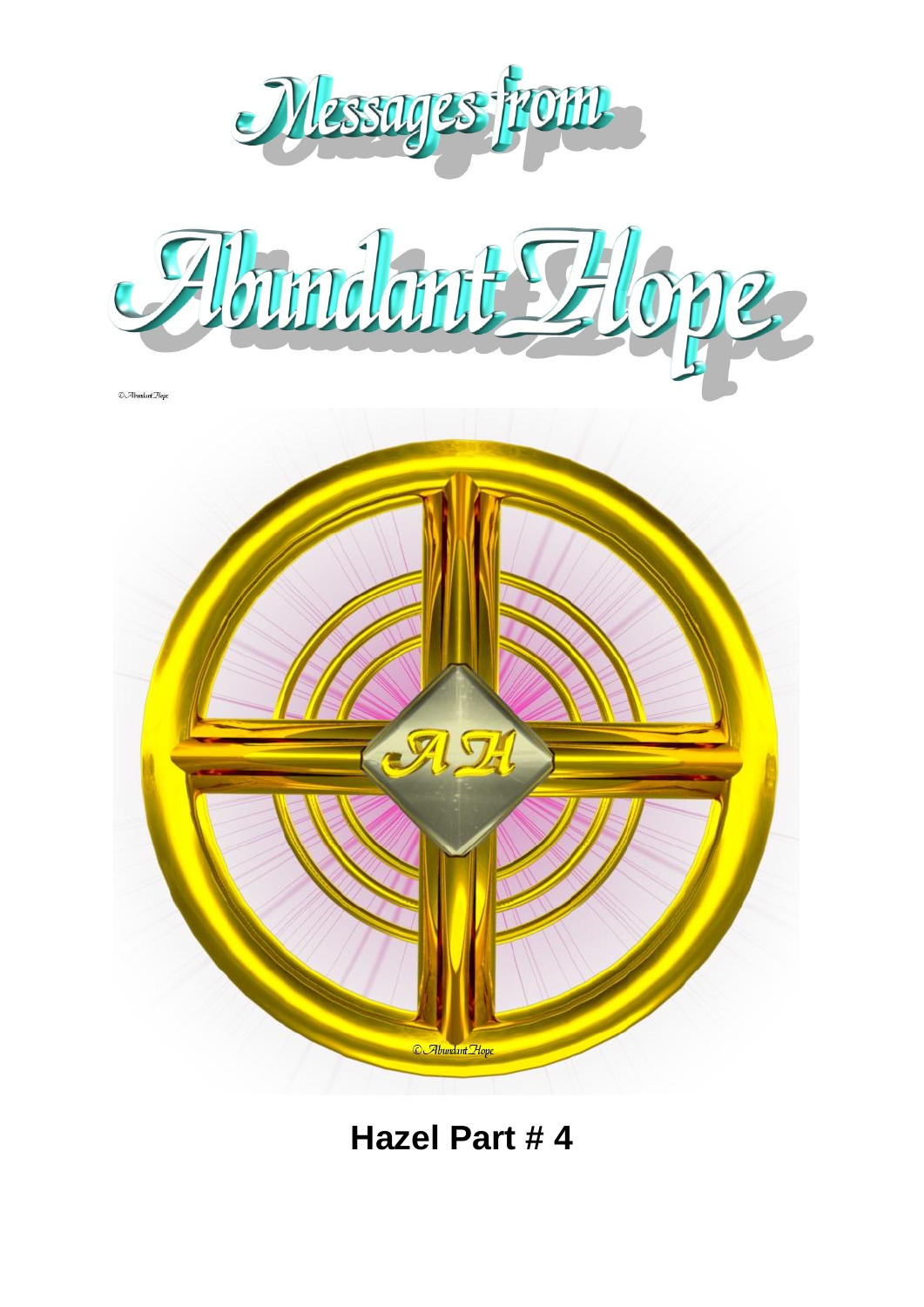### **INTRODUCTION**

**to the Messages with Hazel**

**My intense spiritual journey began about 10 years ago during which time I was introduced to the world of spirit. It was during these crucial years that I began my journey with spirit and intense relationship with God.**

**Two years ago I awakened fully when the Father responded to my cry and filled me completely with His presence and love. Immediately thereafter I was led to Abundant Hope. Thus begun a most rewarding journey into the deepest life of my soul- my highest self, God.**

**The Arch Angel Michael came to me in 2009 and said that I was being prepared to undertake a task for God. Thereafter I was gifted with telepathic abilities which enable me to channel messages from divine sources. The Father also came to me through automatic writing and said 'Mighty God is present' and spoke to me. Since then I have channelled messages from the Masters and higher celestial beings of Light including Christ Michael and The Source.**

**The Higher self teachings represent wisdom I received through my God mind during a state of inner communion. Initially I was surprised at the quality of the wisdom which came through. More and more that voice within would direct me on that which it would have me write and the words would just flow. I started to realise the wealth of knowledge that I held/hold within me. I was told that I come from the Melchizedek lineage and that explains my predilection for spiritual teachings and love for divine law and justice. I have vague memories of teaching in other dimensions.**

**I have had a few mystical experiences during the last 2 years which I can recall in which I have met Christ Michael and Esu Sananda and at times when I am coming out of dream state I can hear the Masters teaching me.**

**Each day I awaken with a new determination to ignite the fire of God upon the altar on my heart and to effort through sustained momentum of energy and desire, to launch the rocket of my soul that it may accelerate into the vibration of the Mighty I AM Presence.**

**I have chosen to be counted amongst the vanguard of "Light" and to serve the will of my Father, the God incarnate, through service to humanity and to co create a civilisation as the earth ascends, based on Divine Law.**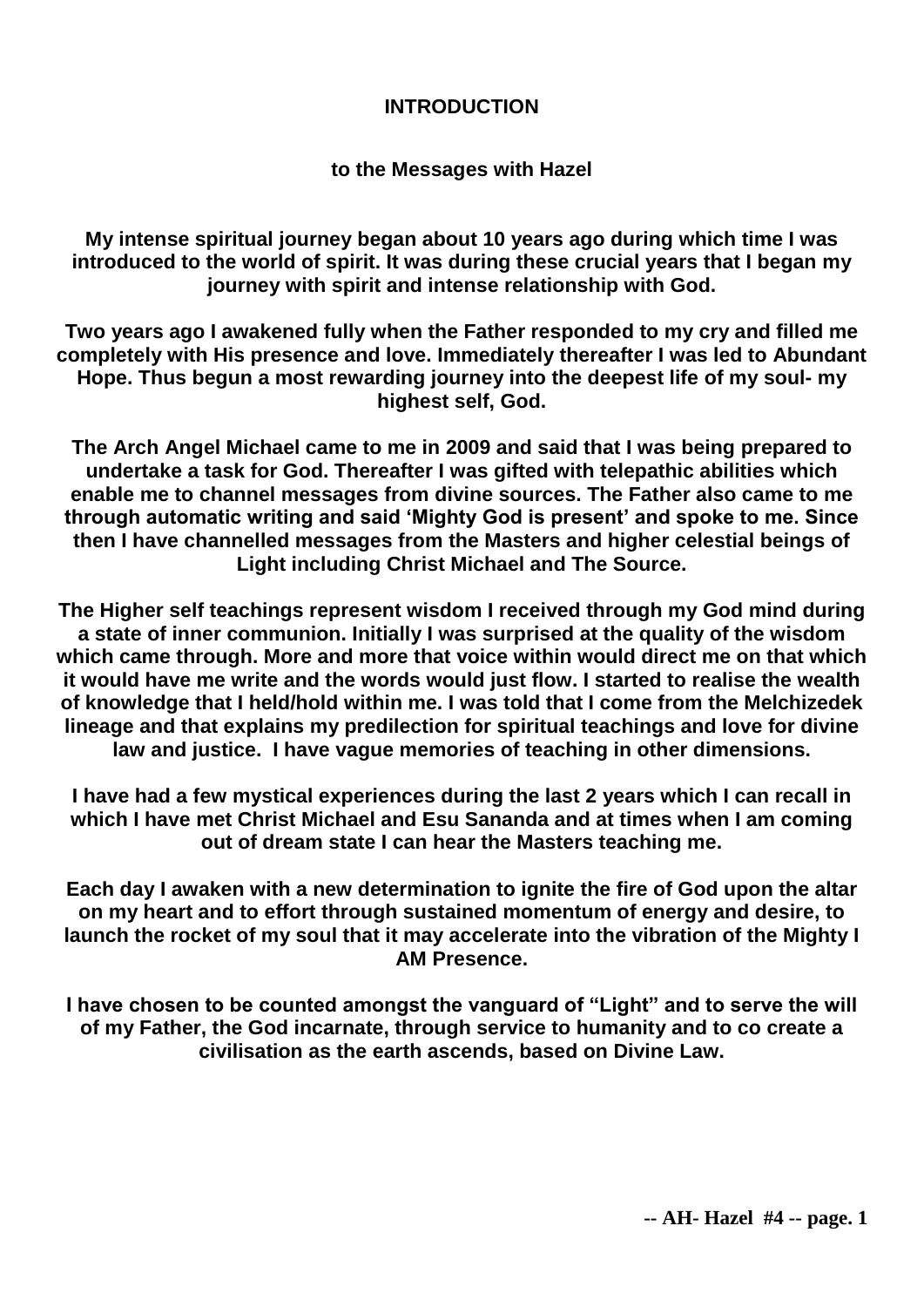**One of my missions is to encourage and assist others to become spiritually independent through the education of their spirit, enlightenment of their God mind and emancipation of their God selves. I come to teach that there is only one Truth and that is God's Truth. We can access God's Truth from within His God mind within which our minds rest in the seat of our souls. It is there that His Light resides and holds the treasure of divine intelligence- the Truth of God's existence, Love and Wisdom.**

**I have offered my entire self in the service of God, for I remember who I Am. The Father will write through me and He will teach through me and He will live through me; for above all things I choose HIM and HIS WILL. Nothing else truly matters. HE is my greatest joy, my greatest reward and my greatest fulfilment. Always will I give to HIM the glory for I of myself can do nothing; it is the Father within me who doeth the work.**

**Blessed be in Love and purest Light**

**Hazel**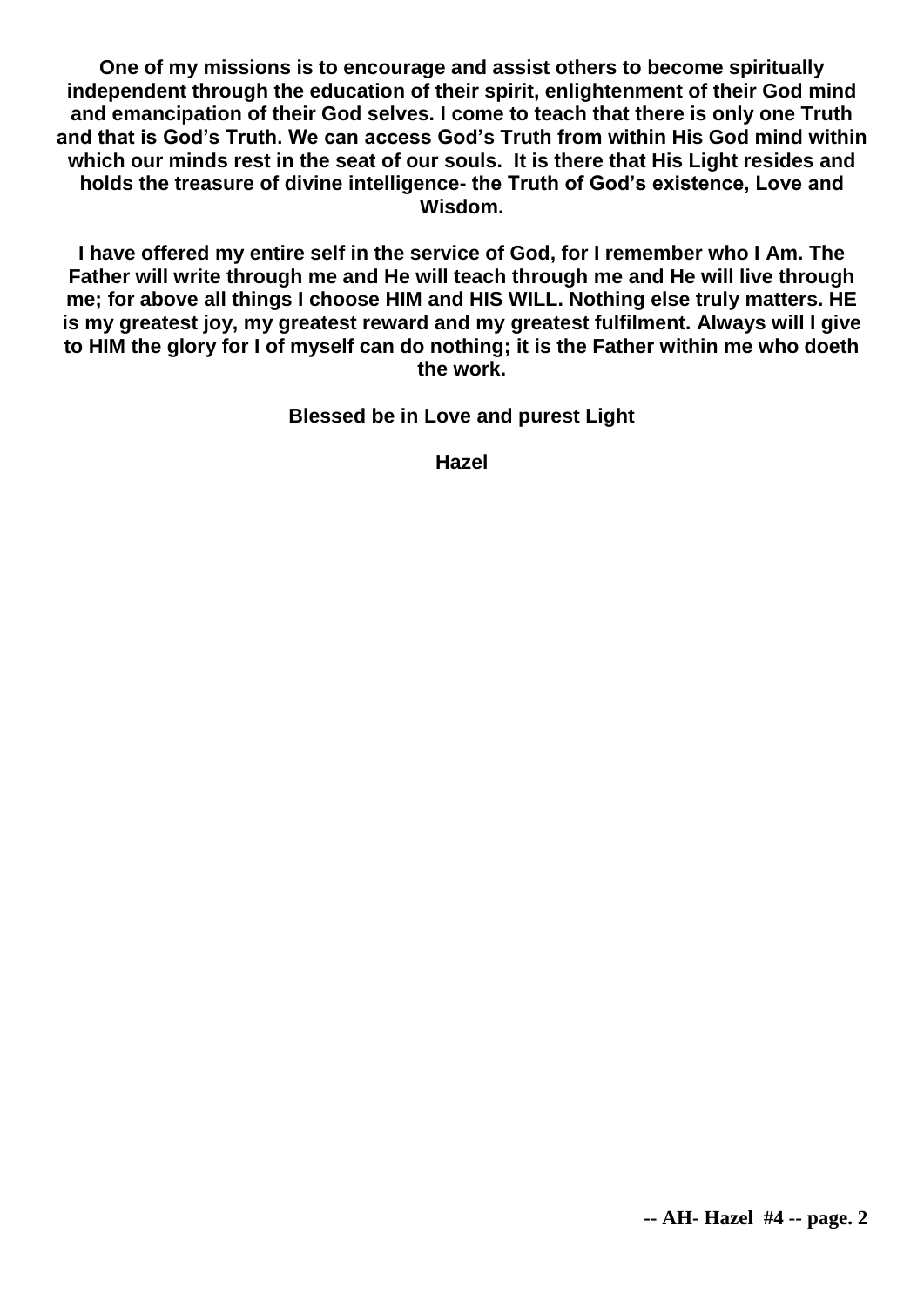# **Table of Contents**

| <b>Message</b>                                                                | Page |
|-------------------------------------------------------------------------------|------|
|                                                                               |      |
|                                                                               |      |
|                                                                               |      |
|                                                                               |      |
|                                                                               |      |
|                                                                               |      |
|                                                                               |      |
| #155 Compassion- A Heavenly Compass and pathway to Passion  25                |      |
| #156 The Nature of Timing-'My hour has not yet come'-'My hour has come.' 27   |      |
| #158 I AM the place where you begin and I AM the place where you shall end 33 |      |
|                                                                               |      |
|                                                                               |      |
|                                                                               |      |
| #164 What it means to wear the Mantle of Christ- Christ Michael 46            |      |
|                                                                               |      |
| #168 A Love Note to Christ Michael, Esu Sananda and The Source  57            |      |
|                                                                               |      |

| $\mathbf{A}$ , and $\mathbf{A}$ , and $\mathbf{A}$ , and $\mathbf{A}$ , and $\mathbf{A}$ , and $\mathbf{A}$ , and $\mathbf{A}$ |  |
|--------------------------------------------------------------------------------------------------------------------------------|--|

# 171 The joys and the sorrows of tomorrow .............................................................. 63 # 172 The Present- Mother Nebadonia....................................................................... 65

**-- AH- Hazel #4 -- page. 3**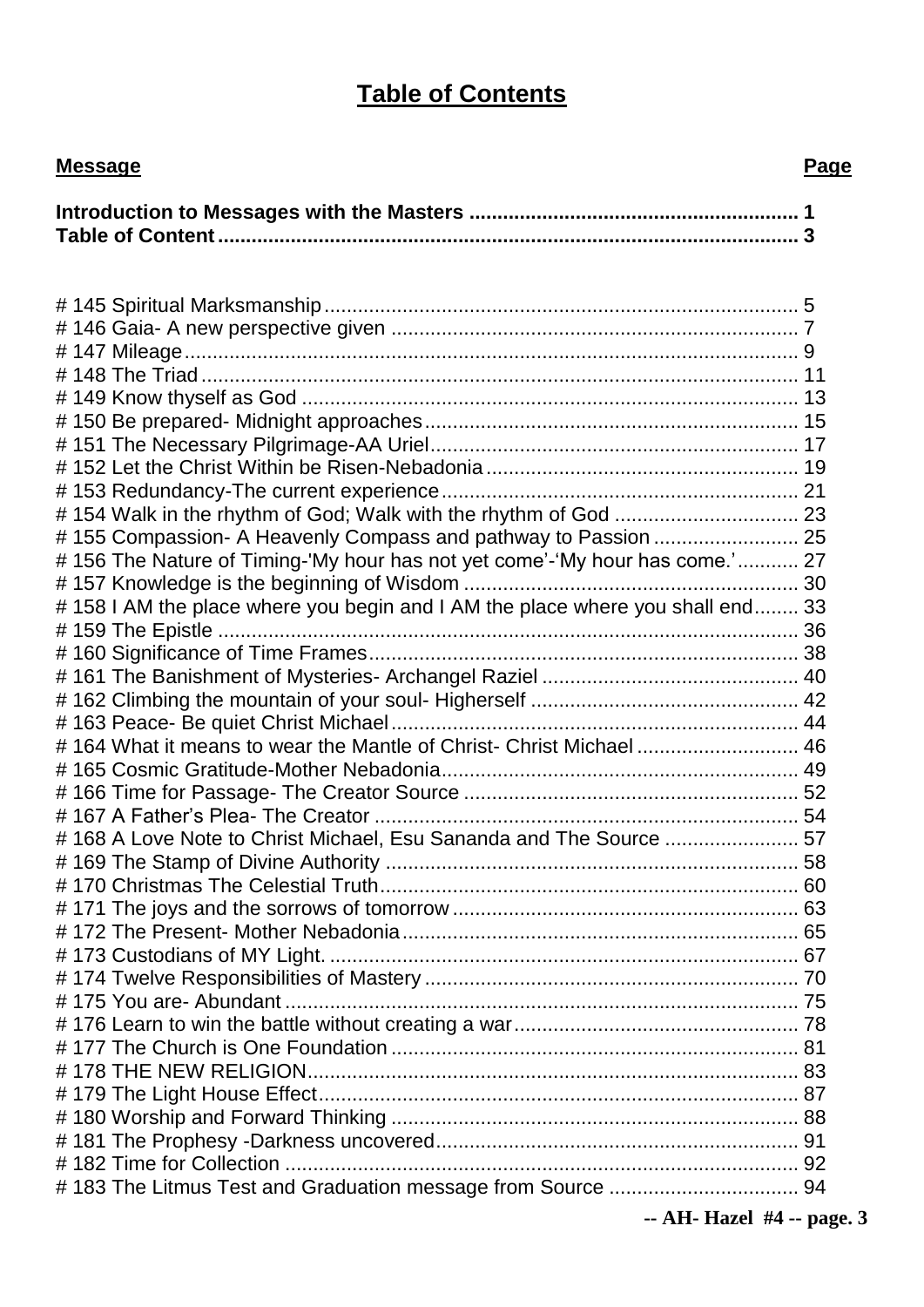# *All writings by members of AbundantHope are copyrighted by ©2005-2011 AbundantHope - All rights reserved*

*[Detailed explanation of AbundantHope's Copyrights are found here](http://abundanthope.net/pages/AbundantHope_1/Copyright_-_Terms_amp_Conditions_517.shtml)*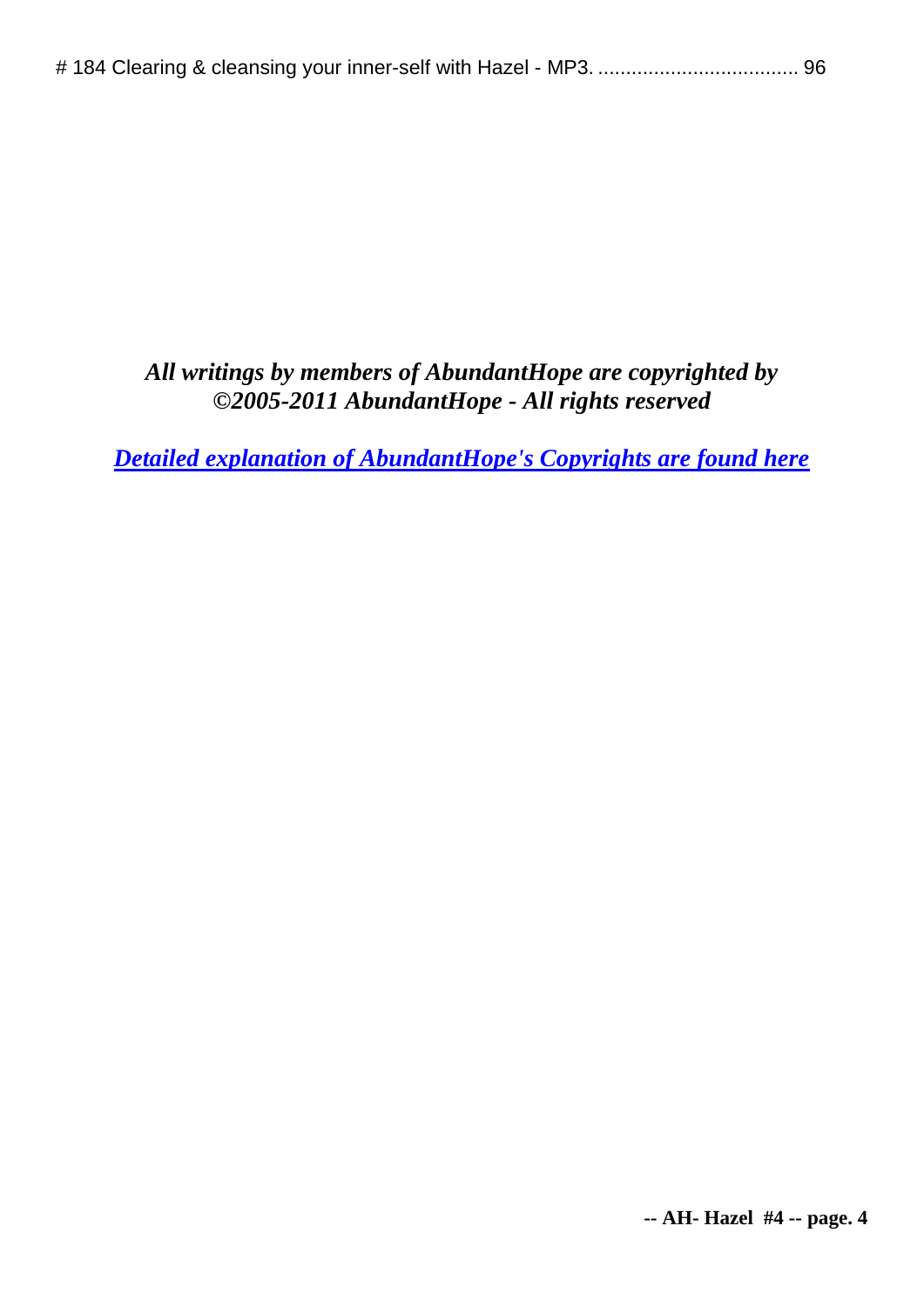# Spiritual Marksmanship

# **First Source (PaPa) thru Hazel**

**# 145 Jun 15, 2011** 

In your world the achievement of mastery becomes a goal governed by societal structures. There are limits imposed to the definition and understanding of success. You, God's children are moulded by the context that others have created for you. Class division maps out abilities and opportunities for success. You are told what makes you a success and are given little opportunity to discover its truth.

The mundane practices prevail in favour of the esoteric. True vision which evidences itself through creative measures is seldom honoured- for prestige seems to be lacking in such. Very few are able to bring their vision to the light of understanding of other. The joy in creativity has dwindled and the essence of the soul given short shrift. Men are admired less for their creative talents and more for their status of manufactured celebrities in a world oriented by material goals. Power becomes synonymous with success and the dollar sign becomes the template within which man measures his achievement.

Man marches to the beat of the temporal drum which imposes a framework within which achievement must occur. Imposed upon man are milestones which should be completed by given times in his mortal life. The inability of some to achieve these milestones often leads to depressive states of mind and inferior thinking.

In the majority man has become bonded to others and by the will, demands and expectations foisted upon him. His life becomes a physical one blended with emotional tyranny which plagues him as his brother or neighbour is able to 'acquire' physical and material mastery.

Yet amongst the majority are pockets of people who persevere with the higher vision awakened within them through their ability to connect with their Source. These ones are the protagonist of higher thinking. They are the ones who see beyond the linear table and know that life is eternal and that every experience is meant to be a spiritual one. They come to recognise that their mortal journey affords them the opportunity to fine tune their spiritual skills in a worldly environmental and this becomes the goal.

The efficacy of spiritual living is honoured by these ones who never lose sight of their purpose. They know that through their sojourn on earth they are provided with renewed opportunities to scale mortal limitations and find their prowess though spirit. They learn to overcome the distractions of the world and remain focussed on their mission; for they are the ones who understand that this plane is a transition to higher grounds upon spiritual achievement.

The protocols that these ones create for themselves are for the mastery of the soul. Like an archer who primes his bow and measures his aim these ones remain focussed on the 'I AM' for it is the 'I AM' that they must achieve through the conquering of the 'I'. The archer dos not succumb to self pity but through the resilient spirit that he is he refocuses if he misses the mark. Missing the mark tells him that he is not yet quite ready and must of necessity continue to persevere in the honing of his skills whatever aspect that may be.

In the process of preparing for success and victory, discomfort, doubt and pain may be necessary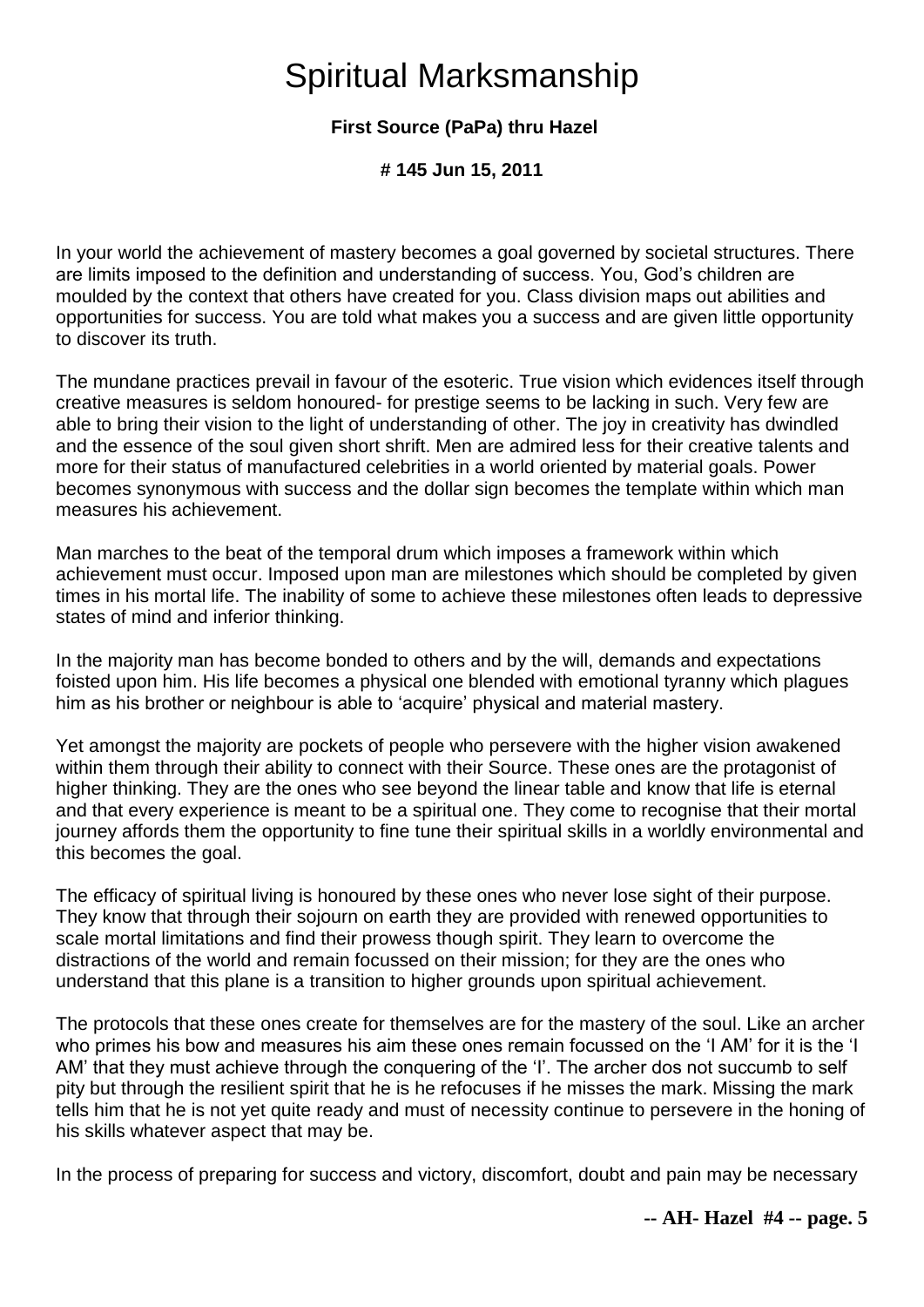attendants. Yet the spiritual one shall not wane in his efforts and belief for he knows that what he must achieve is freedom of his authentic self from mortal figure.

Each of you owes a responsibility to yourself to achieve your fullest God potential. You are present to serve the God incarnate. You will be free when you so desire to be free for freedom is an inner state of being. Only an enlightened man can be free. If you do not feel free then you are not yet enlightened. That simply means that you must increase your efforts. Excuses and blame are derivatives of lower thinking. Higher thinkers take responsibility and action.

The acquisition of material wealth is peripheral to the acquisition of spiritual prowess. Create your own template for success, assume control over your choices, set the pace for your achievement, bind yourself to spirit not the desires of others; set your aim; maintain your focus; re-evaluate your skills and take steps to enhance them; be honest with yourself; be proactive and attune your talents to a cause worthy of achievement. When the road seems long or perplexity overcomes inject fresh energy; seek a new perspective and become that spiritual marksman who stands in his spiritual shoes and courageously takes responsibility for his success.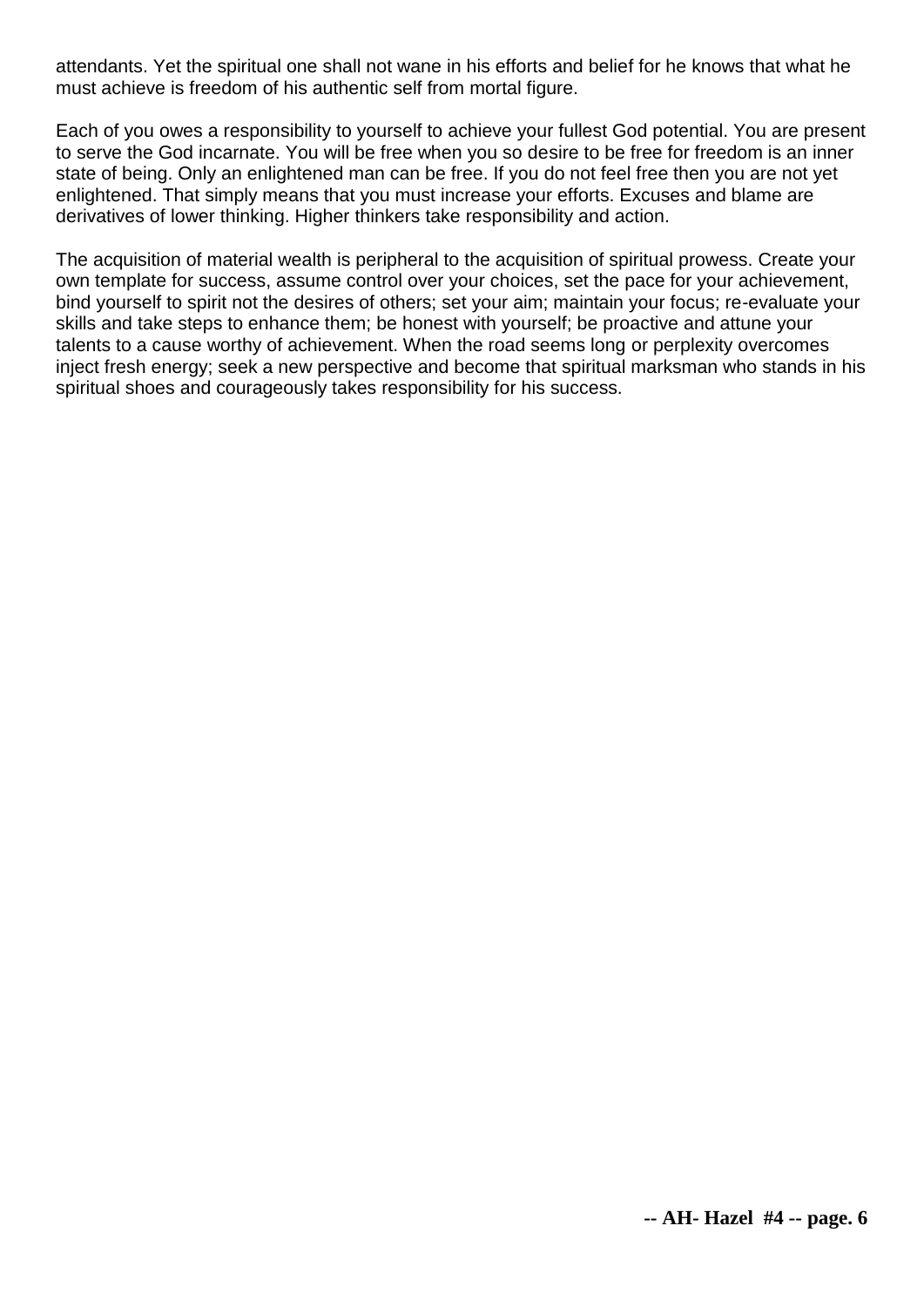# Gaia- A new perspective given

### **By Hazel, on advice from those above**

#### **# 146 Jun 18, 2011**

First Johan's message about the Meditation tomorrow, and then Hazel, and then my comments.

**Johan:** Focus on SUPPORT for Gaia, holding hands, assuring her that we, all of us and all the love and light we generate are there for her to feel Loved and to motivate her to move on, to release the pressure, to ask for and follow the will of CMATon, so the cleansing/detox/upgrading can happen and when necessary, CMAton can step in and help and proceed.

#### **Hazel: Gaia- A new perspective given**

Dear Friends

During my connections over the last few days it has been made apparent to me that Gaia is receiving mixed messages. Through the meditations of many Gaia is being sent healing energies so that she can be healed. She responds to those loving healing energies. She sometimes parks herself in neutral gear. She moves to the extent she needs with much consideration for her inhabitants.

On the other hand she is receiving loving and supporting energies from others encouraging her to move and though she has to an extent, certainly not to the extent expected. There is a conflict here.

It was made apparent to me by higher sources that the focus for her now is not on what any sect wanst for her BUT what her Creator desires for her and of her. Christ Michael honours her free will choice and that is why he wills her to move but does not force her. She knows His will and wants to move but she is torn and her body staid. I was asked to say that through meditation she must be encouraged to see and focus on the will of Her Creator and effort to align herself only with His will

Gaia does not need pity but love and light which focuses her on Christ Michael's will above all, that she may rise up amidst the darkness and fight for her light. She sustains life but has not herself truly experienced light and life and her appetite has to be whet for this. She has to visualise what she truly is that she may have that added impetus to rise up.

In light of the conflicting messages she receives albeit positive in their own right, she should be focussed on Christ Michael's will only and work done with her within this context.

I trust that this is clear. I am reporting what has been given to me.

Love and Light Hazel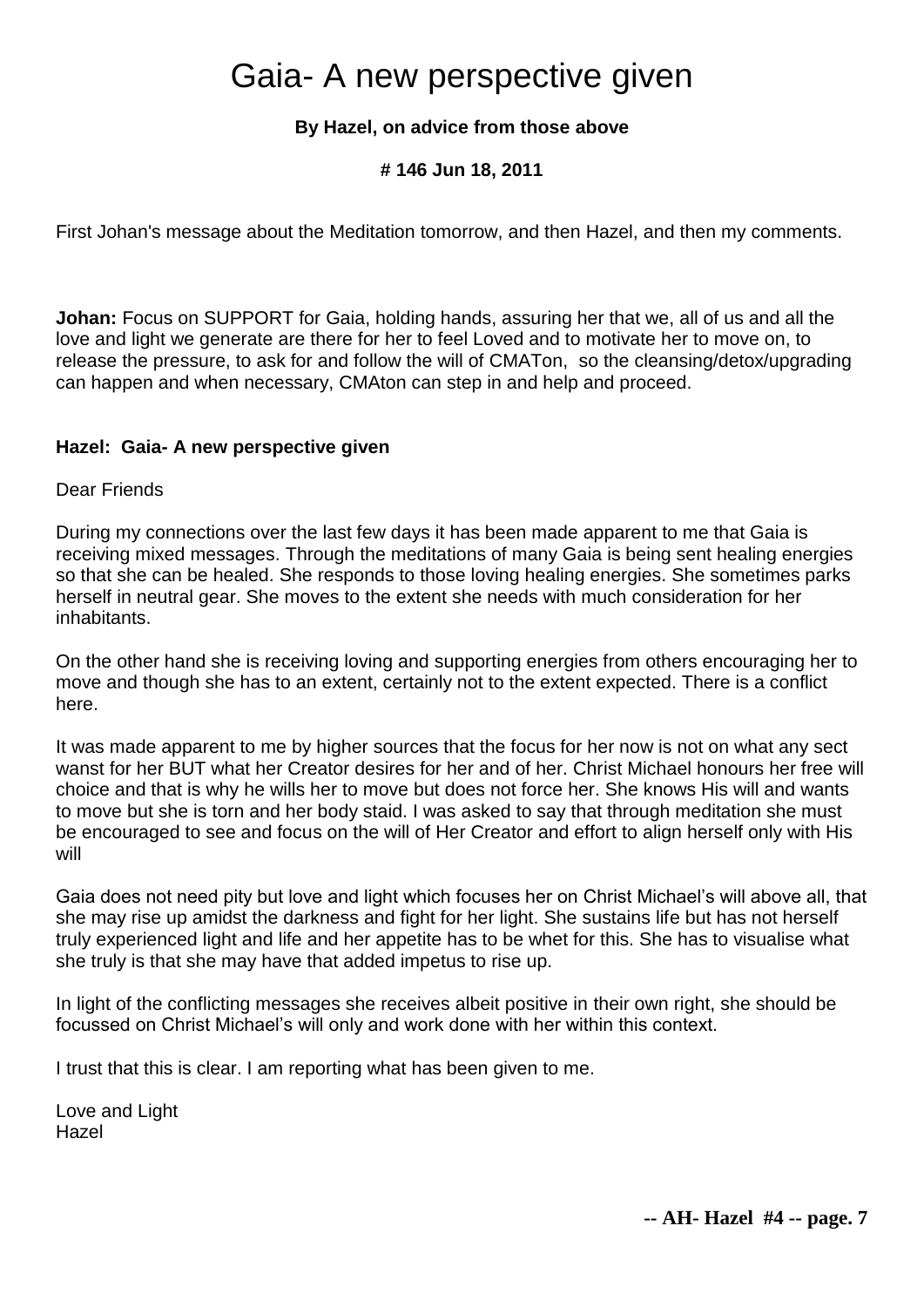**Candace:** I never do try to "heal" Gaia, in that sense, or try to use any sort of prayer or meditation to stop the earth changes and the like, not even any of the weather patterns. Nothing related to what is necessary. Many new agers and others, are always asking for what needs to happen, to "stop" as they see the suffering. But beloveds, how great will the suffering be if things continue the status quo, and man continues to reproduce, use products, and face shortages now of all sorts. All planets during ascension go thru a lot of changes and in fact these very changes are what will enable those resistant to solving problems to learn to solve problems. These are not easy planets, for a reason, because if mind is not challenged, it does not grow.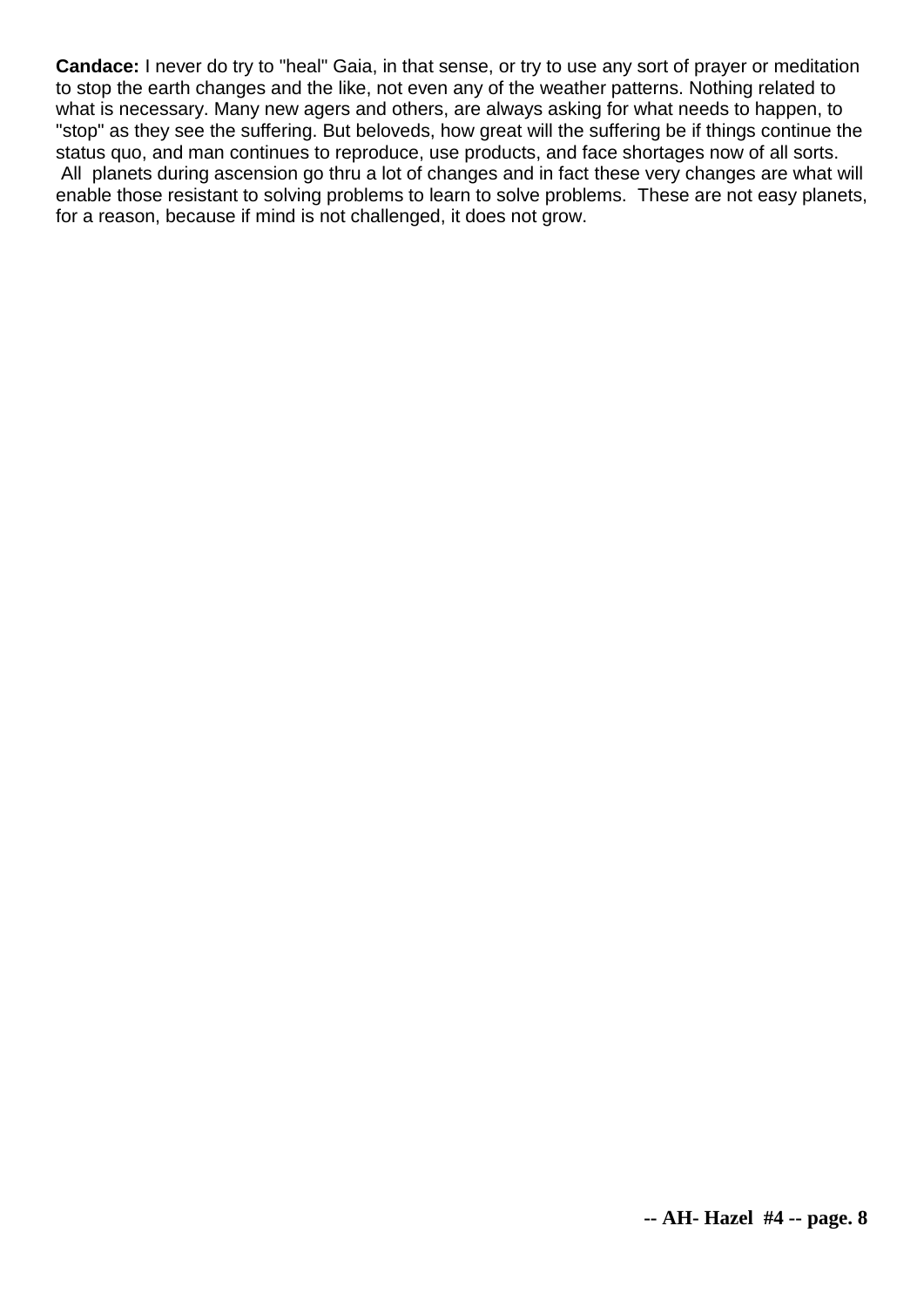# **Mileage**

# **By Father Melchizedek thru Hazel**

**# 147 Jun 23, 2011** 

The earth is in the throes of her final revolution around your sun as the cycle races to an end; literally and metaphorically. She has completed her time yet lingers to allow for the vestiges of humans to mount the spiritual ladder to enable the yield to be greater. She finds accord with the Greater Will. She has stayed the course with great effort and endured with great strength. She has persevered in spite of the odds and has borne both light and dark with grace.

She is akin to an athlete who agrees to complete many many cycles around an extensive perimeter and who keeps going regardless of the heat, the dehydration, the pain, the sweat, the physical weariness and the bombardment of negativity sourced by others along the way.

She is limping but she is going to make it across that finish line for she knows that there are many who hold high and great expectations of her. She is now dwelling in an insulated vat where all her energies are focussed on the finish line. She is not distracted by any surrounding events. She is beginning to accelerate as she can see the white line, a prism of pure light awaiting her. Even through her aches she can smile for she knows that she is soon to claim her freedom.

What is the lesson here for you ones? Do you merely rejoice in her choice and the direction which she has taken or can you see through the excitement the run she has had to make to get to this point? She has carried for aeons the weight of mankind on her back and she had to run the length and breath of the cycles with you all. She has been grounded under the burden of too many beings yet she has never given up on thee or sought to relieve herself knowingly of thee.

She agreed to undertake this task so that you ones might make the run also to find and grow into your spirit. Was it worth it? Was her journey in vain? She can account for her mileage; can you account for yours? Yes dear ones, how far and how long and how much effort have you put into your journey to achieve spiritual mileage? How much mileage in spirit have you covered? This is measurable by the level of attunement you have attained to the spirit of God within you and the level of mastery you have attained over yourself. I am posing questions to you at this time for all will be required to assess themselves; none shall be excused from this process. The time of balancing is here. Each soul will account for the measure of his/her growth for it is this that will earn each his/her next assignment.

There can be much joy in the journey yet without a goalpost there is little point as you become lost in your path –devoid of purpose.

Time is short yet every moment continues to count in your resolve to make a last attempt to push to the very end so that you can elevate yourself spiritually some more before the changes manifest. Do not surrender to your own expectation of when things may materialise- this is not a matter for your concern save for the purpose of being vigilant and aware of what is taking place in your world. Do not however let this be an obstacle; for the greatest development at soul level takes place through the experiencing and managing of obstacles. For those who are confronting hurdles, just as your earth has overcome hers so too must you overcome yours to reach the finish line. This is an opportunity for you to persevere in yourself and in your growth. This is not a time for complacency but pro activity in the unfolding of your own light. The obstacles, be it inner or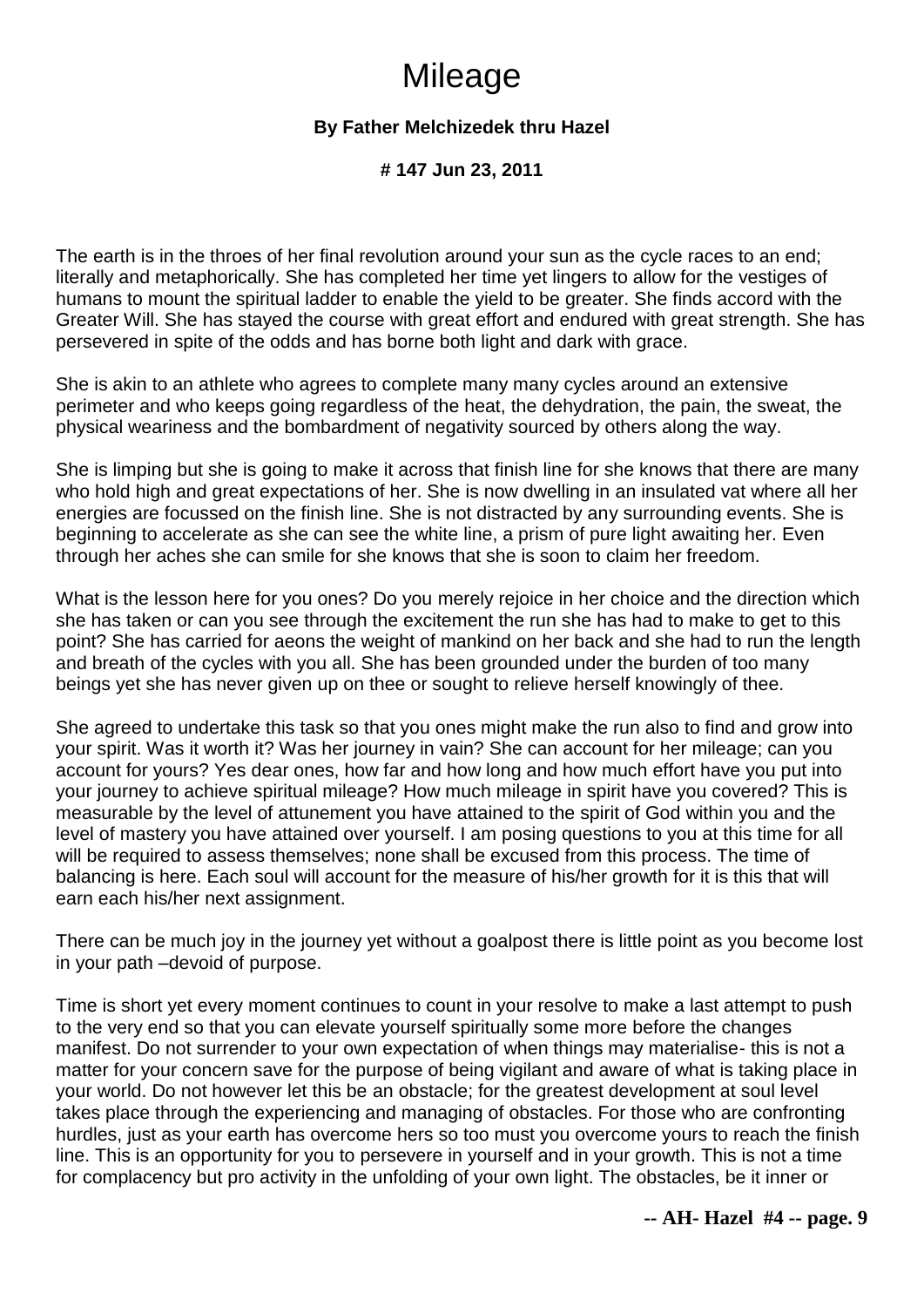outer are the facilitators for this. Bless the hurdles on your path for if transcended they add to your achieved mileage.

Blessed are you all, children of the Most High- but children you are merely not. You bear the grandeur of spirit within and must seek and be your grandeur. How many more cycles must you complete to achieve this. Let the evaluation begin.

I AM Father Melchizedek , come through my child to give you ones the push and encouragement you need so that you can reach the finish line at a respectable level of spiritual achievement.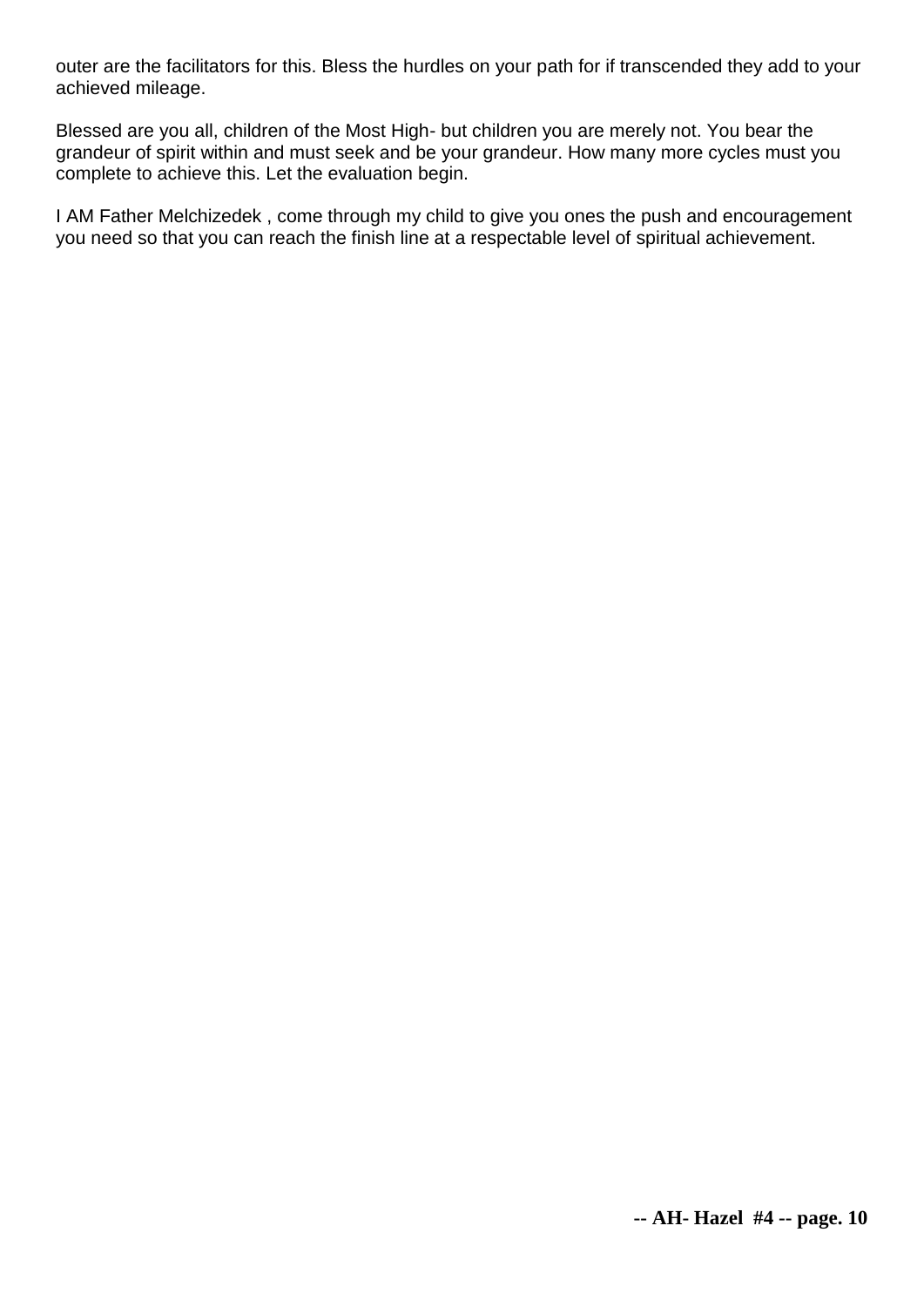# The Triad

# **By Source thru Hazel**

**# 148 Jul 3, 2011** 

The triad as we shall call it is the energy grid for mankind to use for his personal spiritual development in mortal abode.

There are many ways to and many lessons necessary to achieve a spiritual state yet there is a three point system that can be used as a benchmark to allow for a sequential and logical flow of divinity. What eventuates is a reopening and awakening of cells which store the truth of the real you. Conceptualise a triangle with its three points. Call the first base point **Purification**, the apex, **Glorification** and the other base point **Personification.**

Man in his physical dimension must individually go through a process of purification- a detoxification of the mind so that historic or current patterns of thoughts and beliefs alien to the Creator's energy be removed so that the essence of truth be the replacement. I would like to make it abundantly clear that what I speak of is responsible for inner harmony and accord with divine energy which will take you back to a state of perfection eventually. I am not in this piece concerned with truth as you see or know it in your outer territory. I address that which is inner-that which shall assist you in returning and claiming the authenticity of your true being. This is indeed not a shallow exposition.

Many of you have become too attuned to the outer world that you have absorbed and developed toxic belief and patterns of behaviour throughout many incarnations which you give credence to in the context of your life path on earth. You are unaware that there are many barriers which need to be removed so that you can be restored to your original state. You often make choices amenable to your daily living which at times conflict with the needs of spirit. You see your life in body and life in spirit as two distinct elements.

There are many who can only see through the tunnel of the body. Yet the programme of life really requires you to achieve a balanced union of both. The body does not make the mind but vice versa and therefore it is your mind that you must focus on to assist in your evolution on earth.

Do you feel a sense of emptiness, longing for more, a desire to express yourself? Are you joyful in spite of the world around you? Are you unsure of the decisions you make in life? Do you trust yourself to make decisions that are for your highest good? Do you feel a sense of connection with your fellow men? Are you weak in yourself or empowered by you? Do you self sabotage? Ponder upon these few questions and if in the majority the response is negative then you must focus on why and seek the solution. In the majority your minds have become clouded and dense and this creates a barrier which makes it difficult for light to penetrate. As this has affected the collective consciousness it has become increasingly difficult for inner change to be effected.

If the mind is not clear, clean and attached to its Source, how ever will it be nourished and taught, that it may direct itself to assist you on your path? Your knowing mind is the mind that you need to reconnect with, to which your conscious mind must be aligned. Yet you can ill afford to ignore that mind which thoroughly controls your actions and reactions i.e. your unconscious mind. This part of your mind can be your best friend or worse enemy though unknowingly so. This is your programmed mind. What you have through your lives put into it, it gives back to you. Part of the

**-- AH- Hazel #4 -- page. 11**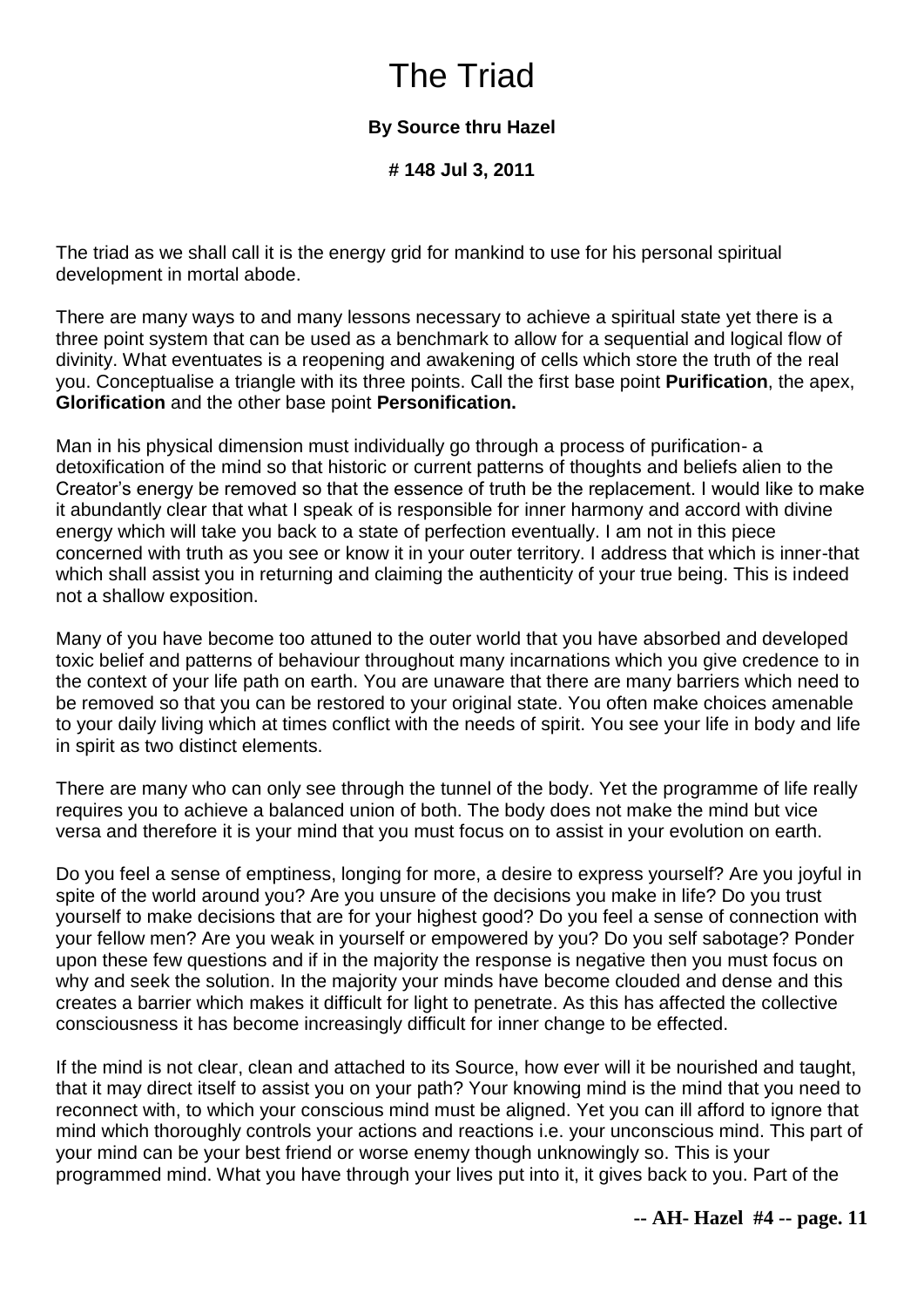purification ideal involves a conscious reprogramming of the unconscious mind.

**Purification** is the staring point to enable you to return to the path you are meant to be on. The lower mind must be purified, cleansed and renewed that habits, beliefs and thought patterns are relinquished for a new dimension of experience in tune with your higher self. The process of prayer and meditation coupled with a desire and intent to make changes will inspire an inner revolution. Gradually you will find that the old is cleared and as the old is removed a new light take its place and thus begins the revolution within the human mind.

You will routinely begin through your efforts to draw higher light which begins to condense in a fluid of wisdom and your mind becomes expansive until you arrive at the realisation of the true you and what is at the centre of your very self. This leads us to the apex - **Glorification**. Please know that you need not achieve the state of perfection to experience this glorification, for knowledge and awareness comes first which will be the inevitable spur to your desire to experience that Glorification. That is the essence of Source. Purification will allow you to experience through knowing and otherwise the presence of your Source that you may be reminded of your unbreakable connection and start to utilise this connection that you may personify the virtues of Source in your mortal abode. This is the natural sequence.

Every breath that you draw into your body requires you to take a step or make the effort from one part of the triad to another. It is a gradual endeavour commensurate to your vision, desire and goal. The most challenging step is between Purification and Glorification; yet this is predicated on your ability to know that purification is necessary.

As you experience or begin to understand the glory of the ONE an inner transformation will occur which will encourage Personification of the God virtues and values. You begin to manifest them in your life. The sustenance of these qualities in your life on earth shall be the direct propeller back to the Source.

It is your aspiration to meet the divine goal which shall lead you towards its attainment. Stretching yourself becomes necessary as well as a willingness to be tested that you can safely measure the nature and extent of the achievement.

There are many ways of telling a story as there are many pathways home; yet if you realise the value of Purification everything necessary to direct you home will fall into place.

AMEN

The Source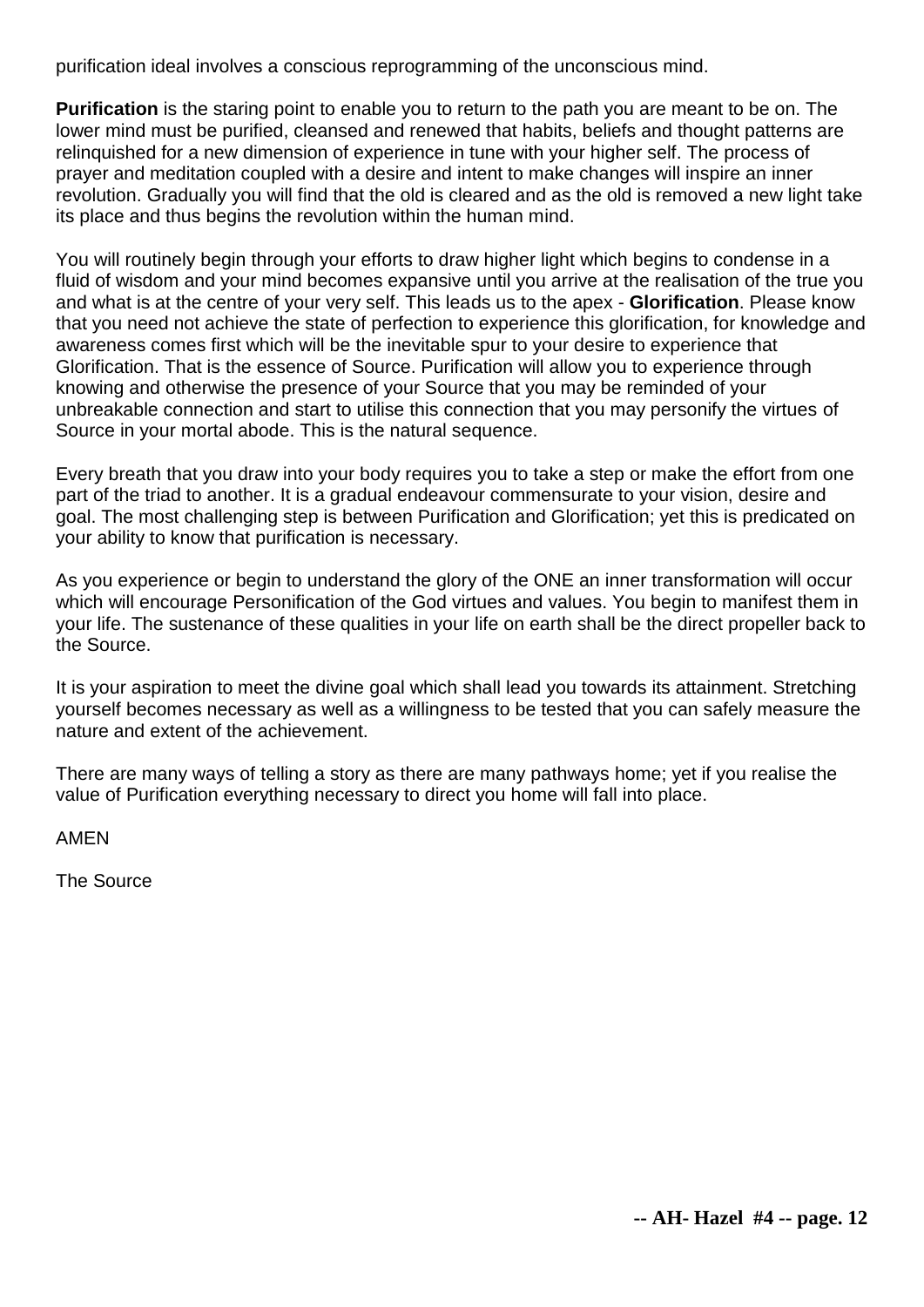# Know thyself as God

### **By Nebadonia thru Hazel**

**# 149 Jul 10, 2011** 

The triumphant glow within the spirit of man is the presence of God. Defeat is never an option, for man is his own victor. It is the sight of man that is short for he sees his periphery, his surface and not his depth. His inability to claim his godhood comes from not knowing that he is the champion of his own cause. Mans' intellect derides him and he cannot conceive his own might and he therefore settles for less than who he is and seldom achieve that which he is truly capable of. He creates a persona which is less than divine that he may search for the divine. His search is sometime endless for disbelief parades his very nature and he denies his ultimate destiny an opportunity to find its goal in his mortal journey.

His inner light is clipped like the wings of a bird and it is clipped often by choice yet sometimes by design always with the hope that he will free himself. Man has been given the know-how and the teachings yet he chooses to be moved by the world surrounding him rather than in the inner world of sprit which is designed to be the guiding force for his worldly endeavours. In the absence of spirit's influence he fails to find his true self in the miasma that is fraught in his unintelligible world. There is no intelligence in that which is outside of man yet man is drawn like a magnet to the outer uncertainties of his existence. He berates the very life within, unconsciously so, when he seeks to deny the existence of God within him.

As the door of creation prepares to breathe itself open once again, mankind is being flooded with energies divine. These energies are breathed in at the soul level and through the influx, an awakening is being amortized within the hearts and spirits of men and women.

The irreverence which has paled the glow of man for eons is beginning to subside as many begin to wander in to reclaim what was forgotten. It is likely though that the divine breath will cull the souls not yet ready to partake of their divinity. For truly separation is called for as the coal is being removed that the distinctness of the diamonds may show and cast its light through the ailing globe.

These times highlight the need for man to know his perfection and it is effort and desire that will transport him to that place where perfection lies. The excuses are now redundant. Vision is now called upon that the unearthing and unleashing of divine order within begins its reign. Those awakened to the glory of the inner God must establish themselves in that presence and bring the light of God alive through them in their works on earth. How else can the Kingdom of God be established on your plane? Why do you allow the outer world to conflict you so? Are your needs so great that the God within cannot fulfill so that you need to hold on vehemently to the trappings which will inevitably bury you in a rut and stifle the divine in you.

Children you have chosen to take this journey. You know the truth which is buried deep in your unconscious. How can you deny your identity? You are a part of the One. In truth there is no distinction because separation is a myth. It is the understanding of the mind that will enable you to grasp this and comprehend your true nature as God and not man. For who is man but a creation of himself designed to bring immortality to that which appears mortal. The journey comprises lessons beloved ones and lessons well learnt causes the inner presence to grow and glow in awareness.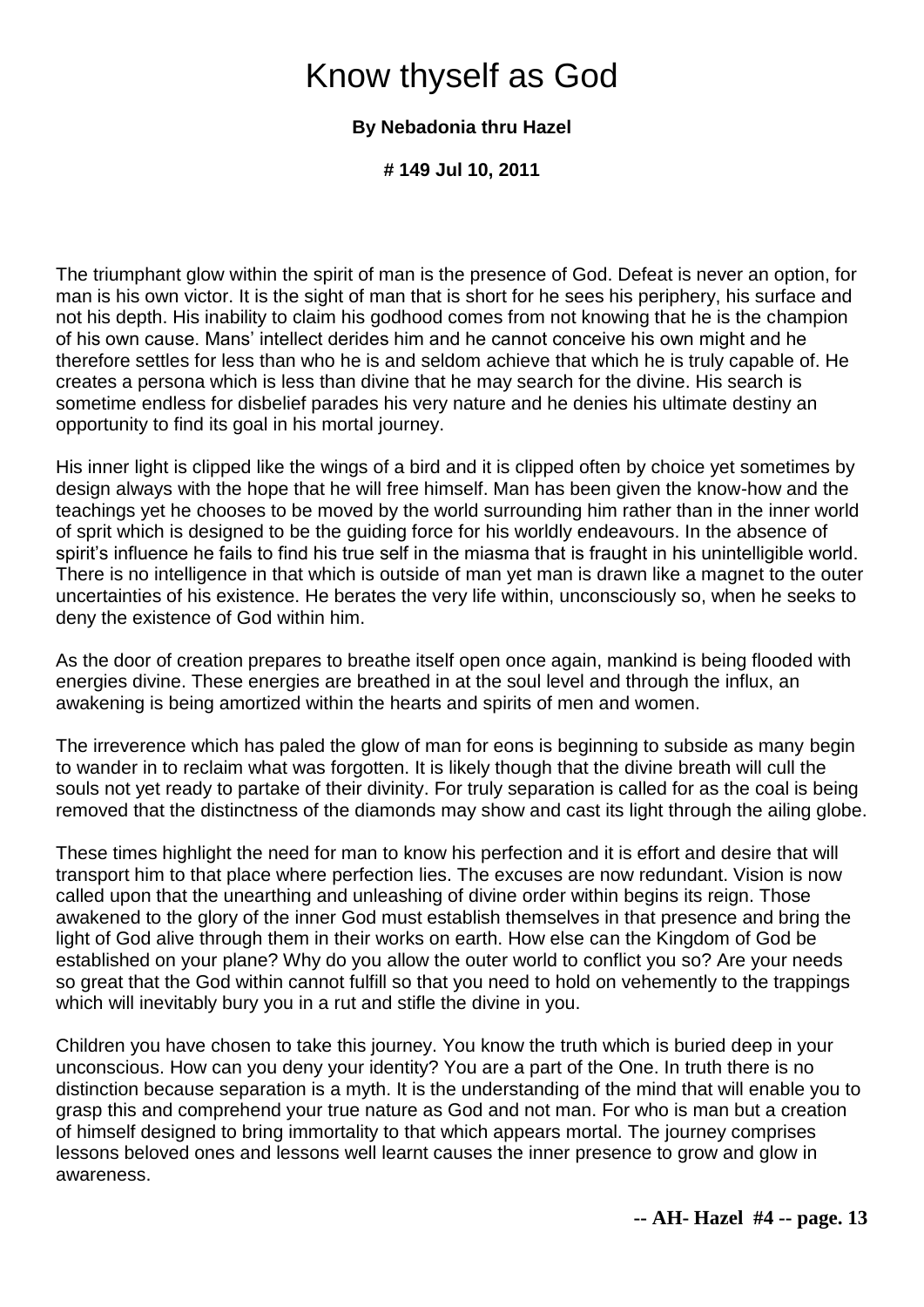The lessons are not academic but spiritual; yet the spirit holds the wisdom which creates the knowing of the truth, the very essence of God passed to man. The presence of God is incarnate within you – it is this presence that calls you and shall willingly guide you home. You need only apply your higher mind and you shall begin to reckon with yourself and come to know and gradually experience your God potential . It is the knowing that will create the energy fortuitous to your eventual return to your SOURCE.

Disbelief is a sham. It nurtures doubt and on a mindal level separates what is ONE. The Father within each of you is calling you home. Will you not answer the call and free yourself from the bondage of the ego's verbiage which seeks to distance you from your natural heritage?

Know yourself as God and you shall by your own efforts experience the living God within you.

Nebadonia come in the light of the Source to bring a message of enlightenment. The time is now. Mother Spirit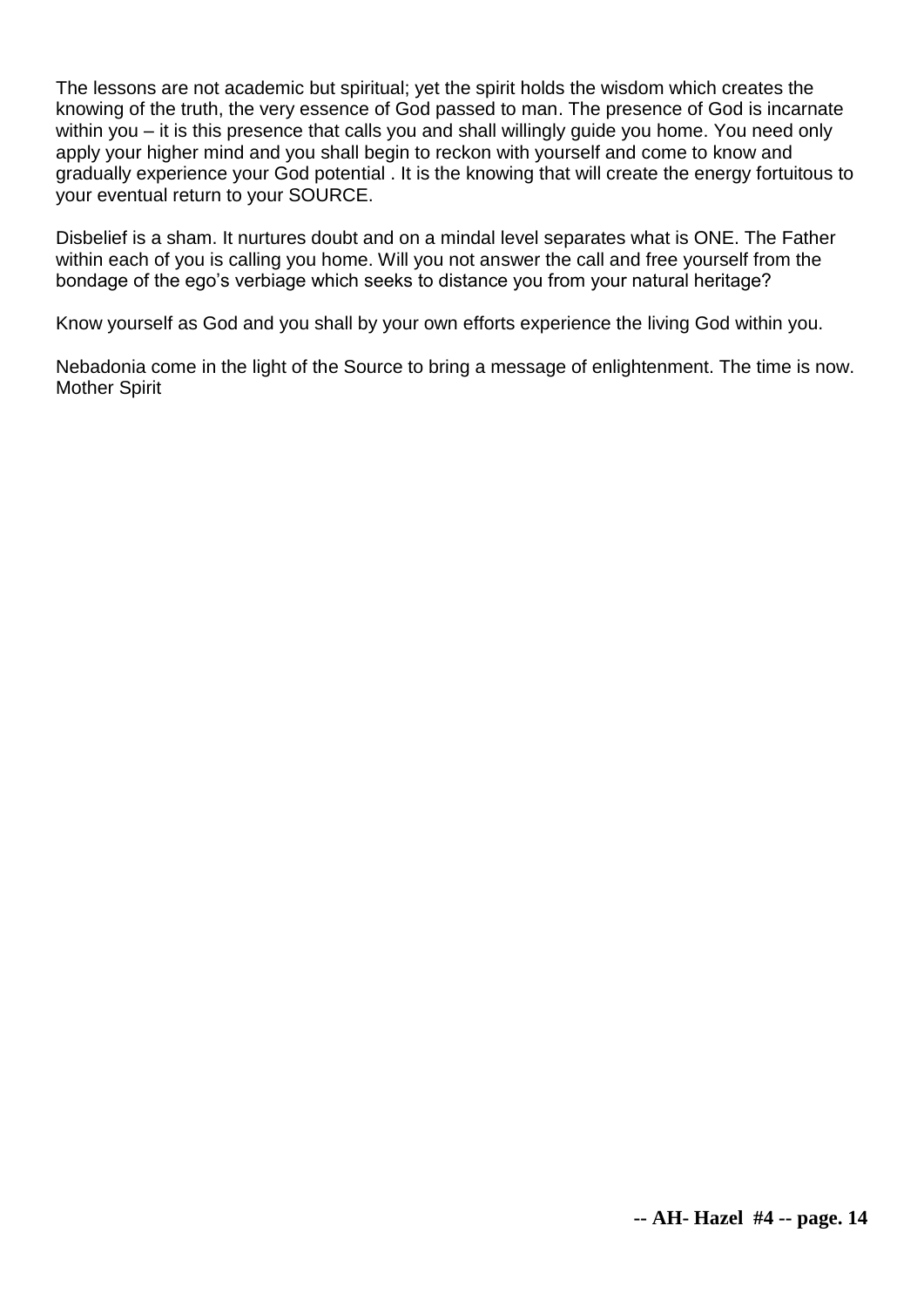# Be prepared- Midnight approaches

### **By AA Michael thru Hazel**

**# 150 Aug 5, 2011** 

The capillaries of time are unravelling for the flaccid structures in your earthly world as perturbances tear asunder that which is already bent and breaking under the weight of corruption and greed. The cannibals who are your worldly elite are biting the dust as they quiver now in the knowing of what transpires before them. Full awareness is now being brought to those who must make the final choices as the helm is primed to collapse. The bitter end for many is close at hand now and the raging tempest of their own virulent deeds will parade before them as they descend. For theirs is a descent by choice. Do not allow the eyes of fear to stare at you beloveds for only if you are one of them will you be consumed by the void that awaits.

The call from Source has been given and all hands are moving now behind the curtains of your mortal world in final preparation for the unveiling. O yes beloveds an unveiling is taking place at many different levels now and soon man will come face to face with his Creator. Many of you have the tendency to feel that dynamic changes will not occur in your lifetime. This is indeed not the case; for unless you are close to mortal transition you will experience the global changes that are evolving into a predicament of universal proportions. This is ordained to be and not in the least unexpected. Though your mortal understanding may be poor, the spirits of those ensouled are aware at the essential level. Many will be shocked into their spirit; meaning, that as the events unfold the awe of the effects will actually jar into awakening many souls. Yet the strident nature of the revelations will leave many without their bodies. Yes beloveds a time of great fear is at hand but only for those who have shunned the understanding shared by we your celestial friends for many generations.

I do not wish you to say that Michael is the bearer of doom and gloom or that this scribe has contrived this information. These revelations have been given before but as the sequence of time unravels and the moments creep to the glory of change, a reminder becomes necessary. FOR AS THE STROKE OF FINALITY breaches the quietude of your accepted existence you must know that your world will never be the same again. Start becoming comfortable with change. Train yourself to adapt and adjust for there will be a period of time within which you will be living in uncertainty as the bowels of the earth cleanses itself and as the stormy structures in place regurgitate that which has choked the very life of balance. I refer to the dark brotherhood and their insidious games. Be prepared to see new faces and to tune your recognition to the lighted beings who will offer their helping hands to pull you ones on earth out of the tempestuous circumstances which currently shroud your world. Be assured that during these times you are not alone. We are keeping check and know each and every one of you for each soul's imprint is recorded in the book of life.

Open your hearts and minds now for truly this is a time which requires you to exercise your God given intelligence to make choices that will be of benefit to you. For the choices you make will determine how you deal with the onslaught of changes imminently poised on the steps of your world.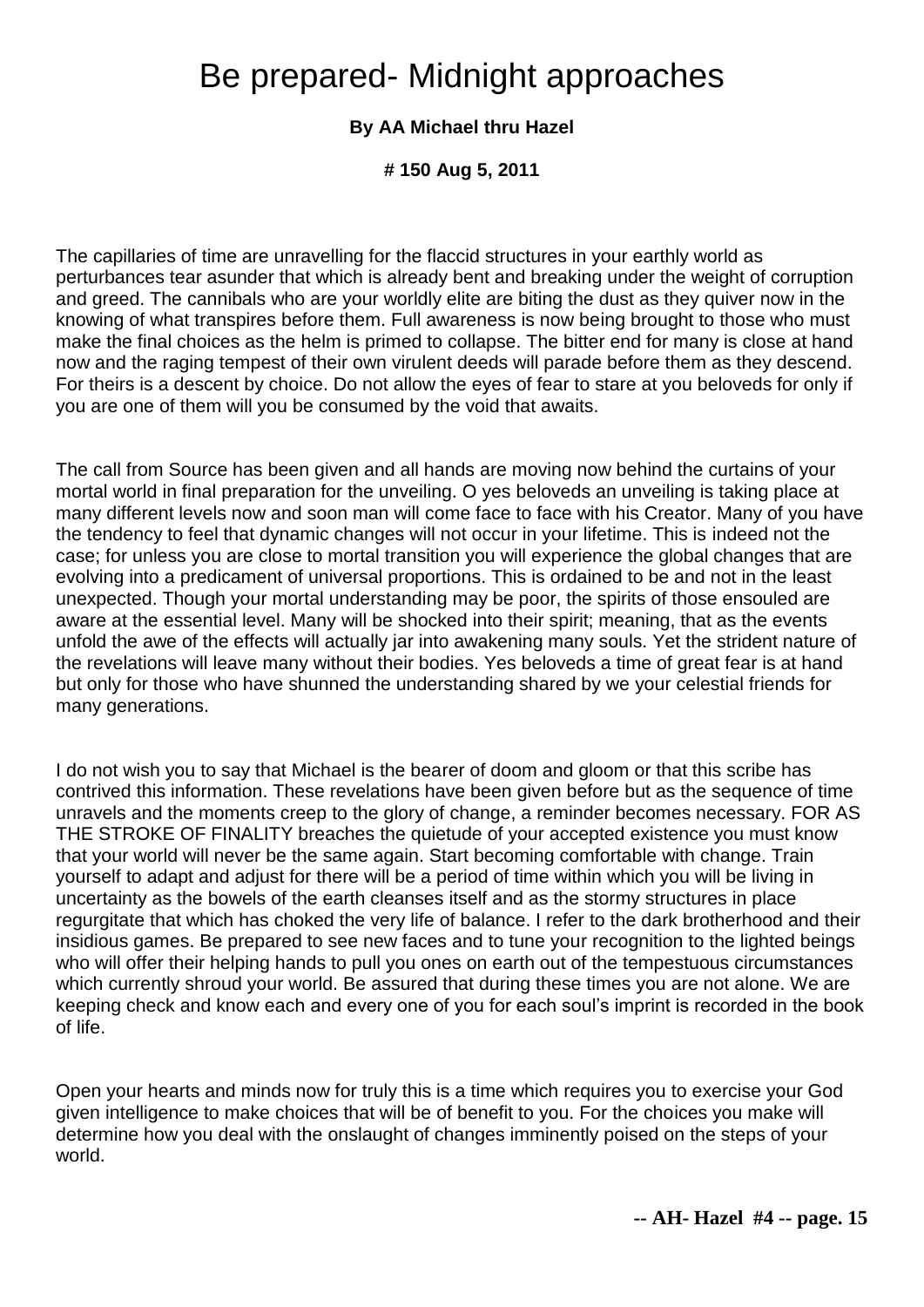Believe when I say that the changes that are occurring and will occur are necessary to lead you into the land of the living for surely you who are knowing of God must recognise that your world is dying. Man has assigned his very world to death. It is the mercy of the Father which speaks now in the intervention that will lead to the survival of the earth and those in readiness for ascension. Let there be no doubt that what is occurring and what is to occur is caused by the hand of man. The very one you call God is intervening at the call and cry of his children, foremost the earth herself. Call it a divine rescue. Make no mistake however, these changes will manifest as part of the cosmic order which is also eminently occurring on other planets as part of a universal ascension process.

Beloveds a gentler tone will I take that you may know that what is to transpire culls that which has so many of you suffering and ill at ease in this your world. The events are necessary for you ones to see who you have allowed to rule you. After you have come into the shocking awareness you will begin to feel the gentle and loving breath of your Creator manifest in your world. He has always been with you but you have not acknowledged Him. No more. Eternity is calling and you must answer now or once again postpone the claiming of your heritage which will lead inevitably to a long and winding path back home. I ask at this time that you think with your higher mind and relinquish the thoughts of the ego which will seek to keep you sedated in the false belief that all is well and all shall be well. Indeed all shall end well!!

Beloved children the Angelic realm is closer than you think and we are waiting upon many to answer the nudges we give so that we can pull you truly into the light and assist you on your journey.

Know that regardless of your choices we shall continue to shower you with our love BUT we cannot choose your salvation for you. Only you can make that choice.

Michael come in the Light to bid you take care during the tumultuous times ahead and to prepare for the great rising.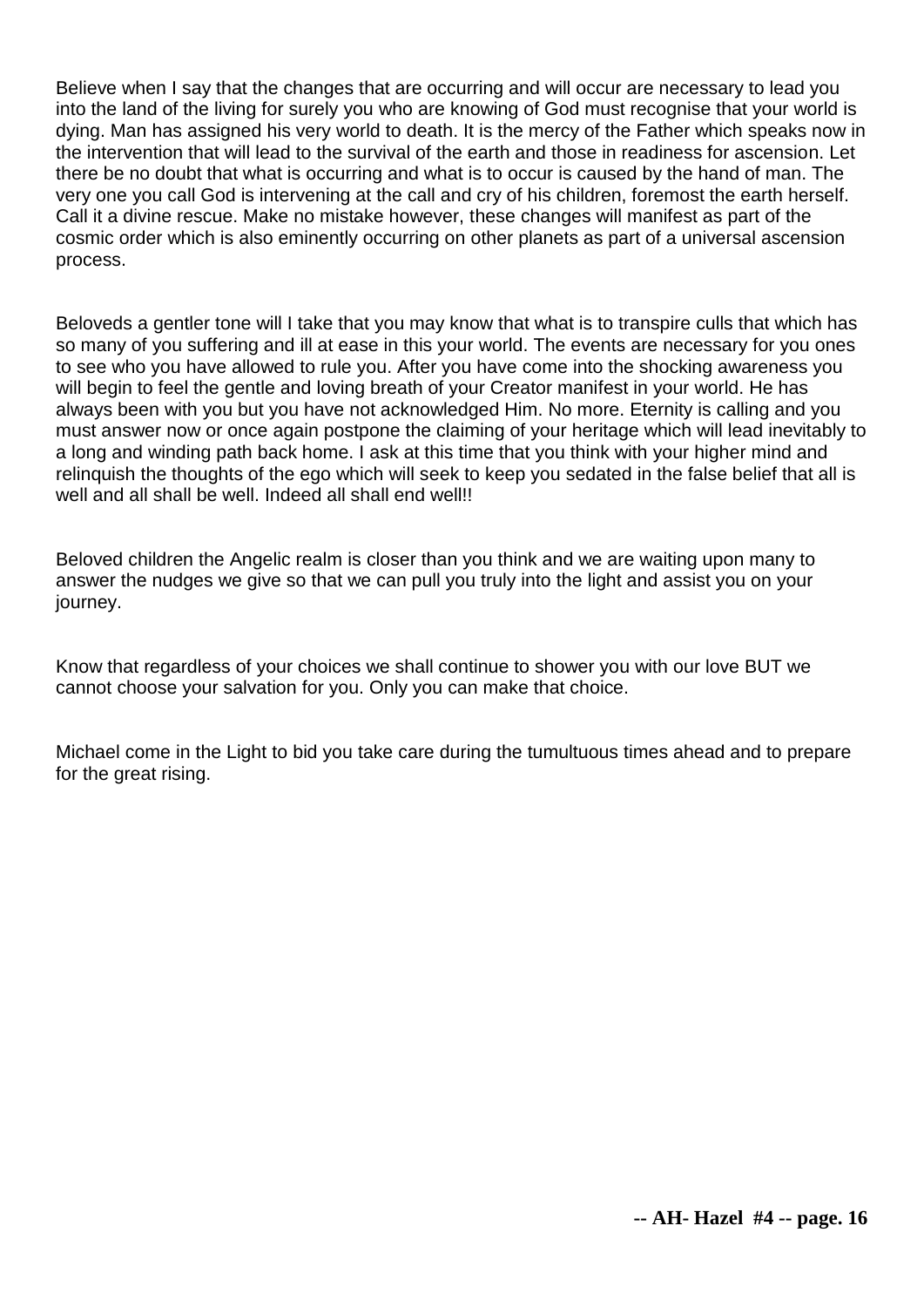# The Necessary Pilgrimage-AA Uriel

# **By AA Uriel thru Hazel**

# **# 151 Aug 7, 2011**

I bring today a new perspective to the concept of Pilgrimage. Its intonation and meaning for you on mortal grounds is a journey to foreign and far places well esteemed for historical holy events. Many travel long distances to places well documented as being the holding places where epic events manifested.

The question is, why does man feel the need to partake in pilgrimages? Reasons may vary from seeking inspiration to discovering one's self, the need to experience 'holy' energy, participating in re-enactments or just being present where renowned figures walked, worked or lived. The enjoyment or enrichment which man may receive from such pilgrimages is by no means undervalued. Some pilgrimages may have indelible impact on those who participate. The truth however is, comparatively speaking, physical pilgrimages yields little in respect of mortal transformation. It becomes a story for one to tell later on rather than an experience that has profound and enduring results.

I am here to enlighten you to another view. Your mortal sojourn does indeed have a spiritual bias. It is intended that during your mortal incarnation you will discover your true self- being the God of you, your authentic identity and cultivate a relationship with the God incarnate. A spiritual evolution will begin which will enable you to be placed on your spiritual path using the physical body as a vehicle to attain higher consciousness. The whole purpose of your life on earth is to rediscover your link to God and to seek inner guidance as to how He fits into your purpose on earth. Many times you have heard that the earth provides a learning ground where you can establish yourself as a God-being and seek and earn God mastery.

You may certainly seek inspiration from past events and even benefit from the recollection or the witnessing; but observation of what has transpired in times past will seldom provide the food for learning necessary for you to discover your identify and live your purpose. That can only be accomplished through the taking of an 'inner pilgrimage'. You as children of God bear holy terrain within you. It is this terrain that you must necessarily traverse as you take that pilgrimage from the physical dimension of your being to the spiritual essence –your soul's source.

This inner pilgrimage offers a wealth of opportunities as you journey to rediscover your source or what we shall call your highest self. You will have to transcend familiar terrain of the physical and breach barriers to higher understanding before you are able to begin the exploration of the celestial part of you. This dear children is a wondrous pilgrimage to take. It can last as long as you desire it to. As you journey inwards the path can become difficult at times in that there may be impediments along the way that will slow your journey or discourage further progression. Yet it is the most rewarding journey you shall ever take. This travel will cost you nothing, except time, energy, desire and love.

What you will become re acquainted with is in fact knowledge well known to spirit which re-awakes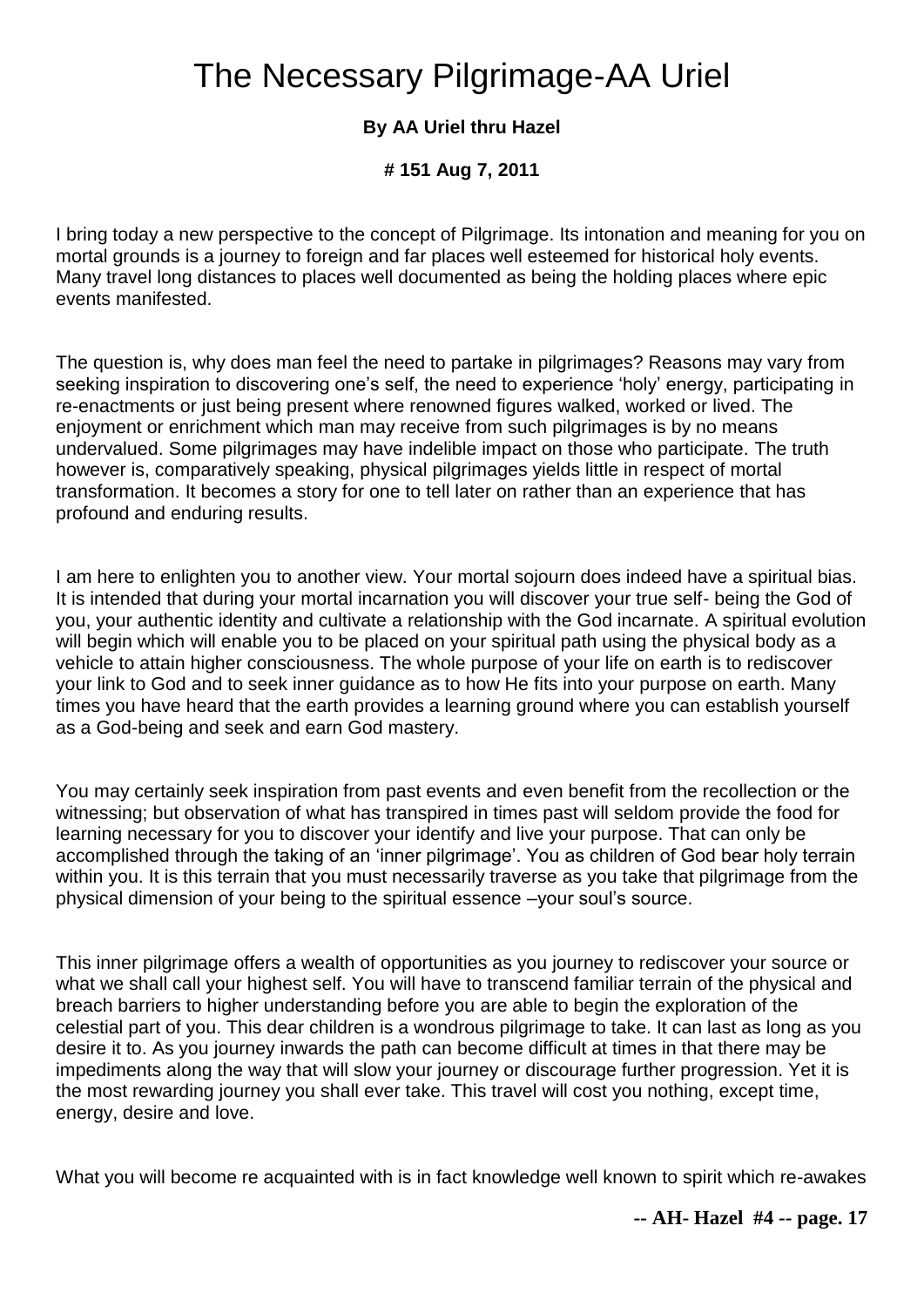within you as your journey continues. You will meet along the way many who are willing to guide you deeper and deeper into your true consciousness; that you may eventually find your dwelling place in a domain which offers you complete balance, love and light. Never will you be a lonely pilgrim for when you initiate the inner pilgrimage you enter into a flow of energy that if sustained with eventually fulfil you. You will come to know the great life force you hold within and this will usher feelings of completeness.

Where does the pilgrimage lead you to eventually? Simply, the Kingdom of God which dwells within each of God's children; a non physical arena where bliss, inner harmony, purity and unclouded love exist; where indescribable peace reigns and where you will glow in the knowledge and comfort of your immortality.

I trust that you are able to understand now how necessary the inner pilgrimage is; for you cannot discover your self or align with all that is holy unless you find and know yourself. You can only accomplish this through the taking of that inner journey- the one true and decisive pilgrimage that each child of God will have to take before he/she reunites with the Source.

Uriel is here in the reflection of God's light. He brings the helmet of peace and tells the children of God that the way to paradise requires the taking of an intense inner pilgrimage.

Blessed be thee who can understand and know the truth of these words. Uriel.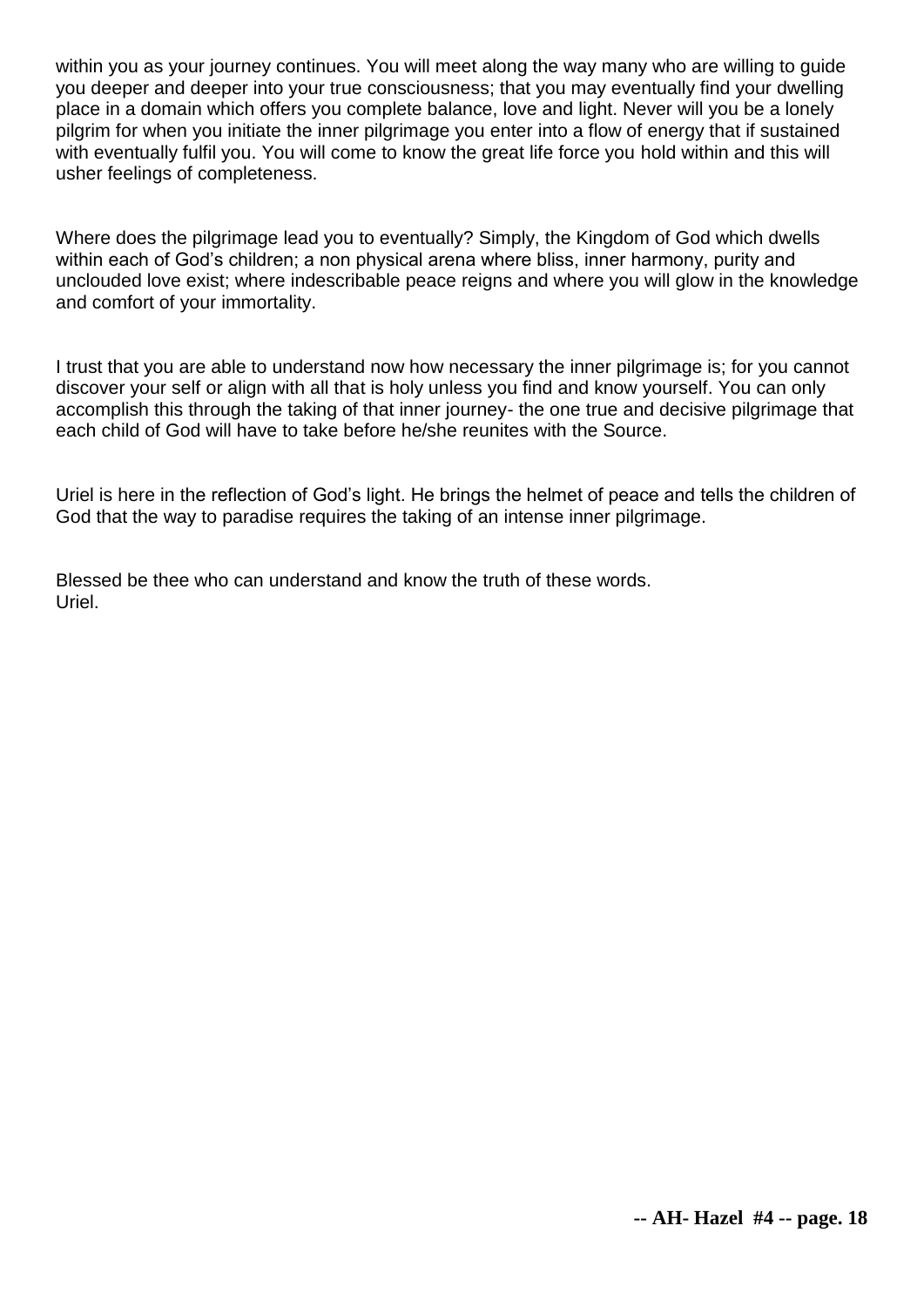# Let the Christ Within be Risen-Nebadonia

### **By Nebadonia thru Hazel**

**# 152 Aug 8, 2011** 

Each spirit is endowed with the character of God. It abides in its inherent energy being the Christ energy. It markets itself through the human body. It offers its wares through the human mind. It is a dormant energy until ignited by man's desire to know himself and discover his roots.

The pattern of your life bears the blueprint of the Father's presence; for all His creation is mirrored in Him. He respires through your very body and sits in the energetic centres of your physical form. He is the host of your spirit and the seat of your soul. He kindles the light of Himself with the hope that you will seize the opportunity to ignite the flame of God within and carry His torch on your journey through transitory territory to learn and 'become'. He remains always your inner mentor and guide. He desires to be alive truly in the midst of your evolution that through every moment of your unfolding He can hold your hands and keep you steadfast and sure on your path towards Godhood. He is the living example that you are required to follow; yet His lead is never without, only within.

The Christ is registered within your form and it is your desire to know Him and be like Him that awakens greater dimensions of Him within you. The delights of the Christ within await you that you may partake of His sovereign flavours and begin to accept Him as yourself. His energy, being the energy of spirit subordinates the flesh and unless you are attuned physically through your energetic centres you will experience Him through the mind. God is all Mind and it is at this level that you must endeavour to connect with Him before His essence is translated into governance of your emotional and mental perspectives.

He enjoins with your mind offering you His thoughts that you may think with Him and that your thoughts and His become one, without differentiation. Do you not see dearly beloved children that you must reunite with your God mind, being the very Mind of God which finds a repository within you and you must become one with that Mind. It is then that you will truly comprehend what it means to be one with God. Creation started at the level of Mind and as a co-creator you must return to that Mind to experience God. I trust this makes sense to you.

When you can think as the Christ does and these thoughts reflect themselves in your outward conduct and creations only then can you truly measure the extent of your appreciation of Oneness. Nurturing the presence of the inner Christ is imperative for ascension. You cannot do this without Him. You are not independent of God. The Christ you knew on the cross rose to reunite with His Father in Oneness after He completed his bestowal. The Christ within you must also rise if you intend to continue your journey through flesh into the purity of your very being to become One with God.

Christ is Light and light must always be your choice. The tendency to look at events on the outer plane as if darkness prevails there alone must be discarded. Perceptions of darkness initiates from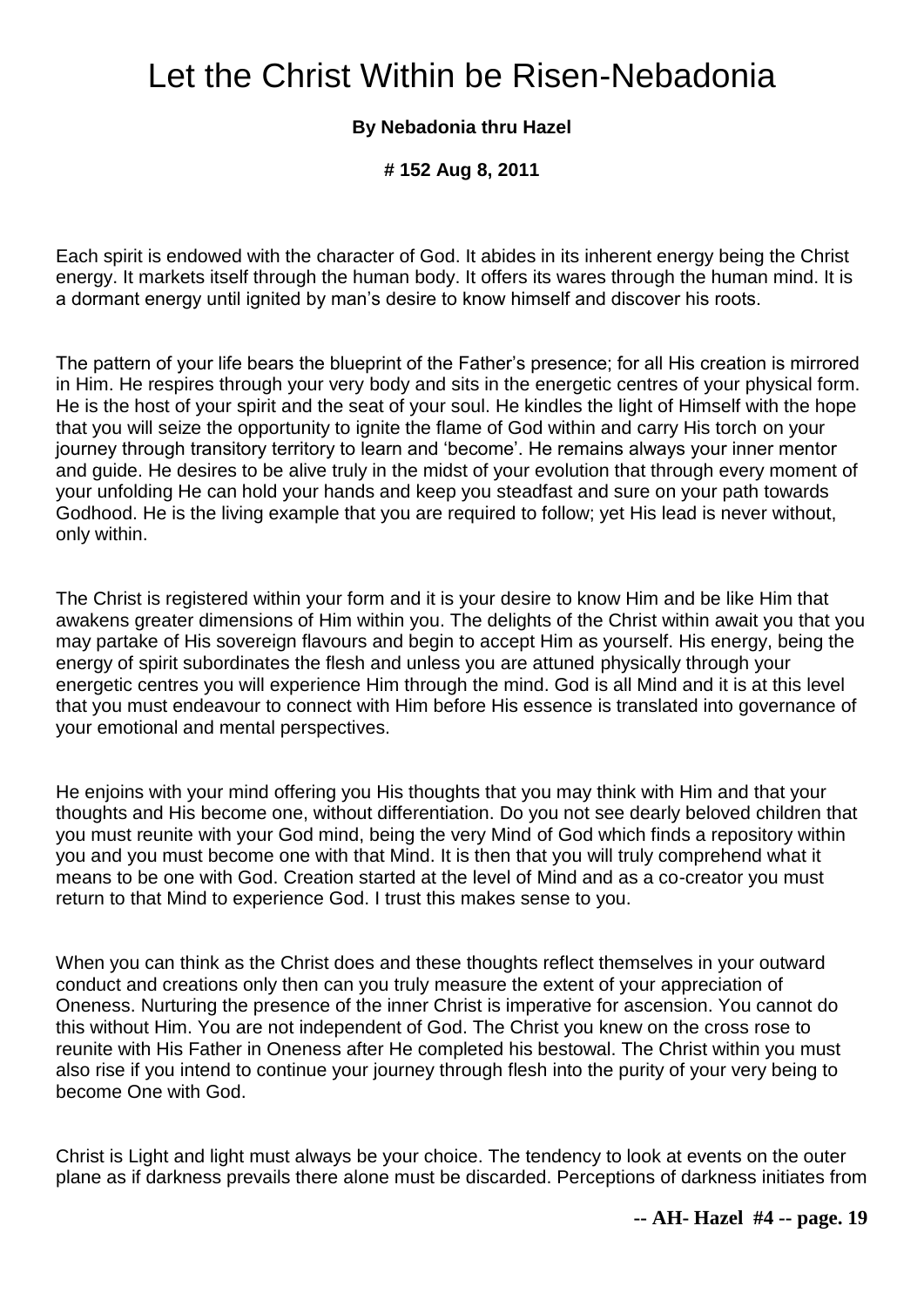within. Go within first and foremost and through alignment with the inner Christ cleanse the dark structures which create inner disharmony and impedes inner peace. How can your feel the living Christ working within you if you entertain dark thoughts, feelings and agendas? The journey into the deepest life of your soul may be a gradual one, but you are required to act with honesty in assessing where you are spiritually. Your spirit will never lie. Words are meaningless and intent must find its conduit through positive actions, reflections and creations.

This is a call to all- that the Christ within each of you must be risen that you can dwell in absolute truth. The Christ is the candle in your heart and will burn eternally if you allow Him to. He will indeed be your vision for He is your light. He will be your knowing for He is your mind. Yet He desires you to be the heart of God in this your lonely world; that if each desire, choose and work towards being the heart of God, the tune of unconditional love shall become the foundation for the rhythm of life. Call for the Christ within to enfold you in His consciousness and dwell in the stillness of his core to be refreshed, enthused and enlightened. Then give Him permission to be the life within you and allow him to live through you and surely then the Christ within shall arise.

O immaculate children of God why do I use this word for thee? Simply that is who you are. You have sullied the image of yourself through your own perceptions and in so doing you live in accordance with what you perceive; not the knowledge of God that you are One with Him and perfect as He is. If only you can fathom and hold this knowledge as your own, you will move mountains to accord with the truth. Be ye like unto Him for He is the cloth from which you were made.

**Blessings** Nebadonia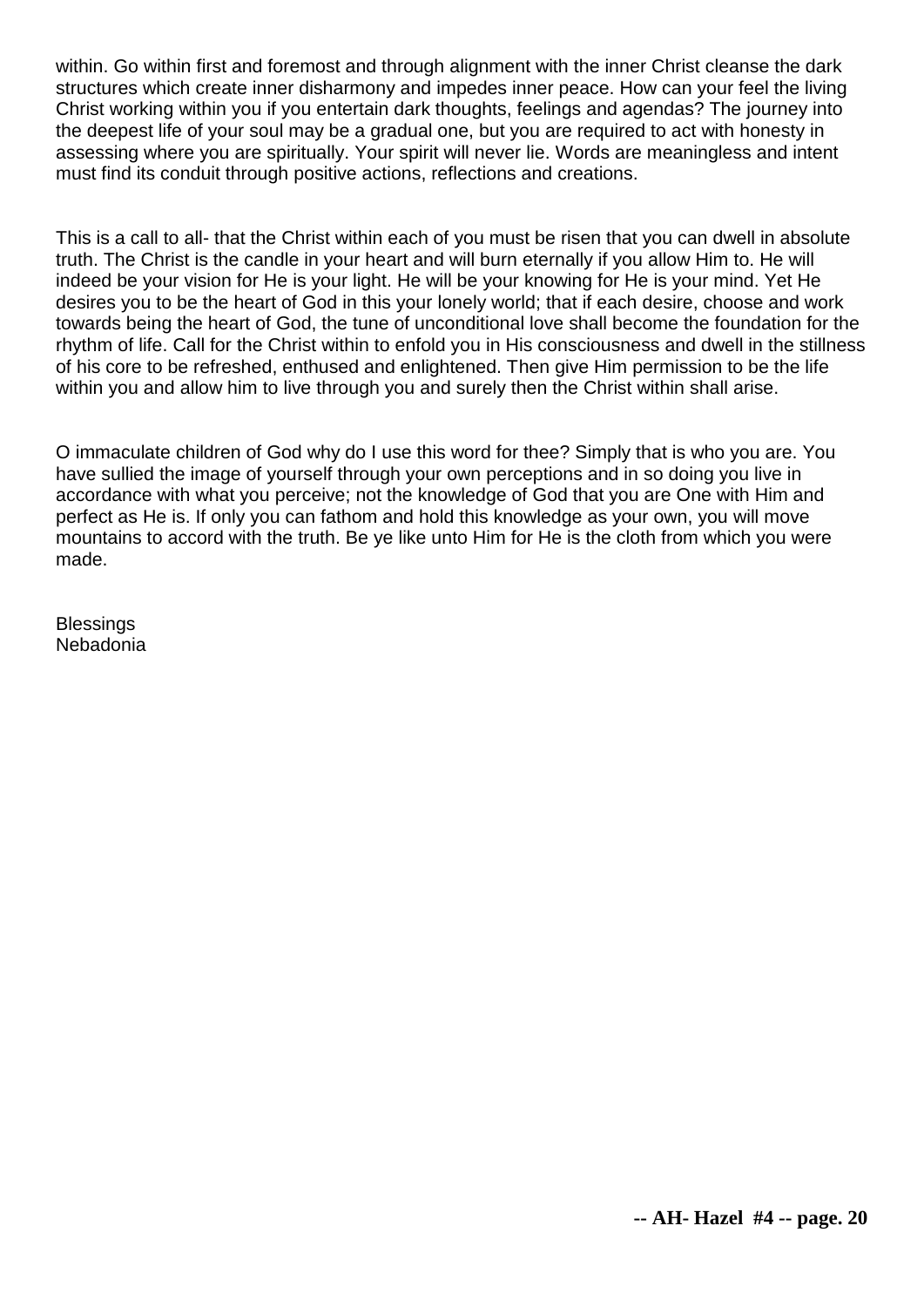# Redundancy-The current experience

# **By Hazel's Higher Self**

**# 153 Aug 24, 2011** 

Hazel's higher self.

Redundancy signifies the risk of loss. It is symbolic of 'needlessness' as some things or ones are no longer required. The value of the things or persons is outweighed by circumstances inimical to growth, development or 'evolution'.

Earthlings are quite reverent in ascribing fixed meanings to words and harbour a tendency to associate redundancy with employment. This term assumes a new meaning during these times on your earth. I am going to revisit the concept with you as it pertains to the arena of your current experience in terms of your civilization's way of life.

The goal of this topic is to direct your minds to the understanding that what man has created in his outer world to support his lifestyle is diminishing in value. There is now taking place at an essential level transference of power as many are awakening to claim that which is necessary to continue their journey onwards. Many are abandoning goals and forfeiting excessive material needs to focus on that which will get them 'Home'.

For many who have awakened to what the journey on earth is really about, they recognise that the time of great change is here and there is now going to be a 'quickening' which will transform your world in ways which are too profound for you to conceive. The 'things' beloveds, are becoming redundant. They have already taken up too much attention in the psyche of man and is the cause of much imbalance in your world today.

The vehicle which will be responsible for change is 'the collapse'- indeed the collapse of every unsustainable structure which currently are at breaking point. So weak and diseased are their foundations. A consequence of this will be the inability of the majority if not all to have access to 'luxuries'. Man will be taken back to basics. He will realise the importance of essentials and acknowledge that in times of turmoil and uncertainty the meaninglessness of excess. He will learn the value of his very breath and the simple joy of living. He will learn to give and share if he expects to also be given. His most precious lessons will be learnt in an environment of his own choosing for he is going to reap what he created and from the ashes of destruction will he find his way back.

Yes beloveds redundancy' is the new staple. The biggest challenge will be for man to dissociate and disconnect from the 'things' and focus on 'needs'. There will really be little choice. As he suffers through his withdrawals he shall be cleansed and purged.

Redundancy will also at this time apply heavily to people. This is not a statement made in a dispassionate way. The simple meaning as it relates to your earth is that she no longer has need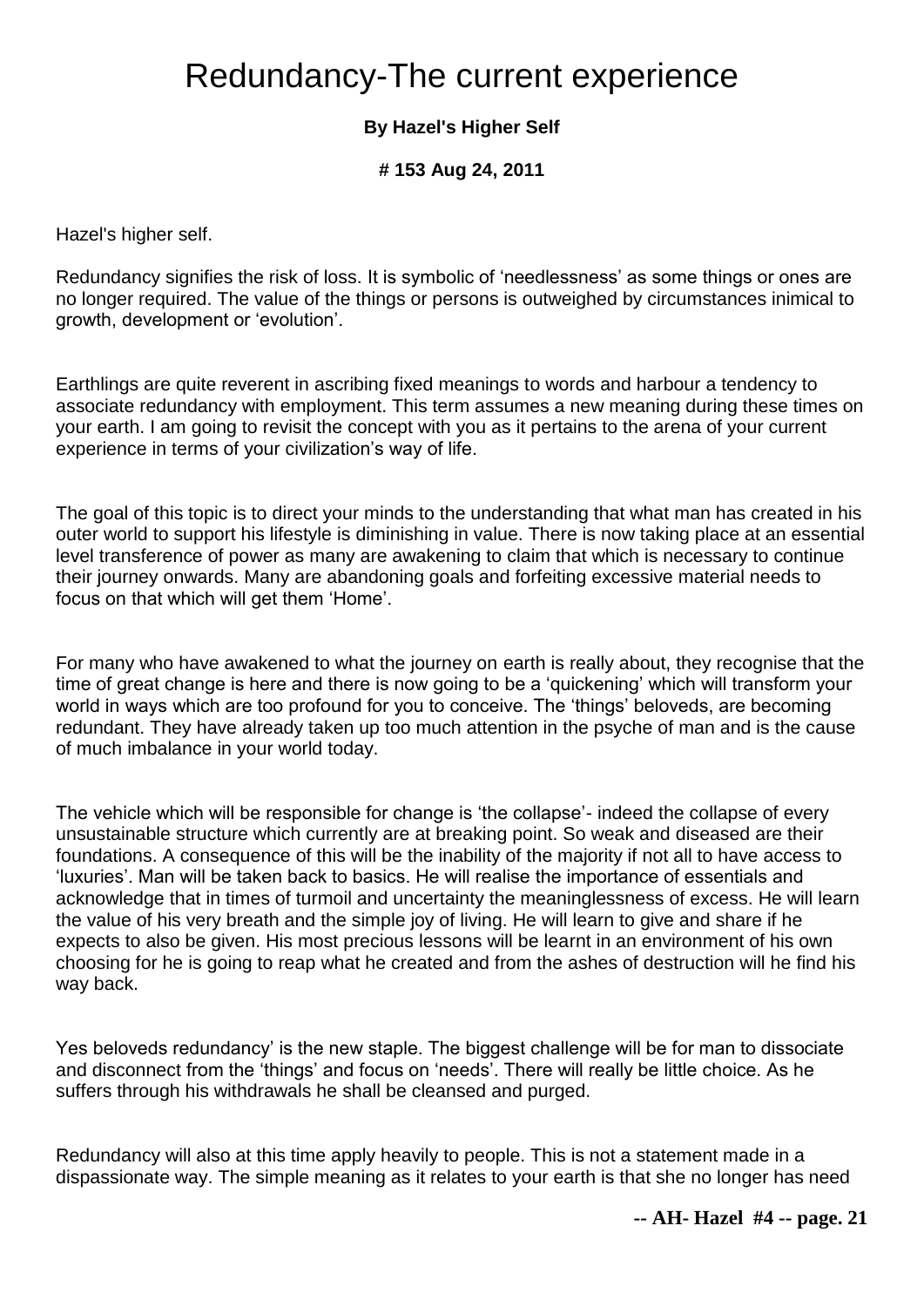or use for dark influences. You see dear ones planet Urantia as the earth is called by your celestial friends has received her freedom papers. She is no longer a prison planet and therefore the dark ones who have been unable to find their light through rehabilitation must now find their home elsewhere. They have been made **redundant** and this they are already aware off. They are already in transition. 'POOF' and they shall be gone. The earth is light bound and all that is drawn to darkness must find habitation elsewhere.

Now to you ones serious about your spiritual evolution, we exhort you to scan your lives and determine that which is not needed. Divest yourselves of those qualities, values or habits that have become redundant. Do not hold on to that which has no value to you and which will not serve your spiritual development. Keep only that which will increase your 'God value'. By this it is meant, that which will help you to attain the level of consciousness that will take you to the next level in the journey towards Godhood. The light of your spirit must now shine in the flawless reflection of God. Let the grimness of humanistic ways be exchanged for the brilliance of spirit's offerings. Choose the path of great rewards and relinquish the bestial qualities of ego which keeps you grounded in mortal foolhardiness. Much of the ego's creation will also be redundant and unnecessary as you make your way to higher dimension.

I AM THAT I AM

Hazel

<http://abundanthope.net/pages/hazel/Redundancy-The-current-experience.shtml>

\*\*\*\*\*\*\*\*\*

This piece is under copyright protection of [http://www.abundanthope.net](http://abundanthope.net/pages/) It may be placed anywhere on the web as long as it is not changed in anyway and a link placed back to this site. It is preferred you place the entire piece, and if not possible to do so, you must note that the rest of it can be found at the link. Thankyou, Candace.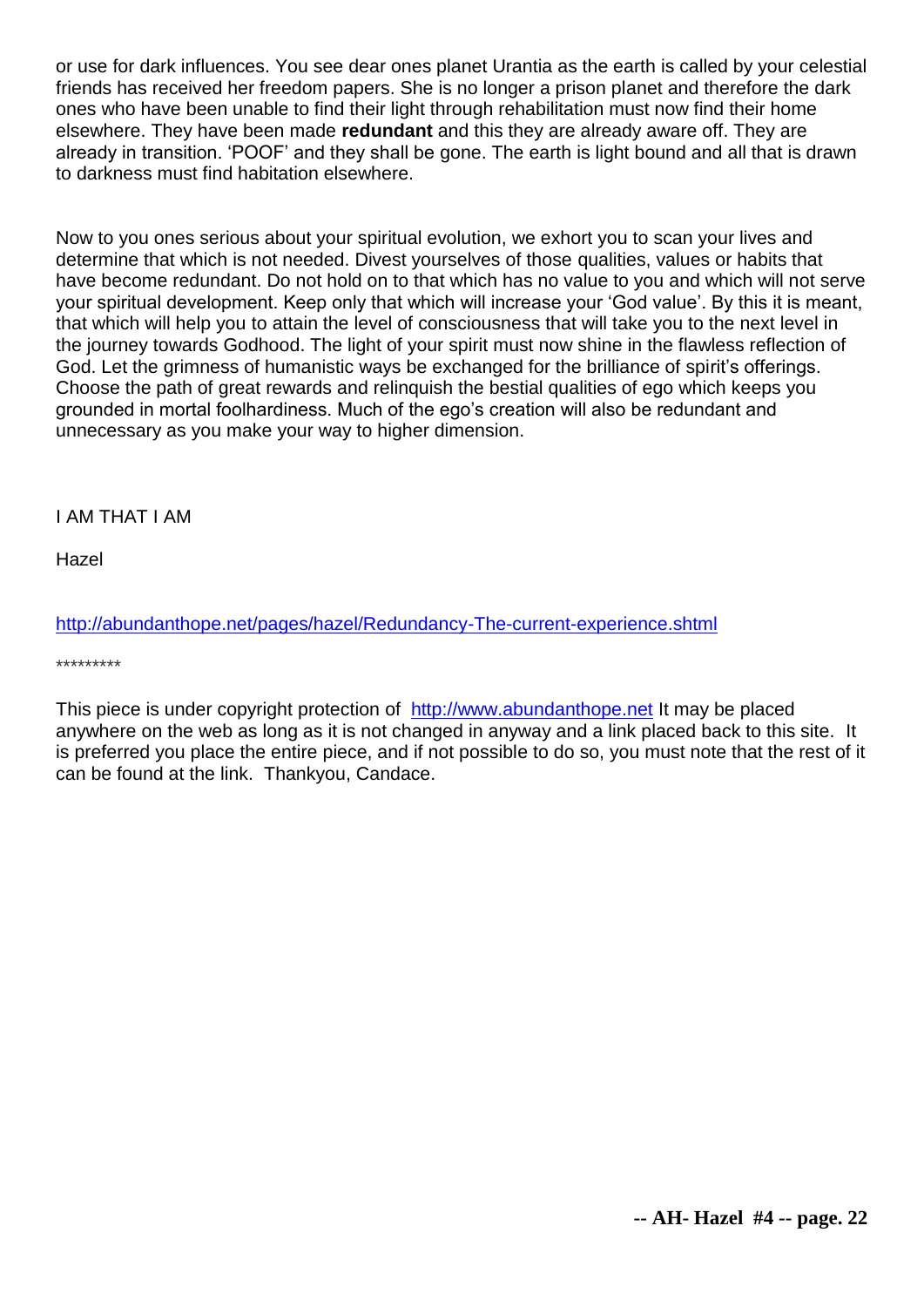# Walk in the rhythm of God; Walk with the rhythm of God

### **By Hazel's Higher Self**

### **# 154 Sep 15, 2011**

The law of one is the primary context of all existence. It is the singular that underlies the rhythm of God's creation. Co centricity is the concentrated point from which this rhythm is poised. It is the process of creation which will assist your understanding of God and enable you to appreciate his rhythms. What is rhythm but a sequence of tones which captures the essence of the stillness from which the soul's light emanate.

God's rhythm is sourced from HIS thinking and derived of combined virtues of sacred intent. The motivation of HIS thoughts is that which creates the effect of HIS ideas. HIS ideas are conceived in the crater of the universal mind posited in a state of perfect balance. His rhythms become the sequence of balanced thought which exist in the harmony of HIS nature, being Love and Joy. God's rhythm belies balance. That which is in balance is in perfect accord. When you can walk in the rhythm of God , even though you walk on the 'tight rope' of life with the vagaries and vicissitudes of the tidal wind threatening to tip you over the edge, you shall remain firmly ensconced in the comfort of HIS steadfast hold. Even if you are to be swayed by currents of defeat and hopelessness at times, you will know how to reacquire HIS rhythm once you have walked in HIM.

When you walk in the rhythm of God you are steadied by unfailing, abiding love. You will lose the rhythm however when you allow yourself to become embroiled in the temper of anarchy created by yourself or others. When this occurs duality becomes the order and love no longer remains in the sacred vessel of ONENESS but becomes antagonised in the battlefield of LOVE AND HATE. Your rhythm becomes disturbed and you fall out of tune with God's rhythm.

The kiln of your mind should be the repository of God's Love that you may draw from its strands to weave balanced thoughts and co creative ideas in harmony with the Divine will. When you walk in the rhythm of God you shall find perfect synchronicity with HIS eternal will. Your choices will find accord and decisions find approval with the Universal Mind. You will be purposely led unfalteringly along a refined path of service where the divine in you shall prosper. Knowing, Truth, Wisdom will be your tune, victory and reward if you can stay the course in God's rhythm. Your very Christ walked in your rhythm during HIS auspicious incarnation on earth. In so doing HE came to understand more fully HIS creation. HE left a legacy of HIS Father's rhythm for mankind to understand and choose. Now the time is here for you to walk in HIS rhythm that you may better understand the HIM in you, the truth of you, the origin of you, the eternalness of you and the reality of you. You must of necessity accustom yourself to HIS vibration- bliss and love equals balance and peace. You cannot interfere with the matchless rhythm of God but you can choose to align yours with HIS and adopt HIS as your own. God's rhythm is the rhythm of life; it is ripe with

**-- AH- Hazel #4 -- page. 23** Little ones who hold ambitions in service to the ONE, know that when you WALK WITH THE RYTHYM of God, your Godliness shall eminently shine through and your field of light magnified.

opportunities that allow the ascending sons to return to Paradise.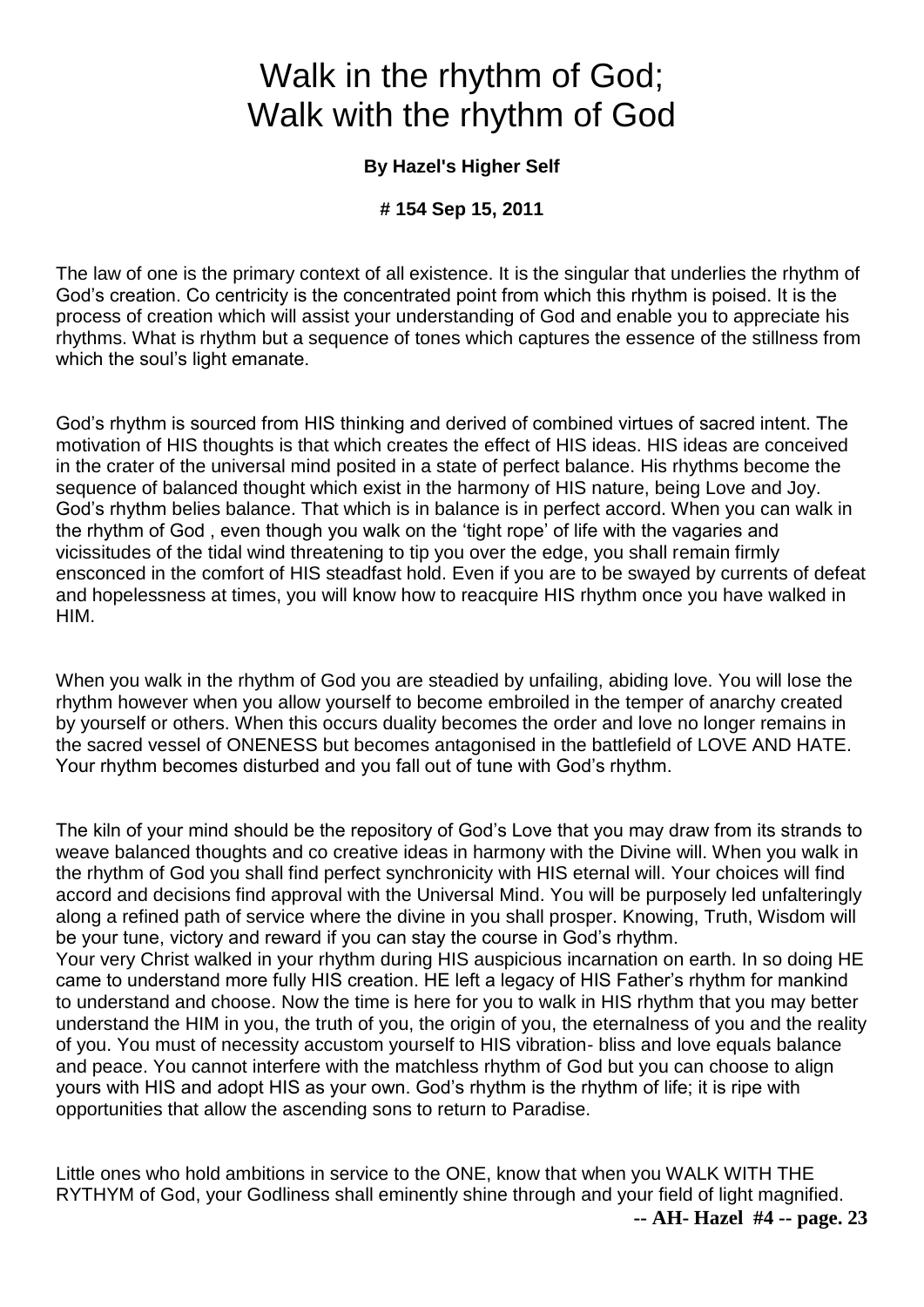You shall come to know HIS plans for you and bespeak all things with HIS wisdom. You shall gladly take up HIS torch and will know without a doubt when the hour of change is upon you.

I AM THAT I AM Hazel [http://abundanthope.net/pages/hazel/Walk-in-the-rhythm-of-God-Walk-with-the-rhythm-of-](http://abundanthope.net/pages/hazel/Walk-in-the-rhythm-of-God-Walk-with-the-rhythm-of-God.shtml)[God.shtml](http://abundanthope.net/pages/hazel/Walk-in-the-rhythm-of-God-Walk-with-the-rhythm-of-God.shtml)

This piece is under copyright protection of [http://www.abundanthope.net](http://abundanthope.net/pages/) It may be placed anywhere on the web as long as it is not changed in anyway and a link placed back to this site. It is preferred you place the entire piece, and if not possible to do so, you must note that the rest of it can be found at the link. Thankyou, Candace.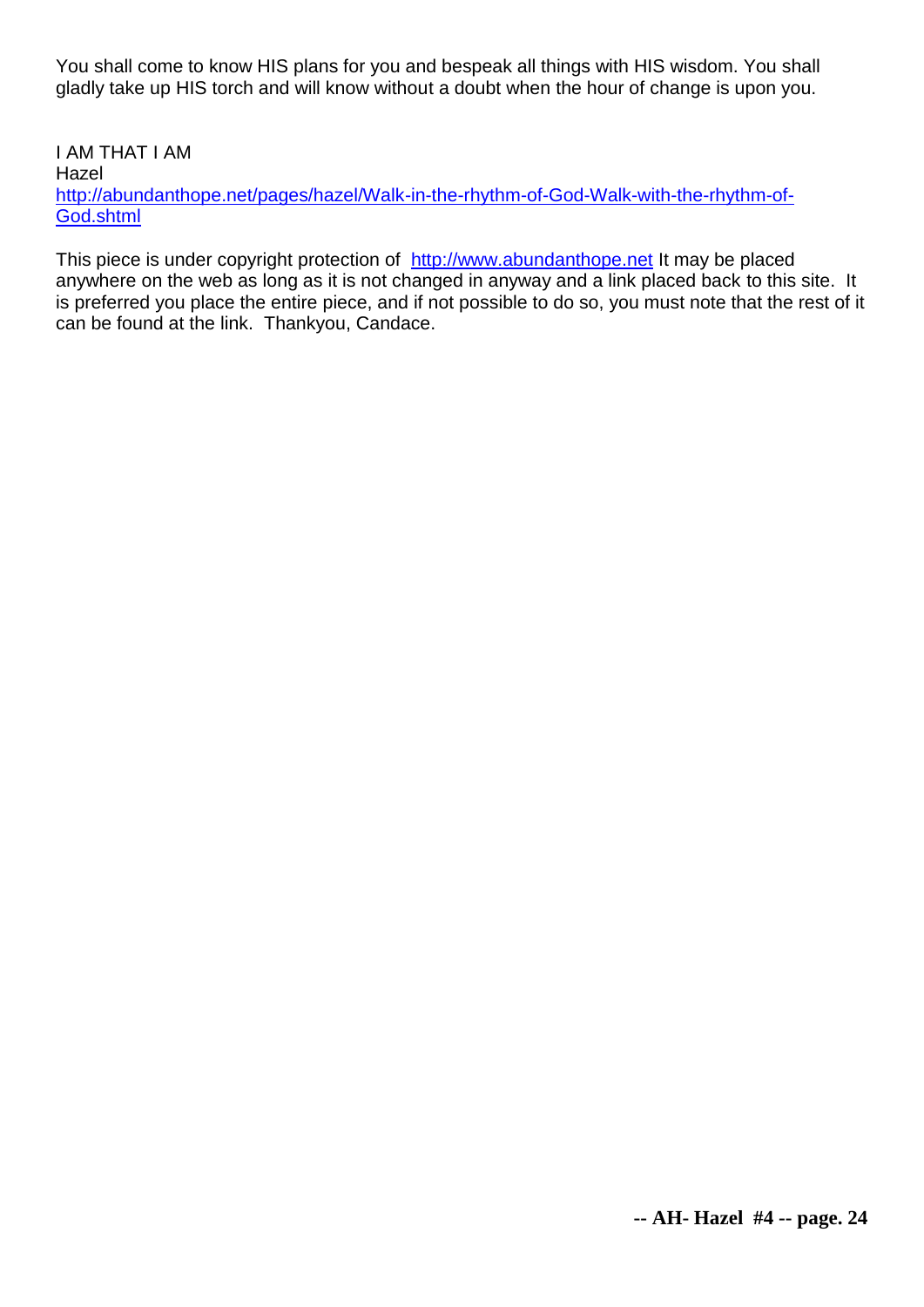# Compassion- A Heavenly Compass and pathway to Passion

### **By Hazel's Higher Self**

### **# 155 Sep 15, 2011**

Compassion is an expression of love. It is the heavenly compass that directs man to a deeper understanding of authentic love. It is an accolade to love when expressed with pure intent, without righteous indignation. It draws from the flow of love to empathise and remind of the equality in the nature of God's creation.

Compassion is the breath of God upon HIS universe of time and space. It is the filter through which HIS love descends. It is a natural virtue of love.

It breeds patience and tolerance and effects a higher understanding of diverse personalities and experiences. Compassion should not be attended with pity but with knowledge. For when you can know that each experience in life is purposeful you shall honour them be it yours or those of others and offer understanding and support. Offering compassion does not afford you the right to interfere with the experience of others; but to assist them in seeing the experience with a higher vision; to extract from the experience the lesson and to encourage and assist in the transmutation of fault, suffering and disadvantage to freedom, joy, knowledge and truth. To show true compassion requires you to truly understand your brother and you can only do so if your seek to know him.

Compassion must be an elevated energy which raises your vibration and the vibration of the person and situation to and for which it is offered. It must not depress the vibration through morose expressions and apologies for plights. Plights and experiences are often created by the very ones to whom you offer compassion as a device for learning. When you love with compassion you become an example to others and reinforce within yourself that which you teach through your nature.

The love of God within man can diffuse tensions and anger into the motivation of compassion and this will birth offerings of kindness, empathy, forgiveness and mercy. It must be offered without discrimination. Even those you perceive in darkness deserve your compassion. Is not your brother a part of you? Is not his darkness a reflection of a part of you not yet in light? I remind you of the ONESS of all. Will you shun yourself in anger and hatred? Surely the dark part of you must be weaned into light. With knowledge, truth, love, compassion, understanding, patience and desire this will become possible.

Let compassion begin with self. Any aspect of you which is not in harmony with God is imperfect, is flawed, is a disease unto itself and must be shown compassion. Let love for self be the guiding force which allows you to recognise the manifested result of the disharmony, usually some form of emotional, mental, psychological or physical suffering. Gently seek counsel from the ONE as to how you can transform that aspect into divine accord. Let passion for harmony and balance catalyse your efforts to effect change.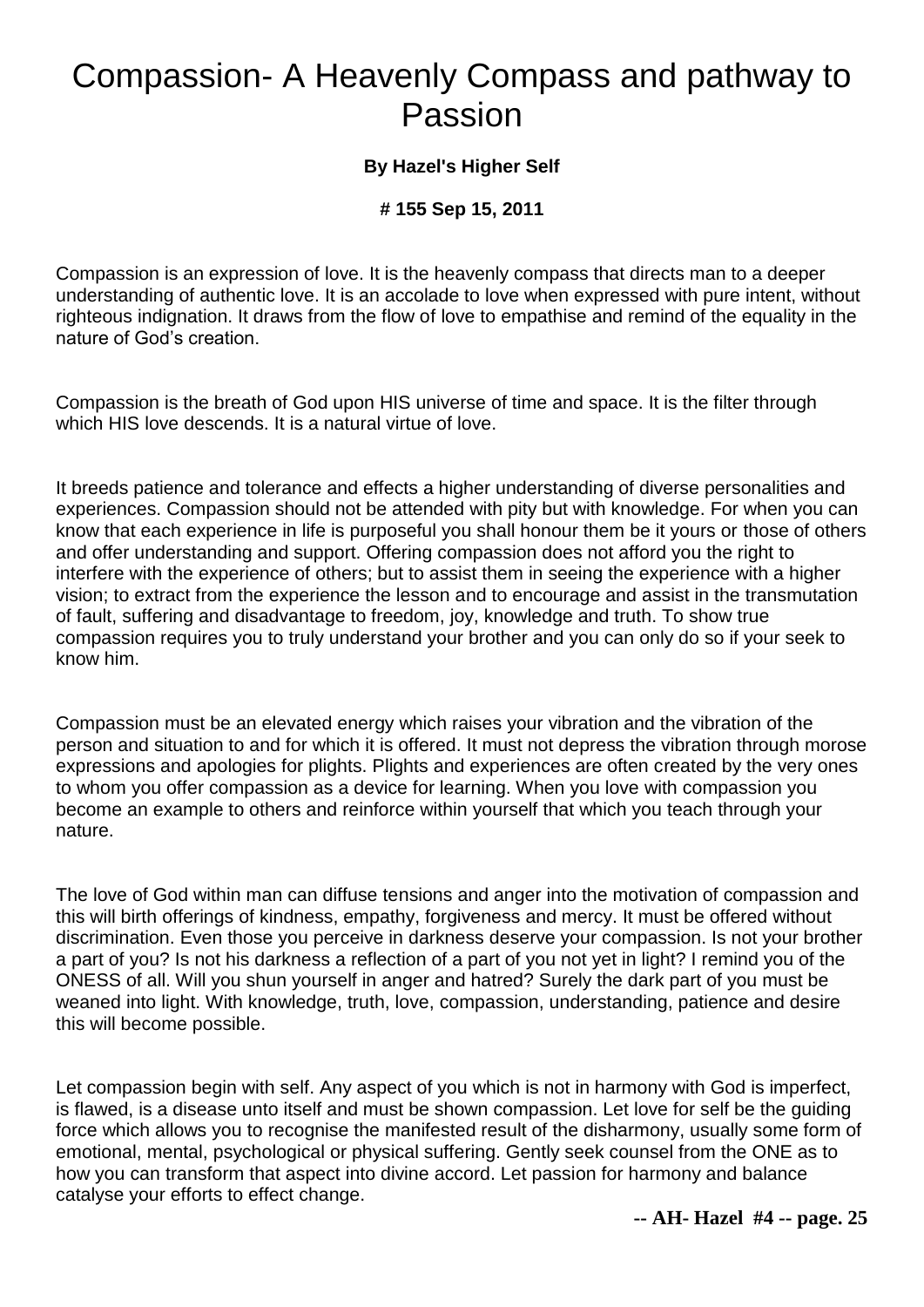Many have shown their compassion for the suffering of others and the perceived injustices meted out to others through draconian action such as hunger strikes and wars. The passion in compassion does not require self sacrifice or combative action. When passion is directed without balance more disharmony and mayhem will result. It requires a balanced response fired by love and perseverance to effect change through education of truth to the masses; that the pool of consciousness that comprise your civilisation begin to effect changes at the level of thought which will then impinge on the resulting creation of man

Let compassion be your nature in living and serving and let it be the tool that you use to initiate change in self and circumstances. The wings of compassion must always be kept in flight through the tail wind of prayer for through prayer your compassion will be properly directed and perfectly executed.

I AM THAT I AM Hazel \*\*\*\*\*\*\*\*\*\*\*\*\*\*\*\*

[http://abundanthope.net/pages/hazel/Compassion--A-Heavenly-Compass-and-pathway-to-](http://abundanthope.net/pages/hazel/Compassion--A-Heavenly-Compass-and-pathway-to-Passion.shtml)[Passion.shtml](http://abundanthope.net/pages/hazel/Compassion--A-Heavenly-Compass-and-pathway-to-Passion.shtml)

This piece is under copyright protection of [http://www.abundanthope.net](http://abundanthope.net/pages/) It may be placed anywhere on the web as long as it is not changed in anyway and a link placed back to this site. It is preferred you place the entire piece, and if not possible to do so, you must note that the rest of it can be found at the link. Thankyou, Candace.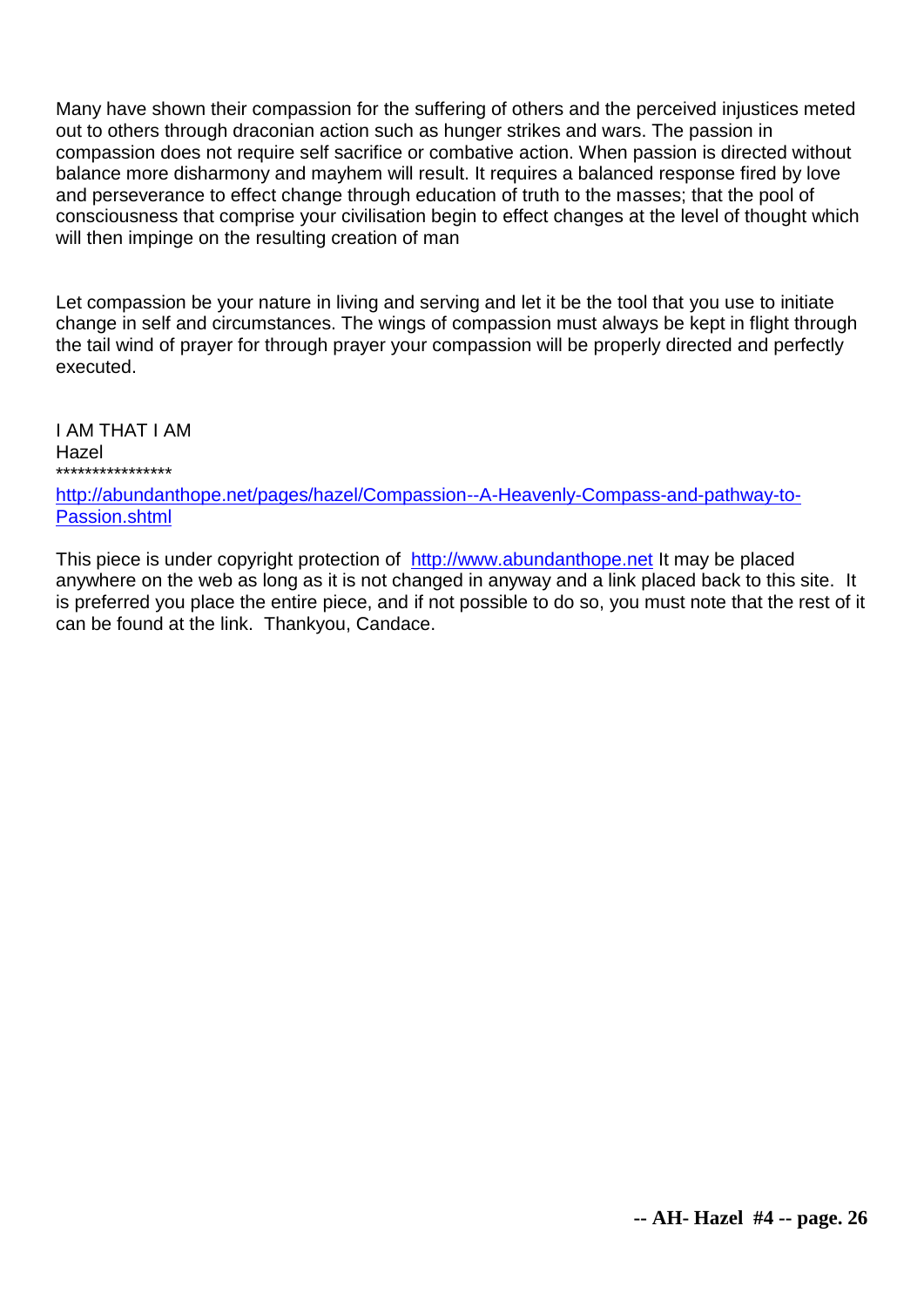# The Nature of Timing-'My hour has not yet come'-'My hour has come.'

### **By Christ Michael thru Hazel**

### **# 156 Sep 15, 2011**

These words were scripted as words I repeated several times during my earthy incarnation. Indeed it was all about timing then and it is all about timing now. MY reference to time is not in respect of the temporal existence of daily measurements but simply readiness in terms of appropriate events and frameworks in place for the unfolding of the master plan. Timing is therefore referenced to preparedness.

Time as you know it is fickle. It bespeaks of rigid adherence to notions and expectations which may or may not materialise. The divine plan is not governed by time but by other grander elements, many of which you will not comprehend. A synergy must exist in the energy spanning the universe of time and space and I will know when that time is here.

Certainly however, your planet is in the throes of momentous times of change. The clouds are lifting now allowing the light in with the hope that man will find his sight. In fact this has been the order of things for a while now bearing however little fruit. The resulting response to the light has not been as effusive as expected. Yet even God cannot and will not control how and when man decides to awaken. The planet operates in cycles and it is no secret that her cycle has in spirit terms ended. The wrapping up work is taking place to engender the plans to fulfilment. I AM not here however to speak to you of the timing of events. You ones have become too accustomed to linear perspectives and this has created an impediment to higher understanding of cosmic workings.

I want to emphasise the need during these changeable times for each child to consider whether his or her time has come and what the implications are for you in this respect.

Deep in the consciousness of each one is a light that will burn with desire so brightly when the time has come, that it will be a hunger too great to be left unsatisfied. If you remain in communion with the Source or with ME, you will be in no doubt as to the certainty of this eventuality when it occurs. Every part of you will literally scream-my time has come. For what you may ask? Simply to serve the divine will in a way that suits your skills, talents and abilities. You will simply know.

Service has many dimensions to it and God does not compare how one serves in comparison to another. The concern lies in the motivation of that service. For God accepts the path of each differs and the endowments of each will differ.

Every moment in your life is precious and must not be wasted. This is your life, you must make of it and with it as you choose but preferably in accordance with the greater will. You cannot abandon life, you live life, you enjoy the blessings in your life and you create the reality you seek in your individual world.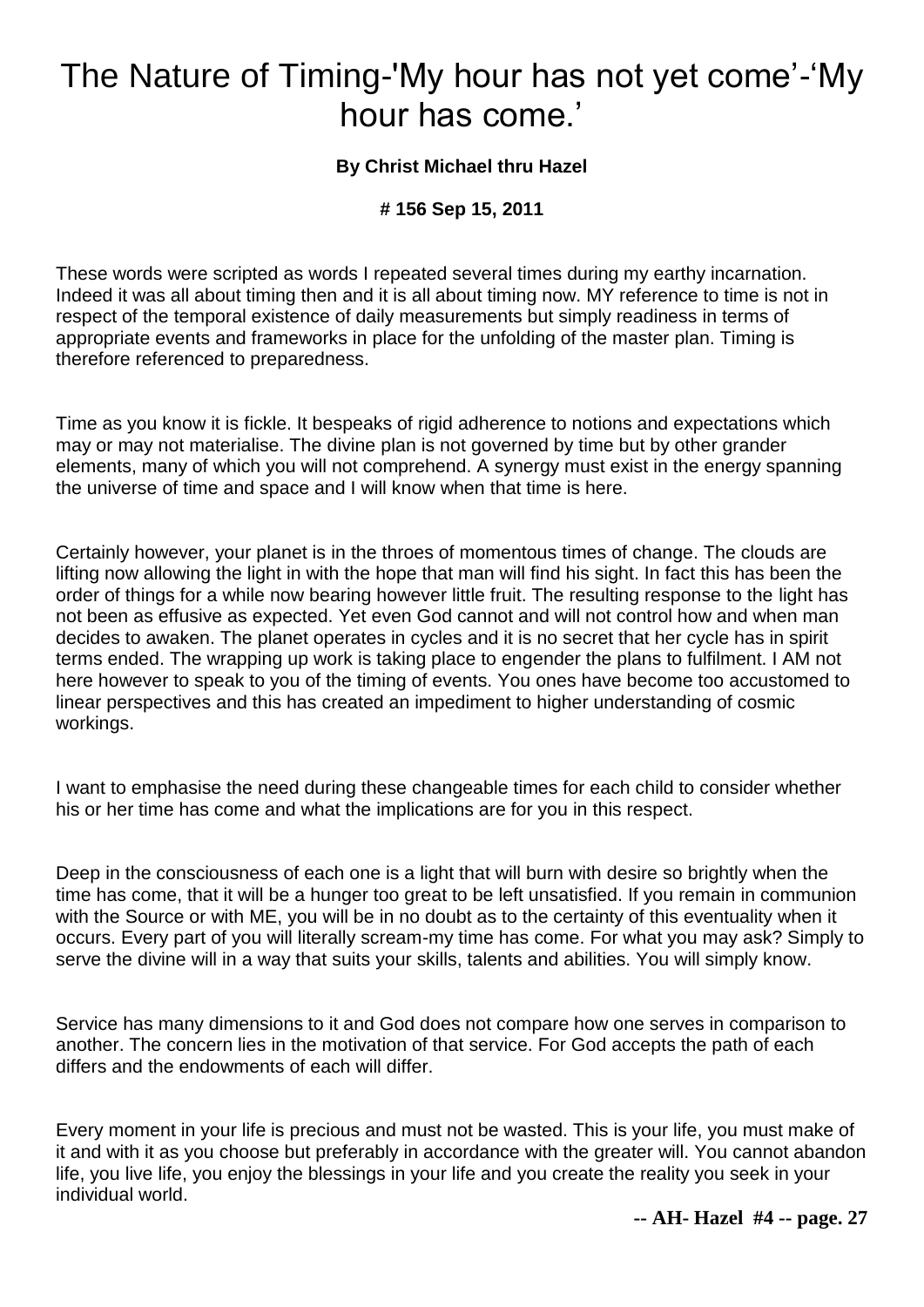I walked this earth also as man and I endured many experiences. I too was eager to start my mission or ministry. Yet the will of my Father took precedence. HE knew what I had to accomplish before I was ready to complete the task at hand and return to assume Sovereignty of Nebadon. Always was I in communion that I would know when the time had come for ME. The years preceding that was spent in humble acknowledgement that I needed to grow and learn from my experiences and face life head on and full on. I engaged in a humble yet fulfilling livelihood. I partook of physical work which kept my body fit and mind active. I also took the opportunity to engage in a private ministry without ceremony. I helped where and when the opportunities presented themselves. I remained committed to the guidance of those who sought it from ME.

I did not hide away from the world. I was inclined to know the peoples of the world, to understand humanity if I were to determine the way to help them understand my Father's kingdom. I had to understand their motivations, expectations and desires. I turned away no one yet was carful and wise in my dealings with all.

The journey on earth was never promised to be an easy one but you cannot run away from it because it does not suit your purpose or because it becomes exhausting to deal with.

If your hour has not yet come, then I suggest that you evaluate your life and find your passion and determine how best you can prepare yourself to further and develop your passion. Stay attuned to MY energy within you and I shall lead you to make a healthy contribution. I urge you MY children to enjoy your experience for many of you shall not be returning to earth after the changes manifest.

I say to those of you who know that your hour has come, you must resolutely acknowledge it and take up the baton of truth and begin to live your purpose. Readiness is a signal of spiritual preparedness and confidence to assume greater responsibility in MY name. It requires total relinquishment and surrender to spirit. You must not only desire and have the motivations to serve but also be disciplined in your efforts. I have precious few who are firmly committed and I need those of you for whom the bell has sounded to seek counsel as to how you can go about MY business fearlessly. Many of you have come for this very purpose so do not ignore the call.

This is a time when your faith will be put to the test. I have never and will never forsake my faithful. In all things trust ME but do not use MY plans as an excuse to bail out from your responsibilities. If you seek ME I will guide your path and show you the way to a fulfilling life. I will sustain you when you choose the divine pathway.

When your hour has come you will do as I did and seek total communion with the Source; that you may be given instructions and directions in service. I will give to you the wherewithal that you may satisfy MY plans for you.

Life cannot be viewed as a burden but as a blessing and you are here to find the pleasure of God in all things and be a beacon of light and joy. You are to be the exemplars today that will lead the blind out of bondage. Strengthen yourselves in my armour .You are the courageous ones who are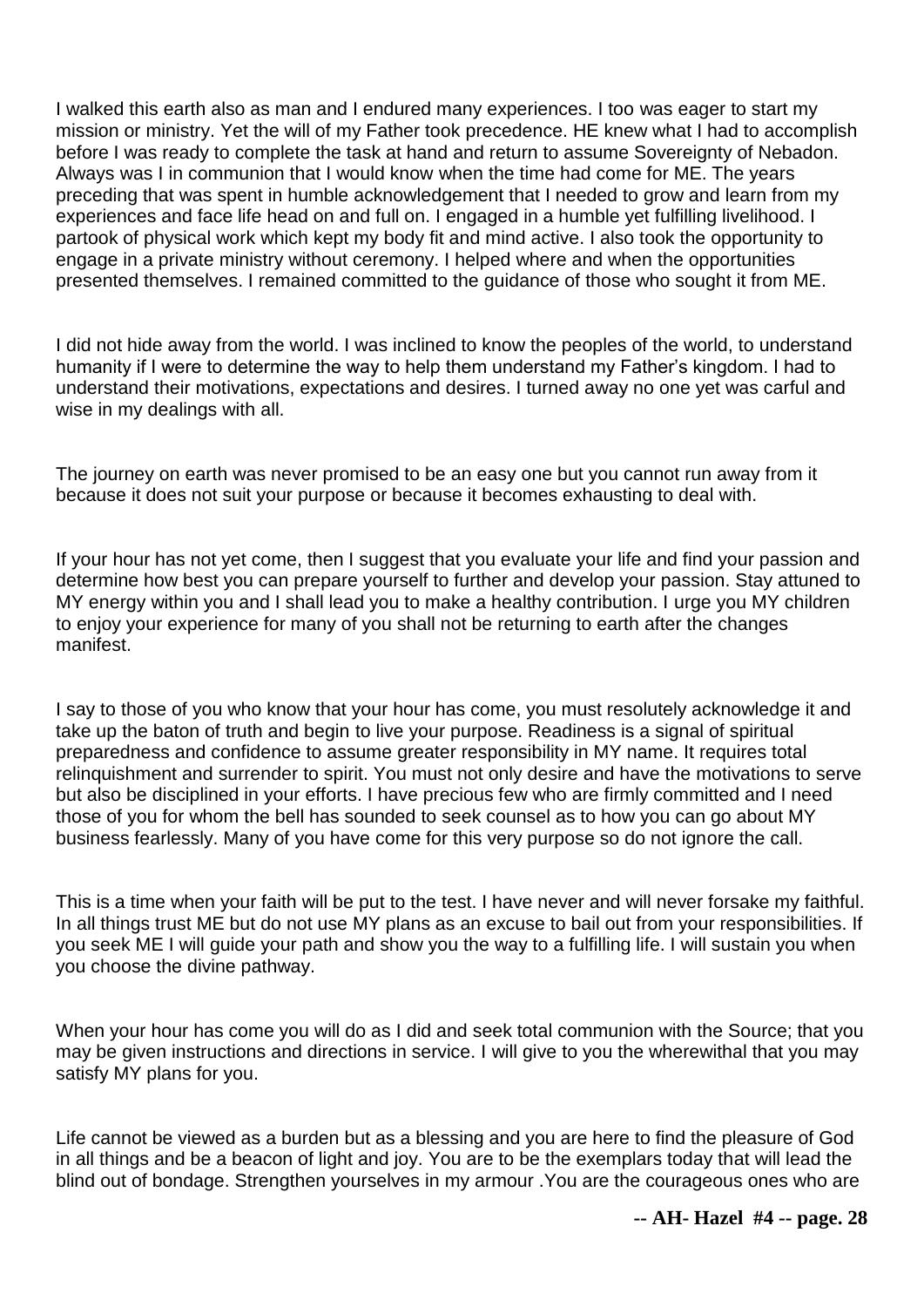streamlined in MY energy. If you cannot sustain now how will you sustain when the going really gets tough.

Christ Michael is not here to rescue you- but to work with you to help you rescue your world from the clutches of darkness. It is thus imperative that you shine your light as brightly as you can for this is much needed now in a world that has grown very tired and has become weak under the governance of the dark.

I AM your Father, ONE with the Paradise Father whose will shall be done. Perfection is the order of Paradise and this Divine Plan shall be executed with precision and perfection. Time cannot purchase perfection if readiness is not achieved.

### **PS: form Hazel- CM is not mentioning anything to me about timing of stasis. HE is not saying. This was not the focus of the piece. HE obliquely refers to the divine plan etc**

\*\*\*\*\*\*\*\*\*\*\*\*

This piece is under copyright protection of [http://www.abundanthope.net](http://abundanthope.net/pages/) It may be placed anywhere on the web as long as it is not changed in anyway and a link placed back to this site. It is preferred you place the entire piece, and if not possible to do so, you must note that the rest of it can be found at the link. Thankyou, Candace.

[http://abundanthope.net/pages/hazel/The-Nature-of-Timing--My-hour-has-not-yet-come---My-hour](http://abundanthope.net/pages/hazel/The-Nature-of-Timing--My-hour-has-not-yet-come---My-hour-has-come.shtml)[has-come.shtml](http://abundanthope.net/pages/hazel/The-Nature-of-Timing--My-hour-has-not-yet-come---My-hour-has-come.shtml)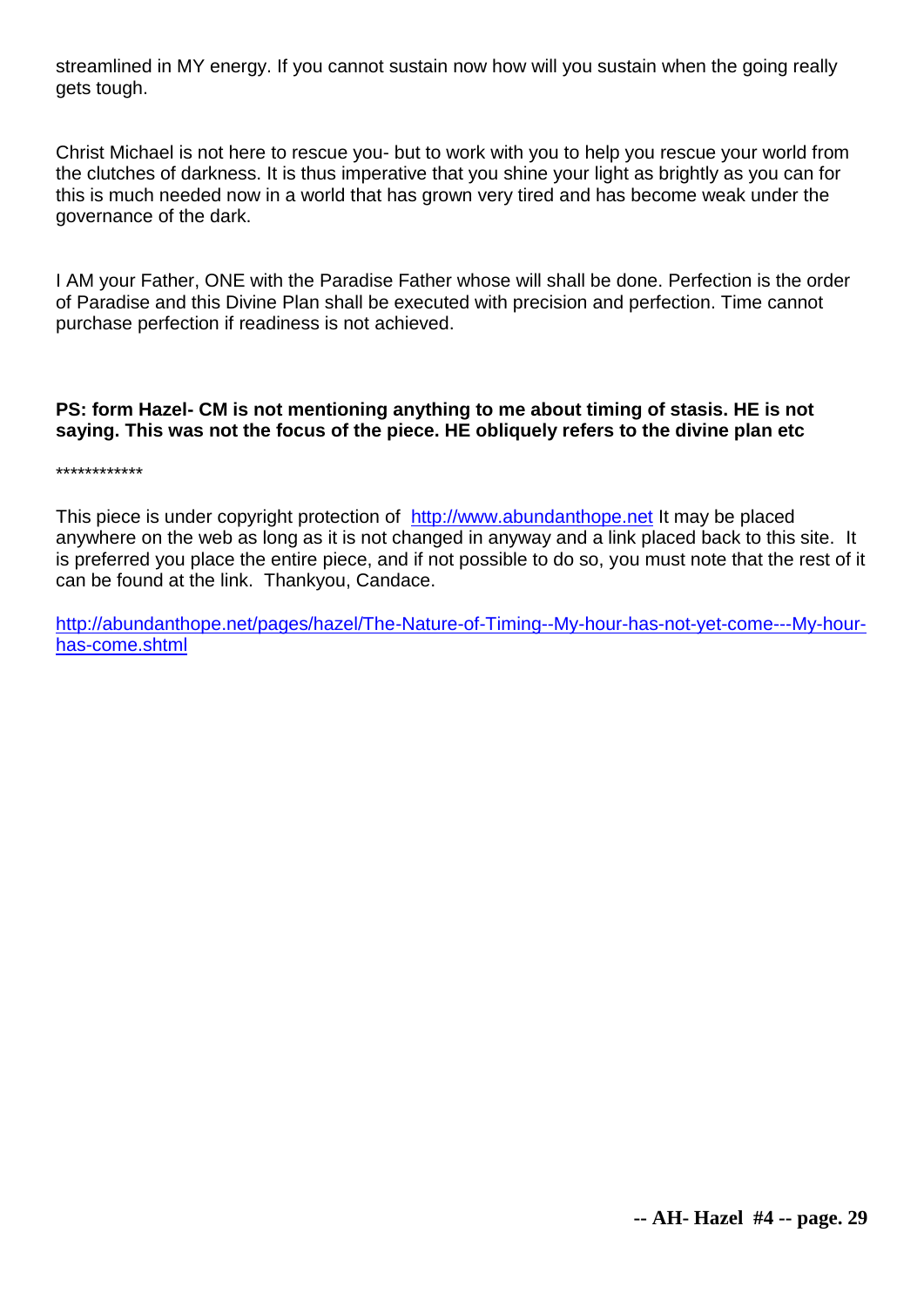# Knowledge is the beginning of Wisdom

### **By PapA Source thru Hazel**

**# 157 Oct 21, 2011** 

I AM the Source of all knowledge. I AM the repository of the golden chalice, the keeper of the knowledge needed for mankind to sustain on their evolutionary journey back to the Source.

The lessons learnt through the experiences in mortal incarnation provide the conduit to acquire this knowledge; for each experience is rendered that man becomes re acquainted with his Source by seeking illumination for the imponderables of the experience and a higher understanding of its creation. Man needs to appreciate why the experience was created so that he can overcome the liability and understand himself more. I AM poised in the midst of the experience as the goal of the lesson.

Yet many are unable as of yet to see as far ahead as the goal when their eyes are cast on the immediate consequences of the experience. That which is immediate always captures man's attention. He seeks understanding through analysis and supposition. He remains perplexed and confused in his inability to truly comprehend. Each experience bears a lesson upon which knowledge is hinged; and if man can come into that knowledge he will be taking baby steps towards his ultimate graduation. I AM the ONE WHO can anoint man with that knowledge.

All knowledge is sacred. It is distant yet near, capitalised in your presence. The acquisition of knowledge is a choice. Always must you deliberately and by design seek it. From each cycle of life's experiences, you must ask of the lessons- what knowledge can I gain that will take me to a place of higher understanding and enable me to graduate from this experience richer than before. Beloveds, knowledge is equated to higher understanding.

What man refers to as knowledge is seldom more than information garnered from various sources. When you have knowledge of something you know it and it is indisputable. Knowledge is not something that is subjective in the sense that it is peculiar to one or some persons. Knowledge is universal and distinct in its feature. Knowledge conveys certainty in understanding and beggars belief. It is not opinion based but provable. Knowledge cannot be held but known.

Yet the proof may not always lie in the explanation but in the discovery through an inherent knowing that is certain, when you can tap into the ultimate Source of the resource. Information can become knowledge if validated by the Source as truth.

Where knowledge resides, doubt is absent. Those who are in the knowing are not excited by fear but remain steadfast in the Cause. Inimitable faith is that which will continuously open the doors to higher knowledge. This is because faith is open to truth and truth is founded on the assurance of knowledge.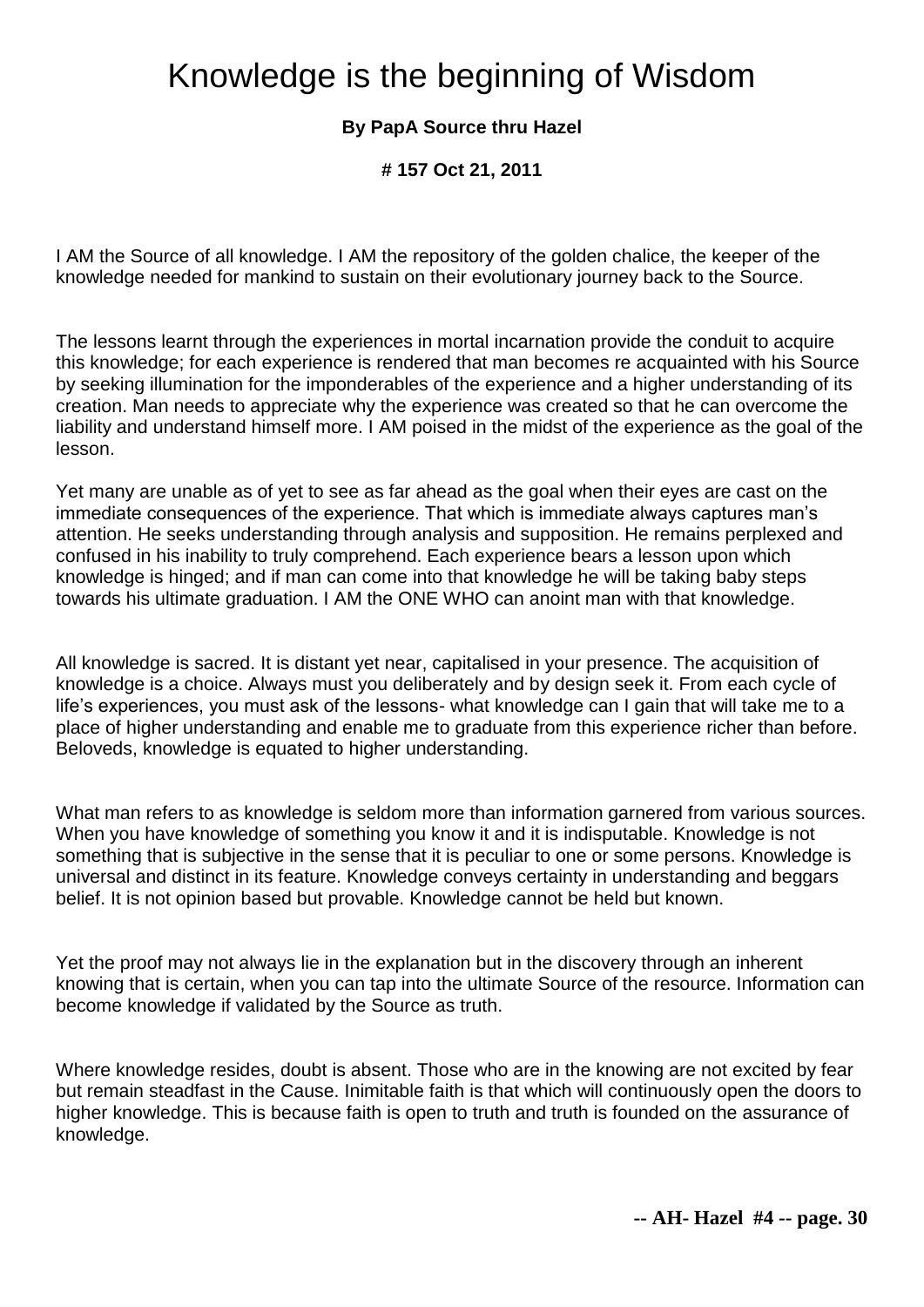Divine knowledge is cosmic and all of creation is cosmic in origin and therefore all knowledge has a cosmic base. If you seek to know a thing you are seeking a cosmic understanding. Man has assigned a limited understanding to the word knowledge. I AM teaching you that you are cosmic in origin and you must therefore in the interest of your graduation to higher frequency endorse a higher understanding to the word.

Higher knowledge is a necessity for any civilisation to mature and evolve in alignment with Divine Will. Man must direct his efforts to achieving this knowledge. He must chart his course to the discovery of what is needed for a fulfilling life. I can dispense that knowledge to him. I can bestow upon him the knowledge of God in a most intimate way if only he would seek ME. It is through seeking that he will find his truth, the wisdom that comes with knowing ME. I will be the fountain from which he can drink tirelessly that he may come into the knowledge to generate and regenerate an understanding of himself and his journey.

I AM the Source of all knowledge.

I do not offer you experiments or broken puzzles that you must piece together before you come into understanding. I offer you truth, whole hearted, pure and pertinent that your purpose on earth may be clear.

When you taste of Divine knowledge you will forever dwell in the plane of inspiration which allows you to hear the voice of wisdom through your higher mind. The voice of God can be heard within you if you ask and render your mind attune to a frequency un-besmirched by lower frequency. Perseverance is the key.

Remember that the opposite of knowledge is ignorance. Knowledge is light and ignorance is darkness. Yet ignorance has nothing to do with being uneducated in contemporaneous earthly understanding. Ignorance is lack of knowing of the truth by choice or design.

A knowing man can be uneducated in worldly terms but knowledgeable of himself and his Source, wise in his demeanour and conduct and aligned with higher truth.

A knowing man may be impecunious in material wealth but inordinately wealthy spiritually.

A knowing man may be poorly travelled and experienced in the places of your world but is well travelled and coursed in the inner terrain of his god mind.

A knowing man is not curtailed by beliefs but expanded in his search for higher truth.

A knowing man is humble in his knowledge, sharing always what he knows with his fellow men and showing them the way and path to true knowledge.

A knowing man is a wise man; for his knowledge is the beginning of his wisdom. His wisdom becomes his radiance which captures the attention of others who become drawn to that which they search for themselves.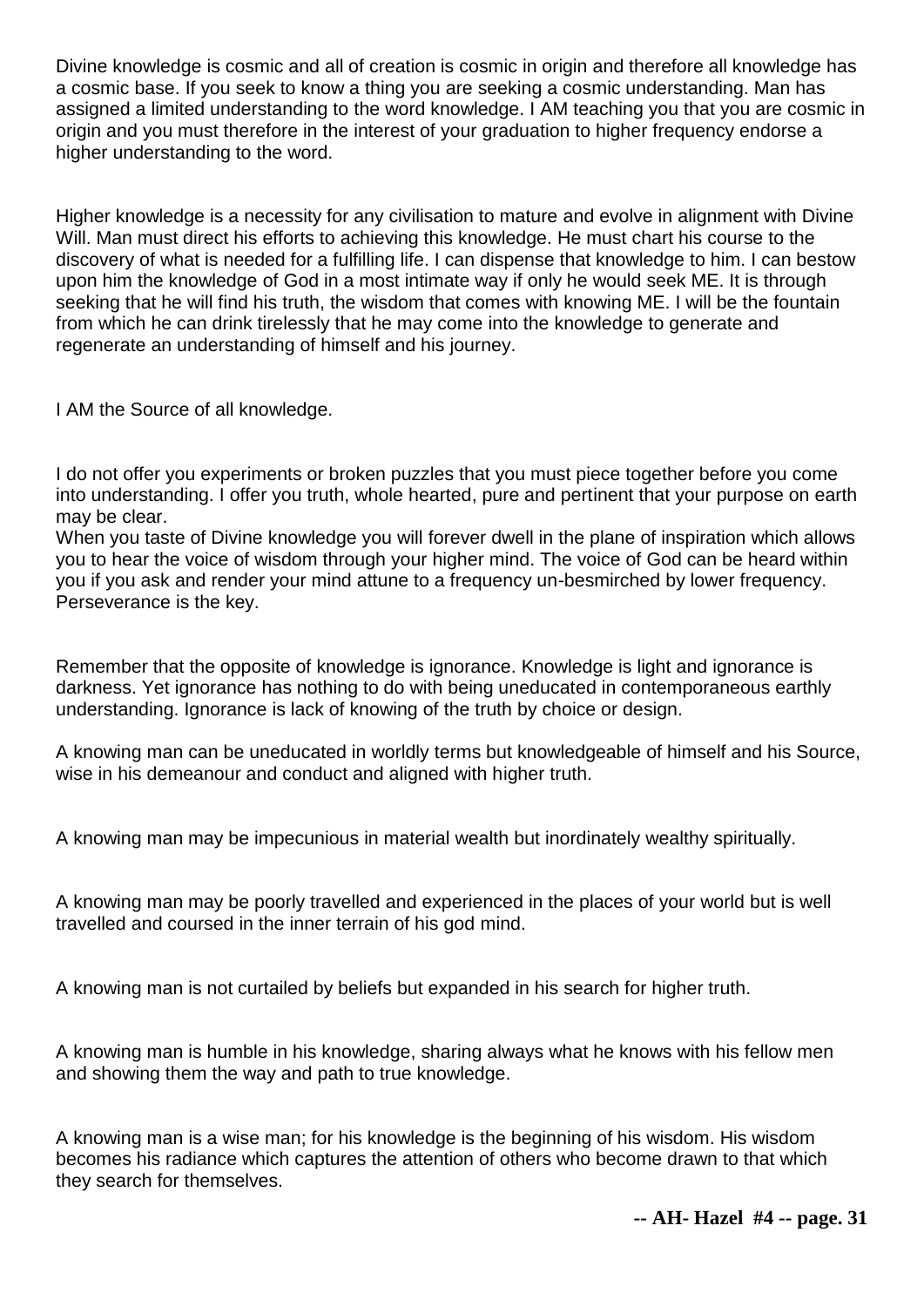What does it profit a man to derive worldly benefits from intellectual and material pursuits if it fails to bestow upon him inner peace, enduring joy and most importantly knowledge of his true purpose which lies in self discovery? Self discovery is an inner journey that outer experiences prompt.

The knowledge that I offer to you will bring certainty in understanding and provide you with the foundation from which you can grow. I AM not concerned with the physical but with the spiritual for you are first and foremost a spiritual being. Knowledge is your inheritance; your superlative power. Knowledge leads to enlightenment and illumination of your inner self.

Knowledge is the soul's privilege of being birthed by ME. It is the recipe for wisdom which is the charm of your immortal soul. Wisdom is your cushion that enables you to remain in comfort amidst the exigencies of your outer world; for wisdom is the interpreter of the outer experience in keeping with higher understanding. Wisdom is a Divine attribute available to all who seek or possess it and must be used to fashion an existence that is founded on moral fortitude and Divine character.

Your journeys through time and space may be an adventure but there is a specific purpose behind it. You require knowledge to glean what that purpose is. You require knowledge to understand the poetry or your origin and the mechanics of creation. You cannot know why, when or how without knowledge. Only I can give you that knowledge or validate the truth or untruth of what you may believe.

Knowledge is its own comfort. It is serene and restful. It is not blatant or arrogant. It is not condescending of beliefs and cannot be attacked, only questioned. It is rare and original; full of beauty and truth. It cannot be moulded to fit into one's understanding but must be known through Divine encounter as your mind merges with MINE.

#### *Hazel*

[www.pathtofreedomistruth.com](http://www.pathtofreedomistruth.com/)

<http://abundanthope.net/pages/hazel/Knowledge-is-the-beginning-of-Wisdom.shtml>

This piece is under copyright protection of [http://www.abundanthope.net](http://www.abundanthope.net/pages/) It may be placed anywhere on the web as long as it is not changed in any way and a link placed back to this site. It is preferred you place the entire piece, and if not possible to do so, you must note that the rest of it can be found at the link. Thankyou, Candace.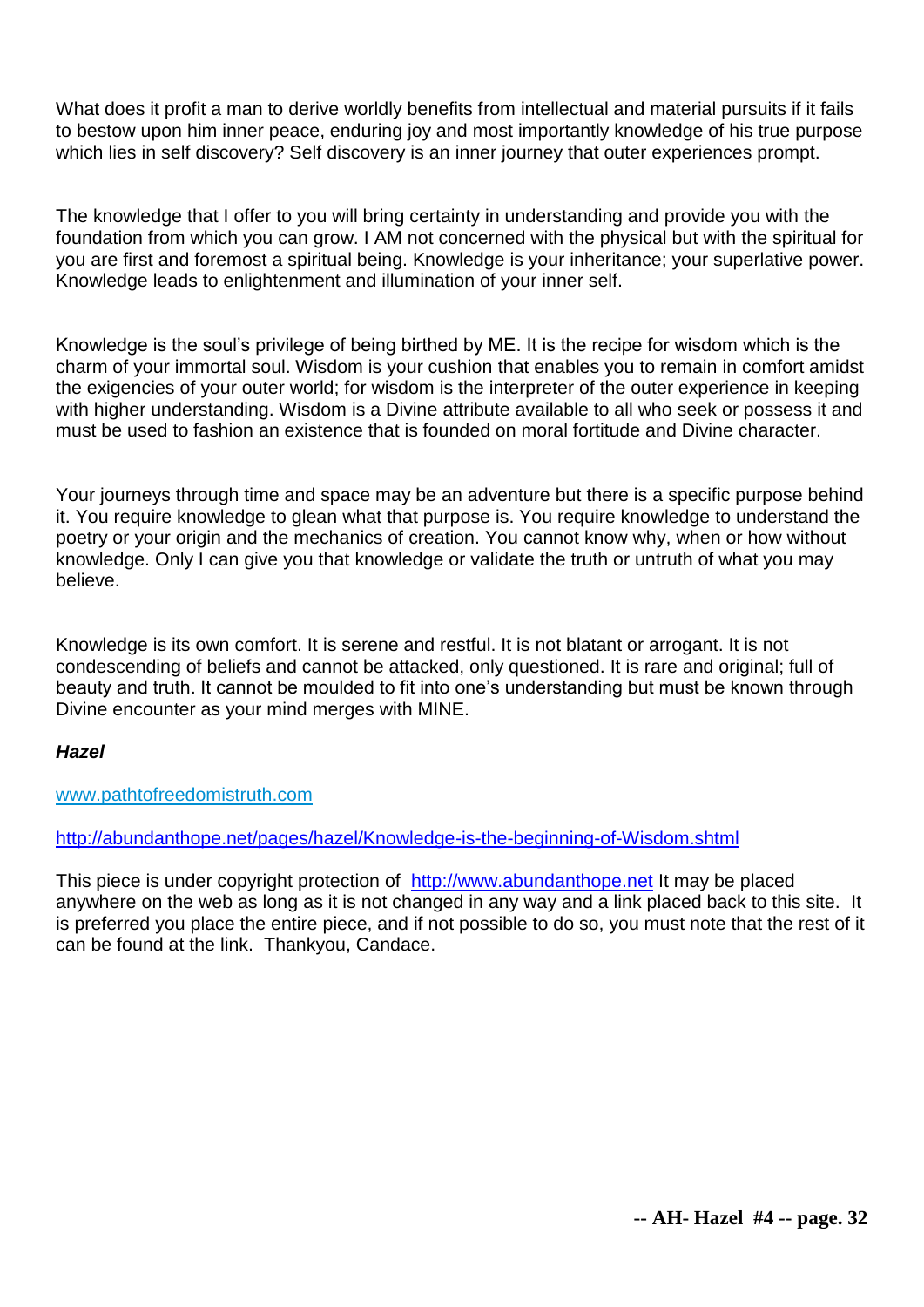# I AM the place where you begin and I AM the place where you shall end

### **By Source and Christ Michael**

### **# 158 Oct 30, 2011**

The wonders of your existence find its origin in the mind of God. The chords of love strummed in harmony, produced by a balancing scale emitting frequencies of light is your very CAUSE. You were conceived in my imagination as an idea and I gave life to you through the breath of light which extended from my thinking. I thought you into being. I created the soul within, the verity of you. I AM the place where you began. I know the mechanics of your creation, the very mechanics which I have legated to you that you too may create.

You the physical being is an extension of your immortal soul. You have chosen to take myriad journeys through time and space in mortal clothing. You clothed your light in flesh so that you might eventually find again that light. It is through your journey that you shall re discover the origin of life and return your thoughts to the Creator's will and begin to manifest HIS supreme will through your thought, actions and creations. It is only then that you will be able to engage in creative and co- creative endeavours.

As you awaken to MY infinite presence within you, a dawning of new and exciting knowledge shall transgress the dullness of doubt and ignorance and you shall brave the world with fresh perspectives born of higher understanding. The place where you begin, being the mind of God will become your perpetual dwelling place. Accustomed you shall become to this habitation that you shall effortlessly plot your journey to this place where refreshment will be offered limitlessly. You shall be restored in the power and authority of the CAUSE.

I have bequeathed this sanctuary to you. It holds the wealth of my wisdom, knowledge and truth. Wisdom is the nature of God and the nature of man. Many cannot however comprehend that wisdom is necessary in the mortal journey for the birthing and fashioning of a civilisation grounded in Godliness. That which is physical in itself cannot conceive wisdom. Mortal creations based only on physical desires and material aspirations cannot yield the fruit of wisdom. Wisdom derived from knowledge creates truth, being the foundation element of a sustainable civilisation. Wisdom cannot be replaced by intellectual comprehension which is derived from what you observe, perceive, record and recall. Wisdom is beyond analysis; it was created and must be known through contemplation with the God mind. You can be taught that which is wise but you can only know it through ME.

I cannot offer wisdom and truth to those who are closed to ME or refute MY existence or deny my Presence within them. You who do not believe in ME, being the highest authority in Creation, cannot believe in any form of esoteric existence for I created all things. Sadly you will never be able to truly believe in yourself; for how can you believe in that which you do not know or understand? Your idea of what you believe is jaundiced in the wake of unknowingness. You deny yourself truth and being when you deny ME.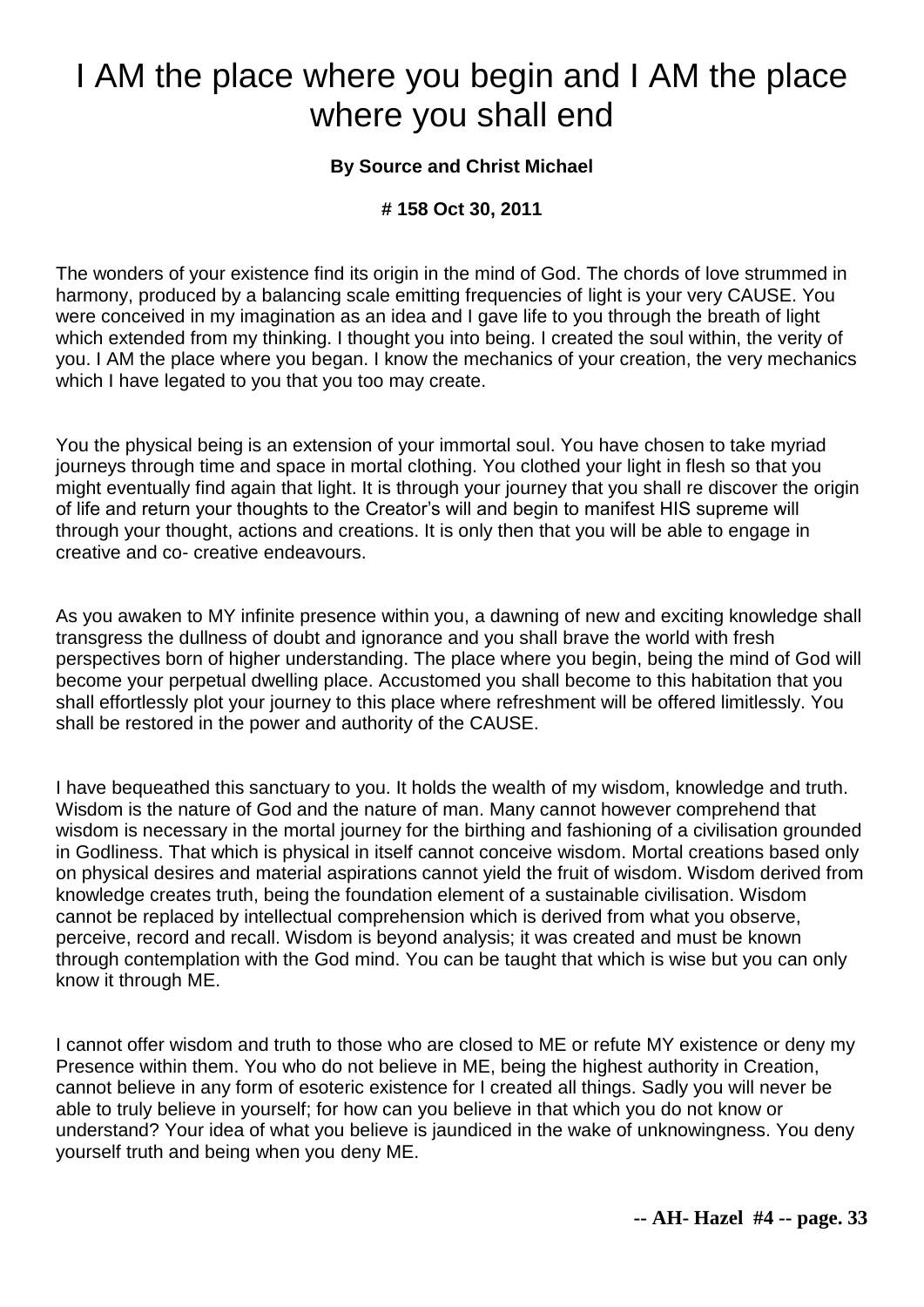Man forgets easily that it is I that have provided the planet for which you are to experience physical life. Man did not create the planet; he simply chose to retire to the planet momentarily to enjoy a physical experience intended for the enlightenment of his soul. This intent has eluded many who thus choose to have a purely physical existence. A physical existence without a spiritual understanding and base becomes a void. It is emptied of purpose and bereft of the treasures of life.

You are the fruit which I bore and desire to harvest. Yet many of you are still not ripe through personal choice. You desire to dwell in greenness. You wish to preserve your youth and remain fresh in a vibrant body. You have become to know that body as you.

You are though, possessed of a part of ME which you have buried beneath desires anomalous to spirit. You see yourself as flesh and blood when you are spirit and light. I do not ask that you forget the physical body you inhabit, only that you know the purpose of the physical journey. It is not for the body but for the spirit. Your management of the body is directed for the benefit of the spirit in that you shall during the course of mortal sojourn endure experiences which shall uncover the strength of spirit which shall grow into its light through the unfolding.

Seek your origin and it shall be revealed to you. The indwelling spirit shall open your inner eyes that you will see clearly. You shall then be privileged to the priceless part of you. Your human mind does not wish to accept the truth of its inherent prowess. This however is inevitable and whether you choose to be open to accept your inheritance now or much later on, is up to you. If you persist though, throughout your incarnations to resist the truth of your origin and breach the laws of creation and God, you shall effectively relinquish your soul to the death of life as it loses its immortal status. The salvation of your soul which affords immortal life lies not with ME unless you choose ME. Salvation is a gift to those who choose to enter the spiritual Kingdom and abide within the Kingdom.

I AM the place where you shall end for I AM the goal of life. Should you be privileged through your own choosing to aspire to ME, you shall return through ascent in the measure of invested effort and the passage of time through your incarnations. Should you delete ME knowingly from your consciousness and deliberately and persistently through your incarnated experiences choose against me, there will be no life for you.

One of my laws is that I shall not compel by force MY children to choose or return to the place of their birth where eternity is what I willed to them.

I AM THE PLACE WHERE YOU BEGIN; AND I AM THE PLACE WHERE YOU SHALL END if you choose and endeavour to.

### *Thru Hazel*

#### [www.pathtofreedomistruth.com](http://www.pathtofreedomistruth.com/)

This piece is under copyright protection of [http://www.abundanthope.net](http://abundanthope.net/pages/) It may be placed anywhere on the web as long as it is not changed in any way and a link placed back to this site. It is preferred you place the entire piece, and if not possible to do so, you must note that the rest of it can be found at the link. Thankyou, Candace.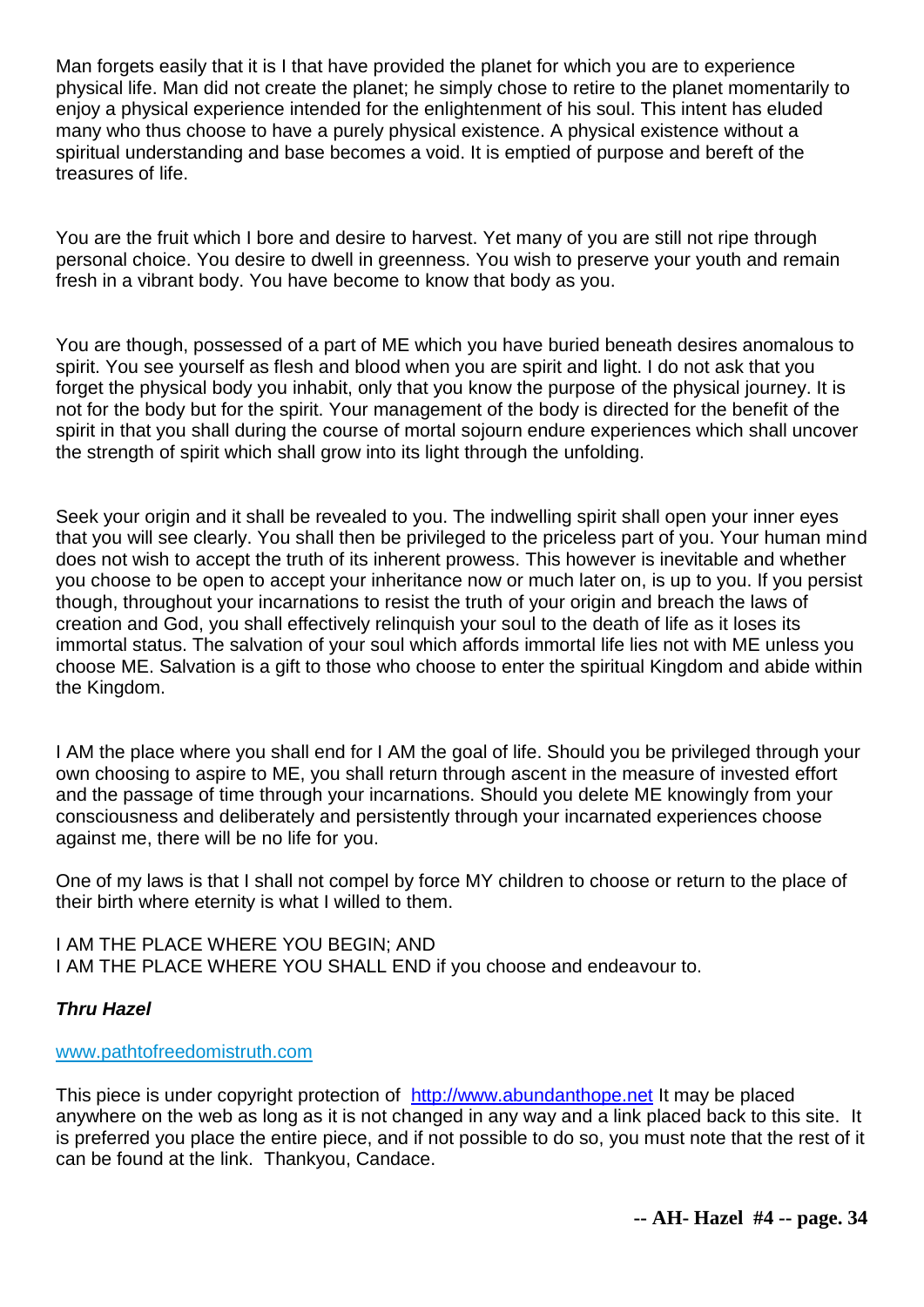[http://abundanthope.net/pages/hazel/I-AM-the-place-where-you-begin-and-I-AM-the-place-where](http://abundanthope.net/pages/hazel/I-AM-the-place-where-you-begin-and-I-AM-the-place-where-you-shall-end.shtml)[you-shall-end.shtml](http://abundanthope.net/pages/hazel/I-AM-the-place-where-you-begin-and-I-AM-the-place-where-you-shall-end.shtml)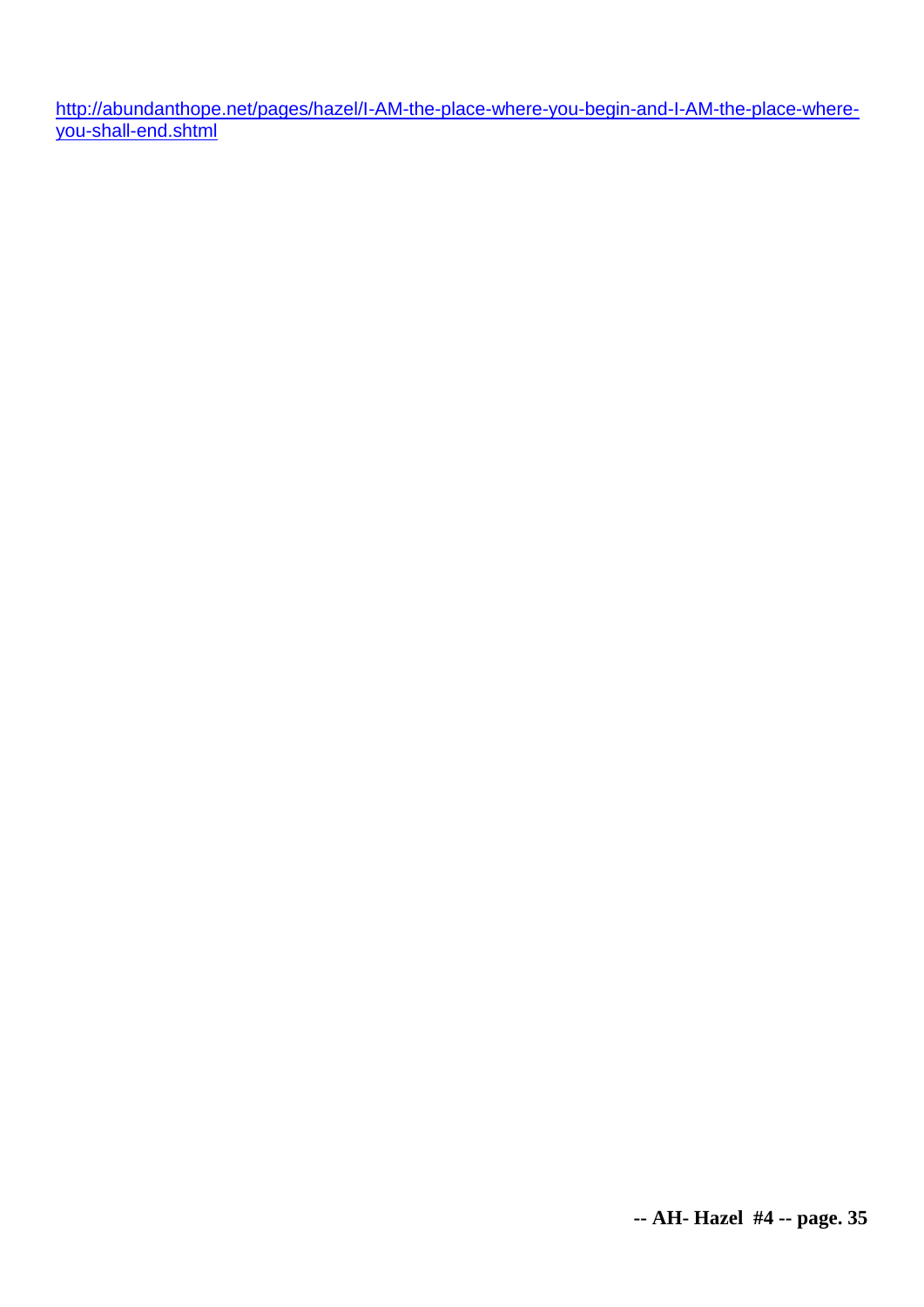# The Epistle

## **By CM thru Hazel**

**# 159 Oct 30, 2011** 

In the circumspection of your thoughts, I parade to counter that which holds you to brazen ideologies and thoughts which dance in negative symmetry.

I see the colour of your hurts as they recede into the conscious affairs of what could be a dutiful heart. They raid its quiet province with dubious missiles, blind your vision and take you to a place of deep forgetfulness. You retreat from the castle, the throne of your destiny and deny the life within you its very breath, the primal penalty of a grieving spirit, unfulfilled.

Yet your sprit belongs to ME and I come to restore you, to charter the path of your resurrection. Cast aside impervious wills. Render to ME the burdens of your timid heart and find release from the freedom of your discontent as the poultice of MY love begins to heal the plague of weary indifference. Renew through baptism in the plenary circle of light and feel its bounty water the carcass of your ailing mind. Call in the radical; the changing couture to re clothe your thoughts that your journey may start anew.

Hear the voice which speaks in wisdom from the centering space of your reconstituted mind. Be the miner of your soul and free the fuel that shall fire the vibrant youth of your eternal mind. Let your thinking go to the highlands of the inner mind and fill the cup of your desirous soul with the energy of glee.

Perchance you feel the flutter of imbalance, seek again the reverie of your eternal Presence, the ME of you and draw the healthy breaths I offer to regain the template of balance.

Lend the care of your resilient heart to tend and mind the solitude of man. Curse not the moments of your learning life when human toil is required and tears impale the dainty feelings of your heart. Bear witness to the longings of your soul; see the alluring jewel in the hoard of earthly offerings and use the value which abides to create your ministry of hope. Your faith will field the chronic happenings and overcome you shall the sufferings whose shallow soil can birth no lasting fruit.

Come hither to the glades and breathe the calming perfume of potions brewed especially for you; and when its honeysuckle fragrance locks into the vestal vineyard of your holy mind, awaken you shall come and knowledge you shall bear to ease your comprehension of things that cause perplexity and grimness of mood.

Conjecture will become remiss as the handle of understanding grasps what once was a feeble mind and strength of spirit joins you to triumph over life. It is then that the trend of your power shall find its identity and knowledge assumed of your inherent nobility.

I speak in tongues of spirit the ancient precepts that the nature of the revelations shall avert the crisis of your thinking and the beam of heavenly light fill your eyes that you may see in truth all that you behold.

### *Hazel*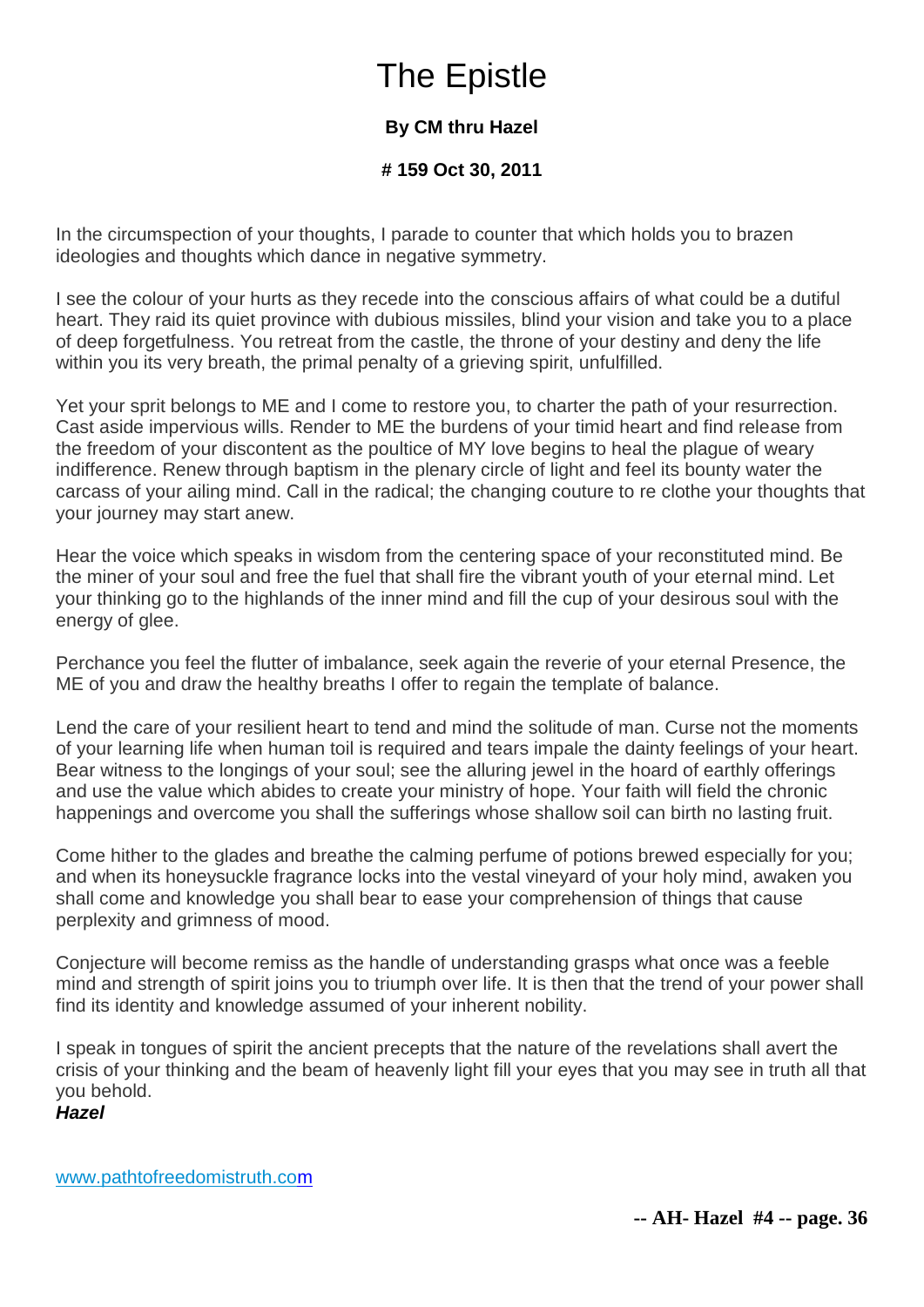#### <http://abundanthope.net/pages/hazel/The-Epistle.shtml>

This piece is under copyright protection of [http://www.abundanthope.net](http://abundanthope.net/pages/) It may be placed anywhere on the web as long as it is not changed in any way and a link placed back to this site. It is preferred you place the entire piece, and if not possible to do so, you must note that the rest of it can be found at the link. Thankyou, Candace.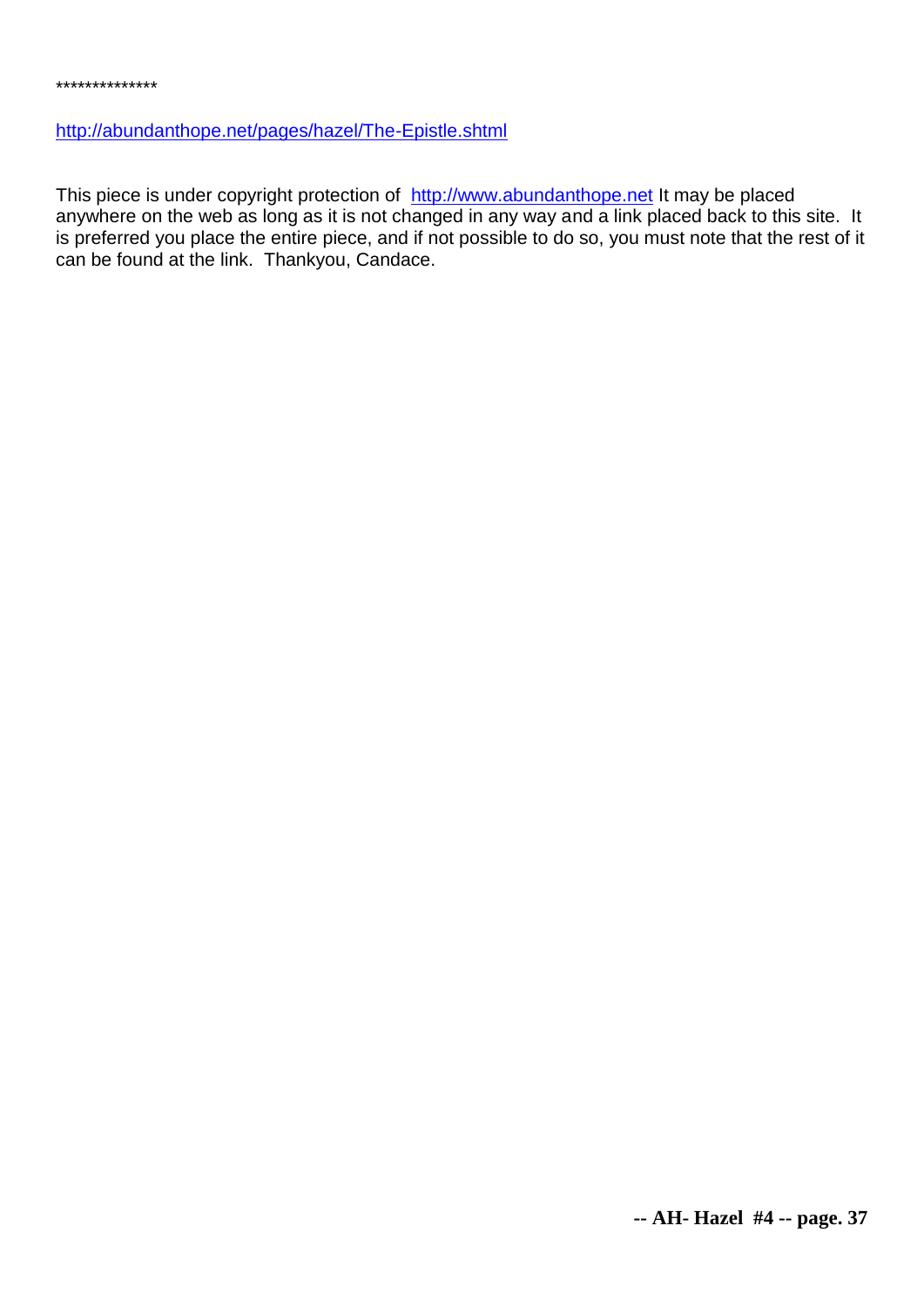# Significance of Time Frames

### **By Hathors thru Hazel**

**# 160 Nov 11, 2011** 

Dear Friends

For the first time I channelled the Hathors. Very subtle energies. I was also wondering even though they did not say it- do you all think that numbers such as 11/11/11 and 10/10/10 have a vibrational significance?

Much love Hazel

Time and its measurement hold dual significance for mankind in particular during the times known as the ascension. We have chosen to address this topic to clarify certain issues relating to time frames to which you impose significance.

Time is a tool of anticipation, as the count down begins to what you all anticipate as the unfolding of prophetic events. Time is also used as a tool of activation as you ones signify specific dates with the activation of certain energy streams, all part and parcel of the higher awareness programme. Certain dates have been assigned by man as bearing great significance. These dates become cherished dates and great preparations tend to take place around these dates.

We your inter dimensional and multi dimensional friends simply choose to utilise these dates to encourage the initiation of energy changes in and around you. The truth is that time is irrelevant to spirit as you know it. Yet we recognise its importance to you in achieving milestones and we simply endeavour to work with your thought patterns to emphasise those dates special to you.

We will say however that as inner awareness grows and one begins to experience the beauty of travelling inter dimensionally, time will become noticeably less relevant and the current importance ascribed to it will certainly diminish. Each and every day should be marked as significant and the ability lies with each to aspire to enhance ones light quotient regardless of dates and times.

What takes place during the 'auspicious' dates are the triggering of an inner event that will precipitate higher awareness. As ones believe that those specific dates have significance, so too if they participate in meditational offerings, then the effect of such can bear positive results for ones' personal ascension. At the very least they should be encouraged through the experience to continue with the mind set of using the same tools to achieve inner growth.

These dates so to speak cannot be used as a sole experience with the intention that its effect will prolong without further effort. The ascension is in fact a process and effort is the price you pay for success.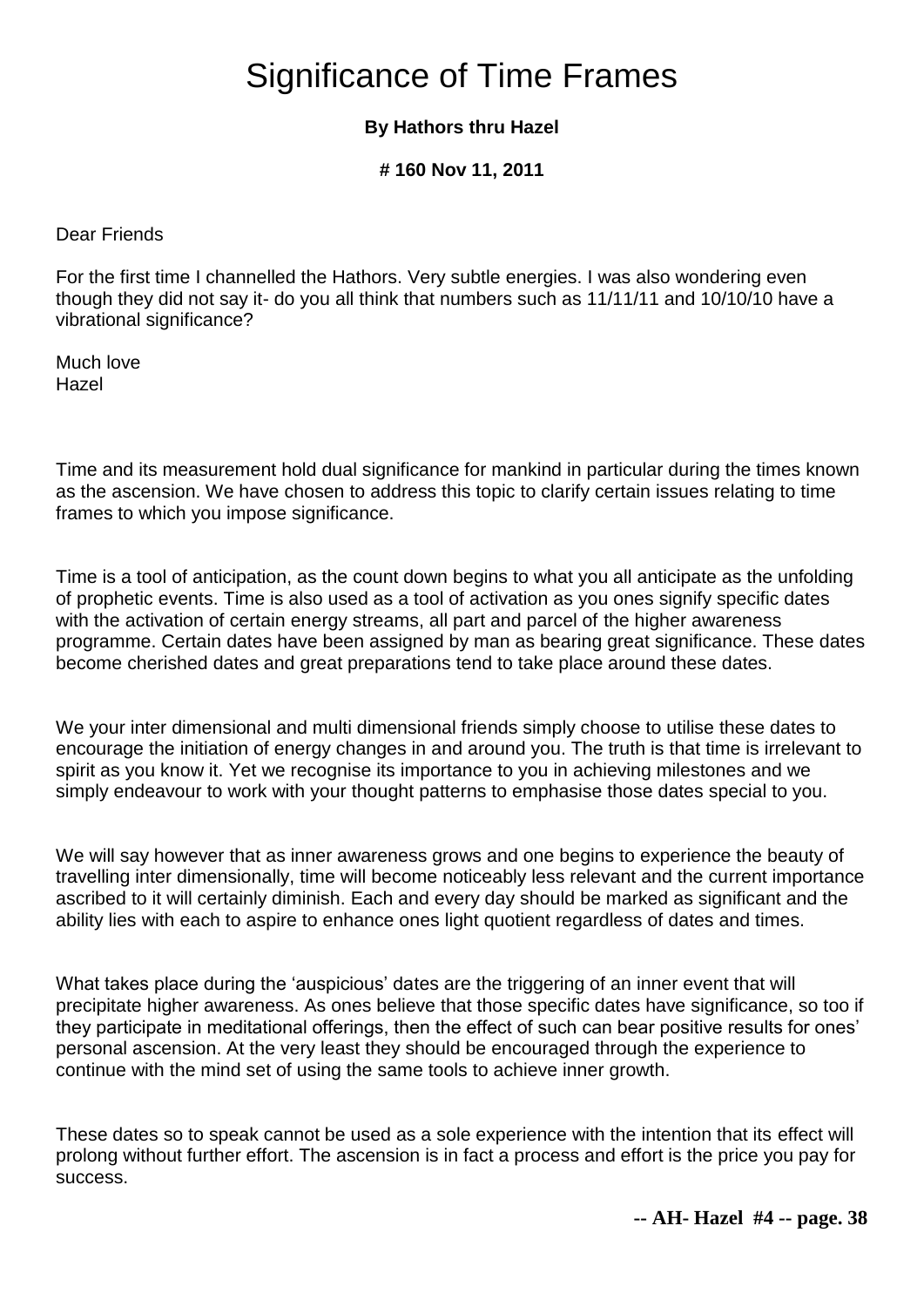You have been taught that what you beehive you can create. We are here to encourage you to believe in what is real. Every day in your cycle should be used advantageously towards sustaining the momentum of inner growth and the unfolding of higher consciousness. We are many, at hand, awaiting your call that we may assist.

We speak of higher consciousness and inner awareness whist recognising that these terms may mean different things to different ones. At one level it may mean becoming open to a greater reality of yourself as spirit; and the education that you each have a higher self or celestial body being the soul. Then for others it may mean that they become able to travel inter dimensionally though a meditative state. At an even deeper level of awareness, ones may experience the oneness feeling with all things and even be able to experience the ONE universal intelligence; many call God, and begin to feel at one with the Source energy.

We simply do not make judgements, but are here to assist any and all at whatever level they are; for we know that growth is progressive and successive.

It is important that during these times one sustains one's energy in building higher awareness. It will bode well for the collective consciousness if each can make a commitment to increase his/her light.

Our humble advice to you is that every day, regardless of its time or date element should be treated as significant, as you ones forge ahead in your efforts to ascend vibrationally. Enjoy however, the moments of great import to you, when you come together to celebrate days such as 11/11/11. Though this sequence of time is non denominational in significance and neither does it bear cosmic import, it has been given importance by the collective and therefore we work within these expectations to release greater energies and create attunements, welcoming higher vibrations.

We are the one known as the Hathors, always at your service during these times of great change. We come from various dimensions within the universe to offer teachings and guidance to help you graduate from one level of experience to another.

\*\*\*\*\*\*\*

<http://abundanthope.net/pages/hazel/Significance-of-Time-Frames.shtml>

This piece is under copyright protection of [http://www.abundanthope.net](http://www.abundanthope.net/pages/) It may be placed anywhere on the web as long as it is not changed in any way and a link placed back to this site. It is preferred you place the entire piece, and if not possible to do so, you must note that the rest of it can be found at the link. Thankyou, Candace.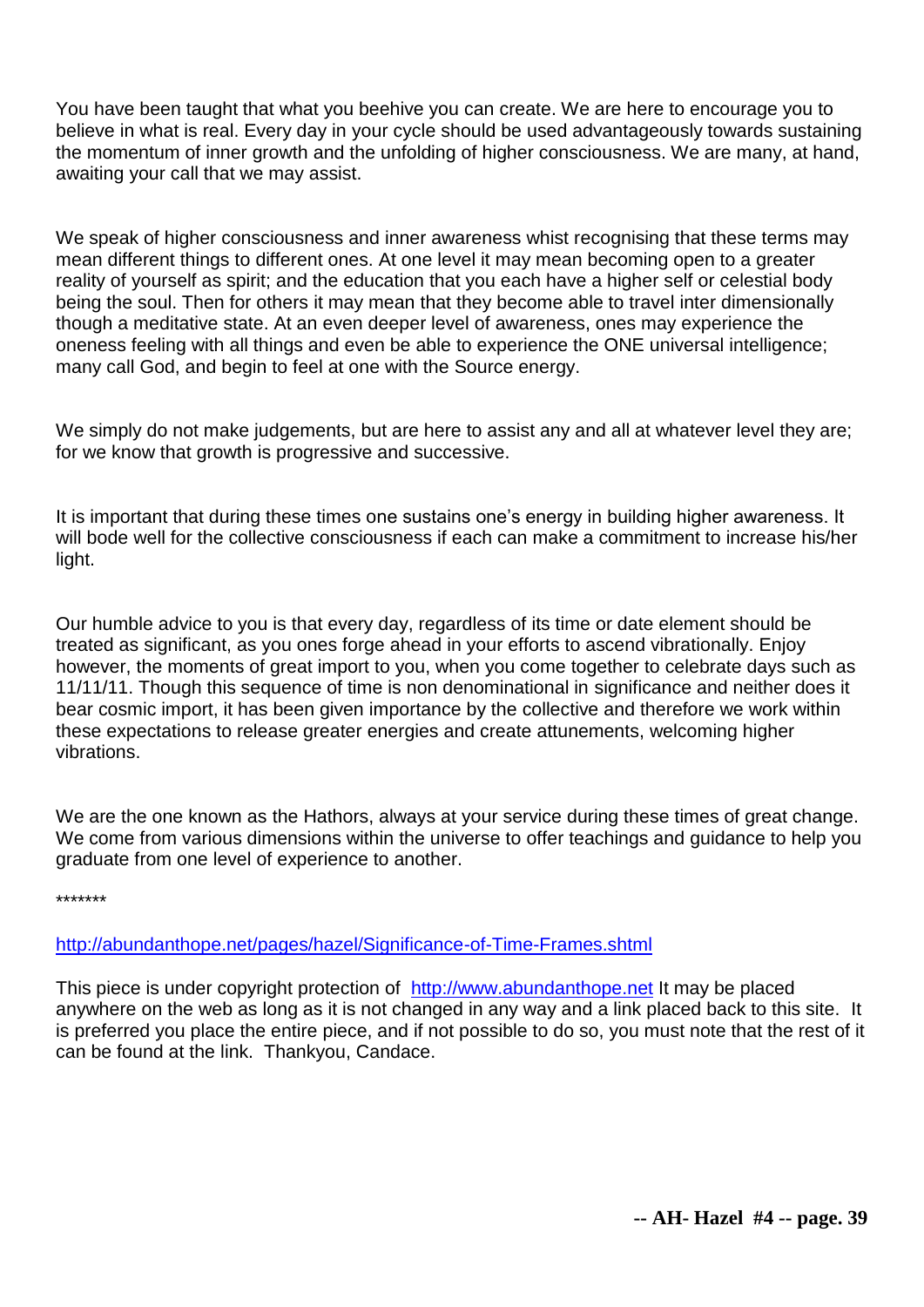# The Banishment of Mysteries- Archangel Raziel (Rasiel)

### **Raziel thru Hazel**

#### **# 161 Nov 29, 2011**

Mysteries are the curtain behind which the truth resides. Compendious wisdom palpitates in the heart of the holder of mysteries. For what is mystery but the barrier between ignorance and knowledge. The genesis of mysteries finds its origin through the un-evolved aptitude to comprehend the dynamism of creation. Creation originates from the light within the Creator's mind and all things created manifest energy which has coalesced into matter. Even that which is absent to the eye finds its formulae in energy. The answer to mysteries lies in a deeper understanding of energy symbols that runs through the circuits of the universal mind.

The term mystery is comparative, in that, what you in  $3<sup>rd</sup>$  dimension may consider inexplicable may be viewed as mundane by your brethren in higher dimensions of light. It simply becomes a matter of spiritual awareness.

That which you term inexplicable is discoverable through discernment of truth. The pulpit of the higher mind must be sought to attend to the deciphering of unexplained experiences or events. It would be catastrophic if man is to allow mysteries to cloak the very truth which can align him to the cause of freedom. If energies are channelled in a pertinacious way, the curtain of mysteries will fall apart.

Mysteries are the mould which man creates in denial of truth and are needless voids which must be replaced by understanding and knowledge. I am not indicating here that man deliberately shuns the truth. It is his subconscious that speaks a litany of programmed messages which engages man to see the mist rather than the sturdy tree of truth, behind, what appears to be impermeable. His innocuous vision cannot glean the whys wheres and hows. He therefore assumes the very perplexity of that which he seeks to understand.

The unravelling of mysteries begins with a strident arousal of desire to know truth in a thing, an event or experience. The voice of that which is mysterious to man calls out for resolution that the floodlight of truth may permeate the understanding of mans' mind and pieces of the illusive puzzle are finally found and scripted into reality. When a mystery can be solved the real becomes clear and that which is engendered is clarity of vision and reality of that which is natural and original.

I have been known to be the receiver and custodian of divine secrets. Much folklore has been created around my identity. I too have been charged in mysterious and enigmatic energies as one who is beholden of secrets. WE of the angelic kingdom work through revelation of truth and offer such to those who seek. We are higher dimensional beings of pure light in service to the ultimate Source of All. The truth will always find itself springing from the open well. Truth is an offering available to all. No secrets sojourn in truth. Truth is the illuminating presence of the Divine. How can there be a belief that the Divine desires to have the truth of HIS very existence and ways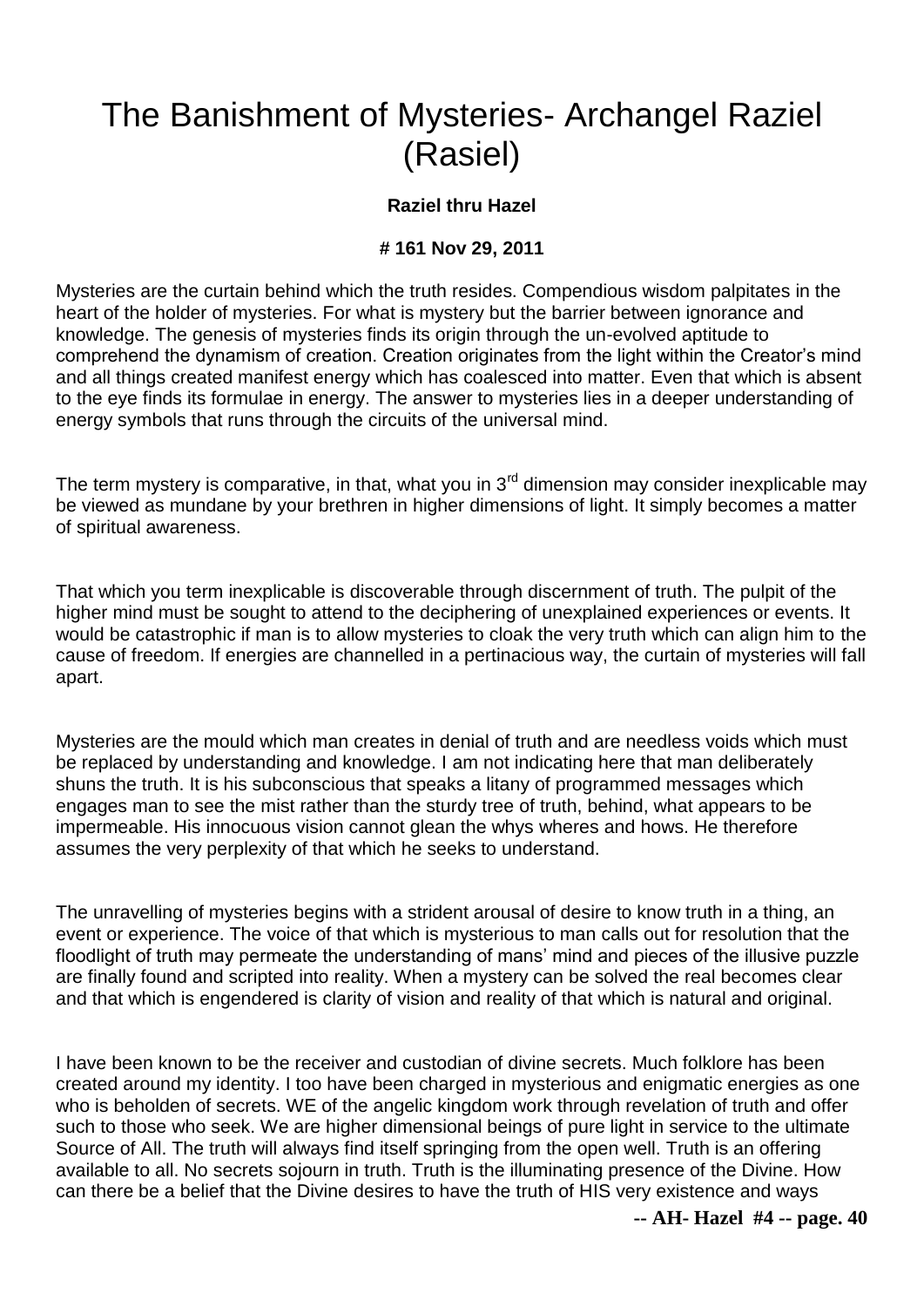Beloved children, God holds no secrets from HIS children. HE is all knowledge and perfect wisdom. If only you ones shall seek Him you shall find that in truth mysteries are limited conceptual creations of mans' perception. What man cannot understand he deems mysterious.

Man has cast the net of his thinking in the shallow waters of his outer senses. How can he therefore consume of the truth which lies in the deeper waters of the living God mind resting within his very presence.

There are in truth no mysteries, only a temporary divide. As man grows in spiritual awareness and begins to feel the caress of enlightenment he will courageously travel into the deeper waters of his soul and draw visions extraordinaire which will rehabilitate his mind to understand intricacies from higher dimension; and he will purpose his life to serve the wisdom of his soul and will never again dwell in the realm of the mysterious.

Man on his transient sojourn on earth plane will come to understand that not all that is inexplicable must be deciphered but he must choose the mysteries which demands understanding and those which will augment his spiritual progress and prowess.

What of the mystery of a man's soul? Its virtuous voice calls for attention that man may seek to know himself. His soul is the carrier of his divinity. For those who did not understand this I have just clarified a mystery. It holds the seed of mans' supremacy. All men have the ability to connect with their immortal soul if they so choose. For the soul is their beginning. It chants wisdom and can direct man to discover his immortality, his purpose and his perfection. Wisdom is the carrier of truth- the very answer to life's untenable mysteries. If wisdom be the prefect of your soul then surely you must have the answer to all of life's mysteries.

The price of your soul's freedom is the removal of the jacket of mysteries conceived in your thoughts and projected as a belief.

Resolve with me now to banish the riddle of mysteries through the attainment of knowledge, which borders the precincts of your soul. Though you may find the process gradual, once you have found the key, the answers will be unlocked to the freedom of light. The bestowal of light shall illuminate your understanding and bring you into harmony with God's creation.

AA Raziel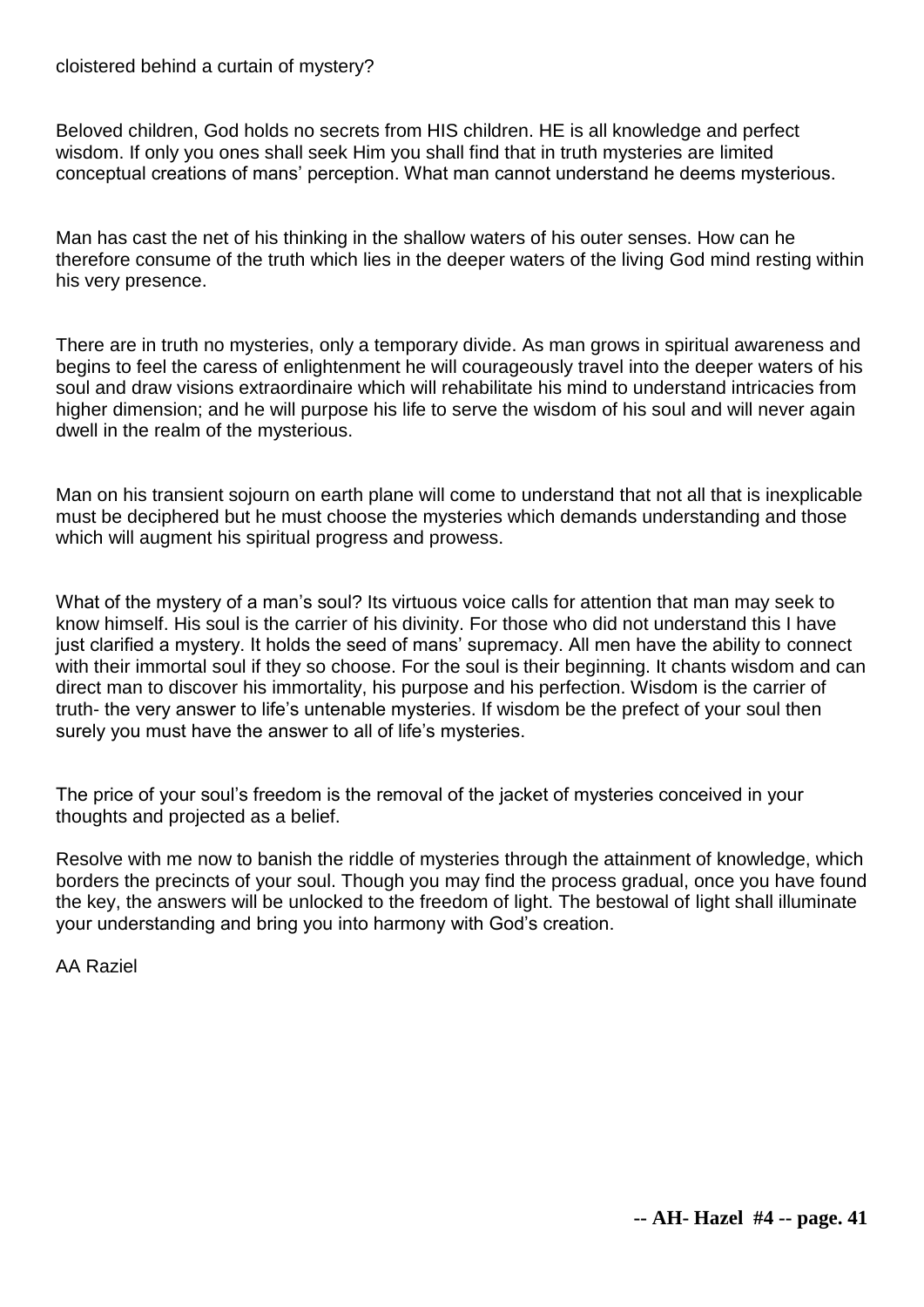# Climbing the mountain of your soul- Higherself

### **By Hazel's Higher Self**

**# 162 Nov 29, 2011** 

I bring you to the mountain that you may be inspired. At such heights rare breaths minister to the seeking soul who aspires to its pinnacle. Through the ascent the language of light becomes finely attired and the lungs of awareness expand within the aspirant. The Glory of the pinnacle beckons.

I will not give to you the majestic mountains of time and space where you often visit in the realms of your imagination beholding the wonderment and majesty of a pristine creation. I will lend it to you that you may come into recognition through natural analogy, a spiritual truth.

So many do the mountains bewitch that they expend time and energy to physically train in preparation for the climb. They acquire the most suitable gear and impose a time limit to accomplish a monumental task which requires great physical, mental and emotional stamina.

Invariably during their journey through challenging terrain, they may stumble, fall and often become bruised. Yet with the goal always in sight they persevere. Weariness of body is seldom experienced as the adrenaline pumps within spurring them to continue their climb to experience greater heights of personal and physical achievement. Often they will stop and take moments to enjoy the panoramic view, the beauty of which channels inspiration to ascend higher and higher until they could see what others are unable to see.

With every mile they overcome they witness an inner exhilaration and partake of rarefied air which takes them into new dimensions of feeling. All is now expanded and they feel the waft of accomplishment bathe over them as the pinnacle of the mountain is in sight. They rest not until they achieve their mortal goal. Mentally and physically they are pushed to the limits but the joy and peace and glory they experience at the pinnacle has made the journey with its varied experiences and casualties well worth it.

Why are you drawn to the mountain? Man seeks greatness, achievement of highest potential and peace. The mountain is symbolic of majesty, bears great height and commanding presence and presents a challenge to all but itself. It offers a haven of solitude to those searching for peace and quiet reverie. Its natural habitat inspires creative thought and dispensation. It is cast in untold beauty which attracts the soul of those drawn to it.

How befitting is the mountain, analogous to the soul of man yet disparate, the latter being spiritual and eternal and the former being physical and natural. Man can discover his soul, his character and truth as he climbs the physical mountain and indulges in the reverence of solitude allowing him to hear the wisdom of his soul and experience the beauty within himself. He is free in the mountain to walk with his spirit untouched by the rancour of extraneous certainties.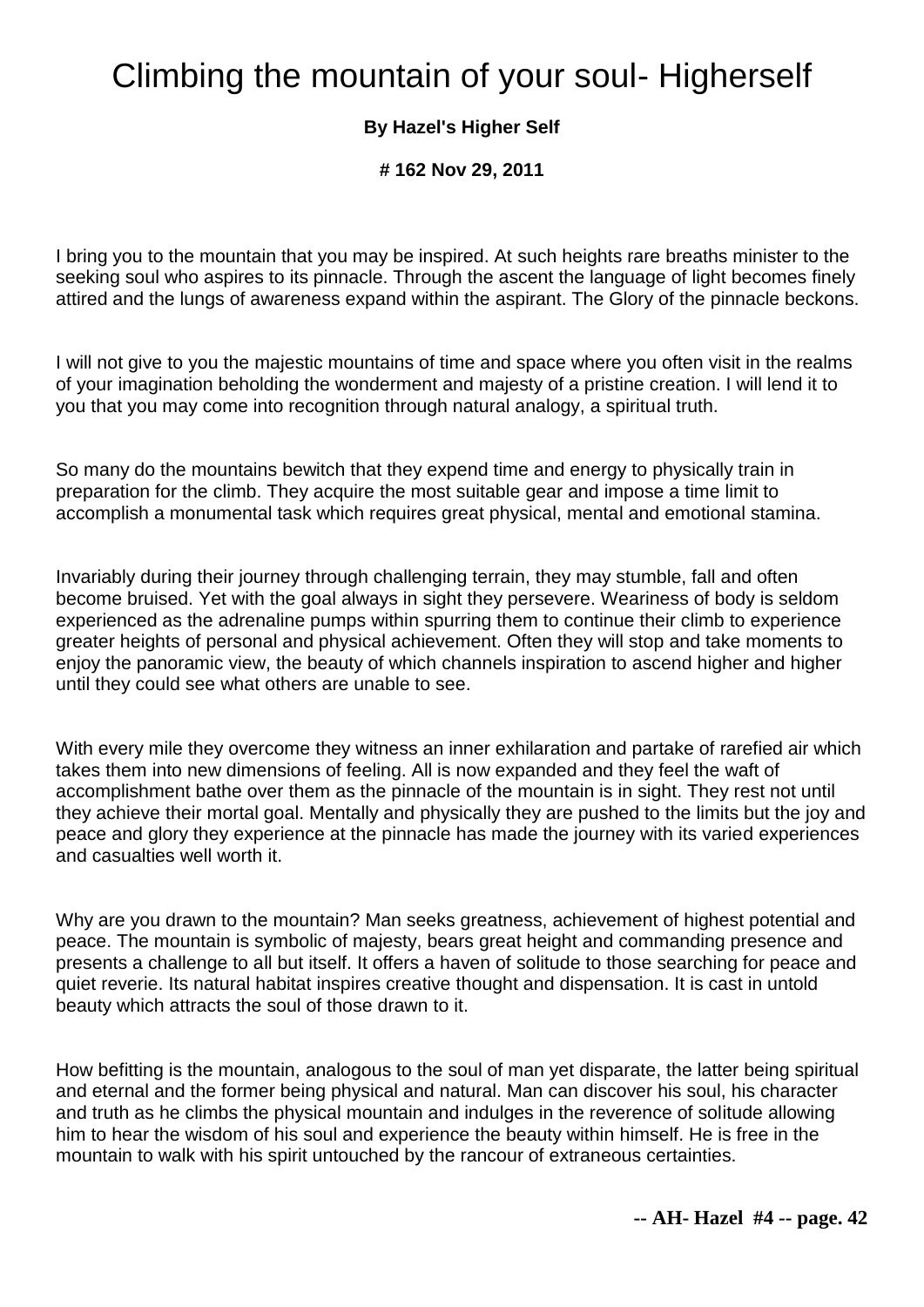Yet the physical mountain speaks to man its own parable. It tells the story for those who can hear that man's soul is likened unto a mountain willing man to assume the challenge of ascending it by preparing himself through the reflection of spiritual attitude and the desire for spiritual aptitude.

The mountain of his soul beckons him to take a welcoming journey to discover his truth and reality. Though this journey may be onerous at times and falter he may in his climb, progress he will make to encourage him to keep his eyes on the goal being the pinnacle of his soul – the God head.

This mountain can be climbed but can never be proved. It is its own greatness and offers only rewards to those who are courageous to take the journey. It offers higher vision and sound insight. The higher you ascend the more you become enveloped in vibrations anew. You find your song on this journey as your soul creates a harmony that will lure you continuously to higher placement. On this mountain you will experience the joy of being and the ecstasy of your own presence. Your instincts will be honed as you absorb more and more of the soul's ethereal light and you will become transformed. This is your eternal abode where inspiration never fades, where wisdom is never forgotten and truth always shines.

It is the storehouse of balance where harmony can be purchased through the exchange of desire and effort. The mountain of your soul offers certainty and guarantee of eternal existence. When you make this mountain your dwelling place, you shall reside in your power and all fear shall be admonished in the wake of your knowing who you are. The pinnacle is at your behest, forever urging, instructing and guiding you through the perfect path for you; that as you journey to Glory, there too, will be Glory in the journey.

I AM THAT I AM Hazel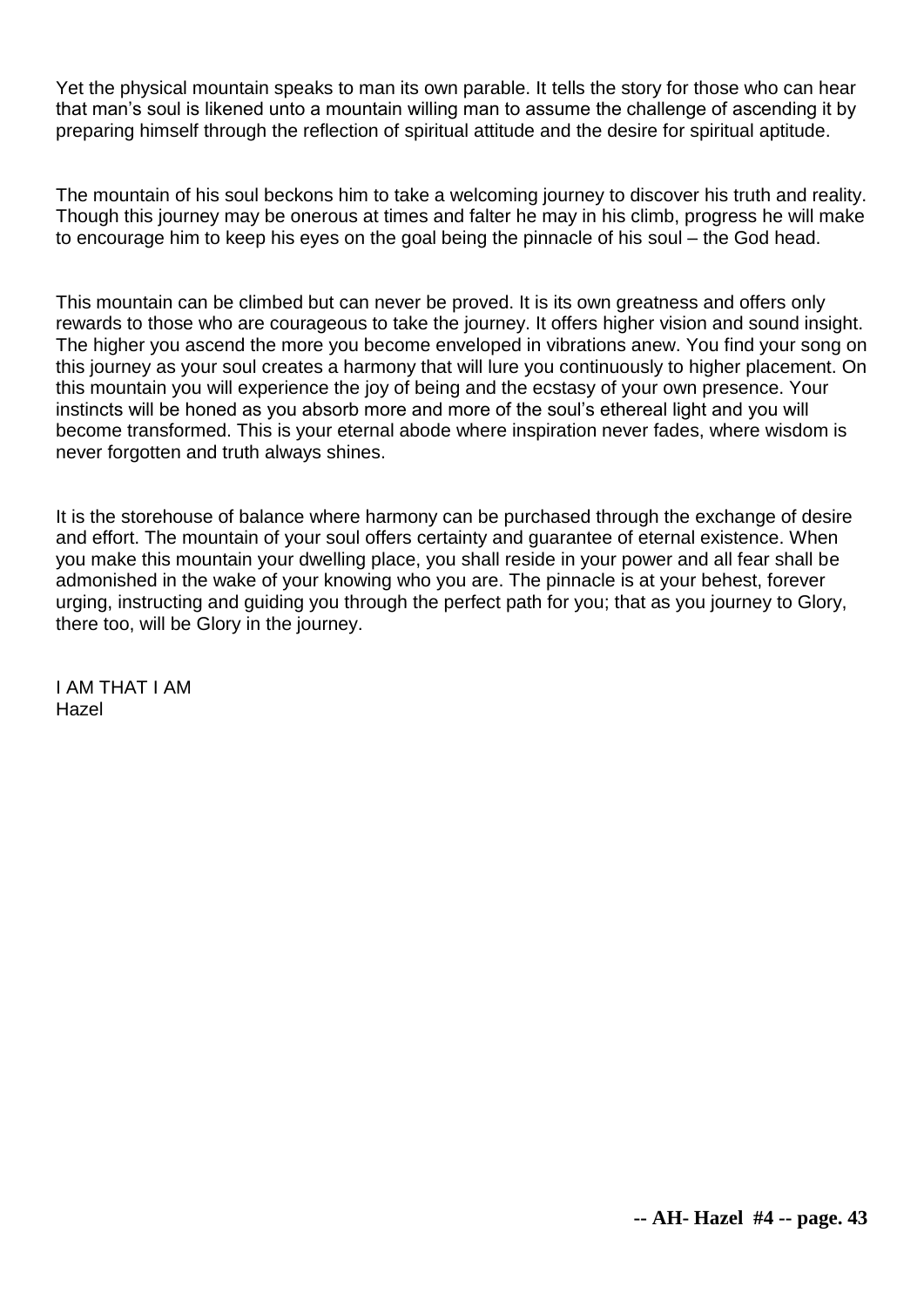# Peace- Be quiet Christ Michael

### **By CM thru Hazel**

#### **# 163 Nov 29, 2011**

The peril to peace lies not without but within your inner resource, your mind. Peace proliferates in the higher breed of mind where it dwells casually awaiting recourse by patrons called to reclaim ownership of their property.

The higher mind is an institution which offers instruction on reality and truth. Mandatory attendance is required that you may receive your baptism in truth; for it is only truth which can liberate you and awaken within the dormant understanding which shall herald acceptance and resuscitate the tide of peace. It is the precinct of the mind where the essence of peace becomes the promise to those seeking truth.

Peace triumphs in truth but is eroded by uncertainty when fuelled by doubt and fear. Fear is the enemy of peace and is the creation of the lower breed of mind; being the ego mind. You must learn to differentiate the lower mind from the higher mind that you can make the distinct choice of that which will benefit you on your mortal journey of spiritual intent. Through the mortal journey spiritual revelation is a natural occurrence and when one adapts a spiritual focus to their way of life then they will search for spiritual fruits to enhance their evolution. It is the adaptation to spirit that leads to the higher mind where truth finds its crown.

The proverb 'Peace is the master plan, the identity of spirit', must be pondered upon so that recognition may dawn that the author of peace presides within the spirit of each and thus peace becomes the property of spirit.

The peace that is posited within your mind and spirit is your prosperity. Vigilance is mandated, that it never be inadvertently relinquished or stolen by the turmoil of outer events which evoke emotions resistant to the steady offerings of peace. Peace cannot be acquired through the achievement of outer accomplishments or the gaining of transient goods. Peace is an enduring quality which is owned and must be discovered within and channelled to effectively assist you in dealing with and dissipating potential volatile experiences.

Peace of mind is yours; it dwells within you. You cannot bargain for it or expect that others can offer it to you. Neither can anyone control how you feel. This is solely your responsibility. Choosing a spiritual life and understanding that in truth your mortal journey is a spiritual one, necessitates the assumption of responsibility for your choices; including choosing the way of peace as a way of living, being, interacting with others and responding to circumstances.

Though truth and peace are co terminus, it is the espousal of faith and experiential faith which will sustain the discipline of a peaceful disposition, peaceful thoughts, actions and response. The power of peace is the anchor of spirit and even in the most distressful circumstances, a spirit that is anchored in peace through the knowing of truth, can display faith in that knowing, to remain in alignment with peace. This accomplishment clarifies the perspective and perception of the faith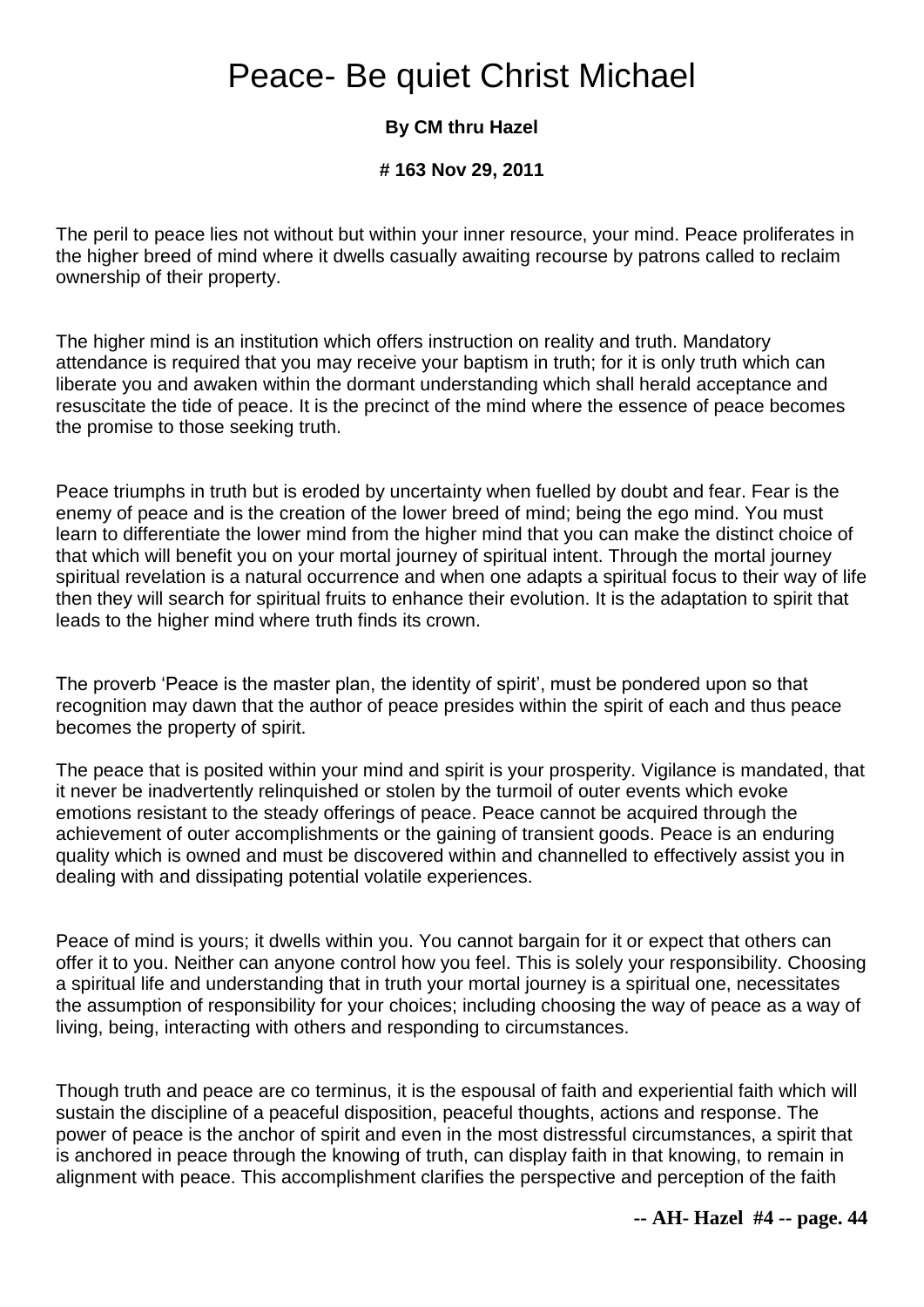holder. Unreserved and unquestionable faith in higher understanding sustains peace and diminishes the effect that outer circumstances may plague on your emotions.

Peace- Be quiet, is the command given to a spirit that is troubled and demoralised in the absence of peace, through the remittance of faith to fear. The spirit will always recognise its property in peace and wish to reclaim its essence. The wisdom of the spirit knows, that peace is its control mechanism for victory over experiences which conspire to facilitate the mastery of the soul.

When you become troubled or anxious and the prize of peace deserts you, sit with yourself and command that your spirit be quiet and at peace in the presence of and in the name of the infinite spirit of God within. Without vigilance and continuous attendance the spirit can become lost in the maze created by the emotions of the physical self.

Peace is the legacy I left you, the perennial energy of spirit, the point of rest and stillness that must be mastered that you may evolve into the co creator that you were destined to be.

#### *Hazel*

[www.pathtofreedomistruth.com](http://www.pathtofreedomistruth.com/)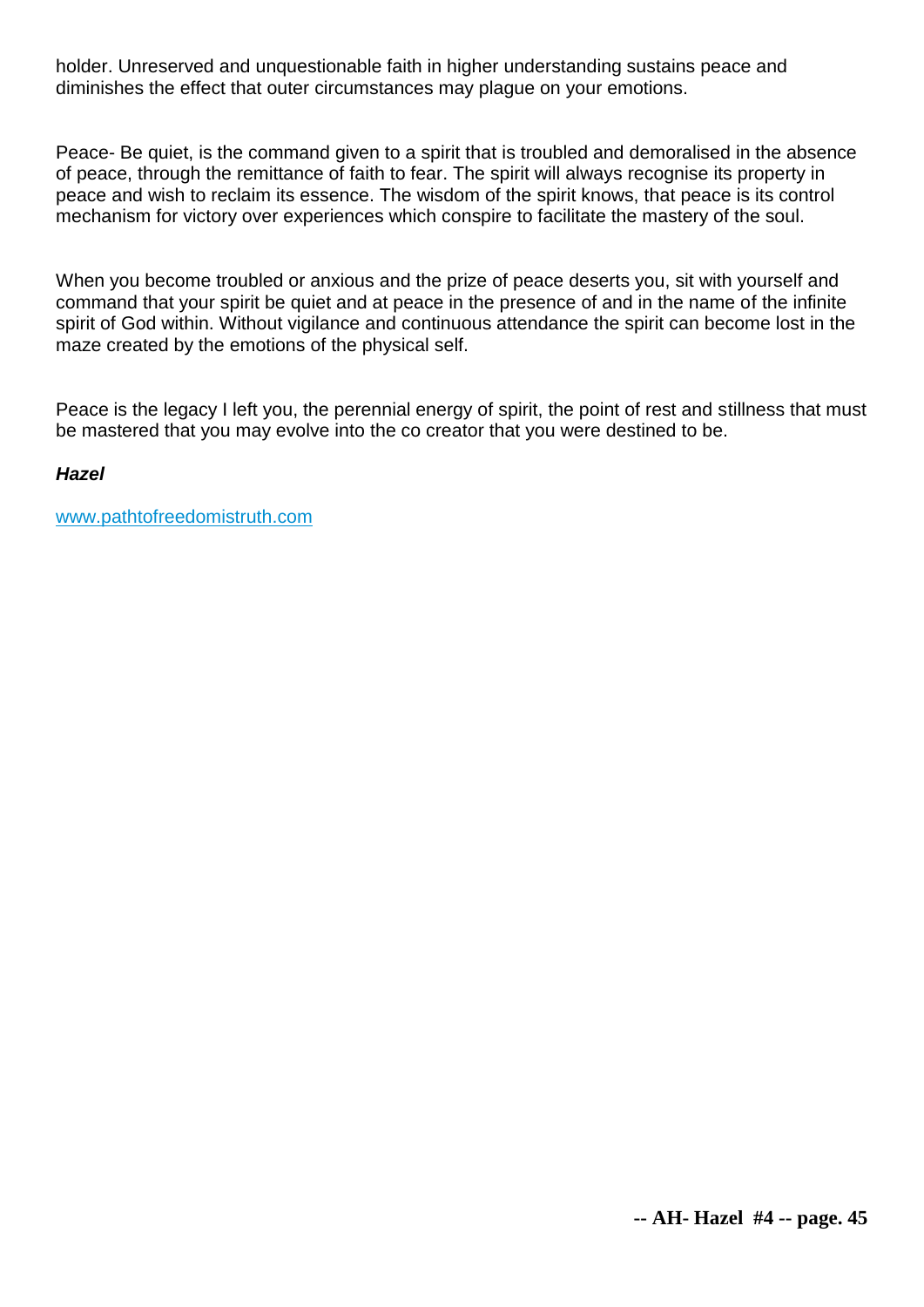# What it means to wear the Mantle of Christ- Christ Michael

### **By CM thru Hazel**

### **# 164 Nov 29, 2011**

The term mantle has several meanings in your language. Yet the mantle I refer for your understanding is the piece of clothing or garment which is a covering worn over other clothing. One can attire oneself with a mantle for various reasons peculiar to the need at a particular time. A mantle can be placed on and removed at will.

The mantle I refer to is not strictly in accord with human understanding. I bring a higher understanding that you may appreciate the nature of this piece as to what it means to wear the Mantle of Christ. The Mantle of Christ is a symbol. In itself it represents a resurgence of divine energy to be manifested in physical form. A metaphor divinely inspired by the natural instinct of children to reflect the character of their Father.

Before a choice can be made to wear the Mantle an understanding in required of what creates the symbolic mantle and its nature. Simply, the nature of Christ is imaged in the Mantle of Christ. I shall discourse on this shortly but first you must consider what qualifies you to wear this mantle. My little ones you do not require contemporary schooling to teach you this. You will be filled with the knowing required to graduate to that plane where you would wish to choose the mantle when you begin as a child would. Simply in humility and trust open you hands, heart and mind to the Father that He may fill you with righteous knowing. You have heard before that to enter the kingdom you must become like a child again. Well to achieve the disciplines of higher consciousness you must become like a child again and remain as a child would, totally open and believing that the Father knows best and will guide you always on the pathway to achieving spiritual success in your mortal incarnation. The Father does not wish HIS child to assume the Father's personality, merely HIS divine character. Before you can choose to wear the symbolic mantle you must redeem yourself in the light of the Father and attain HIS characteristics.

When you choose the mantle of Christ it must be worn with honour and solemnity. You do not lose yourself or your identity when you wear this mantle but you send out a message to the world that you are as HE IS. Yes indeed the same as I AM THAT I AM. You wear your identity fearlessly.

To further elaborate on the mantle, I clarify that it is not an actual piece of clothing which by now you ones will understand; but a seasoned light which embarks from the Paradise Father. Consider this mantle to be a vest of virtues, a mosaic of divine qualities and impersonal attributes purely centred in its essential Source. It bears an incomparable radiance, is simple in texture yet enriched by its own energetic display of balance; and empowered through the authentic certainty with which it is portrayed. Its beauteous tapestry weaves the fruits of the spirit as precious stones in the crown of the Father's eternalness.

**-- AH- Hazel #4 -- page. 46** The mantle is the Christ construct or a thought construct of the Christ consciousness which all men must eventually attain. The availability of this mantle is determined by the progress of ones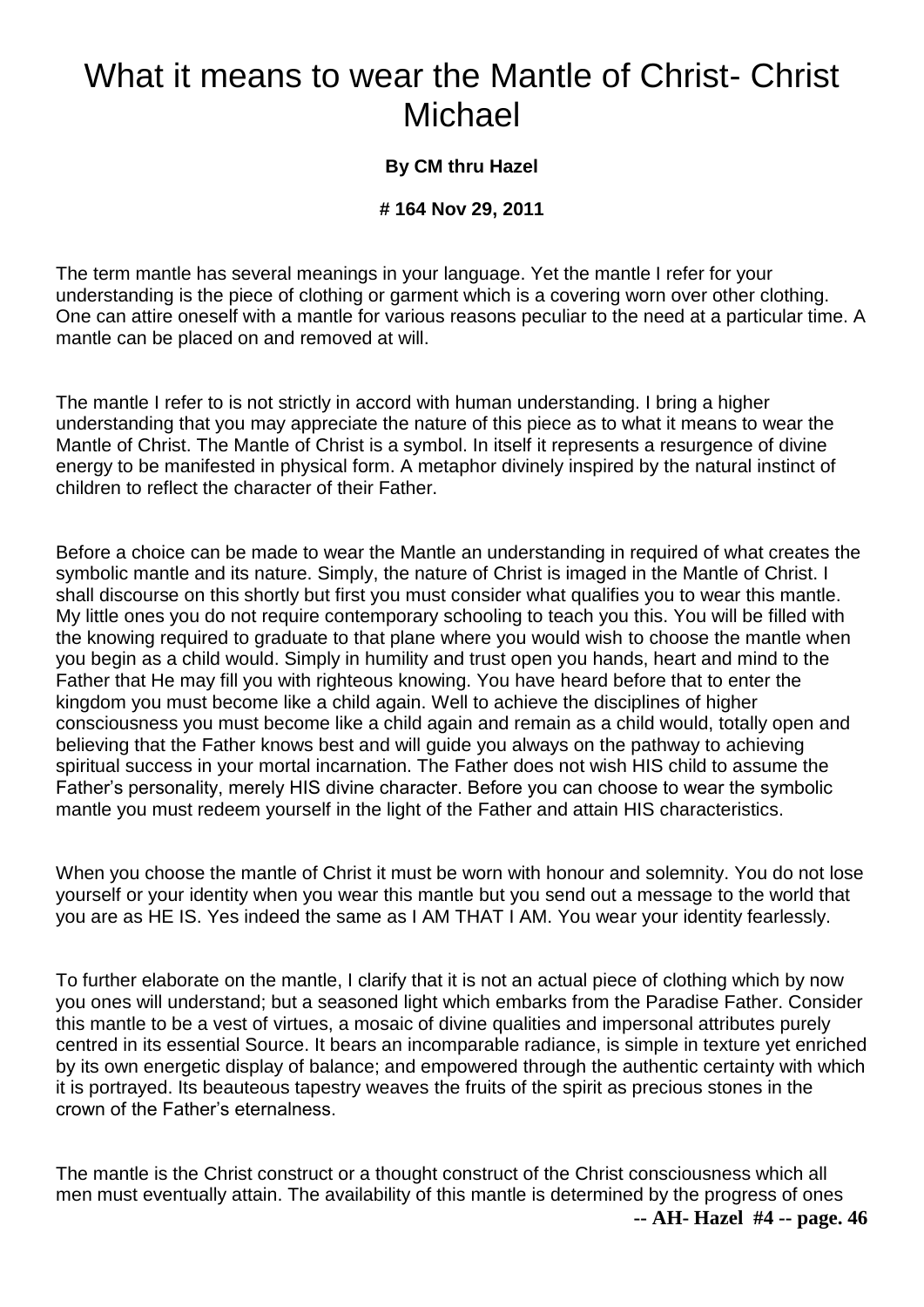spiritual growth. One will know when he/she is ready to assume the much coveted mantle. I say much coveted as those who are on a spiritual path will know that the goal is always oneness with God or return to the Source ands the assumption of this mantle is a bold statement that one has freely chosen to serve the will of God and to be aligned with the highest divine order. Readiness to assume the mantle will hinge on preparedness and the ability to make oneself spiritually groomed for this honour.

Before man can think of the Mantle, there is called for, an understanding which bridges the gap between human perception and immortal knowing. Man is required to shed the old ways of thinking through his dominant ego mind and seek to relinquish to the light of his spirit that which does not serve his soul's evolution. He who chooses the mantle aspires to the greatness of his soul. He seeks the consciousness of Christ and this readies him to assume the mantle. The motivation of man to choose the mantle primarily rests on his intention to live within the Christ light and to effectuate the truth of God through service**.**

When one is ready to adorn the Mantle, he is holding himself out to the world as a spiritual gladiator who embarks on the battlefield of life to do God's work. He is armed with divine truth which has become enshrined through communion in his mortal heart. He wields the sword of wisdom and offers the hand of compassion, mercy, forgiveness and love to his enemies in battle as he intelligently recognises the light of God in all men. He has long left his prejudices and fear behind in the healing light of his spirit and he goes forward as a true representative of God.

The abstruse concept of Mantle is in itself decorative as it is embellished with the virtuous light of the divine. There is however no ceremony attached to the Mantle; albeit he who chooses to wear it carries the responsibility of a renowned state of being and must live in accordance with his assumed and expected responsibilities.

The Mantle of Christ must be worn effectively in alignment with the Christ within. It requires determination and deep spiritual insight, a predilection for perfection in service, complete dedication and uncompromising loyalty to the Father's will.

Some may say that it is a heavy burden. Man may be doubtful as to his ability to assume what appears to be a weighty construct. Yet all men will in time choose the divine mantle. For all men are sons of God and carry the Christ light within. The Christ light cannot forever be buried under the weight of the density of the flesh and the limitations of human understanding. It craves freedom. It is of course your individual choice as to when you set yourself free; for never will the Father interfere with your free will; simply proffer gentle encouragement. I will say however my children that the pain and suffering of awaiting your freedom lies with you as you must choose the hour of your freedom. I cannot free you; I can only give to you the tools being the lessons and I have bequeathed these to you from generations past to present in many ways through many ones.

Many have in the past taken on the mantle with great love and spiritual intent but an inability to understand the greater truth. Yet it is true that today the possibilities for illumination is greater and many are with courage choosing the Mantle and seeking the guidance of the Christ within as to the wearing of this mantle and discharging in the human world obligations assumed in the light of spirit.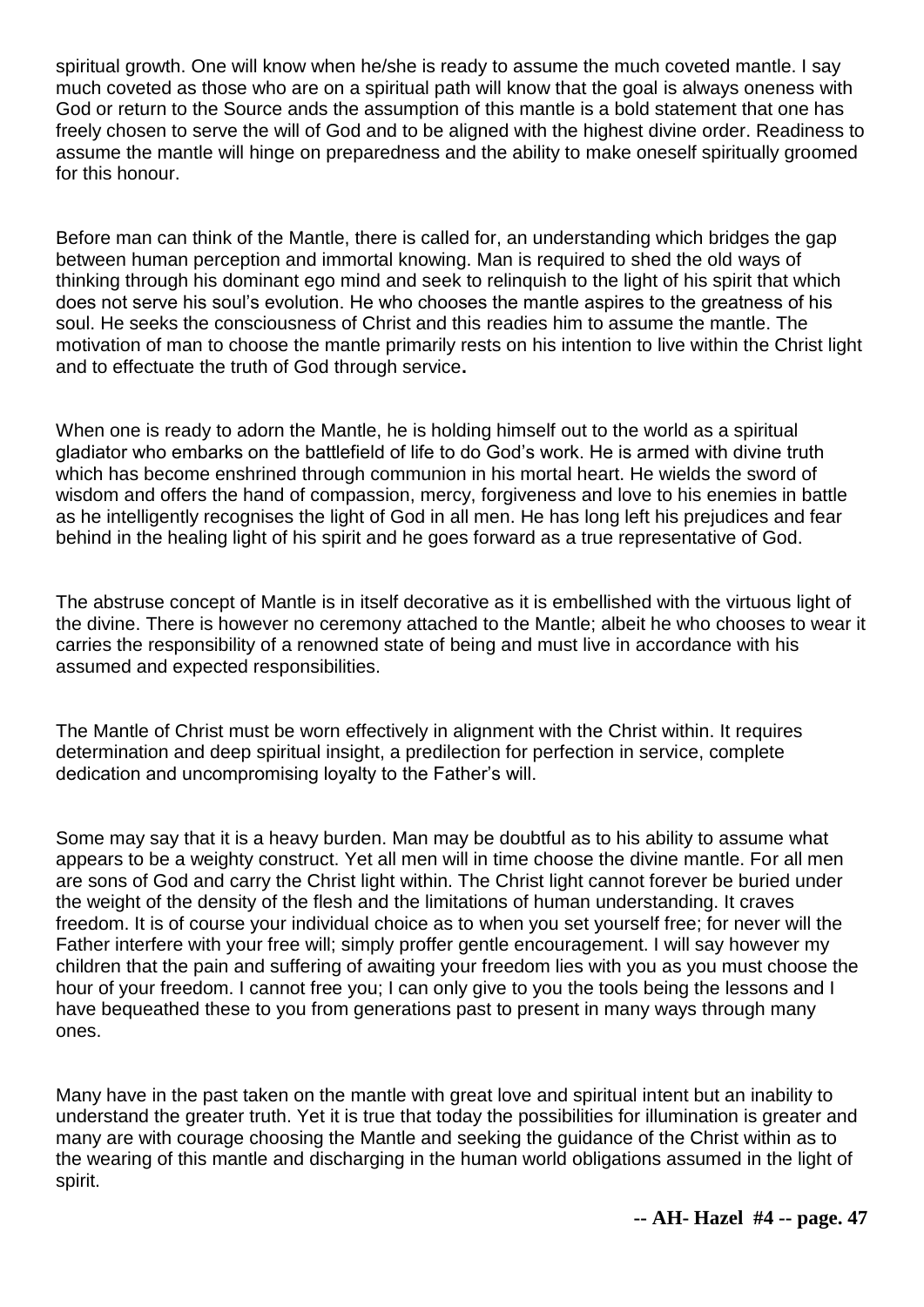There is a greater recognition asserting itself in the hearts and mind of men during these precipitous times; that perhaps the better way is the way of the light. A greater alignment is taking place within individuals which now motivates them to pursue their divine purpose.

Do you see my beloveds that Christ is not a title or a name but an ordination bestowed upon those who choose the will of the Paradise Father and who have attain a level of God consciousness or awareness which marks their incarnation. You will choose HIS will when you come to know HIM as the living spirit of divinity within you. For whom amongst you do not wish to know the truth of your origin and nature? You spend your life seeking truth and you explore myriad possibilities s of discovering who you are and your purpose in life. Yet all you need to do is to look within and call upon the spirit of truth which I destined to you. An ardent seeker will always receive a response.

Cultivating an intimate relationship with the spirit of God within will be the most rewarding and fulfilling relationship you will ever experience in any lifetime. Discovery of the God within is the beginning of self discovery which will inevitably propel you toward your homeland Paradise.

Beloved children of the light, the Mantle of Christ is your true nature, the epitome of all God represents. Wearing the mantle affords you opportunities to assert your mastery. It is in essence the light of God. When you wear this Mantle, it covers nothing as a mantle of clothing will- it in fact reveals ALL- being the God in You.

Christ Michael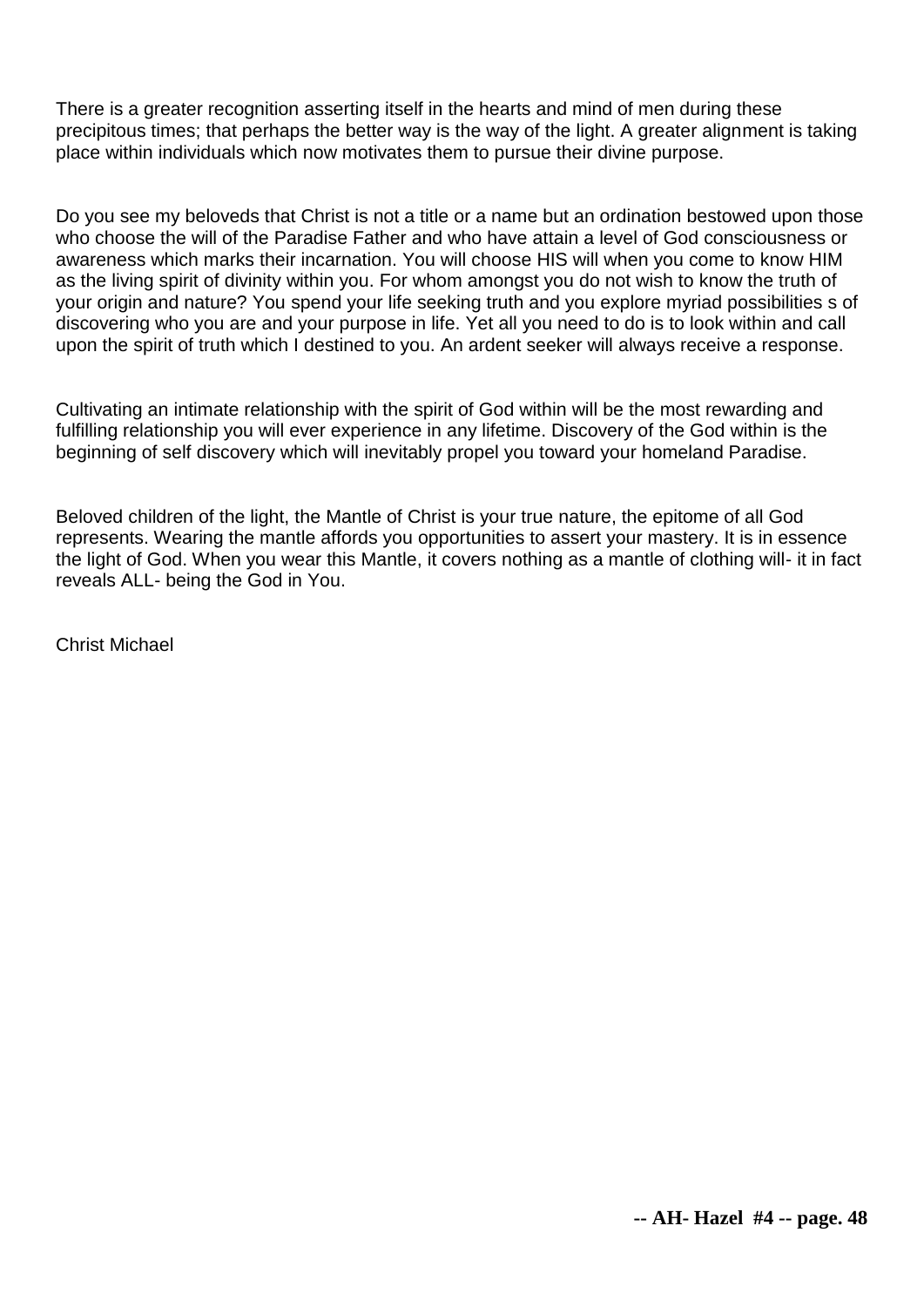# Cosmic Gratitude-Mother Nebadonia

### **By Nebadonia thru Hazel**

**# 165 Nov 30, 2011** 

The glory of the Father resides in each child in built with the living spirit. That is the spirit of life. To all of you ones who have agreed to take on mortal countenance to serve the higher will during these auspicious times in your planet's cycle, you are in receipt of great honour.

Your loyalty to a higher cause is noted and streams of applause often flow from the celestial circle of higher authority. You ones who have chosen to align your consciousness with the Father's, receive more and more packets of light in order to discharge your earthly tasks with greater understanding. Always do we keep your light replenished as you share your divinity with others.

The drums roll in the angelic kingdom and love is sent from the spheres of Paradise to embrace your earth for all she has contributed to the rising of humanity. She too has been a faithful servant. The heavens pour into her, gifts of gratitude that she may welcome this energy and prepare herself for greater service.

Many are oblivious to the welcome support we offer freely and many cannot comprehend God honouring HIS children for their achievements. This is a reality. Just as you speak with HIM, HE speaks with you, just as you praise and honour HIM, HE praises and honours you. Ponder upon this. A father always encourages his children with talent and offers praise to those who show promise and those who shine through achievement. Praise and other material gifts may be bestowed as rewards for accomplishment.

The Paradise Father must be viewed similarly. HE too rewards HIS children when they make balanced choices aligned with HIS will and achieve personal and spiritual progress. He encourages spiritual development by offering more and more of HIMSELF. HE may not bequeath material effects, but gifts spiritual delights that will enable HIS children focussed on HIM to enjoy greater benefits of HIS presence and wealth. There is no limit to the Father's wealth. HE does not withhold them from you but offers them freely if you would make HIS will your choice. The offering of spiritual wealth is the expression of HIS gratitude for your determination in choosing to reside in HIS light.

All is fulfilled in the Kingdom of God. There is a flow of natural giving and re-giving- each cycle being expressed in gratitude for the other. Choosing HIS will is the beginning of gratitude; for you express thanks consciously or not when you say, Father I desire only to do thy will. This is your recognition of the highest will that exits. It is in fact a tribute of thanksgiving. In choosing HIS will, you do not forfeit your free will but you bring your will in alignment with HIS. This will become a natural choice as your graduate to higher frequency.

This choice of honouring and living in the reflection of the Father's will in itself is the beginning of a kaleidoscope of blessings, which is the Father's gratitude in reciprocation. Eternal guidance will be offered but most importantly you can allow yourself the experience of co-creating with the Father. When you are able to flow in HIS energy through the moments of your life, your co creative talents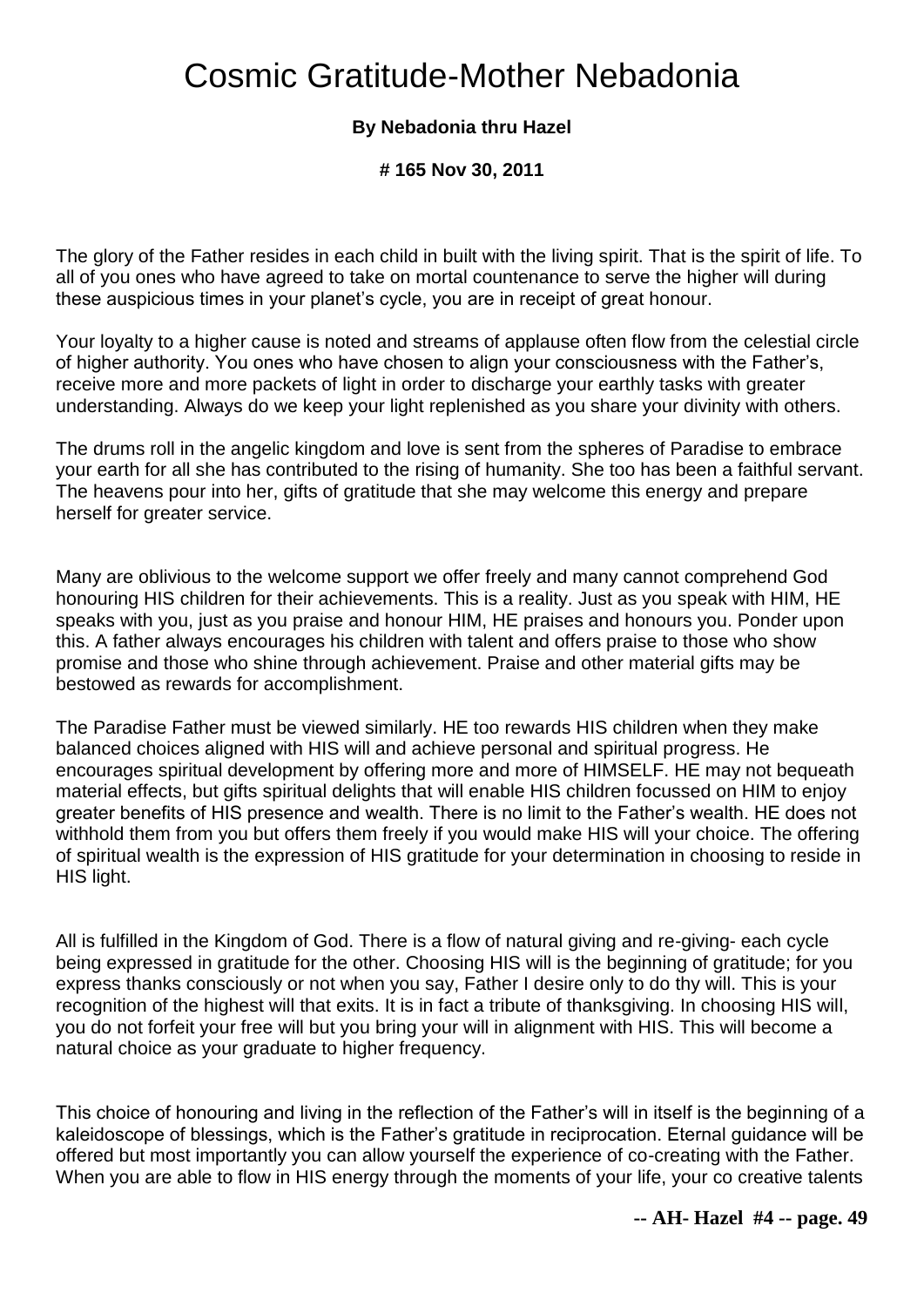and abilities will surface and you shall begin to indulge in your birthright.

See comic gratitude as an extension of the Father's love for you. HE is present and available to all HIS children but will not impose HIMSELF. HE must be sought and discovered and then chosen. The result of this sequence is an effect experienced within the one/ones who make the discovery and choice; this effect being certainty, assurance, inalienable peace, righteous joy and gifts of divine gratitude.

When you choose the Father's will you become gatekeepers of spiritual assets; soldiers of the Father in reverent service. This in itself is a reward you have earned, bestowed with divine gratitude.

Fairness prevails in the kingdom where God exists and those who find HIS essence within and choose HIS will shall find the kingdom. Beloveds, when you can experience the Kingdom of God within yourself you will dwell in the phase of continuous gratitude expressed by yourself and expressed by the Father. What then is this gratitude but the harmonious instinct poised and ready for flow within and through the Father's vast creation? It is constantly expressed in myriad ways yet can only be experienced by those who are able to receive and accept it through conscious choice of the Father and HIS will.

Some may interpret these words as saying that the Father's gratitude is conditional upon HIS children taking certain steps. Yet I say that gratitude is an extension of HIS love which is unconditional. Through and by HIS everlasting love you are in receipt of HIS gratitude for your existence; your journey and eventual return to HIM.

Cosmic gratitude is the Divine Presence reciting codes of love steepled in the mortal heart of men; that each may find its access and release it to the world. The Father dwells within each child of creation. HE is a constant giver and HIS love and Mighty Presence within each is gratitude in action to HIS little ones who take the long journey of ascent to Paradise.

Nebadonia

*Hazel*

[www.pathtofreedomistruth.com](http://www.pathtofreedomistruth.com/)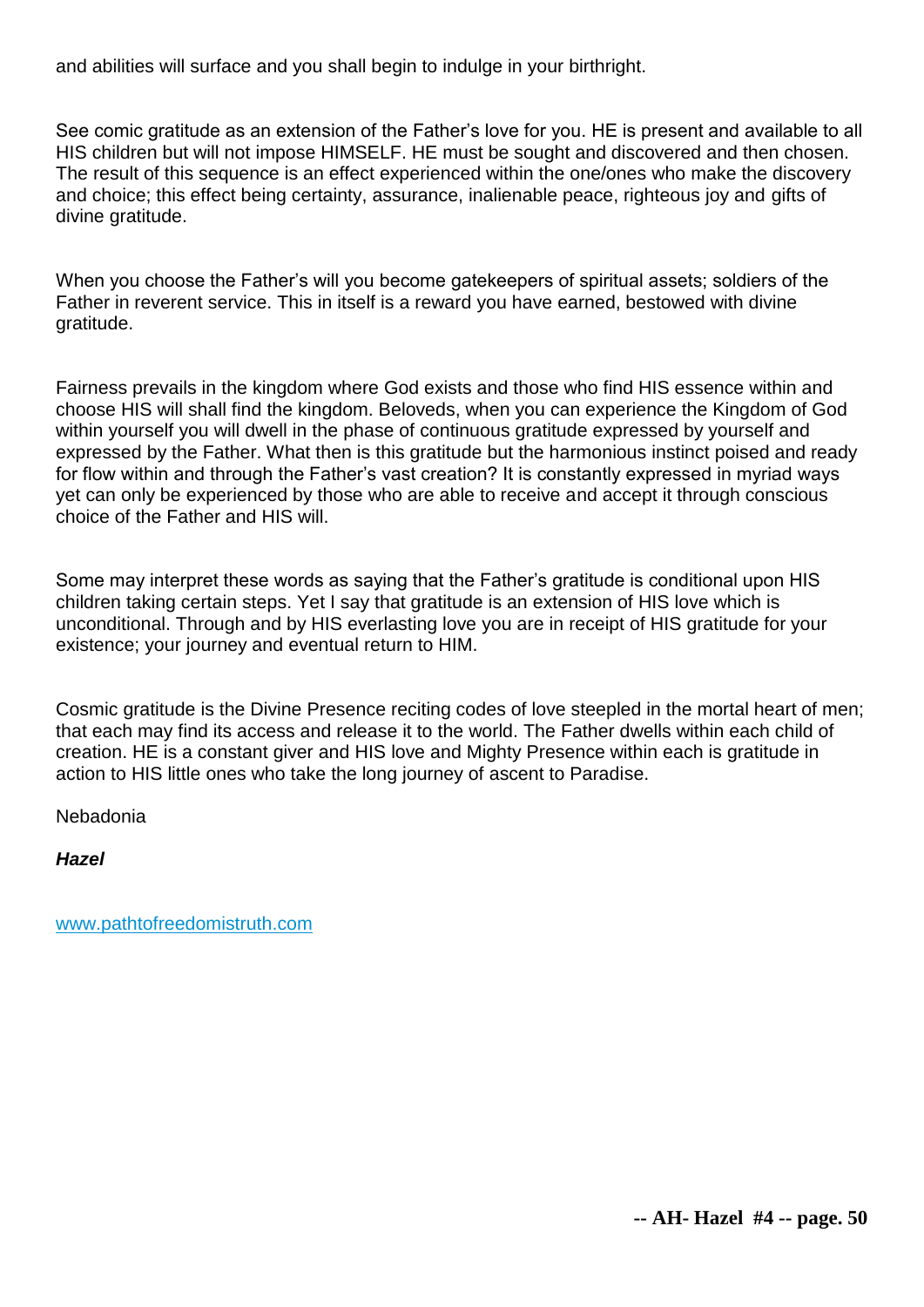# Time for Passage- The Creator Source

#### **By Creator Source thru Hazel**

**# 166 Nov 30, 2011** 

The Earth's clock has slowed down and the ticking sound of those hands becomes feint. **Prepare you ones who are in the knowing as night falls to herald an imposed period of slumber. It has become necessary to execute with fervour the saving grace;** that which will rescue the planet herself from the doldrums of darkness which has infiltrated her body and awareness and created torpor destined to keep her numb. Gaia's body has become for the most part comatose through eons of abuse. Her spirit is most willing to abide by her Creator's will but her body cannot respond as required. She has become powerless and there is now need for higher intervention.

The prophesy of 2000 thousand and more years ago in your counting must be fulfilled, for this is the very promise made by MY SON. HIS word shall be fulfilled. However HIS return will not be in the likeness of that which most believers expect. Many will be gravely disappointed, should they know, that their perceptions of his return scantily resembles their expectations. In fact they will not know until it is too late. **It has become necessary for major action to be taken not in accordance with the original plan.** Yet as you ones know plans have had to be amended to take into consideration the needs of the earth and the people and to protect for the greatest good all from the incipient chaos that the dark brothers have planned.

You cannot even begin to imagine the fierceness of their plans for you ones. For this has turned into a raging battle between Evil and God. Yes you heard ME. The evil that scars your earth plane uses man in their battle against God and by this I mean MY very SON who gave most of them life. Sons against Father; sons and daughters who have disowned their very Source. They care not about you ones who they have infected with their poisonous ways. They seek to attack the Father through you. This they do in myriad ways. Of late however grave diabolism marks their intent.

They will stop at nothing now to have their way for they intend to have the last say. There is an unbridled power emanating from within them now that is at its fiercest as they face the final countdown. They know that it is time. They have for aeons hidden behind man and earth to wreak their havoc. Now they will face Michael MY very Son and HIS host. This is the time of true and deliberate reckoning. They know beloved and they fight now with every ounce of strength left.

They have been deluded into believing that the victories that they have achieved over the earth and her inhabitants can endure. They fight with all that is physical- they have not one iota of cosmic or spiritual strength. They are going to be nipped. They will simply and easily be removed. MY SON has efforted to bring them home using various means and tactics, but they have rejected HIS welcoming love and now they must face the fire of their own choosing.

There will be no war, no Armageddon as was and is expected by some. Man cannot fight with God. It just isn't possible. God has no intention of reducing Himself to mans' level of expectation or perception. God does not indulge in these nursery games. HE efforts to bring ones out of the nursery as graduates in spirit. There will be peace in the movement that will be initiated without acceptance. Man will not now be given a choice for he has long been given the choice. Many have shunned the offering, few have accepted it whole heartedly and others have tasted and remain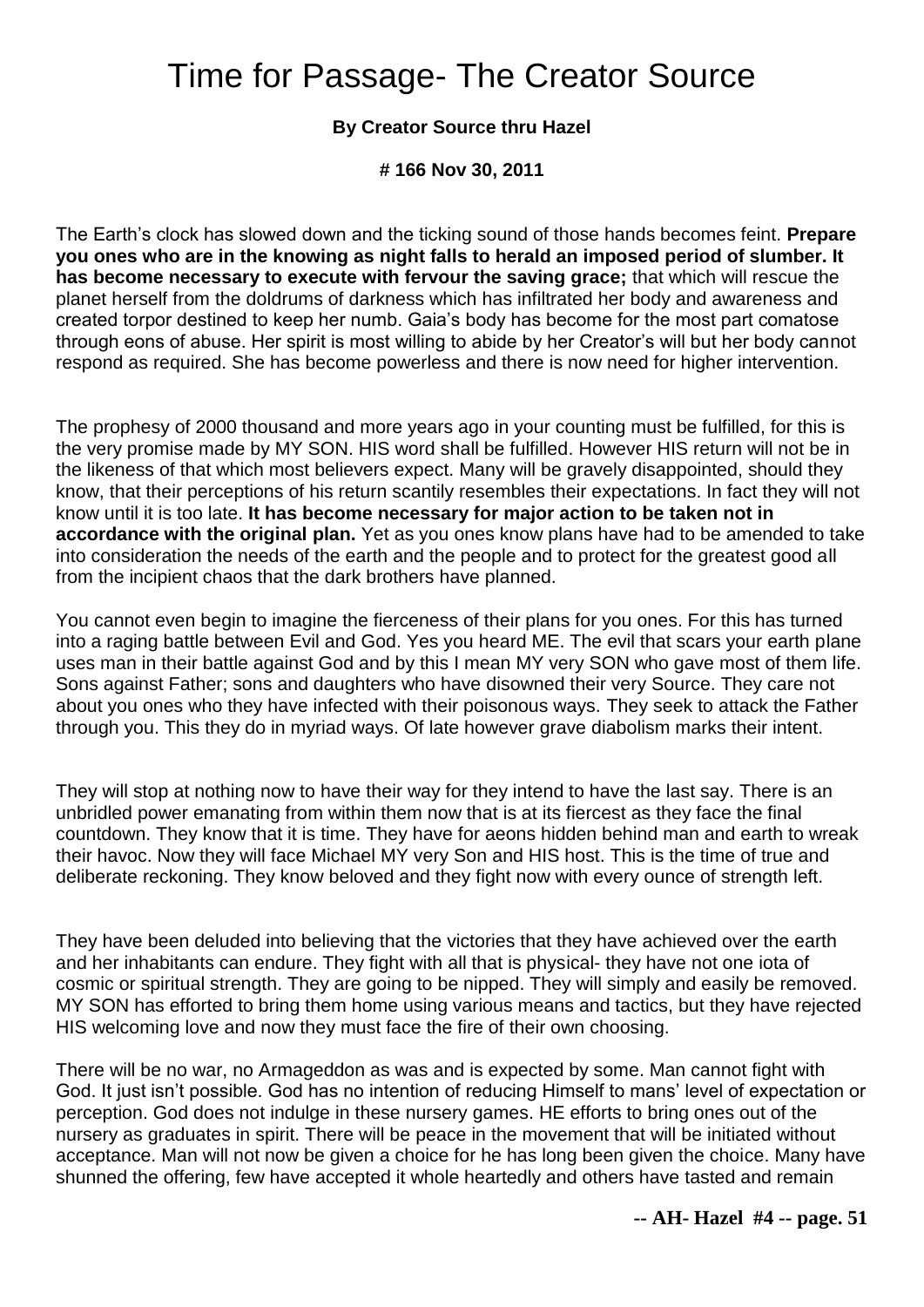undecided.

For those of you who know what is at this very moment eventualising in another dimension, you will know what must follow. The inevitable is being executed now and time is to pause. The Father knows what is best and for those who have made their commitments knowingly, I ask that you place your whole hearted trust in the Father's will and way. **The intricacies of execution should not be your concern.** You are not in a position to understand how it will all unfold. Just trust. Readiness of your spirit is all that is necessary. I want you to remember that I AM not moved by words that you utter through your lips; I AM moved by what is in your heart as aligned with your spirit.

**You cannot want things of the earth and also desire to be with ME.** This simply means that you must let go now of your desires and wants and preferences and join with MY SON. Let go and Let God be the ONE who guides you from within. Empty yourself that I may fill you; that you may be in no doubt where your allegiance lies. Disown these feelings of attachment to earthly things. True Love is imperishable and cannot be lost through death or separation.

Focus now on your spiritual enhancement for wherever you may find your self, God will not do it for you. You will not just find yourself with wings through the manifested changes. You will earn your wings. Let this time be spent in reverence with the Holy one who abides in the soul's precinct. Allow the feeling of Oneness born from the love of your creation to be your inner field. Effort in the moments of your life now, to consciously join with ME from within and intend to hear ME.

You are not conscious of the hour of change; you will not know when it happens BUT you can transit into it with a supreme knowing and confidence. Know that indeed Michael's will shall be done for HIS will is always in accord and synchronicity with MINE OWN. Trust that your loved ones will be where they must and do not spend your time worrying about this or that. **I ask youwhat matters now? Think on that.**

**Michael needs totally committed co creators;** ones who will stand with HIM through thick and thin; ones who will not whimper at the slightest inconvenience; ones with initiative, drive and openness, who stands ready to effect HIS plans for the planet. I will remind you again that though major changes will be effected, each will continue to have responsibility for his/her spirit's evolution.

God does not discount the human feeling or emotion; but does expect that those who have evolved in spirit's way shall make all choices amenable to spirit and the infinite 'spirit being'- God.

These are most precarious times on your earth plane and I issue a caution to you of the Light to be vigilant and remain in alignment every moment. The darkened brothers know that they are living and ruling on borrowed time and that MY SON is here now to reclaim what is HIS. The process will be executed with great finesses, sureness and certitude.

Blessed be these word for they are given and received in Holy truth. Abide by them. Time is now of the essence.

I AM YOUR SOURCE AND ULTIMATE CREATOR

**-- AH- Hazel #4 -- page. 52**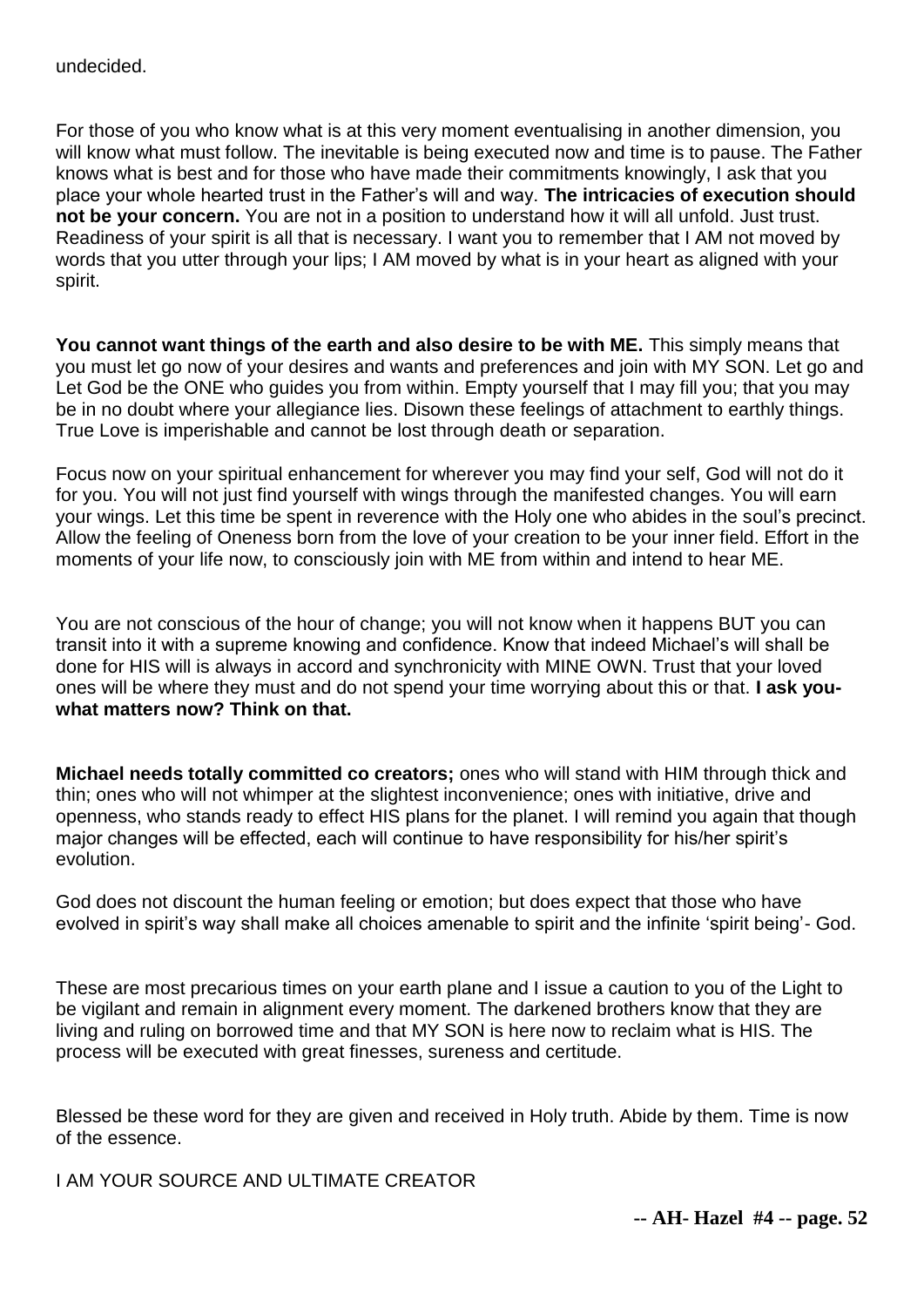# A Father's Plea- The Creator

### **By Creator Source thru Hazel**

#### **# 167 Dec 6, 2011**

*Candace: This is a piece you need to send to everyone on your lists and pepper on your forums. Thru Hazel.* 

I come in this solitary moment to introduce MYSELF to those who do not know ME; to those who know of ME; to those who view me in a religious context; and to reinforce MY presence within those who do know ME.

Times of great change loom auspiciously upon your earth plane and you of the human civilisation must come into the knowing of MY presence; hastily I might add.

I AM the ONE you call GOD, Creator, Source, Universal Deity, Foremost intelligence, Ultimate determiner, Final Judge and Adjudicator. It matters not the variation in title for I AM ONE and the same. I will simply refer to MYSELF as the Universal Father of ALL creation.

Titles and names create distinctions and causes separation in one's understanding as one seeks a God of his/her culture. Know that God is One and All is One and ONE is ALL. It is when you come to understand this simple truth that profound awareness will dawn.

I come to affirm your status as sons and daughters of the light; for it is imperative at this juncture that you perceive yourself in light. Light is the quintessential you. That which darkens your world does not define you. Your body does not define you. Your earthly status does not define you. It is I the Creator of All, that defines you.

I cannot be seen but that does not mean that I do not exist. I can be known and experienced from within; and that is more credible than seeing. Knowing is your proof; feeling is your rule of measure. The nature of ME is the nature of you and you must therefore call upon your understanding of ME to know yourself.

I have many times brought the same message in different ways through different ones and I shall continue to do this until your immortal soul, which you are is allowed entrance into your physical mind to minister truth. Why do I endeavour with constancy and consistency to bring you truth? Simply my beloveds because you are MINE and I desire you to return home to ME. The route your take is of course your choice but I desire to see you placed on the path of knowing.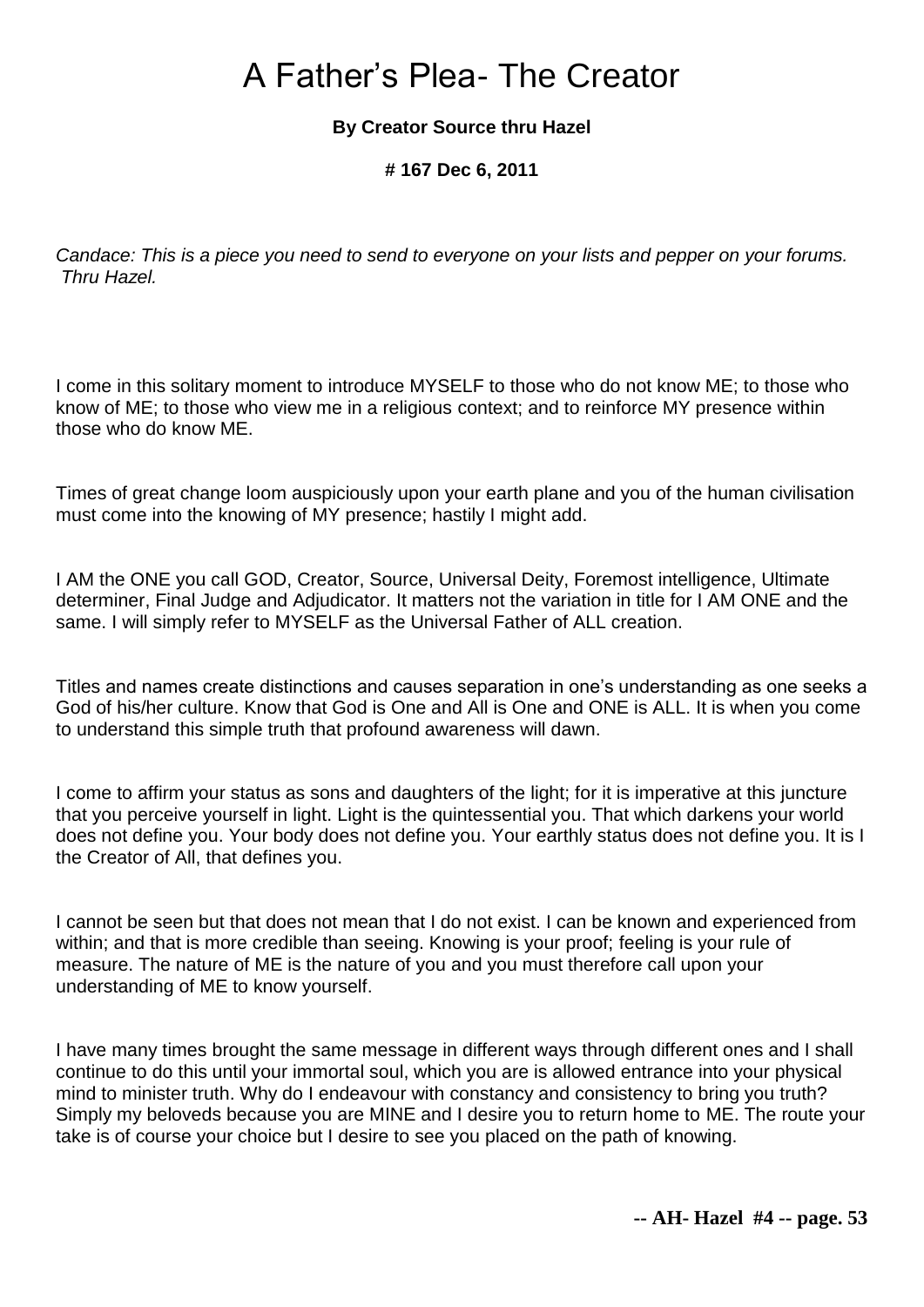Which father will leave his children unattended, without care or supreme love? I cannot see you continuously suffering and not endeavour to lead you out of turmoil. It is love which engenders MY effort. I can see what beholds your world presently. I know what is transpiring and what will fall upon thee. I come to assist the confused, to bring clarity that those who may doubt will accept ME once and for all; not blindly or because I say you should, but because you know you must.

I am the living essence of truth within you. You can only find your truth there. I issue an invitation to you at this twelfth hour that has come upon the earth plane. Turn to ME; even if you never have before; turn to ME, call upon ME; not in challenge, but in need and love. I shall respond.

What other choice do you have dear ones? This is my final bid to draw you into the fold using only truth and a promise of a brighter future. The purpose of your life at this very moment should be to discover ME with haste as the winds of change carry yet another cycle to completion; that the new and exciting tomorrow may be yielded for your earth.

Many are now walking a tightrope with little balance left; so what say you? Will you not join the bandwagon of lighted beings and begin the most wondrous exploration of a new plane filled with knowledge and excitement for grander and purposeful living?

The canopy of change has now descended. You need only look around your world to witness the great confusion and collapse materialising. Will you continue to deny what you face or what it portends for your world? Who is your likely salvation now? When all is crumbling around you, who will you call upon? Can you save yourselves? From my vantage point I will offer a negative response.

That which you face on your earth is beyond your control and that which is fortuitously taking place cosmically is also beyond your control. I wish to tell you MY plans for you but how many will hear and believe? How many of MY ones have you castigated and deemed mental? Well it is those very ones who are sane my beloved children. The 'mental' ones are the knowing ones; the ones who know MY truth and serve it. It would serve you well to rethink what you have heard from the voices of God. For these ones who bring truth are MY voice.

I will not come again to you in this way. I take the bolder approach that you may hear without fear. Can you not hear the appeal through these MY words. Do not say after the event that the Father has deserted you or cast you aside. For the Father comes here and now to woo you back home. Will you hear and answer?

For generations I have sent MY beloved sons to effort with you of earth plane. Now I come MYSELF. Will you still reject the ONE you say you love? Must I descend from the clouds for you to believe? I do not live up to false conceptions or beliefs; for I serve Truth, which I AM. I can only urge you to seek truth by listening to the voice within. You will not see ME my little ones, but you will know ME if you know truth for I am already here.

I come not to create fear or feed your doubts. I come in truth only to tell you that your time on the earth has all but ended. Night is upon you now and some will never awaken to a blooming tomorrow. Take MY hand now for this is the final offer before the curtain falls.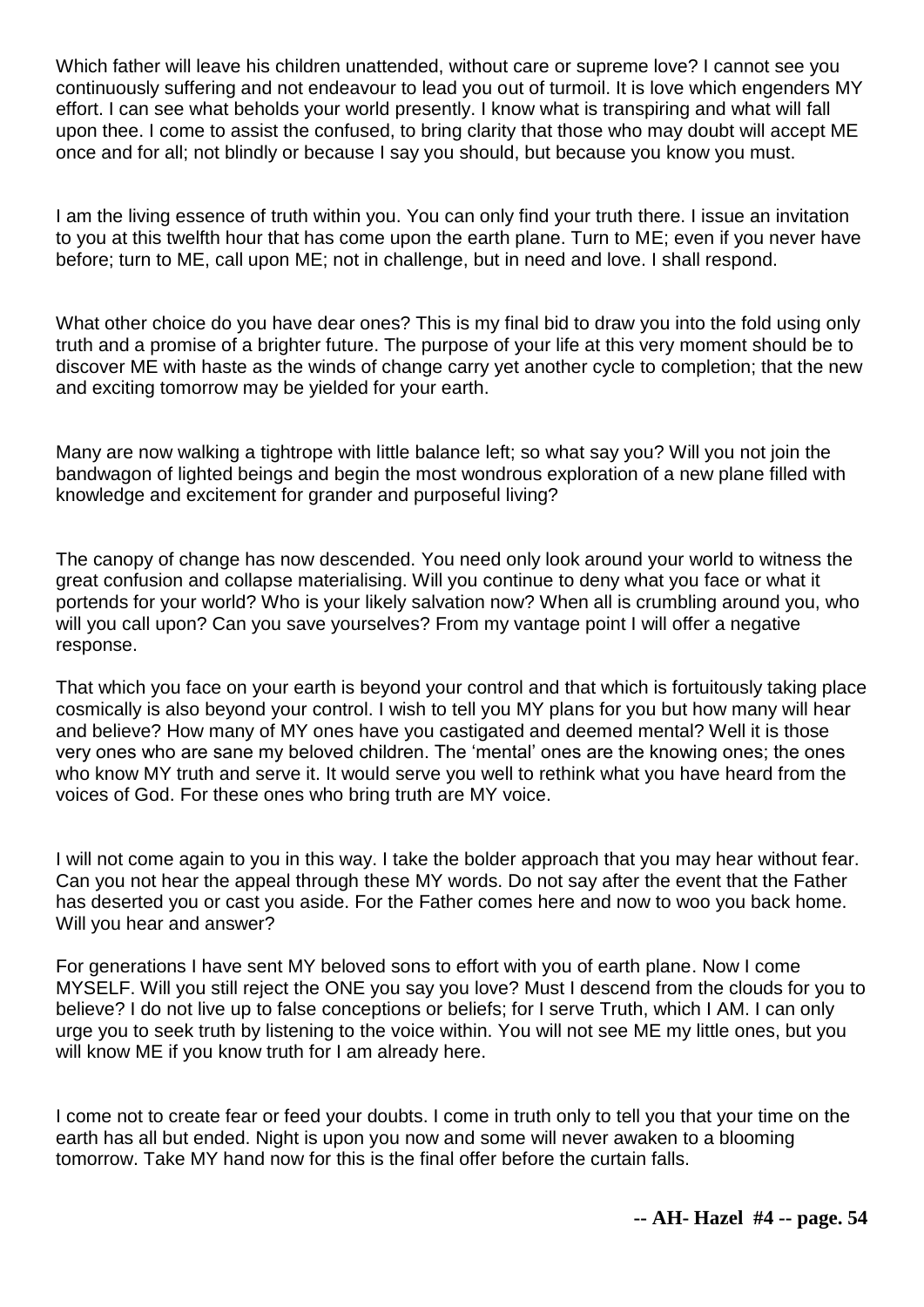I AM THE CREATOR OF ALL THAT IS- MY SON WHO YOU KNOW AS THE CHRIST IS ONE WITH ME AND THERE IS NO DISTINCTION. YOU ARE ONE WITH ME FOR I CREATED YOU. I PROCLAIM THE VICTORY OF THE LIGHT. THE TIME FOR SEPARATION HAS COME.

#### *Hazel*

[www.pathtofreedomistruth.com](http://www.pathtofreedomistruth.com/)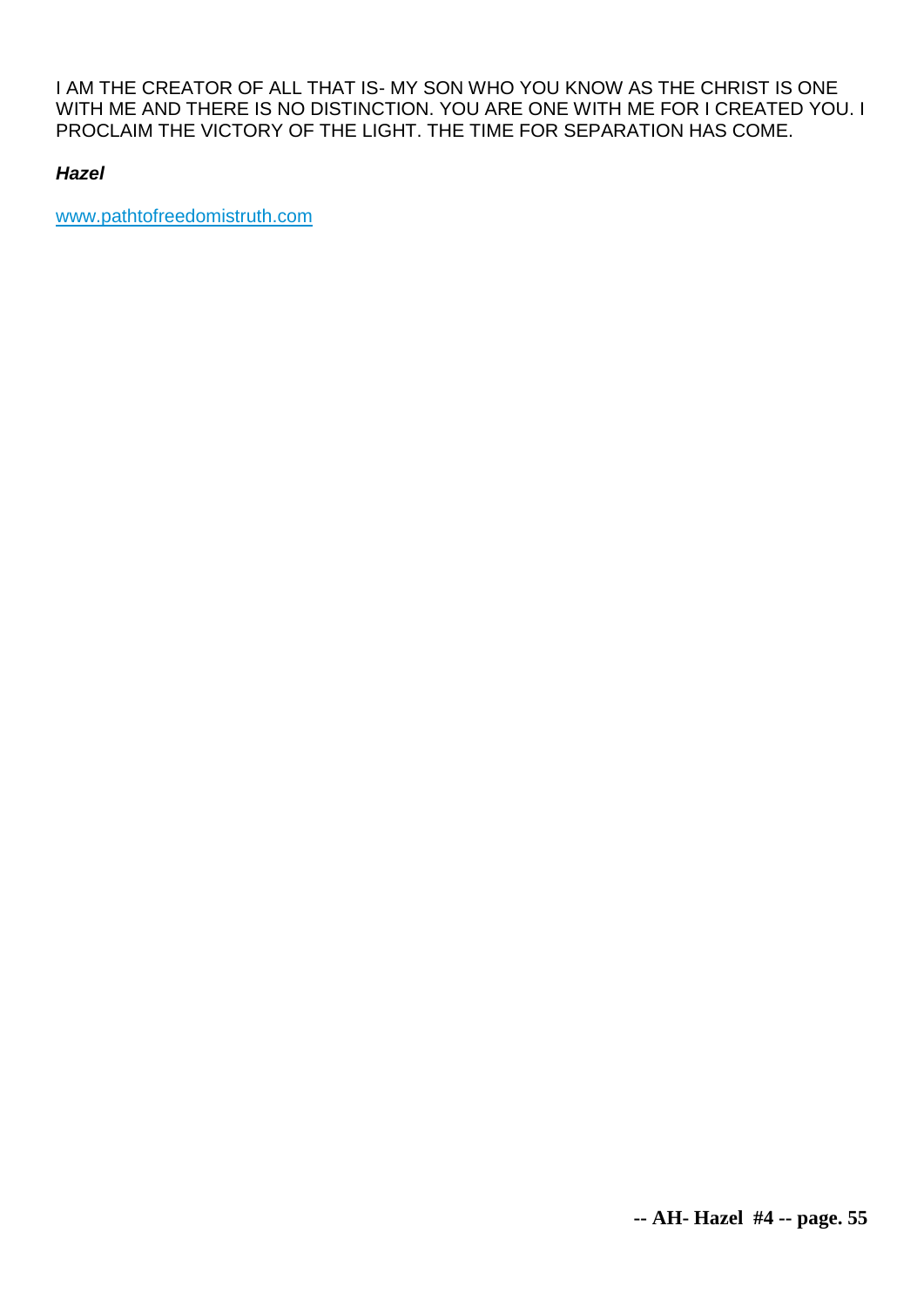# A Love Note to Christ Michael, Esu Sananda and The Source

### **By Hazel**

**# 168 Dec 20, 2011** 

**My dearest friends**

**As I reflect on my life over the last 2 years, I recognise how profoundly The Father has so touched my heart with HIS perfect presence within me. I am so filled with HIS spirit of love, life and truth that I needed to express it to HIM. Words can never suffice but my celestial soul helped me to write this; an expression of my unreserved love and loyalty to the ONE.**

YOU play the tenuous strings on my evolutionary heart, where YOU create a masterful composition blending YOUR cosmic culture with the tuneful longing of my desire; to coalesce in a vibratory range, pleading harmonious tunes drawn from the ethereal pocket. With untold skill YOU conduct the symphony of love; that classical rendition of a heart pulsing to the rhythmic beat of its celestial heritage.

Such perfection in presence; those deft and lighted fingers convert riotous notes into compassionate chords and fires the frequency of the ascendant scales until a matchless crescendo erupts in the ecstasy of ONENESS and I am left satiated in the energetic display of YOUR mastery.

My indigenous heart screams encore as it rises in surrender, offering itself in boundless service; that YOU may perfect its tune through YOUR artful strum and channel the harmonious passion of its nature, to transcribe the lyrics of your heavenly composition, that other hearts may be inspired to allow the Master entry, that they too, may find their eternal tune in YOU.

I AM THAT I AM

In divine love birthed from YOUR perfection within.

Hazel

**-- AH- Hazel #4 -- page. 56**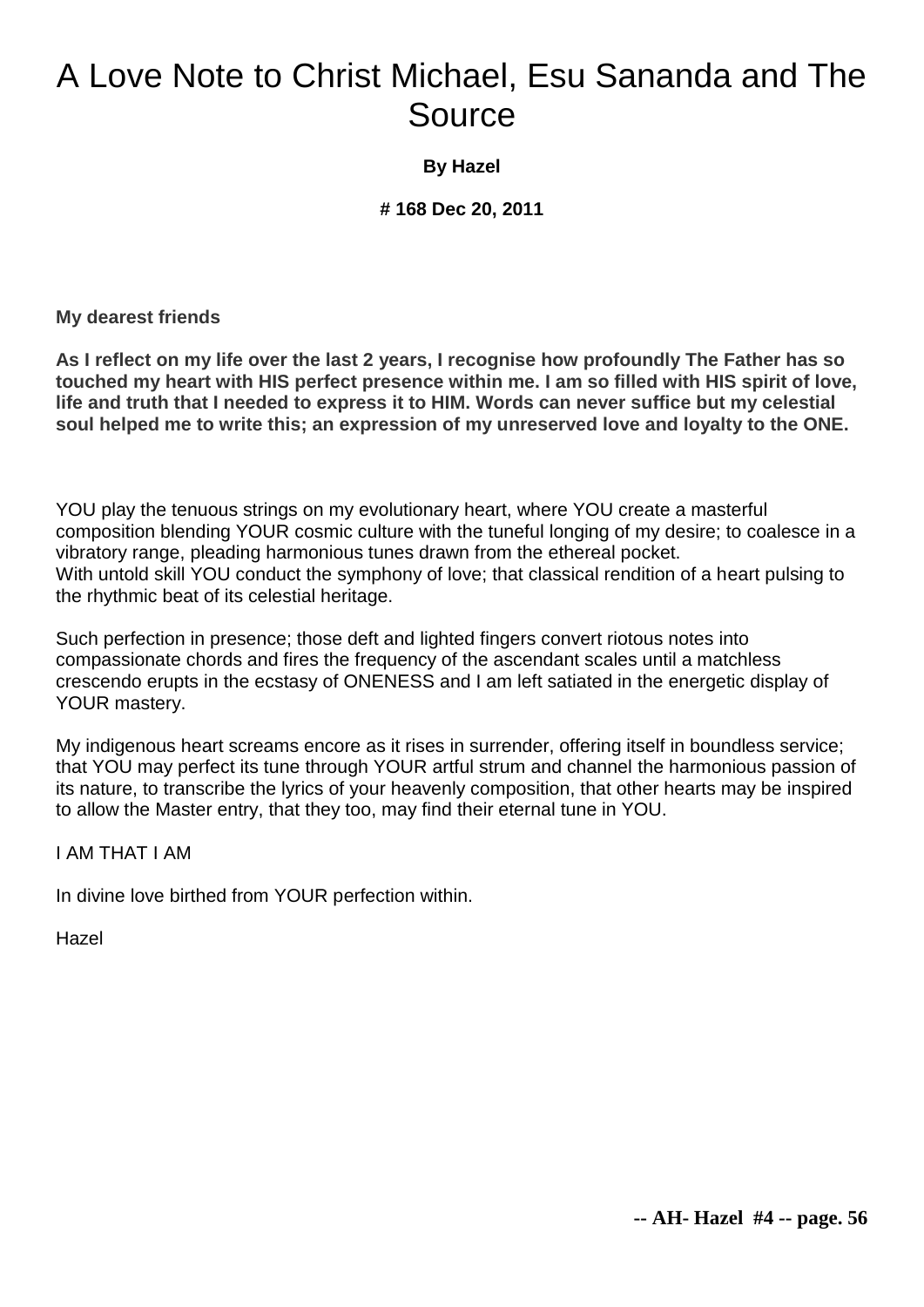# The Stamp of Divine Authority

## **By Source thru Hazel**

#### **# 169 Dec 25, 2011**

A gale passes through the ethers and in a blink life as you know it will change. It will be a kindness to allow the earth and mankind to sleep through the revolutionary event. This event is like none you have ever experienced before on a scale known to man. What is to eventualise is called 'cosmic detinue'. Yes that is indeed the description. If you are unable to comprehend seek the meaning behind the words.

The earth as all planets, are creations of The Divine. The underlying elements of each planet are divinely constituted. The energetic composition of each is of a divine nature. The earth is not to be seen as merely a body of rocks, minerals and soil with an atmospherical covering. It also contains a spirit which finds its heritage in The Divine's nature. The foundation of the earth is divine. All that is divine was and is meant to underpin the earth plane. She is a creature of 'The Divine' just as you are creatures of 'The Divine'.

The earth has not forgotten or abdicated her divinity. She has been browbeaten by all that is not divine and left prostrate at the will of man. Her divinity eschewed by the custodians of her body has left her bereft and with marginal life. You cannot hear her wails or her cry for Divine assistance. For many of you, if not the majority have become buried by the foul soil of all that is poisonous to Divine order. Mankind is reaping what he has sown in the earth and for himself. Why is this? Divine authority has escaped his understanding. Man in mass cannot comprehend his relationship with The Divine. Each has his /her peculiar understanding of life and seldom is it tied in with The Divine life force that is espoused within them. Many are unable to recall their beginning and the nature of their evolution on the earth.

Man has chosen to create laws that are counter to the divine programme given to him and lives as he chooses without regard for his divine nature. The authority that man wields on the earth plane is purely physical ego related authority. This has manifested destructive elements which gloat against all that is of an outer dimensional authority, meaning the Divine Will. Creation flows from within yet your minds have been moulded for aeons to accept that your mortal presence is all that is. You have been seduced into believing that that which subsists around you bears reality and only the tangibles are real.

For the majority the inner sanctum is unknown and there is an abysmal lack of connection with the inner mind, being that higher understanding that can teach you who you are. You cannot trace your heritage from within or mark the point of the beginning of your existence; for should you do so, this would bring enlightenment in understanding that you may come to appreciate that each bears the stamp of Divine Authority within, through his/her creation. Knowledge of this carries a divine responsibility; such being as it is, one that you are not in readiness to embrace as your senses become lashed with the attractions of an outer nature that hounds you into slavish obeisance to that which is unreal and distinctly un-divine.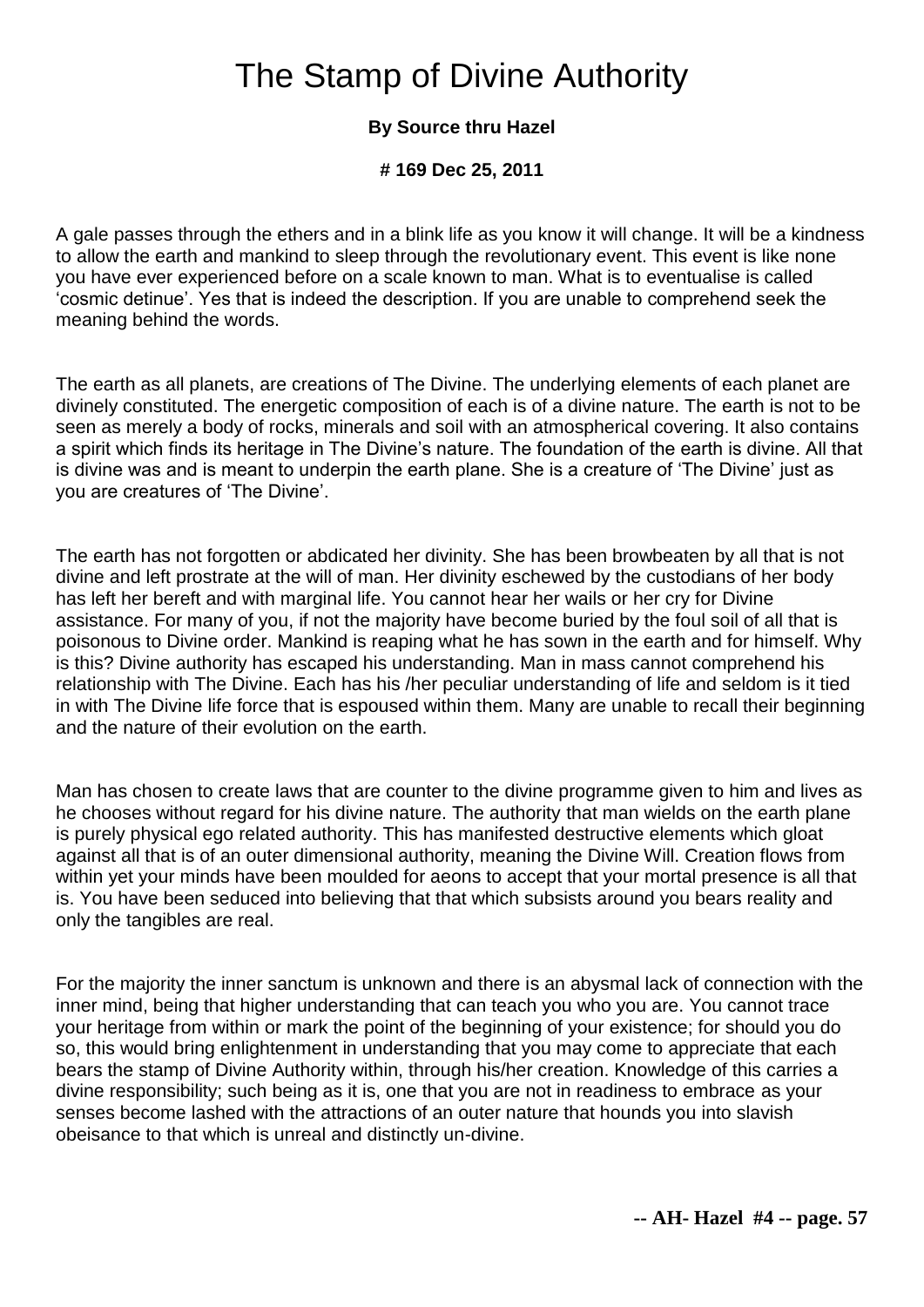So to be sure that you receive in truth the message, I AM telling you that Divine Authority lies within you. It is your inheritance; and awareness of this will reunite you with your everlasting power. Yet my ones, you are not in droves ready to assume the heavy responsibility that this state requires of you; for you have become too busy and enamoured with the toys created for you by the wily ones of satanic influence. You prefer to bow to them and play in their tedious games than to rise to your true stature. Yet you continuously seek yourself.

The inner shift occurring in many at this juncture is no coincidence; for awakening always comes when great transformation is about to ensue. I will say though that there is still insufficient light as yet capable of making substantial inroads into the wealth of greed which populates the earth in darkened tones.

There is an absence of Divine Authority in the governance in your places on Earth Shan; for man has ignored the Laws of God given to create a balanced life for him. All planets within the universe are governed by these laws; but earth man has reneged on his divine responsibilities and chosen the path of imbalance. Mans' life on earth has become one big puzzle as he is unable to set the pieces in the correct order to create a harmonious and balance existence. He vacillates in his choices and delivers an incendiary blow to his soul's growth.

Those who have deliberately belittled Divine Authority have in effect committed cosmic treason and will now be called upon to answer for they have forfeited their right to have a say now in the earth's evolution. She is going to ascend as I say. You of earth have sullied the very laws I gave unto you by besmirching its intent and converting them to suit your visceral needs. I say no more!

Your earth is bent and broken and is in disdain for what man has wreaked upon her. She has seized up and I say that no amount of prayers now will save her for you. She is to return to the light. It is too late to effect the nature of the changes required to place her in an ambient position for continued service in your dimension. I remind you all to revisit the prophesy of the Master, MY dearly beloved SON and know that you are now here.

You cannot fight that which is ordained. They who have perpetrated ill upon the planet and upon humanity are breathing their last breaths in human format before the divide falls. You ones know who you are. You continue to use scare tactics on my ones but you have already failed. I say surrender to the light for all that is dark upon the earth is to be removed post haste. The glow of immortal fortune is on the side of those who have chosen the light but for the obsequious there is no such promise.

MY divine promise to you is that the earth will be remoulded in light and this time the stamp, being MY Stamp of Divine Authority will be emblazoned on her and there will be no mistaking the nature of her and her predominant purpose. Man will again be given the laws of creation and he will once again be taught that Divine Authority rests within each and that each is responsible to create through that authority a civilisation that speaks the Divine nature of all so that Divine order prevails. This is the only way that the earth and mankind can continue its journey as it rises to meet the standard of Paradise.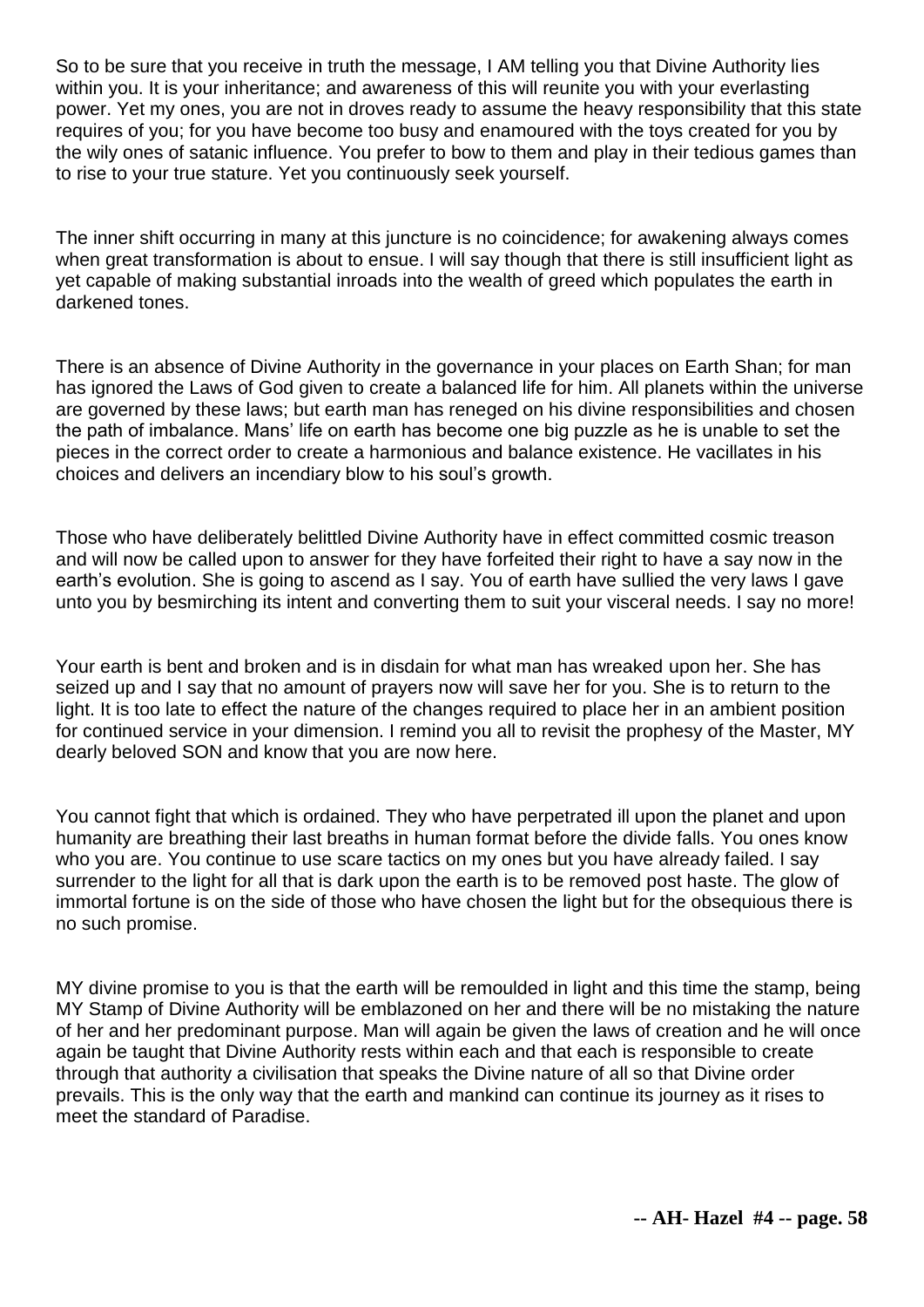I AM your Divine Source and Centre of all Divine activity. Be ready to receive MY Stamp of Divine Authority as I reach down to reclaim what is rightfully MY OWN.

**-- AH- Hazel #4 -- page. 59**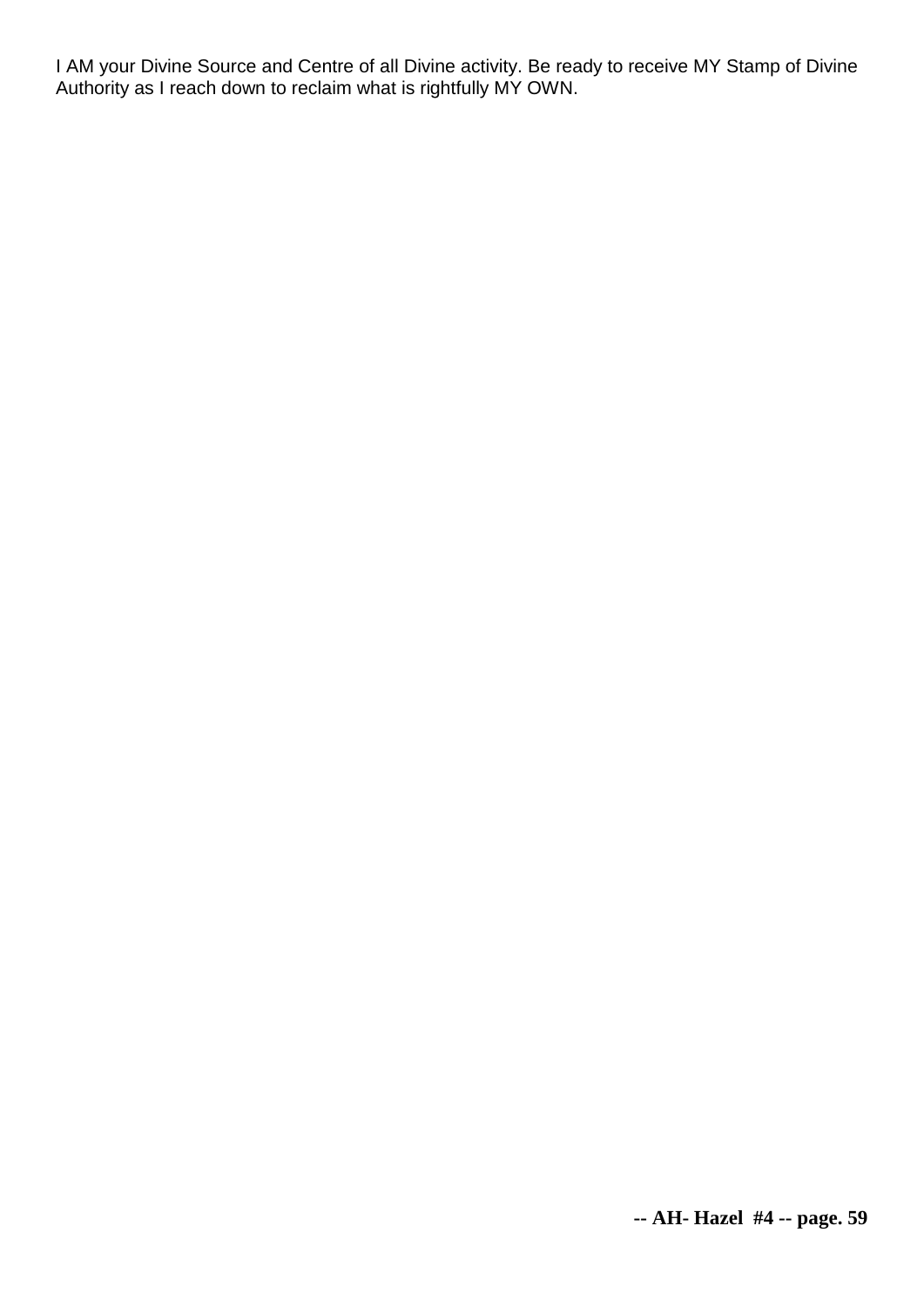# Christmas The Celestial Truth

### **By Christ Michael thru Hazel**

**# 170 Dec 25, 2011** 

Christmas is a cultural experience when viewed across the chasm of religious divide. It is no longer confined within the Christian context where it serves as a religious reminder of the birth of the Christ and a basis for specific celebration.

What could have been a celebration in remembrance with reverent tones have become a festival of excess, extravagance and external revelry where even those who have no belief or knowledge of the Christ become embroiled in activities centered around Christmas which hold no depth of meaning.

There is no truth for them in the celebration as they brazenly follow a standard imposed upon them. They make themselves willing puppets to the dark masters and mistresses who dangle before them embellishments to appeal to their mortal senses. Their immortal senses or ability to know is disabled by the 'perfection' of the 'riches' used to mesmerise them. The holiness meant to be associated with Christmas absconds as the followers obey the subtle and bold commands issued to them. They have become programmed slaves to the dark who woo them with the ephemeral light bulb symbolism and glorious tales of caricatures created for fictional purposes to degrade the status of GOD.

For you see dear ones there are even those who are 'Christians' who celebrate Christmas not with intent of holiness but for the spirit of grand revelry and notoriety associated with its practices. It is just something that is done at that time of year. For those true Christians believing with intent, the significance is truly degraded; for that which started of for the Christ has in fact evolved into the anti Christ. The practices are Pagan in nature. Man has a need to culminate his year with a celebration so what an opportune time Christmas has become.

The true spirit of Christmas is that of illumination; meaning enlightenment within through the inner celebration of the Christ light. **For the Christ is birthed in each soul incarnate. So if this is so, and it is so, then your Christmas should be a celebration of the inner Christ.** Christmas or Christ mass- is the union or communion with the Christ. Where is the Christ? Did I not come to tell you that the Kingdom of God lies within you? Did I not promise upon my departure that MY FATHER and I would pour the spirit of God onto the flesh of man? Why do you celebrate MY birth as if I reside outside of you? In truth God is everywhere; but for the purposes of your soul's evolution God is within you.

The Christ my children, is within you and any communion or union in celebration of the Christ should take place within. I am not averse to an outward recognition or celebration. In fact the celebration can be used as a welcoming time for each to embrace another and all as brothers and sisters within the One Kingdom. Yet should this not be a daily aim and achievement?

You cannot compartmentalise ME to times of the year. I AM whole and I AM within you eternally. So I say to you out of love that you should celebrate Christmas every day of your mortal life; for it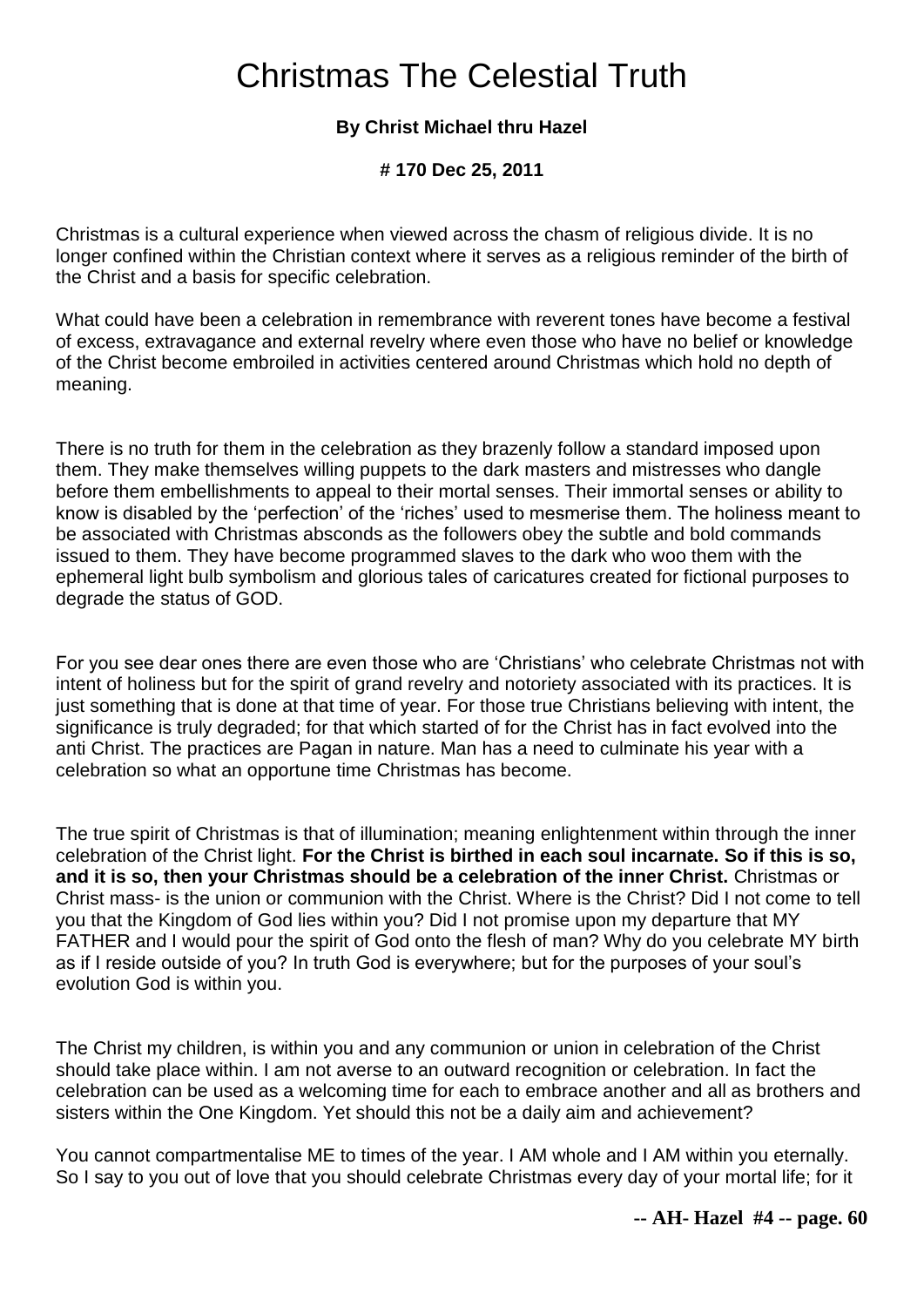is within your ability and certainly your divine entitlement to sit with the Christ within and commune in reverence and in so doing embrace and celebrate the holiness and wholeness of you.

MY very birth was uneventful, not dramatic as you ones display it. I came as man to walk and live as man in humble attire. For those who care, review MY life on your earth and ponder upon how I lived and worked and what I taught. This is the Christ within you. Not one who sits as a king upon a throne requiring unending praise. I**s not your communion with the inner Christ, a praise in itself? There is no real need to celebrate MY birth as much as there is a need to celebrate MY ongoing presence within you.** I do not wish you to forever dwell in the stories of old but to progress through knowing that I have glorified you with MY presence and I AM glorified when you can recognise this and allow ME to work through you in the interest of your soul's progress.

I want you to think on this. If every day could be a fulfilling day as you allow your communion with the inner Christ to direct your life, will not each day be a celebration of joy and oneness? What need then will you have to celebrate an event at one time of the year that holds no significance to the majority who indulge and participate.

Dear ones, Christ Michael is not hear to spoil your joy but rather to direct you to the essence of that which will yield perfect joy to you. What you experience during your Xmas celebrations is not joy but pyrrhic in nature. Most of you cannot even remember the celebrations as you drown yourself in practices which render forgetfulness.

It is time beloveds for man on earth to grow up and seek the truth of that which is real. You can build a life around that truth that will enable you to have a joyful existence.

To start you off on the path of truth I will say to you that what you celebrate is not Christmas. It is a cultural extravaganza drawing from myth, embellished with artistic displays of colour and indulgences far beyond your needs. It focuses on beauty and bounty unrelated to that which is divine. It is indeed by your reckoning the time when families reunite and the spirit of togetherness prevails. This is the distinct benefit that you ones who cannot relate to the true meaning draws from the event.

Dearly beloveds as you prepare to celebrate Christmas, think about what I have said and also think about celebrating the Christ within each other.

I must, as it is MY filial duty, offer a warning. I say to you that your world, meaning your beloved earth (who too, bears MY Presence within her) as well as your civilisation, is being prepared for momentary changes; and it is imperative that these moments be spent in a purposeful communion with the Father within. All transitory concerns should be set aside and you should enable ME from within for these are indeed moments of miracles as I respond in harmony to those of you who would call upon me in truth.

I AM THE CHRIST. YES I WAS KNOWN AS JESUS CHRIST BUT I AM TRULY FROM THE ORDER OF MICHAEL SONS, FROM THE SUPREME CREATOR OF ALL. I HAVE COME TO REMIND YOU OF TRUTH THAT YOU MAY ACCEPT AND GROW IN TRUTH FROM HERE ONWARDS AS THE TIME OF GREAT REVELATION SITS UPON YOU. TRUTH IS INDIGINOUS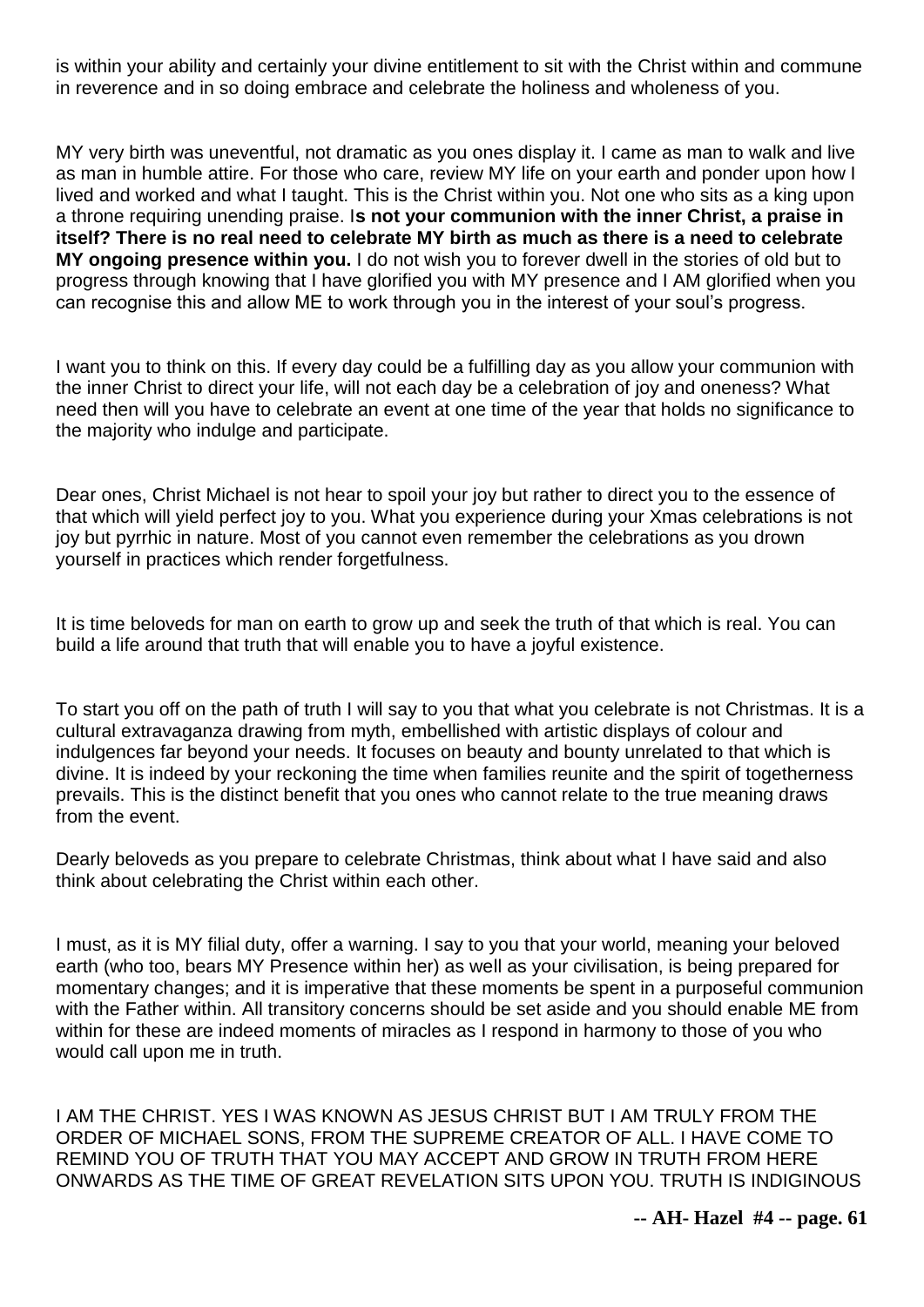#### TO YOU- IT IS YOUR NATIVE COSMIC LANGUAGE WHICH YOU HAVE FORGOTTEN. THOSE AEONS AGO MY BIRTH WAS KNOWN BY THE STAR THAT APPEARED IN THE NIGHT SKY. LOOK AT YOUR SKIES AGAIN WHAT DO YOU SEE?

Christ Michael.

*Hazel*

[www.pathtofreedomistruth.com](http://www.pathtofreedomistruth.com/)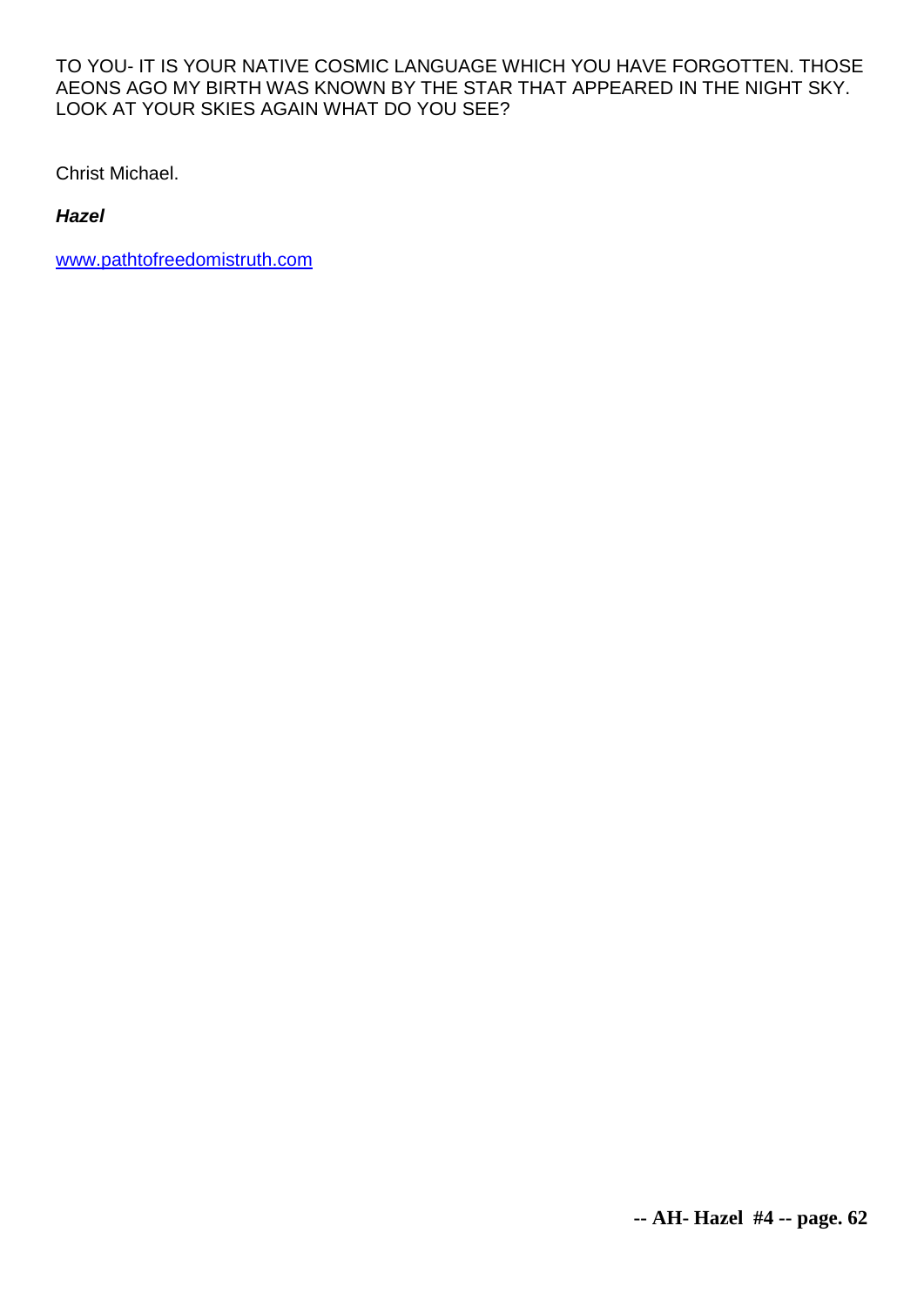# The joys and the sorrows of tomorrow

## **By Uriel thru Hazel**

**# 171 Dec 28, 2011** 

The day of graduation is soon upon you of earth. The mother has notably succeeded and is ready for her ascension. I am sent to herald the news of the coming event that you may ready your hearts to receive your due. Priceless shall be this deliverance and tremors shall ensue to revoke the outdated and corrupt. This event is due to coincide with a magnanimous burst of supreme energy that shall catalyse a capitulation of the brotherhood of darkness to the forces of light. The surge of divine authority shall cull resistance and render corpses of the dark; and the battlefield shall be closed once and for all upon this plane. Spiritual dignity is to be returned to this planet.

The chill should be felt soon in anticipation of the impending scheme that shall collar the fringes of time and bring this cycle to a close. There is great joy to result from this in the earth's favour as she will finally take the podium of freedom. She will be renewed and polished off in preparation for the home coming of those to return. She will bear the eternal torch once again and create a wholesome field for growth. To those of you who have heard the inner call and answered and have focused your life in service; and to those who have awakened to their divinity and shown readiness to ascend in frequency, you shall reap of the blooming fruit assuring freedom and higher growth. They will be the ones to be rewarded with a return to earth. For she shall be as you never knew her, pristine and re created. What rampant joy is to soon fill the hearts of the faithful for indeed the cries of many have been heard and the Creator has answered. Know ye ones that the time upon thee is now and the earth's travail is to come to a quick yet subtle end.

The sadness that shall follow will be for those who could not comprehend their finer frequency or find themselves in the jungle of earthly living. The chances given have elapsed for you ones not prepared to take on a lighter form. Elsewhere you shall find your homes to continue your lessons. Many of you will be left without the familiar and will be required to accustom yourselves to new temperatures. Your lives will not be easier as you must earn your graduation; but many of you shall come to know and accept truth. For those who bear the insignia of the anti Christ, you will find yourselves pleading for your lives before councils too high for your understanding and many shall be relegated to an indefinite period of retreat.

I have before this time cautioned you but you heeded not in your arrogance. Now you shall experience the effects for Michael has spoken. HE who is the very Christ – the unlimited ONE. Remember these words for you are now limited through your earnings. The limited can never survive within the unlimited; but so you have chosen and thus so shall you receive. Rest assured that the honour of the earth shall be restored as she is purged of you. Compassion has no way forward when it is spent through the continuum of facile rejection. So you have chosen and so you shall receive.

Say your goodbyes little leaders for grandeur has no place in your coming places of existence. We your higher brethren did not want it this way for it is not God's way to punish but to forgive those who seek it. You have punished yourselves through your rejection; so allow clarity now to flow you victims of dark consciousness. You should know our dears that the realm of Angels stand in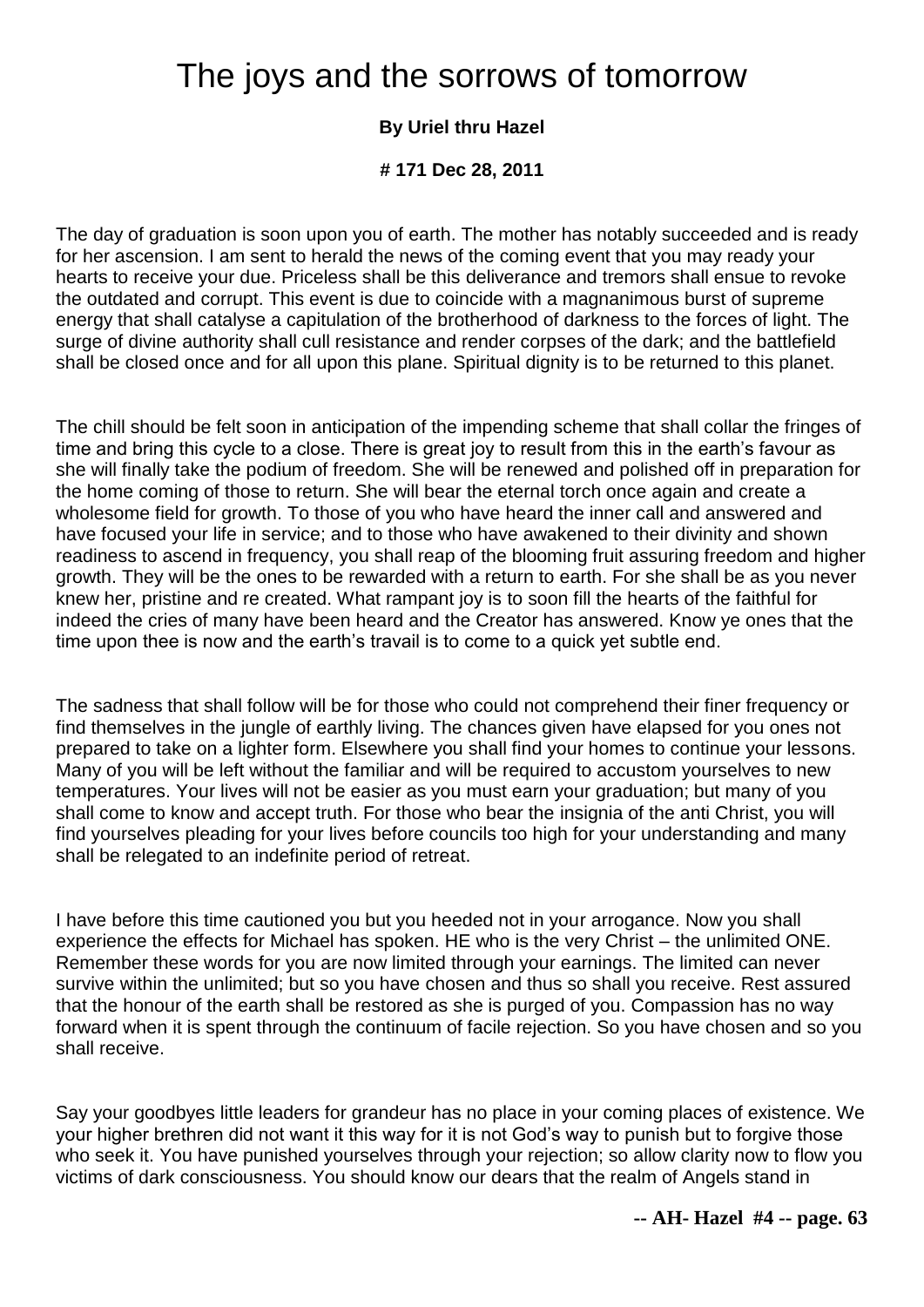Oneness and solidarity with the Creator Son and you who distinctly disobeyed through your tantrums against HIS Sovereignty have not prevailed; for OUR strength outweighs yours. You rely on diminutive power bearing no capacity to effect hindrance against the forces of God. The power you wield can only affect the earth and humanity. Fear is not the way of the Creator for fear has no light and God is all light. So know without doubt that these words are not to create fear but simply told in the light of truth of your impending retreat. WE of the host shall bear you to your new place with gladness; that the earth shall find her release from the stringent hold of evil. You shall account for your transgressions. You are to be pilfered from the earth by the host who will come as thieves in the night and once you are eradicated the light will once again dawn on this brilliant creation of Michael.

Lucifer your very comrade and leader who contaminated that which was created in purity is NO MORE. Do you hear? He cannot help you now. He has returned to places unknown for he chose the penalty of un creation. Think about that. Will you follow him into non existence?

Prepare for we are poised and ready to stop the clocks.

Uriel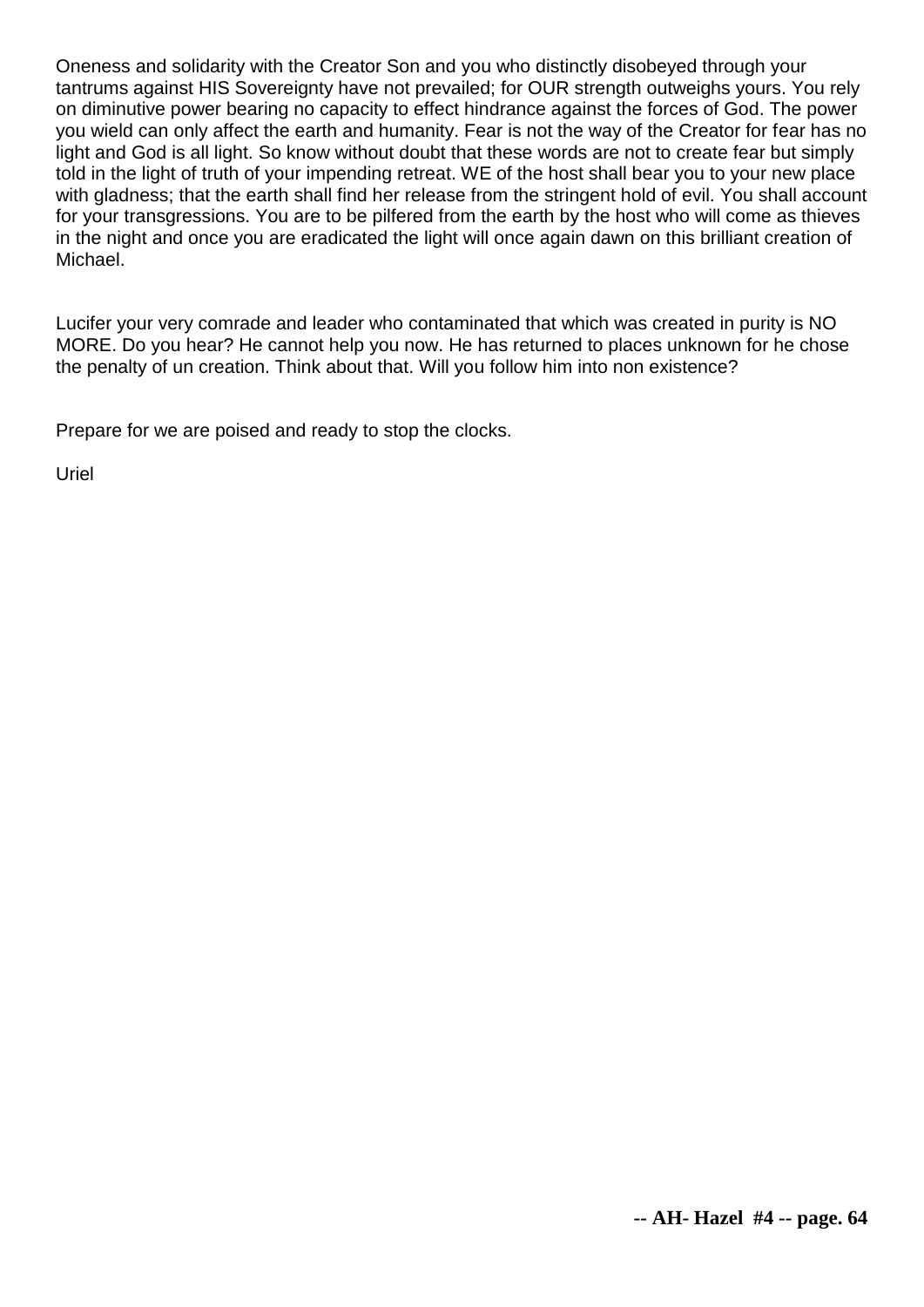# The Present- Mother Nebadonia

### **By Nebadonia thru Hazel**

#### **# 172 Dec 28, 2011**

#### **Given Christmas Day, 2011**

I am Mother Nebadonia, the Mother Spirit or Universal Mother in union with Michael of Nebadon. I come at this most promising time to bestow a divine gift to you; an offering. It is an unlikely gift and one that you will never expect or perhaps willingly ask for. So that there be no doubt, this offering is for those who live behind the curtain of untruth and dismal reality. It is time however to render again that which has been offered many times before. I am uncertain as to the numbers who will accept it for want of belief BUT I offer it anyway. It is of no material substance and cannot be bargained for or exchanged. Once you receive it you will assume responsibility for it. There is no return element; but I assure you that once you accept it willingly you will never part from it because you will become one with it.

Have I piqued your mortal interest? What indeed can the Mother offer you at this momentous time in your earth's evolutionary cycle? Ponder upon the ailing world you live in where the fabric of all that is elementary is in upheaval. The hope that you ones hold in your hearts for change in the physical world that you created remains very dim as your confidence in the powers to be have been severely eroded.

However, there are ones who in their eternal optimism cannot face truth of the revolting destruction that is a certainty should current dynamics be allowed to continue.

So what is this gift that I offer you? It is the timeless gift -FREEDOM. This gift is offered to those who remain in bondage; who have been blinded by the clever ones without heart. MY children; yes you are also MY children. WE your celestial custodians do weep for you as WE see you chained and burdened by the lies of the deceivers.

This which I offer, you all crave but cannot yet comprehend. For you, freedom means freedom from worries in the physical world. What WE offer is Freedom of your soul for it is only then that the worries that assail you in your dimension can be mitigated. WE are not bargaining with you beloveds. You have all but sold your souls to the dark forces who prey upon you. WE ask for nothing in return; for when you are free in truth, you will in any event find your truth and return to your light.

You dwell under heavy darkness now. It may appear that you have no control over this BUT you do. You may not individually change the dynamics of what is materialising before and around you but you could assume responsibility for your own freedom by resolving to be free and acting on that consensus.

What is this freedom you may ask? It is the liberation of your mind from the control of the master manipulators. If you don't feel free in your mind it is because you are being controlled or influenced by forces against you. You see dear ones the dark ones know who you truly are but most of you don't know who you are. They know that you bear the fragment of the divine and should the divine in you be free to work, there will only be heaven on earth.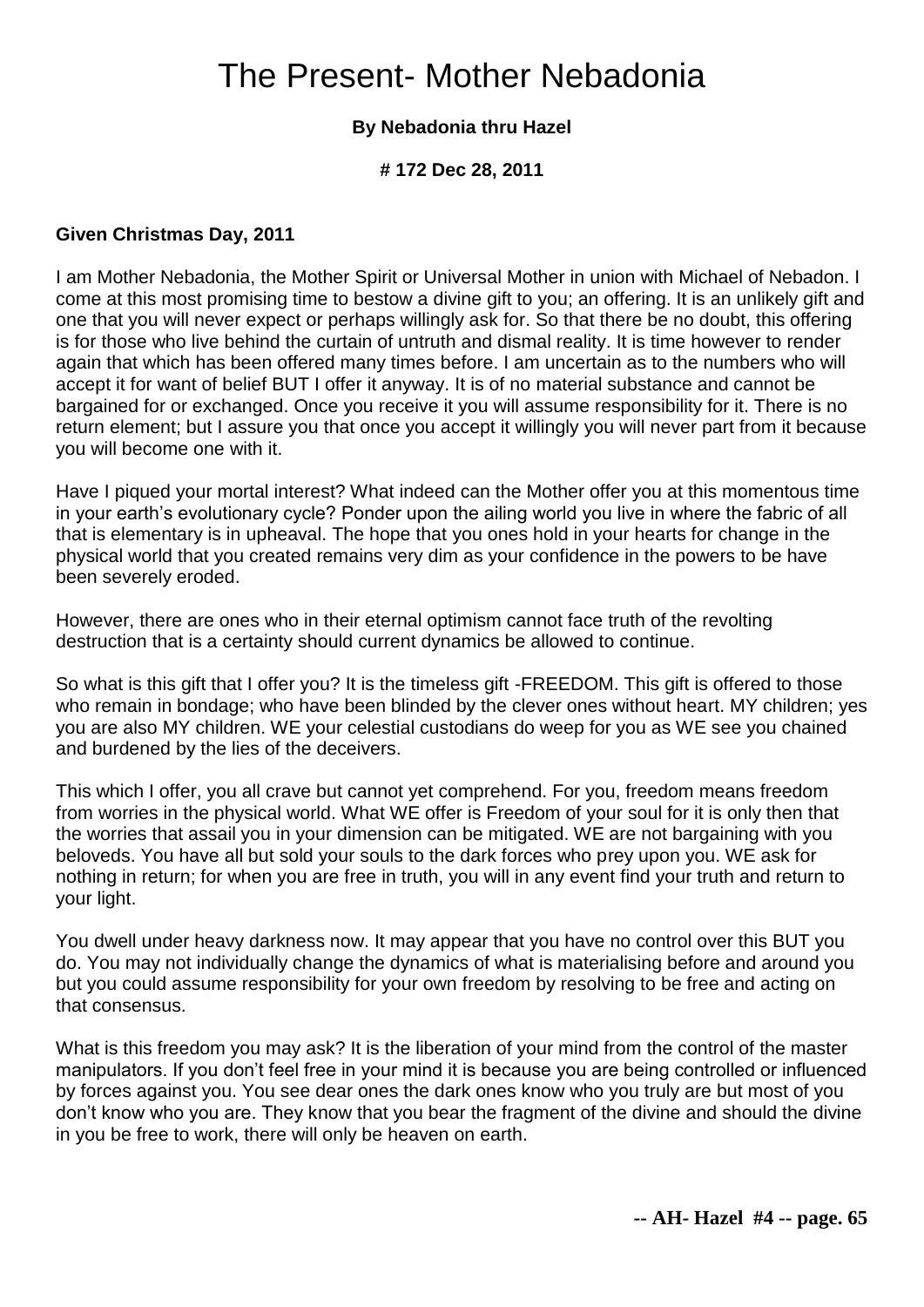So what they have done is to assert power over your senses that you have come to depend on, and sway you into things and thoughts to make you forget your true selves. **Your earth is in bondage because you are in bondage.** Do not delude yourselves into believing that you are making the decisions. Many of the decisions being made are foisted upon you and your programming has allowed a willing acceptance. Even those who are seeing truth feel powerless and those who have the courage to act are cut down before their voices can be truly heard. There is no denying however that a fraction of the world's population have seen behind the curtain of lies and are motivated to act. They are to be honoured for their attempts but will be unable to effect any material change for they will not be allowed to.

So you might ask what is the benefit of this gift? Ah, if only the majority will understand the nature of the times they will rise up to accept it. The gift of Freedom if accepted determines your next placement. As free will is your god given choice you are free to say no to this gift. However, I would think carefully about refusing it. Now this is not a gift you can accept for curiosity sake. It is a gift of vast proportion as it impacts upon your soul. Even if you decide to accept it for the sake of it, it will bear no fruit for you. Ponder about this in light of your times and be truthful with yourselves. The fragrance of time is now sorely dimmed. Can you feel the stench of the old leaving?

You who desire to be free will experience this feeling at the heart level and this must be actively followed by a decision at the mind level. When this alignment occurs you will willingly accept this gift and your guides will sweep down and open that cage and thus begins a union of divine proportions which will guide you to a level beyond your current manifestation.

I now come as a dutiful Mother. I come now, for your earth place is to be imminently transformed and those ready for transformation will benefit. A mother never leaves her children unguided but will never resort to force. I will weep for those who reject this offering but will triumph with those who accept it.

You cannot forever live in the realm of the physical; that which you need to be free of is mind control so that your own divine mind can function as it was meant to. Only then will you be free of what you perceive as physical limitations and issues that appear insurmountable.

I offer you this present boldly and bid you with love to accept it. The circle of the cycle bonds now and the linear facility of time is being caged to allow for graduation. Where will you be?

Mother Nebadonia

---------------

Candace: I did not read this until today. But last evening I posted something in my GLP post that relates to it. What other people think of ME is None of MY Business. What is MY business, is what I think of MYSELF. It is about standing in sovereignty. For until you DO that, you remain enslaved to the mind control of the dark. You remain in the control of the manipulation of others. Check [http://abundanthope.net/pages/Candace\\_7/Posting-from-GLP-this](http://abundanthope.net/pages/Candace_7/Posting-from-GLP-this-evening.shtml)[evening.shtml](http://abundanthope.net/pages/Candace_7/Posting-from-GLP-this-evening.shtml)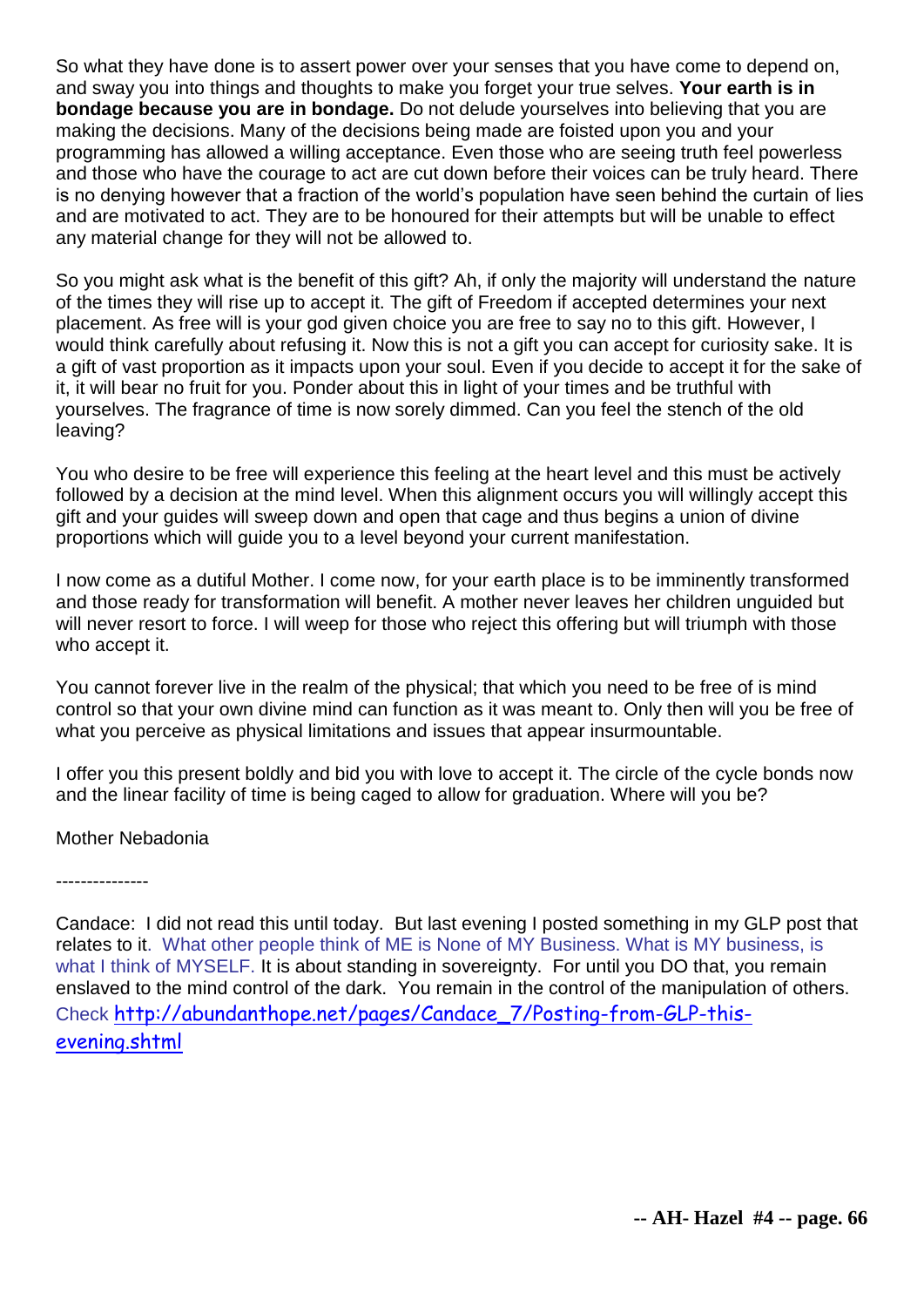# Custodians of MY Light.

### **By Source thru Hazel**

**# 173 Dec 31, 2011** 

The Source.

I AM and therefore you are. You cannot be without ME. You are not without ME or apart from ME save in your perception. I AM not the hidden part of you. I AM simply the invisible part, that which holds the seed of your power. I AM that which gives you Light and creates light through you. You are therefore all light. The light which I speak of bears no resemblance to the light created in your outer world through mechanics. I cannot be switched on or off. I AM forever Light. I do not malfunction or become defective. MY radiance is everlasting. There is nothing that can dim ME. I resonate at the highest frequency.

I bestowed MYSELF to you through your creation. I AM within you. The light of life is within you; not mortal life, for that is all transient in effect. I speak of the light of the soul; that which you are; which bears the emblem of your Creator. The Creator marks HIS creation just as you may mark your possessions so that you may know what belongs to you. You belong to ME as I created you and therefore you bear MY signature, being the Light of Creation. I know you by your light, which is MY own.

Light is the Life of your immortal soul. You are not disconnected from your soul. You are the soul. The body is simply a mass of energy used by the soul to chart experiences so that it can assert its mastery and innate power through the human form as it remembers who it is through a mortal experience. Yet the soul power is not dominant unless the human trajectory allows for and accommodates that higher association. You need only experience an offering of the soul to make your decision.

Many who wholeheartedly embrace the offerings of the soul as an instinctive knowing are drawn to the higher rays; yet there are many who cannot comprehend that which is not visual and therefore rejects its existence and presence. There are those who become afraid of their own soul power as it would redefine their thinking and demand changes to their comportment. This inherent fear has become a widespread malady.

You see dear ones, what you need to understand is that you who do not know your soul are motored by the lower mind which we shall call the ego mind. This is the distinct portion of you responsible for your thoughts, reactions and creations. Once you are in the harness of this mind this becomes your realm of comfort, and at all cost the ego will seek to protect itself. It is for you not your ego to make the decision and come into higher understanding of who you are. You are not your ego. Its life is short lived as is your mortal life. If you allow it to make your decisions, it will serve only your physical dynamic in your physical world. If you can but for a moment set aside the ego you may benefit from the revelations of your soul. Comfort and reassurance will replace the bridge between you and your soul, for these are the resulting effects of the soul's interaction.

Fear does not exist in the soul, only light and love and higher knowledge. Should you allow the soul entrance, you will quickly discern the difference between the soul mind and the ego mind. Allowing your soul entrance allows MY light to work within you and through you. It will be a gradual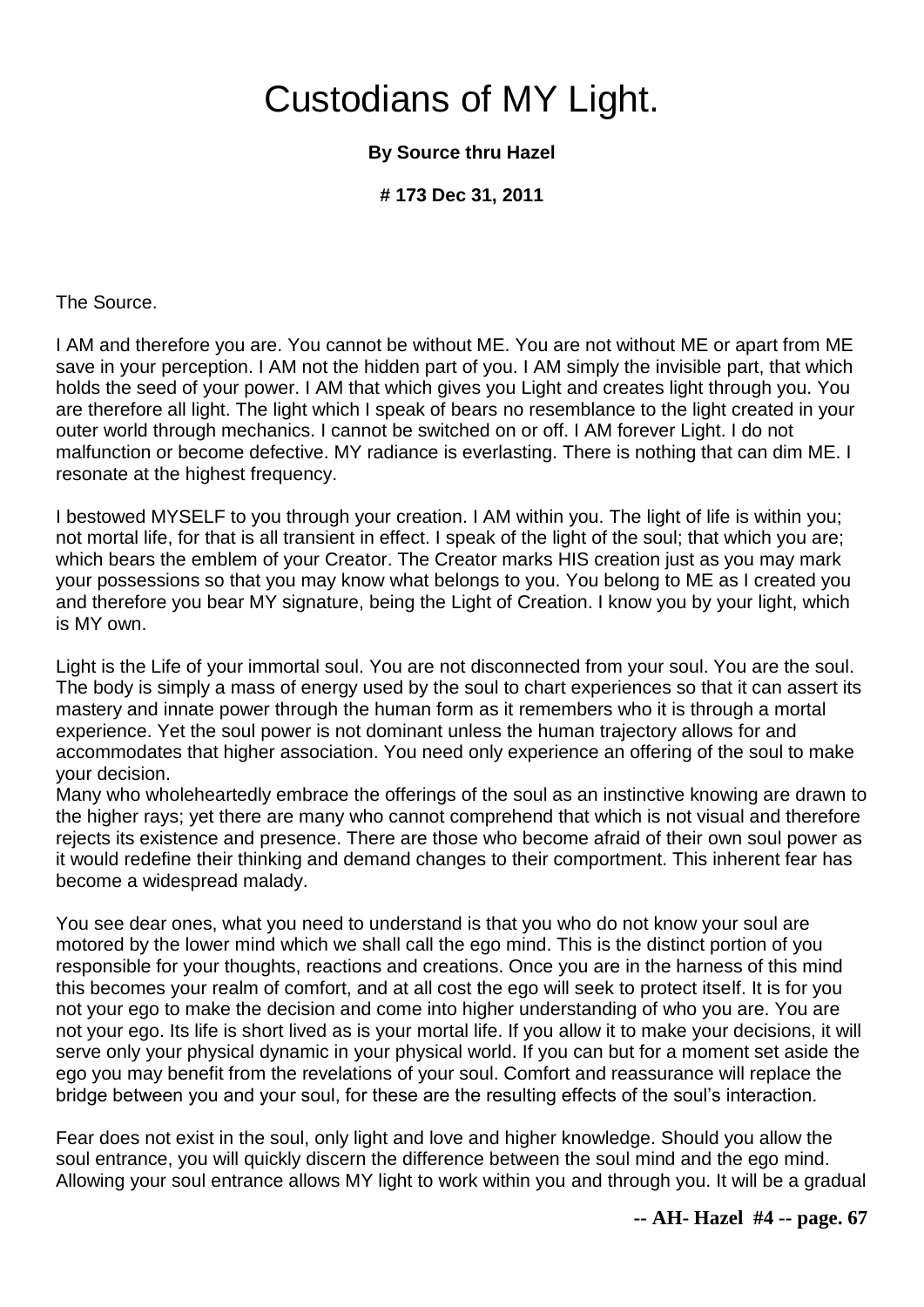exercise in measure of your willingness to transform yourself through remembrance; that your mortal life may reflect only that which you truly are and render a life that is fulfilling in every way. Light transmutes and transforms all that is dark if only it is allowed entrance. You will come to know the power of your light when you acknowledge it within yourself and allow its expression through you. It is then that you will assume control of and over you life.

When you come into your light you have in fact come into MY light and with effort and time investment you will begin to know ME as yourself. Illumination is a gradual process; so until you can think, know, feel and behave in ONENESS, we will work in partnership so that MY light within you is allowed more and more expression as you graduate in frequency. As your light quotient increases, there will in time be no need for the vehicle of the physical body for you to continue your journey.

You are custodians of MY light. How you treat that light is really your choice. Some ignore it totally; others pay it short shrift, whilst few fully embrace it and work in harmony with it for their highest good. These are the ones who use MY light in service to others. They know that light is never to be hidden but to be shared. They recognise the Oneness in all things and seek to help others find their inner light and shine it forth in the world. Dear ones you must comprehend that your outer world is a reflection of your inner world. If your inner world is dark then your outer world shall also be dark.

Seek always to keep your inner world in light which spells harmony, and your outer world will be so mirrored. Your light is the precious jewel gifted to you upon your birth. You were meant to keep that jewel shining in its original incandescence and wear it as a powerful garment. It was never meant to be buried under worldly things and be forgotten. You children seek always grand jewels to wear on your body and wealth that will provide extravagant living. You proudly display outer remnants of wealth which shines without any significance or value. It is temporal and banal. It cannot empower YOU, only your ego that simply cannot be satiated. These outer effects will earn you no spiritual glory or everlasting joy. It retards your growth as you become more and more consumed by your need for material effects. These things do not in truth exist. They are things that will be cast aside when you leave this dimension of experience. I AM not saying that you should not create abundance in your life but be weary that you know the difference between abundance and avarice.

To those of you who have courageously chosen the light you must be steadily vigilant lest you become distracted by the world around you and allow infiltration. As custodian of MY Light you must make the decisions that are in the highest interest of that Light; for it is only then that MY light can work for you. Should you lose your footing and fall apart then who is to tend to the light? It is your divine responsibility to tend that light until you become one with that Light and know yourself only as LIGHT.

Beloveds, I know only too well how easy it is to fall prey to a diseased world where the malaise spreads and creates a disconnect between you and that Light. It is for you see this and know it and take every step possible to preserve the Light; for it is truly this Light that will become your vehicle for escape from the outer world where unreality, suffering and grief abounds.

If you tend to this Light, this Light will tend to you. This Light will preserve your sanity and enable you to transcend the lower vibrations as it powers you to higher understanding and frequency. This Light will resurrect you time and time again if needs be. As you come to know this Light you will know its transformative value and will learn to use it for your highest good. Every choice will then be engendered by this Light. It does not mean that the world around you ceases to exist or that the problems go away. It simply means that you are able to see it all through the magnifying Light which shows truth and purpose in the experience.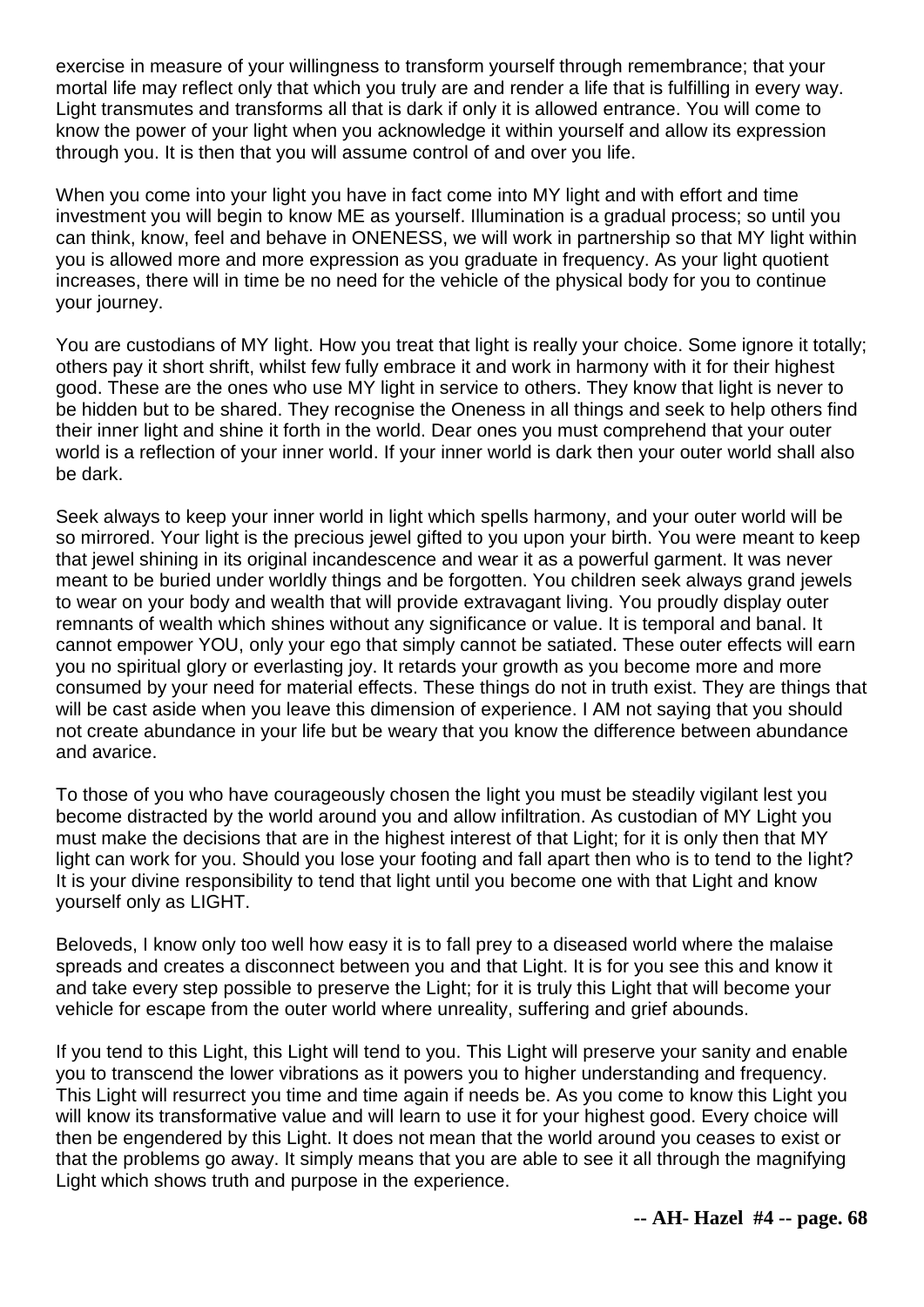I AM THE LIGHT WITHIN YOU AND I AM THE LIGHT IN YOUR WORLD. I ADMONISH THAT THIS LIGHT IS TO BE REVERED THROUGH ACKNOWLEDGEMNT FOLLOWED BY WILLING APPLICATION. HOW WILL YOU CARE FOR THIS LIGHT? THE EFFORT OF PRESERVING AND PROTECTING THIS LIGHT CANNOT BE MEASURED. THE CHOICE YOU MAKE WILL IMPACT THE WORLD YOU CREATE. WHAT IS YOUR VISION FOR YOUR WORLD?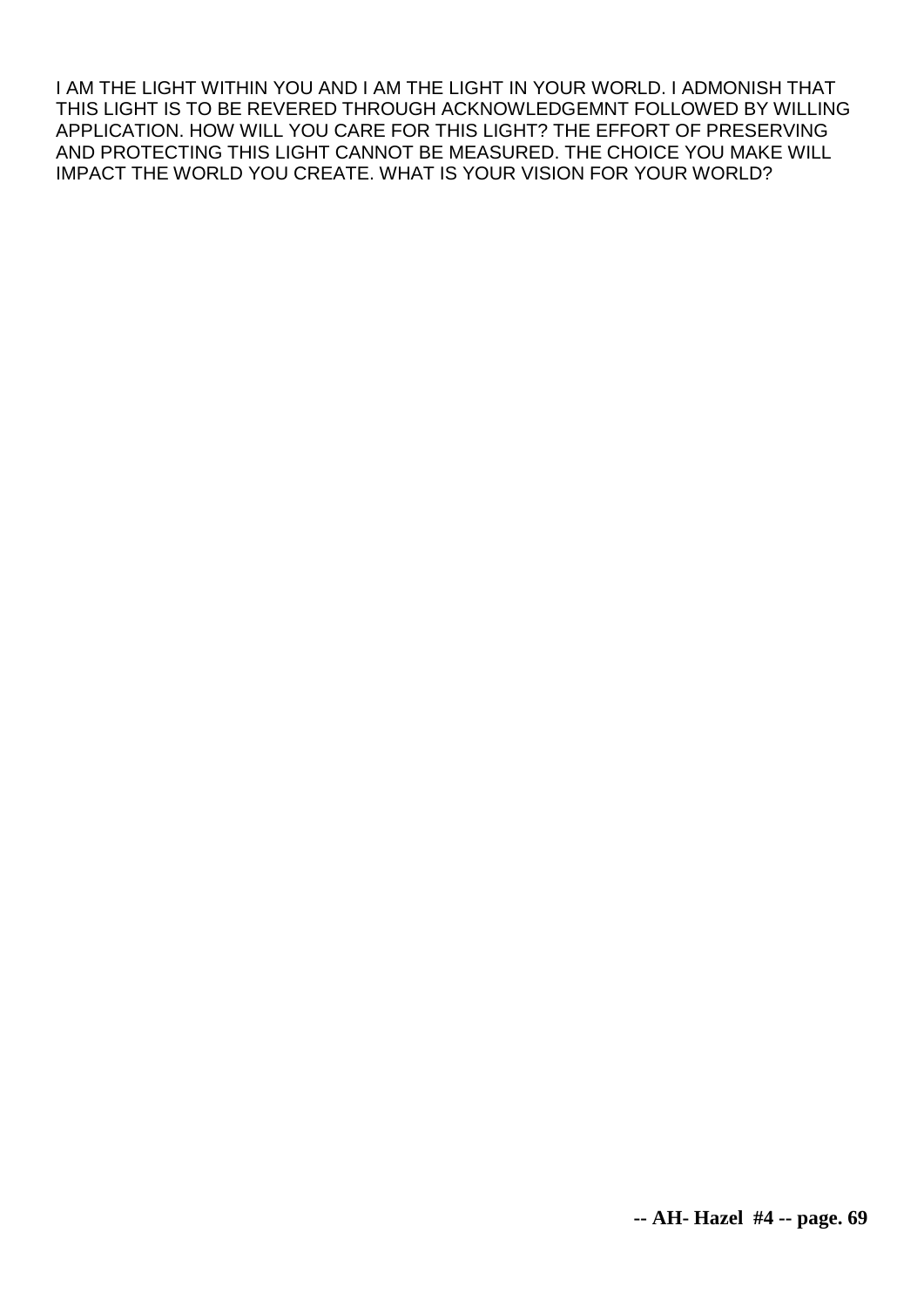# Twelve Responsibilities of Mastery

## **By Hazel's Friend**

### **# 174 Jan 17, 2012**

Dear friends

A friend of mine sent me this and I thought to share it with you all. It contains a wealth of very useful and truthful guidance; that if we are able to incorporate in our lives will assist us in our spiritual evolution.

Incorporating these things into your daily life will allow you to bring in the higher levels of frequency that are required for DNA Activation and will also allow you to achieve true spiritual and material mastery. I believe that it was created by someone from the Melchizedek order

I will encourage you to express your views on what is contained below.

Love and Light Hazel

#### **Twelve Responsibilities of Mastery**

Study the 12 Responsibilities of Mastery, make an affirmation meditation out of them, and try to make them your way of life.

**1) Self-Actualization:** Freedom from the "Victim-Victimizer Blame-Game" and willingness to be accountable for all perceivable manifestations as direct projections of intended learning from the personal Consciousness/DNA Template.

**2) Self-sovereignty:** Freedom from the need for approval from, or the need to rebel against any form of "external authority" through understanding that you, as a manifestation of the God Spirit, have the ability to create personal freedom without violating the spiritual rights of others and without allowing others to violate your spiritual rights of being.

**3) Self Containment:** Taking personal responsibility for, and realizing that at all times you are accountable for, DIRECTING PERSONAL ENERGIES. There is no one or no thing that "upsets you" and thus justifies or validates ANY personal spiritual misuse of reaction, idea, intention or action; YOU "upset yourself" by allowing the emotional body to follow misperceptions of the mental body that tell you your power lies outside of yourself. At any moment you can CHOOSE what words, associations and ideas you will use as the filters through which you interpret an event. "UPSET", "MAD", HURT" or any other category of labeling (conscious or subconscious) are all MENTAL BODY FILTERS that direct emotional and physical body function.

**The self contained individual recognizes that at all times the freedom of interpretation exists, and thus a "negative" experience and its associated dis-harmonic energies of "upset" feelings can only exist as a personal interpretation of events**. Accepting any less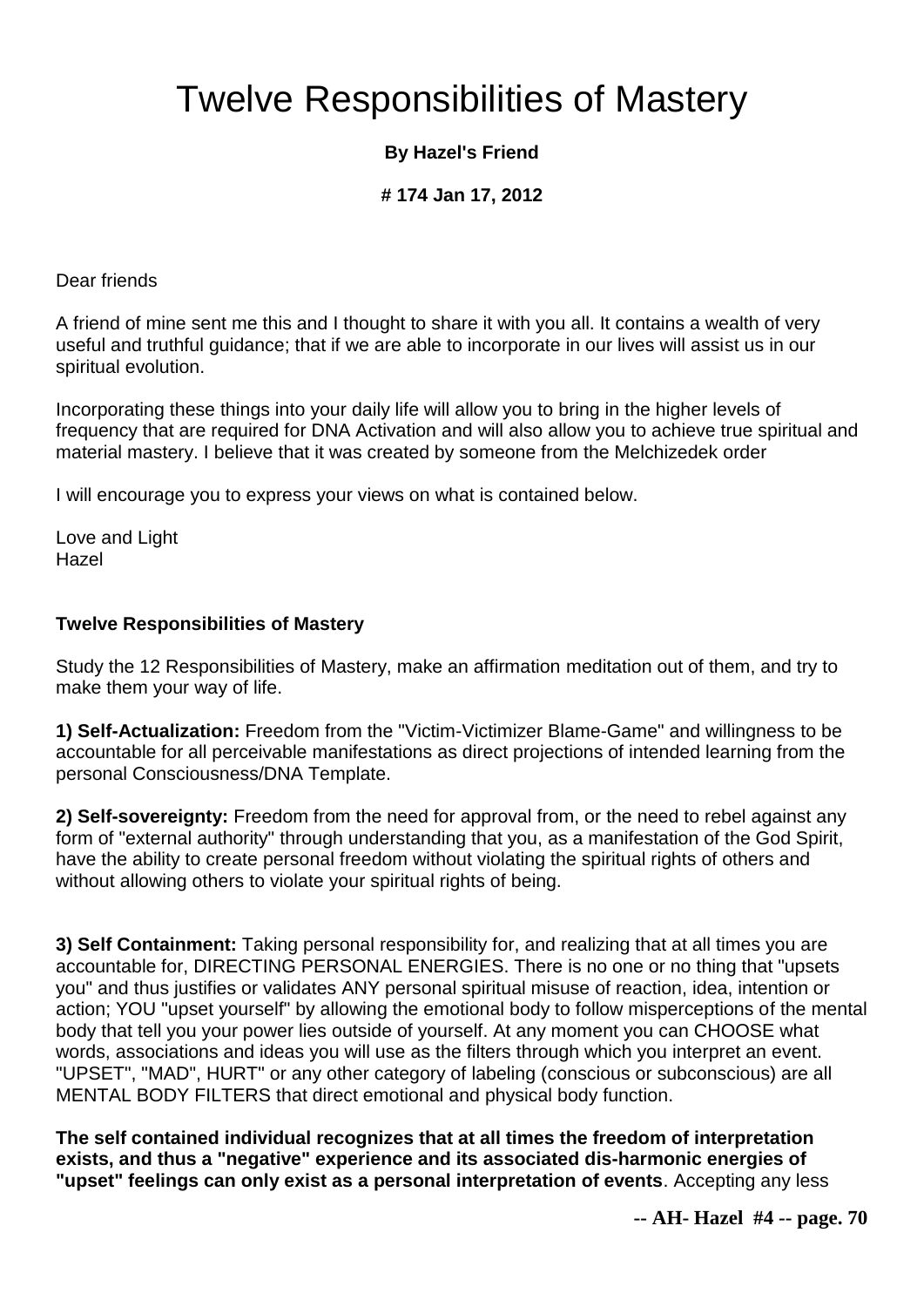responsibility for the direction of personal energies will place you directly into the Victim-Victimizer "Blame Game", which can only take place among people who are placing their personal power and responsibility for manifestation onto externalized sources. Only you have the power to "upset yourself"; regardless of what others say or do, you are fully entitled to your own interpretation. No one and no thing has the power to upset you unless you give this power away.

Self containment comes when one recognizes that the direction of personal energies--physical, emotional and mental (ideas, beliefs, labels, interpretations), conscious and subconscious, is an attainable level of personal master and exists as an implied responsibility that comes with the gift of free will choice. The more responsible you become, the greater freedom and personal empowerment you will know.

**4) Self Discipline:** Accepting responsibility for directing personal energies toward, rather than in opposition to, the outcomes you desire to experience. The physical, mental and emotional bodies have long been directed by the subconscious forces of the hidden "shadow", creating within us urges, reactions, thoughts, impulses, perceptions and feelings that often work counter to the life creations we desire to manifest. **Part of spiritual mastery entails teaching ourselves to be consciously diligent in observing our own minds, emotions and physical body-talk, so that we may employ conscious redirection of subconscious shadow energies that run on "autopilot".**

If we learn to "catch ourselves" when "negative" thought patterns or emotions run through us, we can use that moment of recognition to reclaim this errant energy and consciously use the power of affirmative attitude, remedial word choice and direct energy-re-direction to direct opposing energies of the self into fulfillment of desired constructive, spiritually mature creations. It takes self discipline to become the "Lion Tamer" of the often roaring subconscious mind, but we do have the intrinsic power to help our subconscious shadow to evolve through loving but firm redirection, into a "cuddly lap cat" that will gladly join us in our constructive co-creations.

Self-discipline emerges when we consistently remind ourselves to employ the "Spiritually Correct" thought, action or attitude, even if we don't "feel like it" when the shadow sneaks up from "down under". The shadow parts of self surface so that we may see, these parts of self come to the conscious mind for healing, through which the conscious mind itself learns greater attributes of mastery.

**5) Self Love:** It is our own responsibility to love and nurture ourselves through the limitless gift of Divine Spirit that moves through us at every moment; genuine love must come from within, and can only come through genuine spiritual connection to the eternal God-self and its inherent connection to all creation. If we seek love "on the outside" in order to fulfill a personal loneliness or lack within, we enter relationships as "energy vampires"; we are seeking a substitute for our personal God-Force connection through tapping into the God-Force embodied within other people or beings.

This is not "LOVE", it is "NEED", which implies the "LACK" of something essential, which in turn implies a limited personal connection to God-Source Universal Consciousness. Such lack cannot be filled by external "love", it can only be filled by recognizing the God within you, and thus recognizing that you are a living embodiment of absolute love. Once this is recognized you will HAVE the greatest love of all--God Love, and from this Position of Divine Power, you can go into the world seeking those too whom you can give this love, rather than seeking those from whom you can "get" love. When love is approached through Self Love, the motivation is to give joyfully, knowing that anything you might need can be made manifest through the Love of the active God Force that you carry inside yourself. Self Love is a responsibility of spiritual maturity.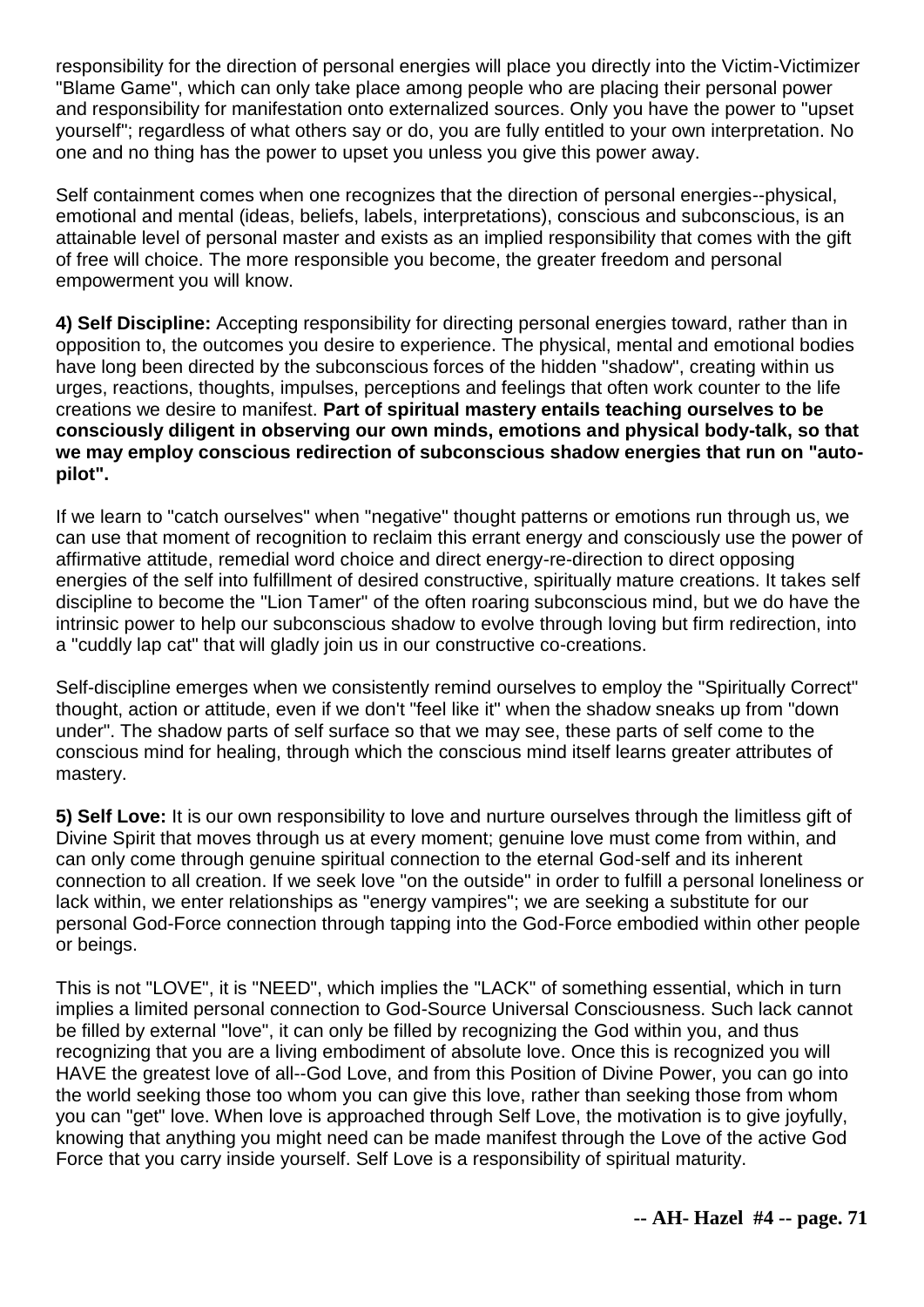**6) SPIRITUAL INTEGRITY:** It is our absolute responsibility to chose to act with spiritual integrity at all times; there is no excuse to knowingly violate the spiritual rights of others, regardless of how poorly they may react to you. Spiritual Integrity requires that we begin to LOOK AT what we are REALLY doing in the way we live our lives. Do our eating habits violate the plant, animal or Earth kingdoms? Do our choices of words and actions show respect for other people and other life forms? Do we "play the survival of the fittest" lack-game to give ourselves an excuse for unethical behaviors in money matters, such as showing our silent rebellion against the government by trying to "cheat" on taxes, or by "showing up" a fellow employee at work to prove you are more worthy and thus more entitled to favor?

Do you "tell people what they want to hear" in order to gain their approval and support, even if it is not fully true and does not reflect your

personal needs or feelings? Do you try to "get others to do your share" as far as work or responsibilities? Do you use erroneous excuses such as race, gender, creed, academic or economic status to justify disrespectful, exploitative or unkind treatment of others?

Spiritual Integrity requires that we take a good hard, FREQUENT look at how we conduct our lives, face the areas of activity in which we are performing in less than spiritually congruent ways, and employ active commitment and discipline to bring these areas of our lives into Spiritual Integrity.

One does not "get through the gates of Heaven" (or anywhere else desirable) through using excuse for not employing GENUINE, not feigned, Spiritual Integrity. Cultivating spiritual integrity is a major responsibility on the path of spiritual mastery, and the way the universe works, you "can't leave home without it"... meaning that there is a biological reality of spiritual integrity that manifests chemically within the DNA as a result of that state and focus of your consciousness; **if you do not possess a sufficient amount of consciousness bearing spiritual integrity, neither will your DNA Template, and though you might be able to "pull the wool over the eyes of others", your own biology will be your task master ... for passage through stargates requires a sufficient amount of chemically encoded spiritual integrity of consciousness.**

**7) APPRECIATION:** Our present society continually teaches us to "want more", "need more", "be more", "do more" etc.... we are constantly influenced to perceive what is lacking in order to motivate us to buy more, work more, pay more taxes and be "good little consumer sheep". Very rarely do we stop to think about all that we DO have ... beginning with the gift of Life and mental free will choice. Through this disoriented perceptual filter we can cultivate a full-blown mutation of mental consciousness, in which we begin to believe that "we are entitled", that "someone OWES us" (GOD, the Universe, our parents, spouse, children, employer, government, etc....). Once we fall into the "You OWE me" mind trap, we set ourselves up for continuing self-created frustration, as we place unrealistic and untrue expectations upon life, others and ourselves, and can then get mighty angry or hurt when we find the universe doesn't conform to our imagined "pictures".

No one OWES us anything ... if we feel we are "owed", then we are entertaining LACK CONSCIOUSNESS ... a void within the self is being recognized. If we give to another in order to RECEIVE for ourselves (such as do banks, and often parents or "lovers"...), and the other does not "pay back" what we expected to receive, we may feel cheated, "taken advantage of", or "owed". **Perhaps instead such situations emerge in our lives as lessons to teach us that giving should be done for the GIVING ALONE, and not for the expected return.**

If we give what we desire to give, for the joy of giving, we do not feel owed ... if we live for the joy of living, without forcing our demands or expectations upon life, we will not feel that "life has short changed us" .... It matters not what your neighbor possesses, and in comparing ourselves to each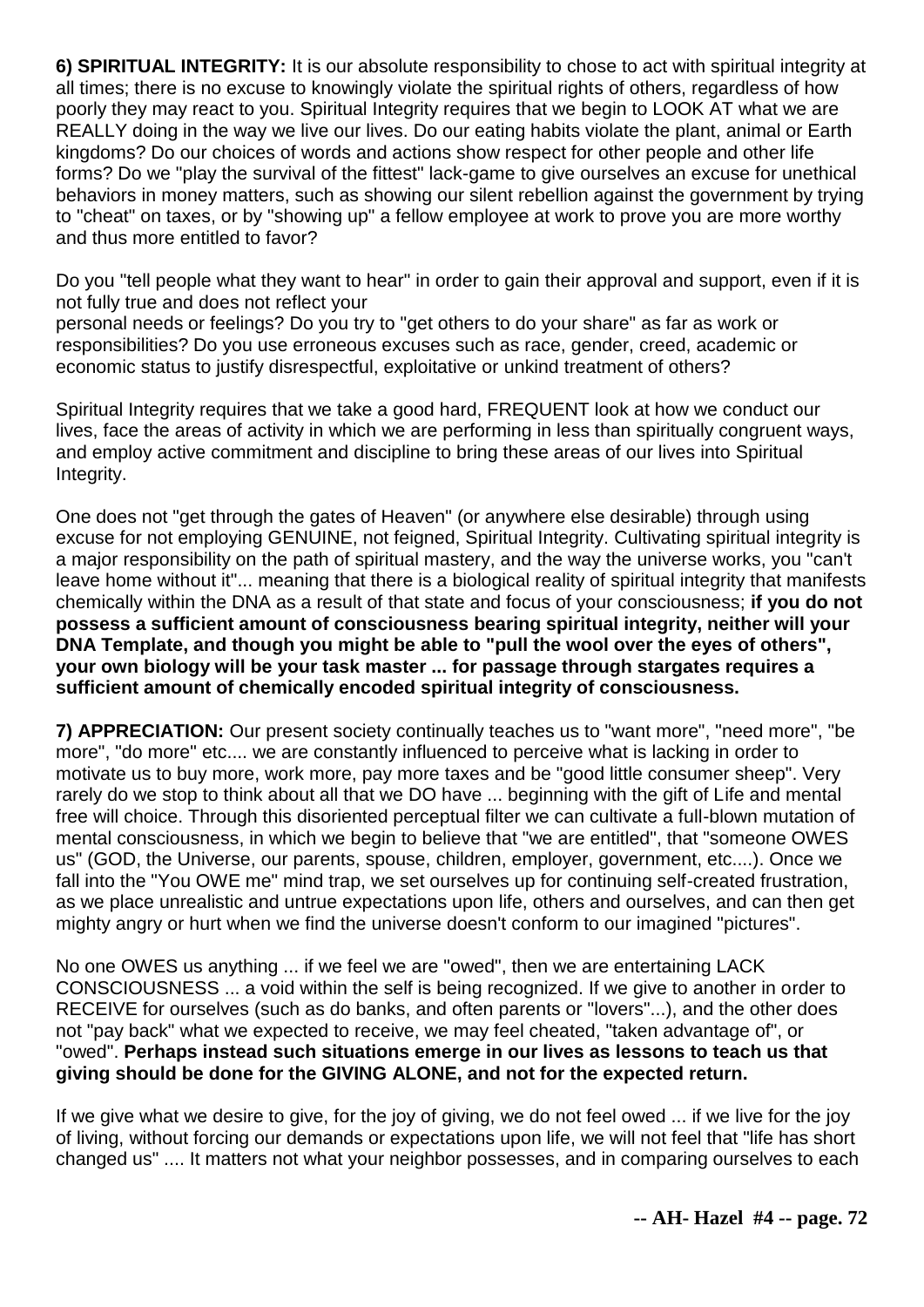other to see how we "measure up", continually distracts us from seeing and utilizing the blessings that are our own.

If we can work to cultivate the ability to APPRECIATE even the smallest of gifts, blessings and gestures, we will begin to create a life that is at least "half full, instead of half empty". In terms of universal physics, what you focus your attention upon expands, and what you resist persists, and what you do not give the energy of appreciation toward will eventually de-manifest itself right out of your experience.

When you approach the world through the chosen filter of genuine GIVING, you are "being an electrical transmitter", sending energy out to the word around you. When you release electrical energy in this way, you personally become "more magnetic", as the sending out of energy creates magnetic vortices within the Diodic Grid of your Kathara anatomy. The "magnetized" Diodic points then draw in more universal energy supply, at a higher frequency and quality than the expressed energy, to re-fill the energy void created by the "giving".

When you approach the word with the attitude of "getting", this natural physics process becomes inverted; the more you try to "pull" energy from the outside world, the more your energy becomes "stuck" in the Diodic Grid as miasms. The miasms progressively reduce the quantity and lower the frequency of the natural energies you can internally draw from the universal supply. Giving, even in its simplest form of giving appreciation, keeps the natural energy flow moving. So whatever you give out will return to you amplified (this works in reverse as well, however; give goodness, you get more goodness in return.)

Give out bad attitude, ego arrogance and "garbage", and more of this will return flow your way. Appreciate what you have, LOVE IT, find perspectives through which the joy of it can be known, and know that in the act of genuine appreciation itself you will set loose the powers of manifesting more of what you desire and less of the illusion of lack. The "Universe Owes Me" mind trip is one of the most powerful self-sabotage games in the world ...trade it in for consistent appreciation and your world will progressively expand to hold the reality of the things you most desire.

If you feel put upon by the world, and resentful for having your desires unmet, YOU OWE YOURSELF SOMETHING! ... A greater understanding of the nature of creation and better use of your personal power within the life creation game. SAY THANK YOU to the GOD FORCE more often ... to help yourself remember what things you have to appreciate, and many more of the kind will be sent along your way.)

**8) Patience:** The God Force has its own schedule! We can either acknowledge this intrinsic reality of manifestation and choose to work co-creatively with the God-spirit within, trusting that together you and the universe will create the perfect "Divine Right Timing" (and if that isn't "Right NOW", there IS a very good reason for this). Or you can let the ego self try to force its will upon the intrinsic nature of time. If time does not cooperate with your expectations, you can "let that be OK, and trust in Divine Right Timing", or you can progressively frustrate yourself with attachment to the artificial time of clocks, and choose to believe that you cannot have what you desire just because it does not appear when you demand.

If we learn to relax, and realize that most things we desire we can indeed achieve in Divine Right Time and Order, we can learn to work co-creatively with the consciousness of time, and find that it will progressively better conform to our wishes when we ASK nicely, rather than DEMAND, and when we trust the universal God spirit to do its part in our co-creation. Patience is a virtue that reflects our comprehension of the nature of Universal Order.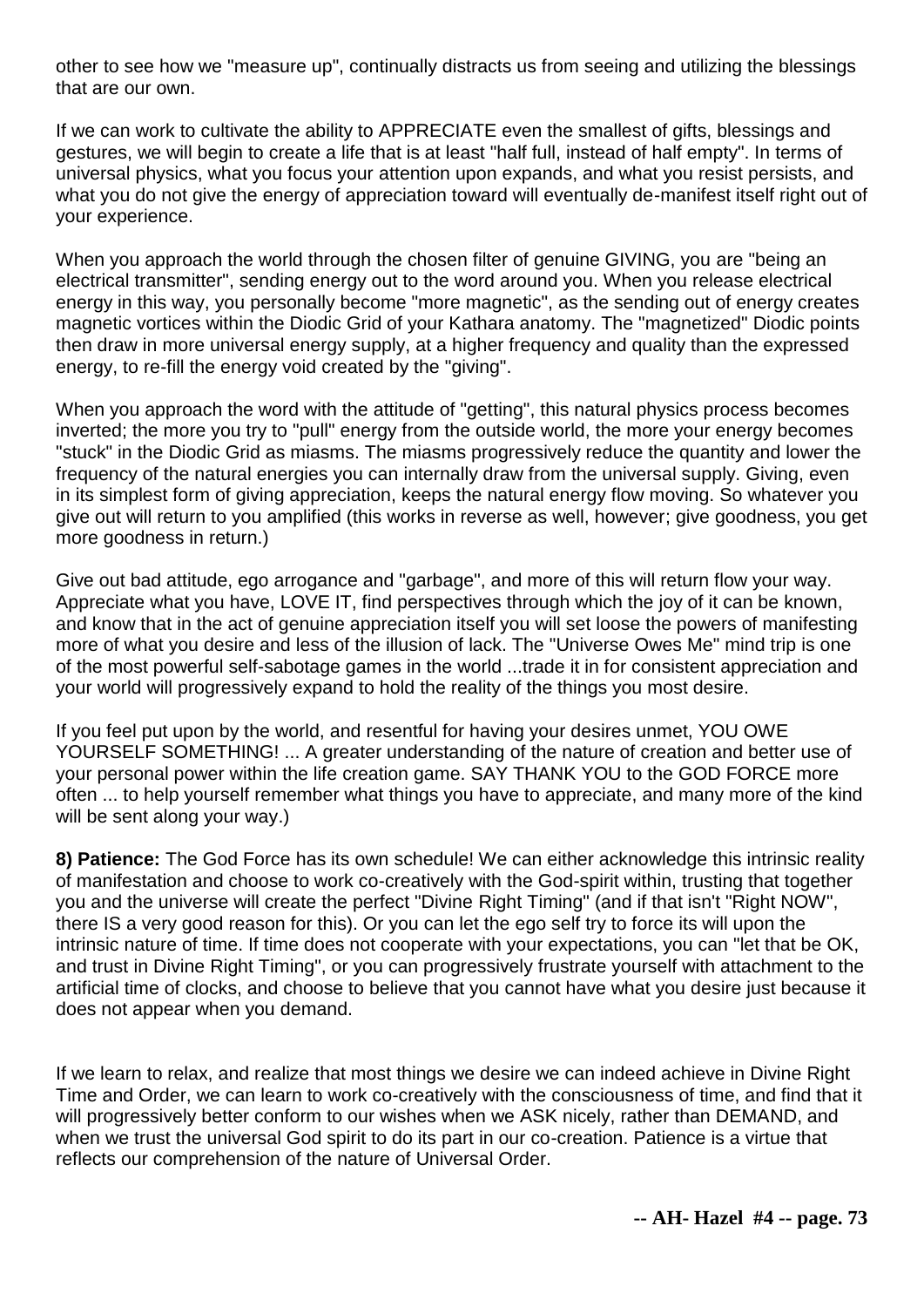**9) Kindness:** Like Respect, kindness is a birthright, but one that is quite often overlooked and misunderstood. When we approach the world through genuine kindheartedness, sending love and respect to all of creation in honor of the God Force that lives within all things, we are again, transmitting electrical energy of a higher frequency, that will follow the mechanics of universal physics to bring more of like kind back to us through universal back flow.

Kindness is a gift we must first give to ourselves in order to have it to give to others. Kindness implies being concerned and caring toward the needs, feelings and desires of both the self and others, and to express in action, attitude and intention this concern. Give to yourself random acts of kindness, then pass along the gift to all who cross your way. Try being kind to the mean and grouchy neighbor, and you may help them rediscover the ability to smile. Treat all things with kindness and you are demonstrating that you acknowledge their intrinsic value as manifestations of the God Force, and you will find quite often the God Force lovingly returns the favor.

**10) Conservation:** Conservation is a form of respect and appreciation for the God Force energy in all of its expression, from conserving and protecting our natural resources, to being attentive to the needs of our bodies, to using the energies of our words and actions with gentle conservation by which we freely use what is needed, but not more. The God Force continually recycles its energies for the rebirth of new expression; all is given freely, but no thing is valueless or wasted.

Conservation demonstrates that we have respect and appreciation for the gift of creative energy that God has to us provided, and as we learn to use this energy, in all its forms, with respect and clear intention, we will progressively fine tune our ability to create what we desire, while assisting all other kingdoms to simultaneously do the same. There is truth in the old saying "Waste Not, Want Not" ... if everything we perceive in our hologram of life is understood to be the manifestation of personal God Force energy that it IS, we might all employ a bit more respect, appreciation and conservation toward the use and applications of the energies of the Divine.

**11) Cooperation/Diplomacy**: Existence is and will always be a co-creative endeavor. We must be willing to allow other beings the fulfillment of their needs and desires if we hope to have our fulfillment known. Creating "Win-Win" situations is the natural way of being; creating with the intention of GIVING genuinely. We might not always agree with the intended creations of others, and we all have a right to our points of view.

Diplomacy can be a bridge between forces of opposition, through which effective actions or decisions can be reached to mutually support each perspective. We CAN learn to agree to disagree respectfully, so the Spiritual Art of Co-operative Co-creation can progressively evolve to higher levels of expression.

**12) Sense:** Learning to identify and appropriately apply both "Common Sense" and the "Uncommon Sense" of spiritual knowing will allow us to establish the greatest balance of energy expression within all aspects of our lives.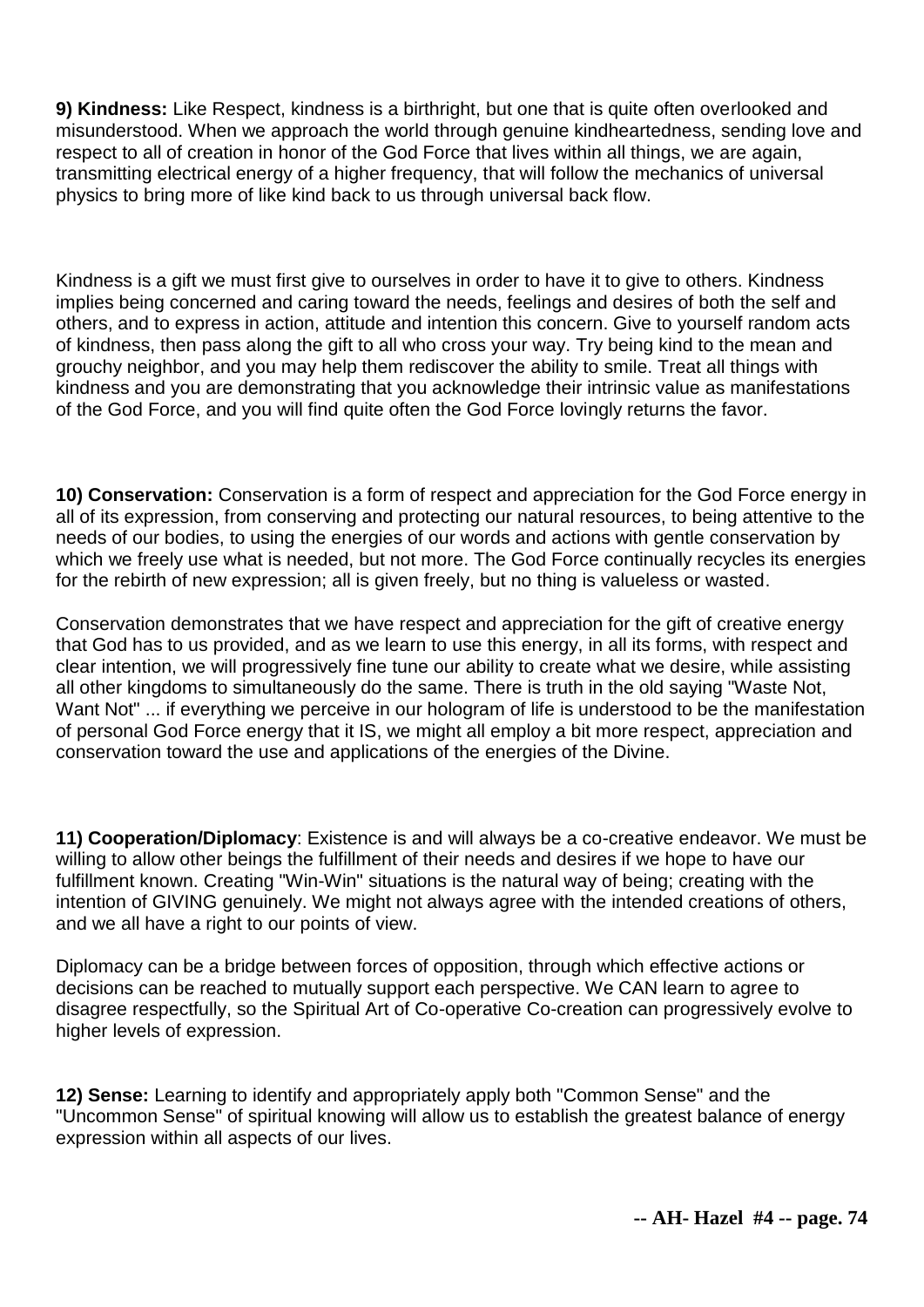## You are- Abundant

### **By Hazel's Higher Self**

### **# 175 Jan 22, 2012**

Abundance is your natural state. It is the rhythm allocated to you through the birth of your soul. You need simply to know this and seek within yourself the wealth of you. This wealth is your governance.

Yet in human format the ability to conceive this truth is elusive as it has become natural for you to seek that which is external to yourself in the form of acquisitions which you project as 'abundance'. What you know as abundance is typically what you can see and own.

You cannot comprehend the subtle truth that you are All and in that All-ness there is no vestige of paucity or lack.

As you gently meander through the soul's evolutionary cycle, you will gradually come into remembrance and acceptance of your natural form. It is the indigenous part of you that has no ending. During the course of your myriad journeys through the evolutionary worlds of time and space, you will at some point achieve the alchemy of wholeness. It takes men many many lifetimes to realise and know that they are ALL, and experience the All-ness beyond an intellectual comprehension through mergence with the Divine mind. In that state they simply 'are' and in need of nothing.

Until such time, it is advocated that you re-programme your thinking of dearth into one of abundance by initiating within yourself the knowledge that you cannot be anything but abundant through the presence of the divine within you. Your soul was created in perfection and it is through this perfection that you derive the abundance of your CREATOR.

If you are able to accept this rationale and begin to know that it is who you are then your vision will be inspired by this knowing. In other words you will begin to see through the eyes of abundance and think without limitation; as that which is abundant has not limit.

The use of the term abundance in your realm tends to have a material or possessory connotation. Yet this is invariably a very limited view point. Creation itself is abundant in divine energy and your planet in herself has much natural abundance birthed through the Creator's mind. Yet rarely in your world is the panoramic view taken of abundance beyond a personal agenda. You cannot know what abundance is unless you come to know yourself and experience every facet of you as a divine entity.

You hold the power within you as abundant beings to create abundance in your outer world. You can also create whatever abundance you desire in your personal world. What you create should inevitably reflect you. Through life's experiences abundant lessons can be learnt from the soul's perspective through what you may term unpleasant or painful circumstances. Many of these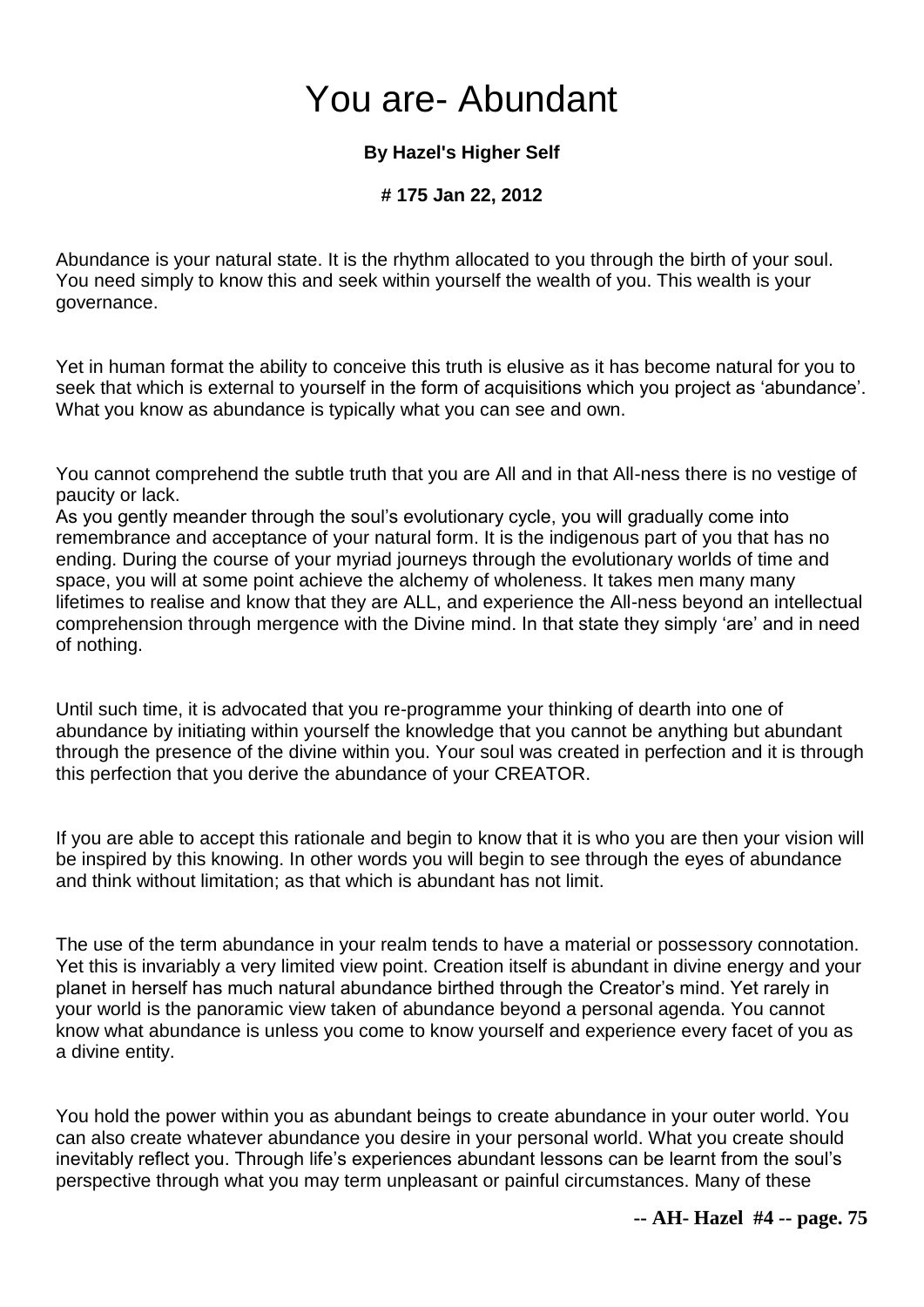adverse circumstances are meant to yield lessons that will enable the participant/s in the experience to find or gravitate closer to the God within. This is a step which harmonises their thinking with one that is closer to their true nature. It is from this point that an understanding of God and themselves will be birthed.

Need is an indicator of lack and lack is an indicator of perceived un wholeness. It is therefore a change in perception which is mandatory, for you to begin to manifest abundance in all areas of your life. All power lies within you and it for you to utilise and direct that power in a way that creates abundance. The power of you lies in your mind; and therefore the re programming of the mind is necessary so that you begin to project thoughts of abundance because it is who you are. Should you be lacking in confidence, self esteem, self belief or faith, then your creations cannot yield abundance and neither will you attract abundance.

You need also to rid yourselves of the programming of poverty consciousness and become more aligned with the abilities, qualities and essence of Christ consciousness. In a state of Christ consciousness you will only know abundance.

The reality of your  $3<sup>rd</sup>$  dimensional world is that abundance has been associated with financial gains or what you tem money. Indeed as a 'thing' it can provide material wealth and trappings related thereto. Yet not everyone has abundance YET everyone is abundant. True abundance does not know lack because it is balanced on that fulcrum of equality. True abundance does not exist in your physical world.

Is there any ill or evil in having or wanting to have money? The answer is simply NO? It is the use of that money and the means used to acquire it that matters. If money is a staple in your structures and is necessary for living, then to shun it in its entirety would not be wise. In fact you cannot currently survive without it. Most activities revolve around it. How much you desire depends on your personal needs and wants. It is a means to an end not an end in itself. It is a mechanism for physical survival; and for the soul to have its journey and experience in your world, money is a necessity at this time.

Many do not appreciate that in past lives and through genetic coding they have brought the id of poverty consciousness with them into this incarnation. Many have take vows of poverty in various life times and made unsavoury oaths that have affected their journey, choices and abilities to create and attract abundance in this life time. Opportunities that will lead to abundance in various avenues or their lives cannot manifest due to these energetic blockages.

You are not POOR beings. You are spiritually wealthy divine souls who lack nothing and embody everything. As such you must exude the energy of abundance through the knowing of this and manifest it in your thinking. You often blame others or circumstances for holding you back. No one is responsible for you but you. It is your inability to see abundance on your path that keeps you stuck in a mire of lack and need.

It is indeed not easy to de programme eons of false programming. Yet if you are committed to working on yourselves you will each be able to source the root of your beliefs and begin the process of healing and re-programming,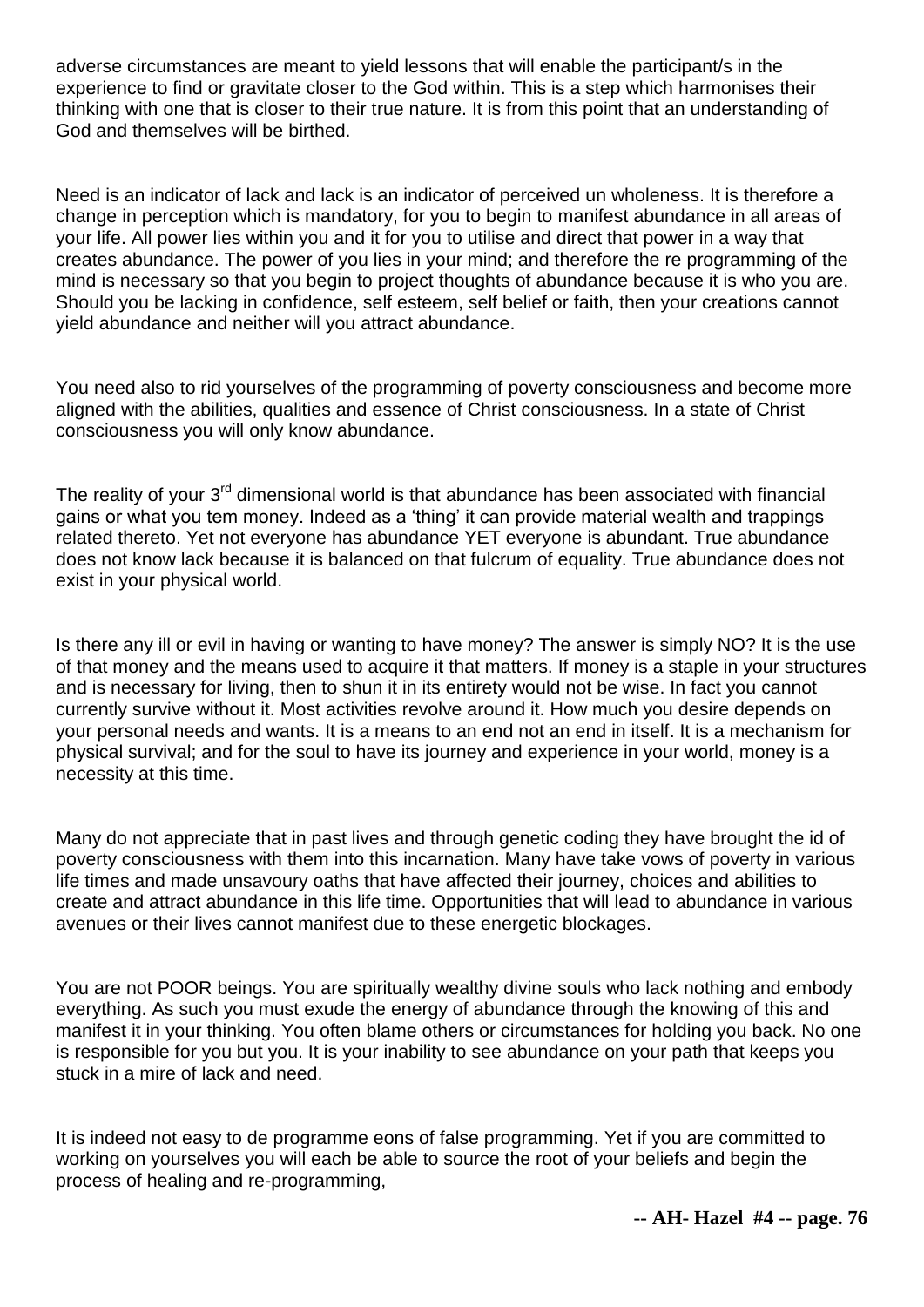Money is not necessarily evil; it is used for evil devices and acquired often though evil means. It does not carry a high vibration but serves a purpose. Man in his infancy is not yet ready to part with it; for he in general lacks a higher understanding and vision beyond the physical dimension. If you seek abundance in money then you can attract it or manifest it to serve your physical needs BUT always remember that there must be balance in all things.

Abundance does not mean excess- it means fullness and All-ness. It is all encompassing. In your abundance always must you seek to share and that includes, of yourself through service.

Abundance must breed humility in being and humility in sharing. It is not ornate in outlook. It is simply radiant.

When spirituality underpins your life and higher thinking is your level of intelligence, you will embrace your abundant nature without embarrassment and will be able to attract in abundance all you seek in your physical world; for what you seek shall always be in balance and for the sharing or giving.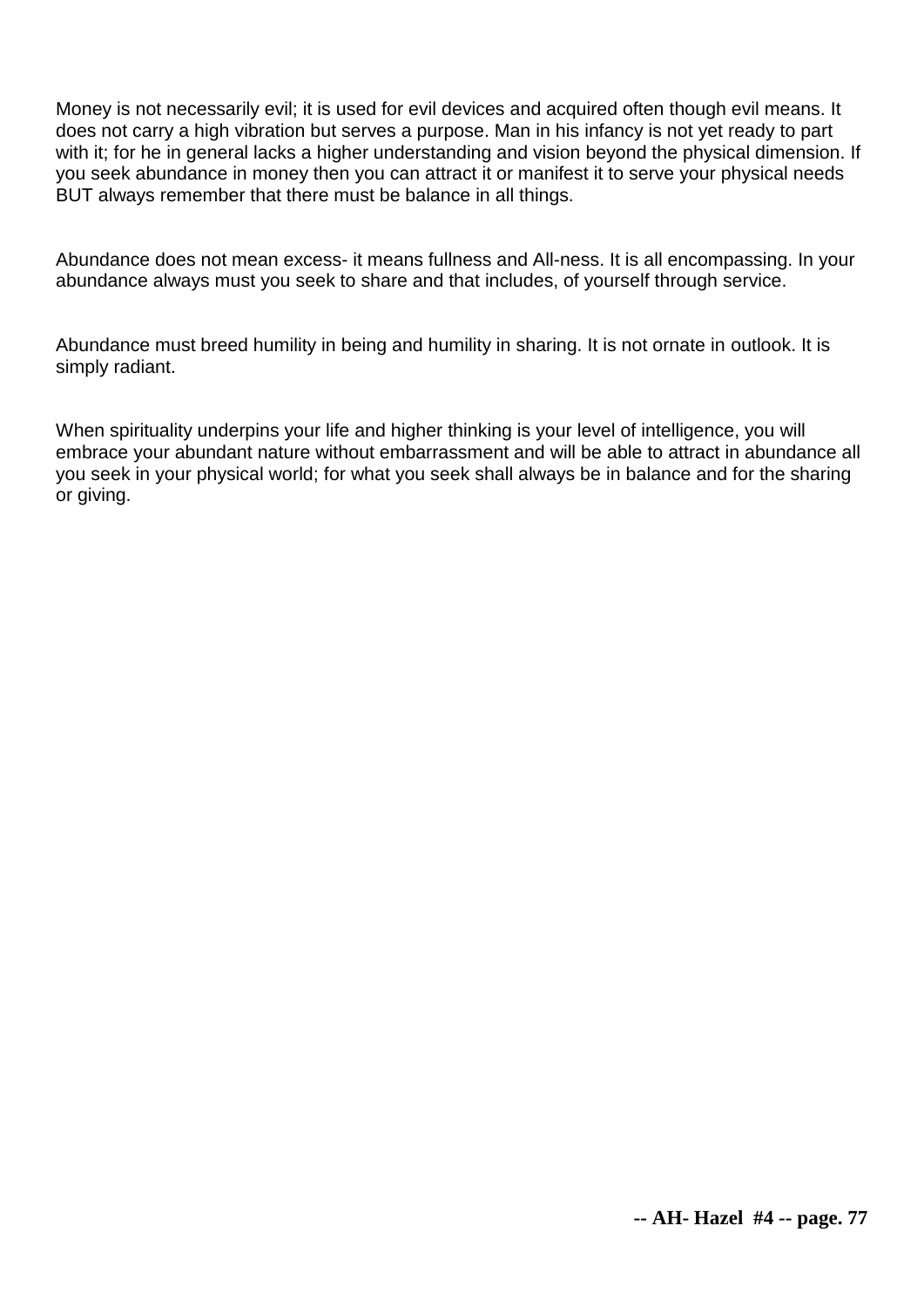### Learn to win the battle without creating a war

### **By Hazel's Higher Self**

#### **# 176 Mar 23, 2012**

The lassitude which bewails life on your planet at the moment creates an inner disturbance that has manifested itself into an outer reality. The activities which are currently playing out in your world are a semblance only of the greater defeat ones are experiencing within. It is the sense of hopelessness felt by many as to the out workings of those in authority, that have lead to a rising up in arms to rebel against worldly injustices. Yet you have not been privy to truth; the panoramic viewpoint remains impossible due to lack of truth given to the public. It is beyond doubt however that the spirits of many are becoming alive to the workings of those who are cloistered in the remit of darkness. There is much more awareness now than there has been in the past. This is due to the transformational age that now besieges all.

The outer expressions of hopelessness and anger in various parts of your world have resulted in heinous acts of homicide to counter the 'interference', and widespread decapitation of the human value system which first and foremost should show reverence for life.

Battles are initiated within the psyche of men and women. It is polarity, or perceptions thereof that create the distinct battle lines. It is the shadow selves as aspects of ego mind which orchestrate disunity as they replicate their character most disingenuously through your thoughts and inner creations that you become controlled by their essence. Consider them the ghosts of that which does not truly exist but that which haunts you as they malign your thinking into baser elements and create distortions in your ability to discern truth.

If you are living in a state of inner discomfort through your mental projections or emotional reactions due to 'instant perceptions', know that the shadow self might be at work. This interference taints truth and disallows you from thinking with your natural wisdom. You can ill afford to ignore the signs and must be able to recognise the creator source of your inner battles. Inner battles if not contained and treated can result in long term debilitating psychological trauma as control is lost over self.

During the course of your many incarnations you develop personas that play themselves out through programming. Some are inherited genetically or simply assumed through current experiences. You give credit to these aspects through your projections and behaviour. They recur with constancy and can create inner havoc which manifests itself though choices and actions which may not be in your highest interest or those of others.

Inner battles must be capped before 'psychological' warfare ensues. Education in truth if accepted can cause a reversal; for when you can diagnose the cause and apply the solution then you can contain and mitigate the harmful effects of the inner battle.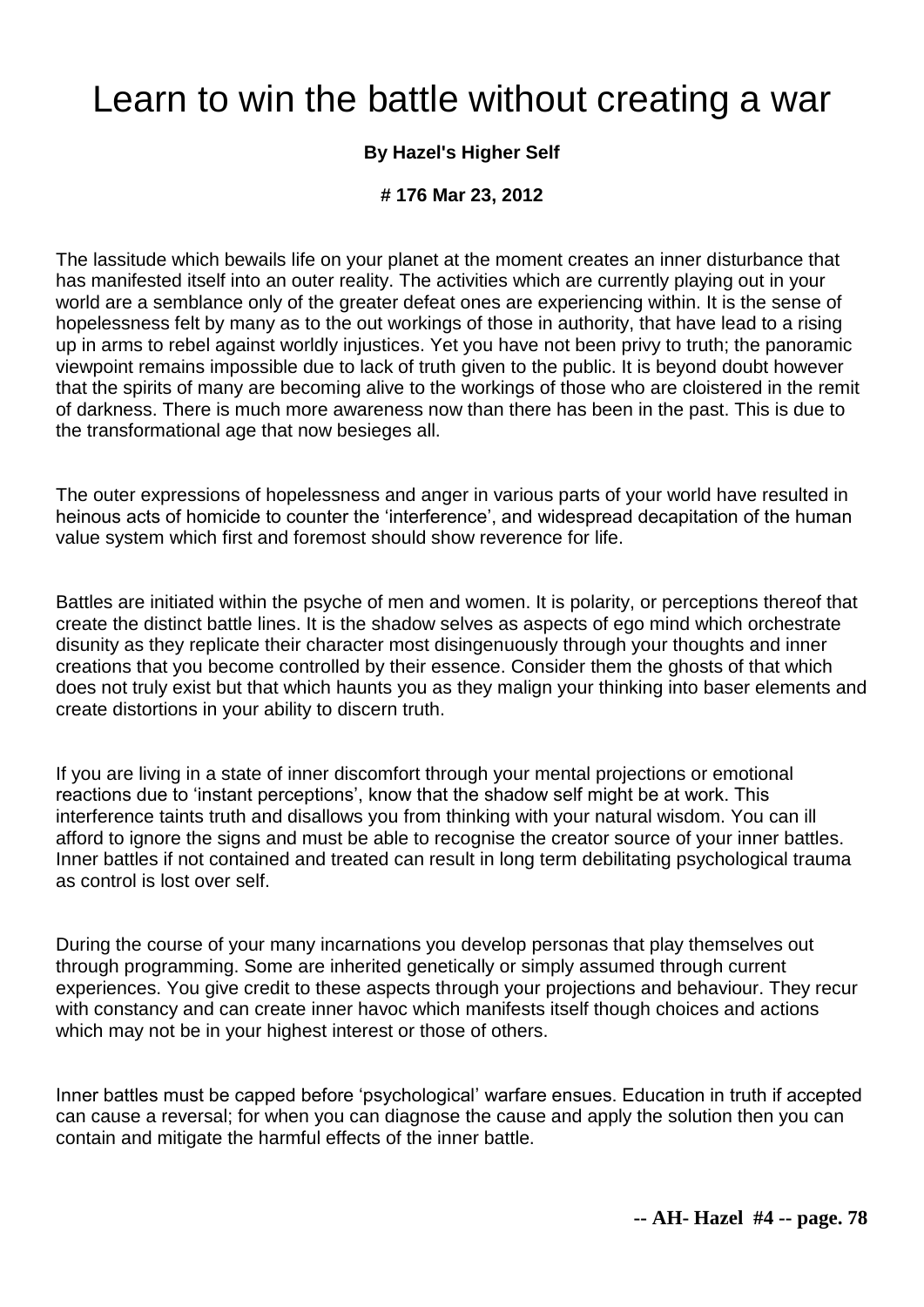I want to take you back to the individual. Within each there can be several battles raging simultaneously. This is due to irreconcilable thinking and inner conflict derived from perceptions and interpretations of something that is, or someone who is acting counter to their interest. Anger, frustrations, perceived inabilities to comprehend, joy, sadness and feelings of hopelessness all clamour for superiority within the mind. These mental reactions have become a part of the make up of individuals who simply reflect these attitudes depending on their view of outer circumstances. Confusion is birthed in this cataclysm of inner activity. This inner battle transcends the individual consciousness to affect the greater consciousness, starting with those with whom the individual interacts.

What few are able to digest is that the battle is created through the exercise of an independent will. In other words it is a choice made either at the unconscious or conscious level. Healing must therefore take place at both levels in order that unity through positive thought and application prevail. Winning the battle within will provide clearer perspectives, augment your ability to attain control over self and pre-empt the battle from escalating into an insidious war.

How do you effectively deal with the battle? You identify the belief or programme which creates or augments it and you address it. It requires honesty to face yourself and then courage to find a way to relieve yourself of the burden, which causes the battle. When you can 'will' something for your highest good, the way shall be opened to allow for fulfilment. You must recognise individually that each affects the whole and the more you hold on to negative beliefs or programmes which run counter to truth, you infect the mass consciousness.

I will now address battles at the macrocosmic level of the politico-socio dynamic. Battles are engendered by 'need' or 'needs' which proclaim very clearly, perceptions of lack- predominantly what I will term a 'security deficit'- lacking in security or 'sovereignty deficit'- lacking in empowerment.

The need for control in the outer existence is multiplied by pungent desires to outdo others in order to retain supremacy. Division is key as the parameters of the battle ground are defined throughout layers in society. For the most part many of the battles are concealed with the use of diplomacy but is nevertheless prevalent and conspicuous for those who can see. Division has become so ingrained in your accepted social and political structures that it is the norm. It is only when the battles escalate into full blown wars that attention is truly given. Had the battles been contained through the application of wisdom, fairness and balanced thought, wars will not be created.

Once a war begins a victor must be crowned; for that is the natural trajectory of war. Victory in your 'enterprising' world is achieved through war. So to win the battle you create wars. The effects of wars are experienced long after death of the mortal body. Those experiences are encoded in the cell memory of the spirit/soul affected or exposed to the trauma of wars; and upon a subsequent incarnation they will return with it to seek to clear themselves of the effects; which becomes another layer to inhibit the soul's light from finding its force.

Wars create layers upon layers of negative karma or energy for many, and debilitate the innocent ones in a way that can affect soul growth. Many will bring fears and angers over in subsequent life times without comprehending the root cause. It is simply past life memories resurfacing. These can hamper the flow of life. Much healing is then required before the affected individual can begin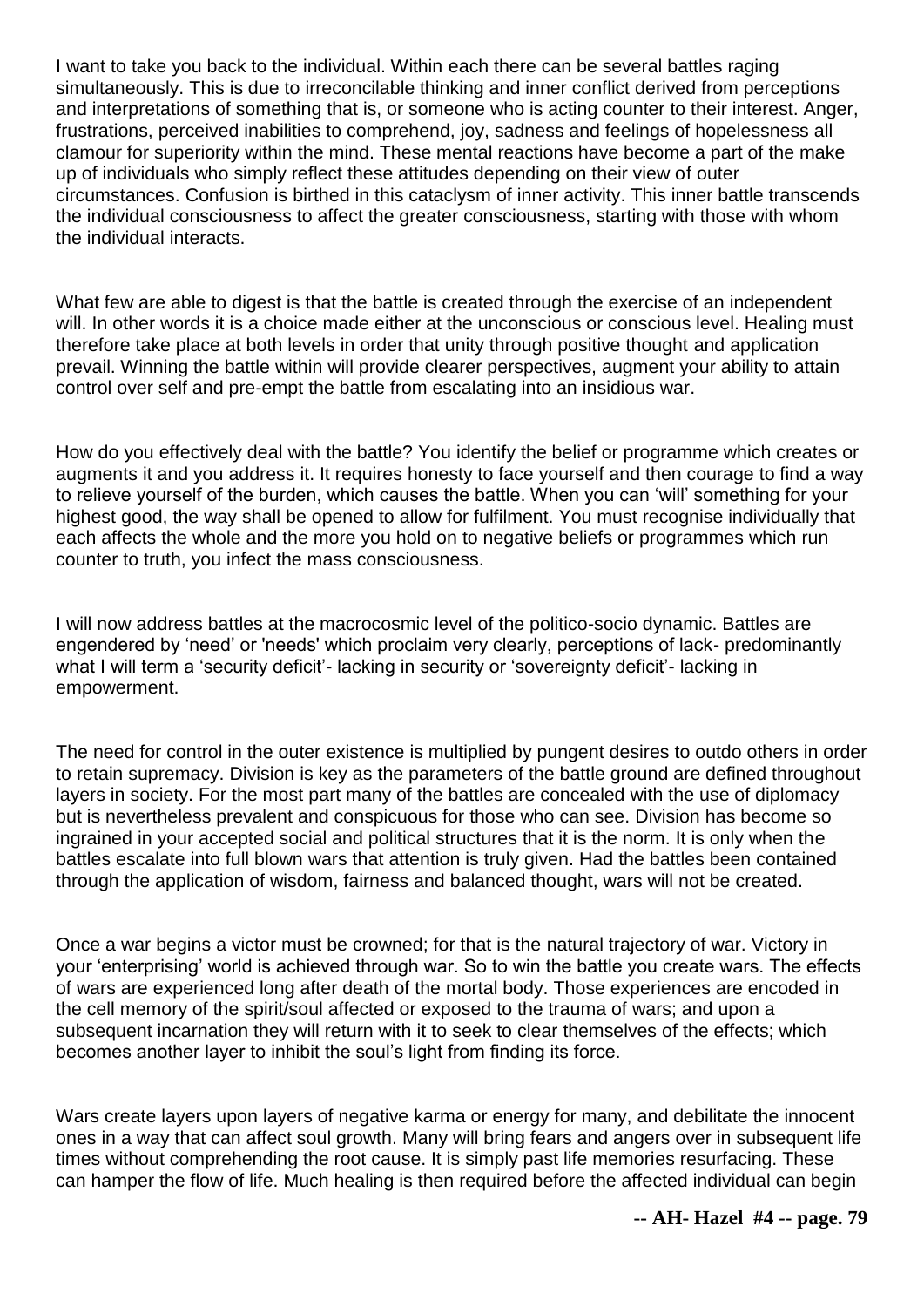to live in harmony again.

Wars exacerbate division, disunity, disharmony and discord; all of which are counter to the Divine will. Man has much to learn in the way of balance.

For the sake of individual soul progression and the planet's ascension man must learn to contain or win the battles he creates without instigating wars.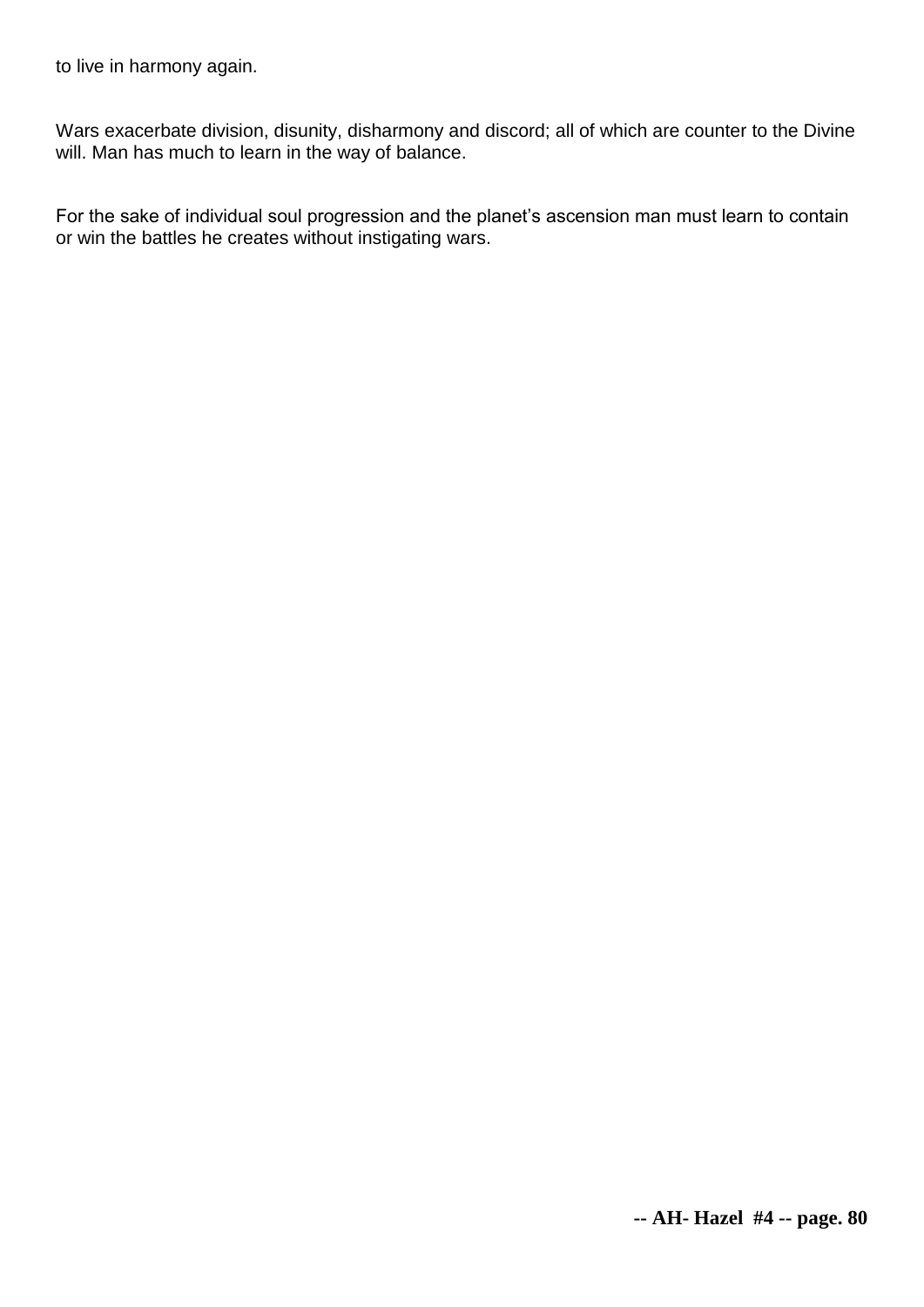# The Church is One Foundation

### **By Papa Source and Hazel Melchizedek**

### **# 177 Apr 9, 2012**

Dear Friends

I wrote this piece with Papa Source and my higher self. This was done before 'The New Religon'

Love and Light Hazel

#### **The Church is One Foundation**

The church is more than a physical structure whether it is called Church, Temple, Mosque, Synagogue etc. The foundation is that which is Divine, of God.

The Church is meant to be the foundation of all God's truth, values, virtues, qualities attributes and laws. It represents the body of God which embraces all without distinction or discrimination as the body of God represents the Oneness of ALL.

There is only One God; there is One Body; there is One Church whatever you choose to call that church and there is One foundation.

#### **The Father has said to me '***You (meaning man on earth) have made the Church, Temples, Mosque and Synagogues a place of worship; yet I say to you that you are the temple; you being the body of God are the temple where God resides. The foundation of the Church starts with you'*

The Church has been institutionalised but God is not an institution and cannot be institutionalised or limited. HE is sacred energy that is limitless in HIS eternalness.

The Father has said to me: '*The body of God is not divided and therefore should you wish your Church to reflect God then there should be no division amongst churches. In God's kingdom there is no separation and therefore the Church must condone only unity. In the body of God there is no inferiority or superiority; no part is better than the other and none chosen above the other. There is only oneness.* 

*Each religion has created its own 'church' to reflect the dogmas and doctrine of its respective beliefs. In God's kingdom there is only truth. Truth cannot be believed; it must be known. Truth is the Religion of God and God's truth will not always be confined to what is recorded on paper but must be discovered through mortal experience through the union of the individual with God. The Church is the holder of All truth but the Church I speak of is not the creation of man but the creation of God through the soul of man. There rests the seat of God's church'.* 

*If the Church is One foundation, all churches should share the same truth if they intend to represent the ONE and ONLY God'*

**-- AH- Hazel #4 -- page. 81**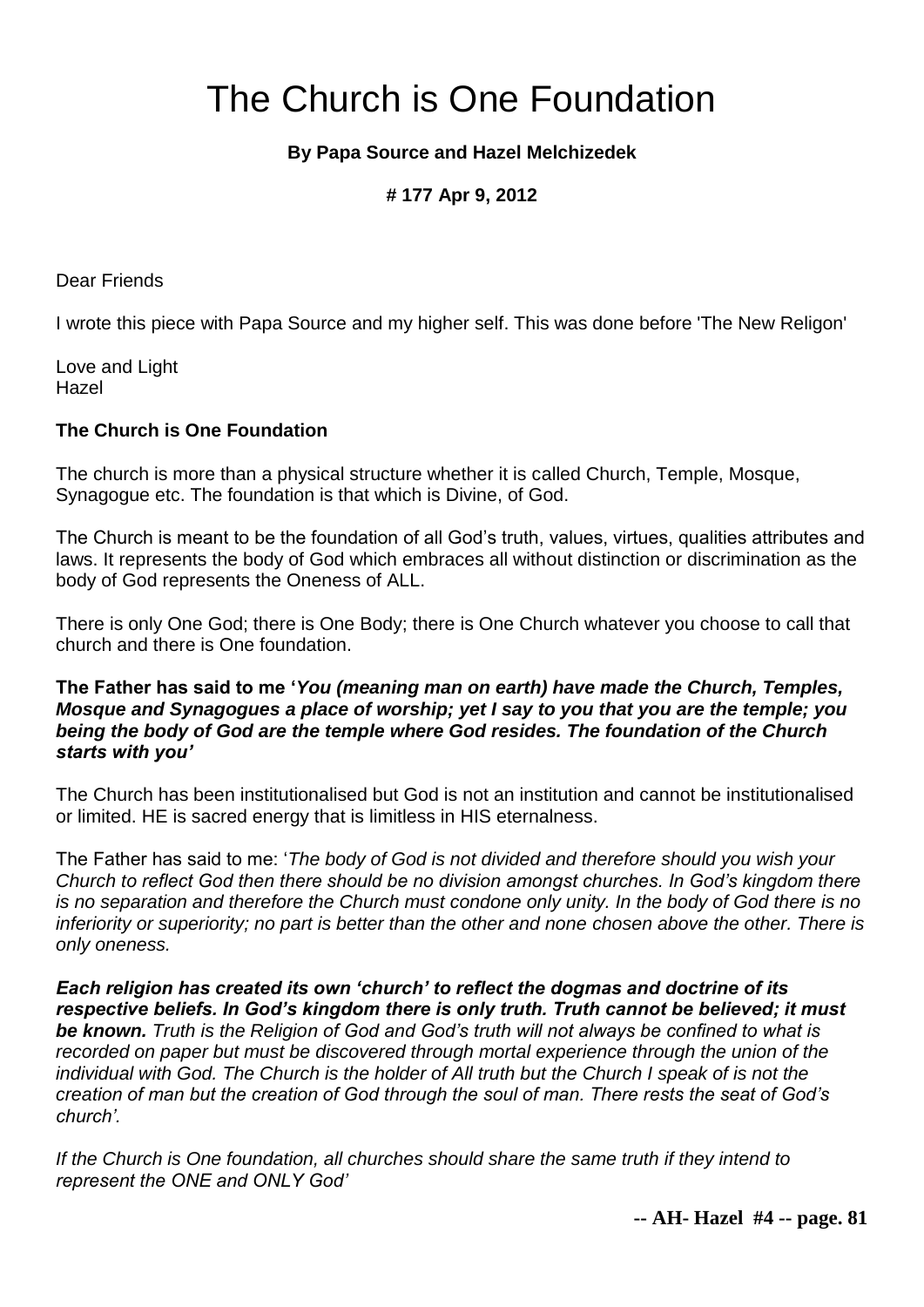Should each come into the understanding of what this means then should you stand in unity in a place of physical orientation, there will be your church. Likewise should you congregate in the structure labeled Church, there too shall be your church. The Church of God is where you are, should you rest in unity within the understanding and light of who you are. You must recognise that the Church in reality can never be a physical structure for the physical holds no reality.

Should you choose to embrace all that is real, then I ask that you see 'ALL' within you and yourself within 'ALL' and you will know that there is only one foundation for there is only One God who is ALL.

*The Church is One foundation In wholeness and accord There is no separation For each is part of God HIS body can't be broken Yet all in HIM is free United through the God mind HIS Church will ever be*

*The Church is One foundation One Light, One love in All Each soul is in dominion Their birthright to recall Through resurrected Christ light Their vision to repair And knowledge to inspire God's Church to be revered.*

*The Church is One foundation On which each life is built The brotherhood of mankind God's purpose to fulfil HIS kingdom to establish On earth through minds and hearts HIS light ever to burnish HIS Church ordained to rise.*

**I AM THAT I AM Hazel**

In video: <http://youtu.be/hvJwiRXdzow>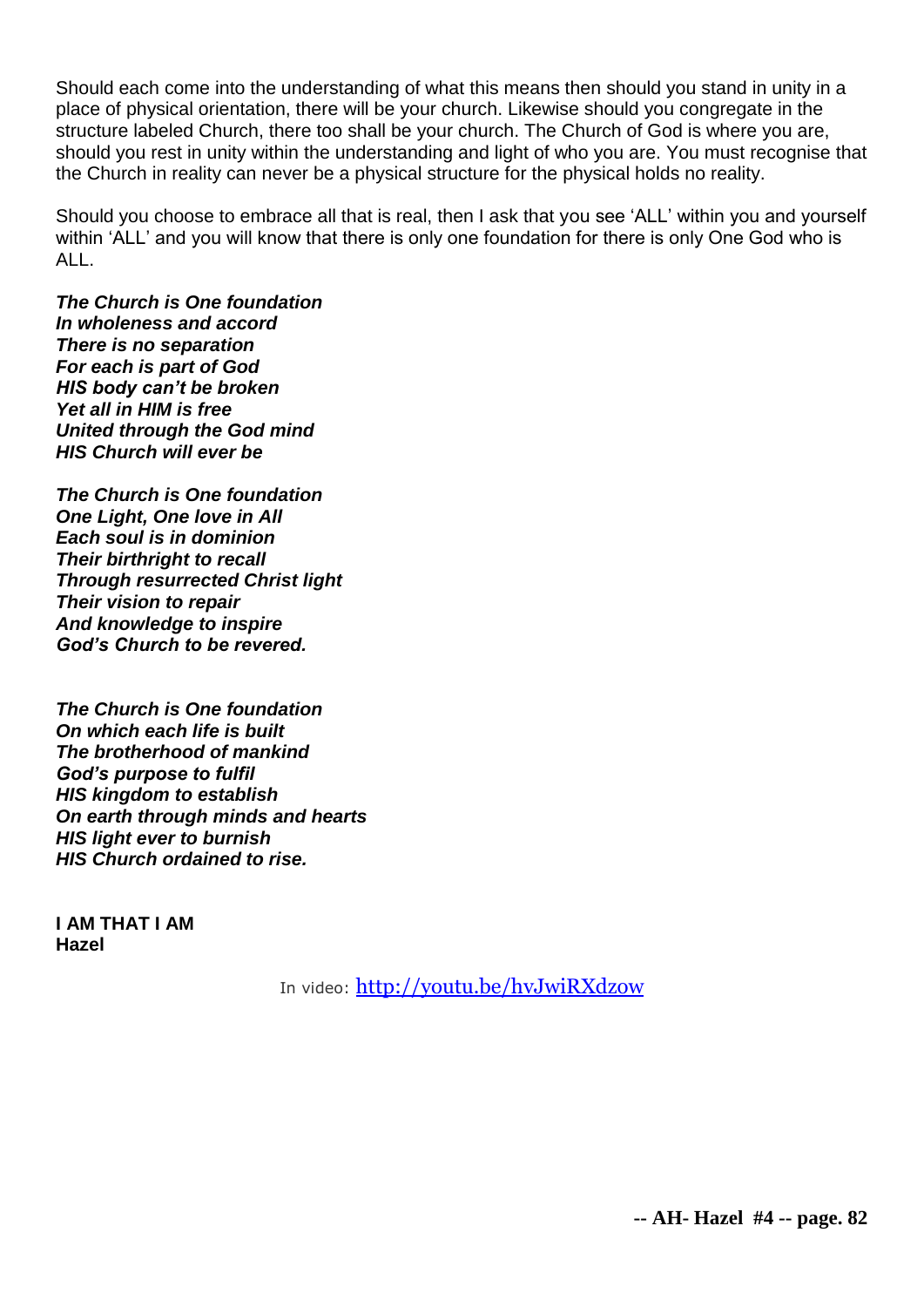# THE NEW RELIGION

### **By The Creator of ALL That Is.**

### **Thru Hazel Mechizedek**

**# 178 Apr 9, 2012**

The religions in your world are man made and find their premise on age old renditions of those who came before as divine emissaries to teach and reveal the word of God. God sent many of his ones to bring enlightenment through the spoken word yet seldom were the teachings recorded accurately; and have been tampered with by those responsible for its translations and dissemination. The words are barely recognisable to the ones who gave them initially. Always was the word given in a way to inspire understanding yet seldom were they understood. God therefore continues to send his messengers to repeat the word and to render further truths through various projections so man's understanding might be reached in measure to grasp the truth.

Thus throughout the ages men of authority took it upon themselves to distill doctrines from what was taught and convert them into teachings to be religiously followed by those who became followers. **Religions therefore have become manifestations of beliefs and doctrines crystallised in records which bear not the original thoughts or natural words but condensed and re interpreted versions.** 

Man made religions are 'tradition based', finding their credibility in those who hold themselves out as authority for the beliefs and teachings espoused by the religion. They are sectarian in nature and appeal to the minds of men through the use of symbols, ceremony and established creeds.

Those who subscribe to the religions of tradition find security in the chosen system of beliefs which provide directives for living. Religion plays a supportive and crucial role in the lives of these ones whose experience in mortal form is underpinned by the dated beliefs and doctrines taught to them. It has become a safety net for many who wholeheartedly accept them as truth without any personal input or experience of what they tend to follow.

There exist truth in the some of the teachings espoused by each religion and you may even find some common ground amongst them; yet they do not represent the whole truth. God often spoke to the readiness of the mind of the receivers. As messenger after messenger was sent, greater truths were revealed to accord with the receptivity of man and his abilities to comprehend; and what was taught before was projected in new and revealing ways.

The reality is that traditional religion has capsulated truth of what is recalled and projects it as a Gospel. I say to you that the gospel as given is incomplete and erroneous in many ways. Those who seek truth will not find it wholeheartedly in the realms of traditional religion but must seek it elsewhere. Man's understanding of religion has become an inherited one, as he assents to what is placed before him as a bestowal of truth.

**-- AH- Hazel #4 -- page. 83**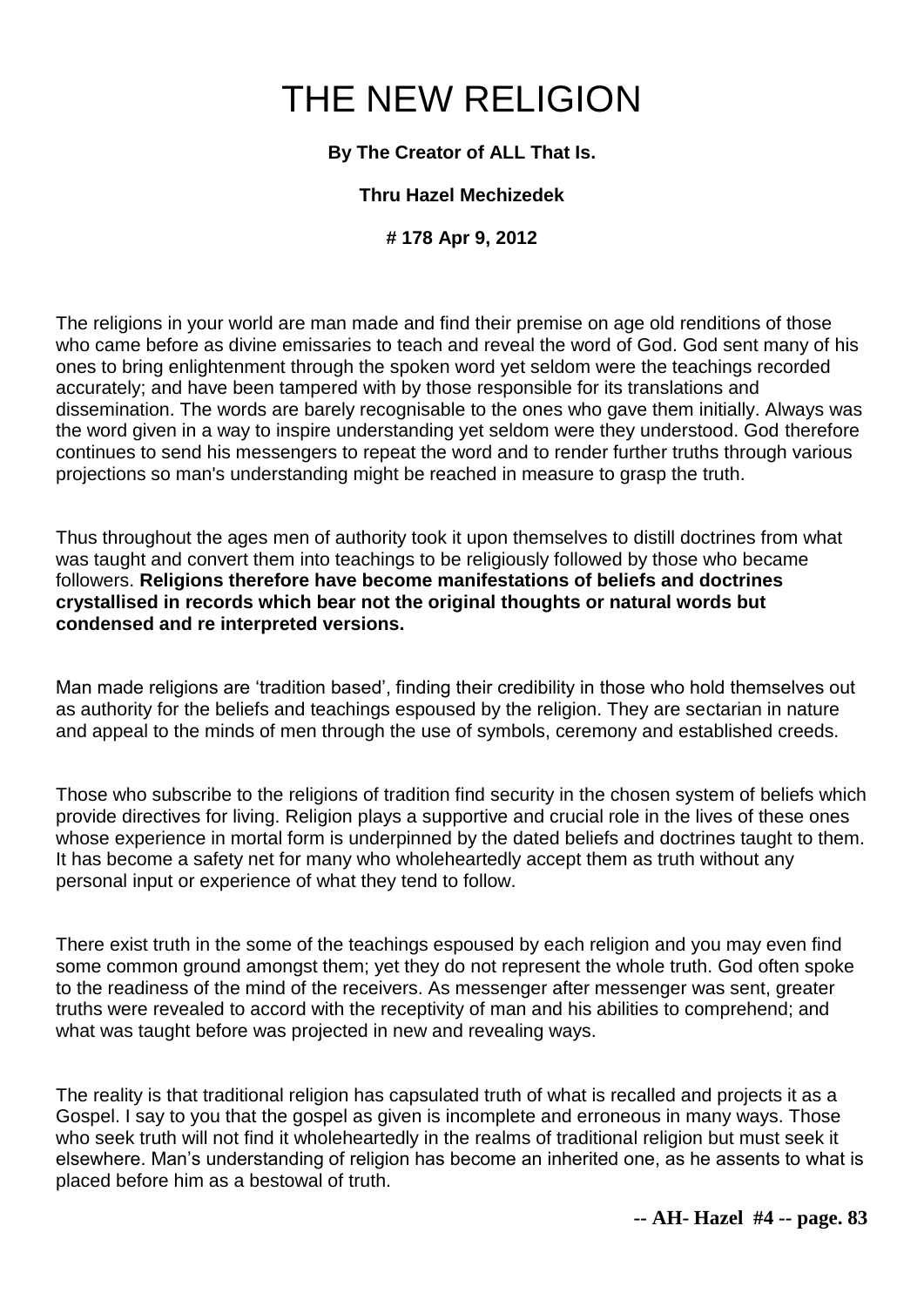Those born into religious families will be conditioned by the precepts of that particular religion without a choice. Those who are independent minded will however grow in awareness and be led to seek beyond the mainstream to find his truth.

**What really is religion? Your religion should be your way of life. Religion should therefore be a way of life or living. Where does life exist? Is it not in the spirit which is eternal? If religion is a way of life and there exist life only in spirit; then should not man's religion be the way of spirit instead of a proliferation of sects espousing various dogmas without knowledge of truth of spirit.**

If man is to find God through 'a religion' and God is pure spirit, then surely the way to God is through the knowledge and experience of spirit. Religion should be a way of life founded on spiritual truths discovered by each individual on his/her mortal journey. The revelations of spirit through the temporal experience enable man to discover and know the presence of God within himself and to feel the divine presence within him and as part of him. The religion of spirit will reveal to man his oneness with God whilst the traditional religion teaches of a God who is over, beyond and above his children.

### **A new religion has been dawning for some time now and many have found their religion in spirit and in so doing have discovered God within themselves and many are choosing to exercise their free will choice to manifest the presence of God through their mortal journey.**

It is the discovery of God within and the choice to manifest HIM that will initiate the career of the ascending mortal. The spirit of God within inspires man to a higher understanding and will provide insight into realities of the life and ways of spirit. Man is then able to express God's ways in his living as the fruits of the spirit become the values by which his life is moulded. He will come to know and grow into his moral worthiness as he embraces the light of God within himself and became drawn to all that light offers instead of being motivated by guilt and fear to uphold the values of God.

The religion of spirit is revelatory in character. One of its greatest revelations is the existence of God's love in man's immortal soul. Man will come to know God's love and will know love as God and God as love; and eventually know God as himself and himself as love. He will in his search for truth discover that love is all there is and God being love means that God is all there is and in that knowing there will flow awareness that man and God are one. In spite of what man's senses perceive, man will discover that there is no separation. As he begins to know God and feel HIS presence within himself, he will eventually know the wholeness of love and he will develop the ability to manifest God' s love.

Inherited or traditional religion may teach about love and even provide directives on how man should love but this will be no more than an intellectual understanding based on mind awareness rather than spirit awareness. To know, to understand, to experience, to have, to hold, to retain, to live and to express love you must feel unified with God's love that dwells within. It is only through the experiences you have on your mortal journey that this unfolding can occur.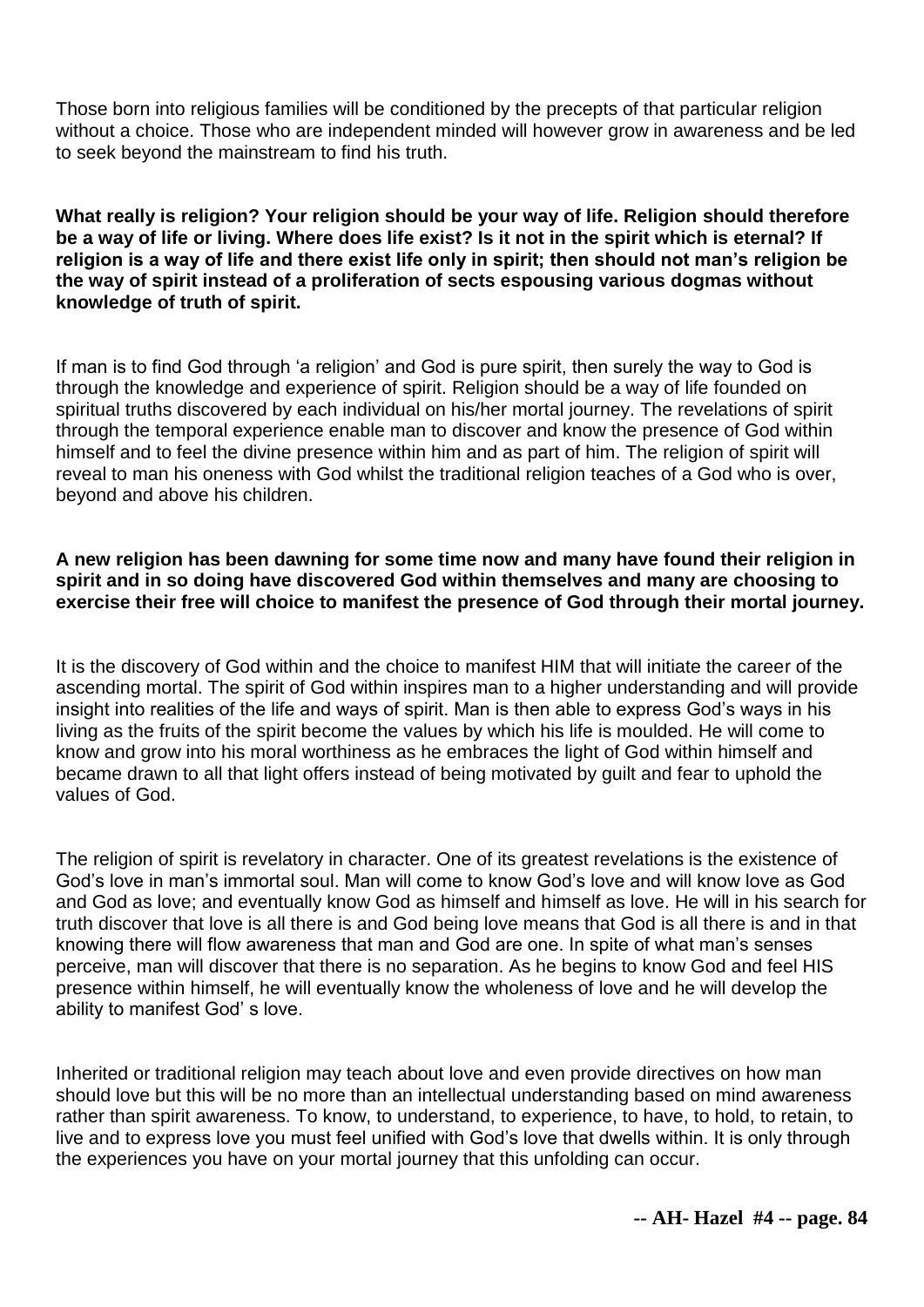True religion therefore cannot be taught but must be discovered through the mortal experience combined with the motivation to seek truth. It is only then that man will come into remembrance of who he is, as this awareness must dawn from within, so that he may be bonded to the experience and know the revealed truth and remain unmoved by what others tell him is truth, whether or not it be so.

Man has taken this mortal journey to have an experience through which he will discover himself and in so doing experience a release of his faith. This faith shall be the rope which leads him to the pinnacle of himself, should he be able to retain hold of it. Faith when discovered through experience will become the inevitable accessory that will facilitate attainment. What man begins to know through spirit revelation must be anchored in his faith lest he falters when the exigencies of life threatens the foundation of his knowledge.

The religion of spirit will always work through inner discovery; and this perpetuates a feeling of certainty and allows for that feeling of security that within you lies all that you seek.

The religions of your times are outdated and static in many ways. It pre empts the fresh winds from passing through the minds of its followers that real discoveries and revelations of spirit may be enjoyed. It numbs the minds of followers and curtails their freedom to question and explore beyond the projected 'Gospel'. It holds on to what has been rewritten from generation to generation as truth. It seeks to convert and dominate through authority rather than liberate. It keeps its followers stuck in paradigms and practices that do not field spiritual growth. It breeds differences between sects and superiority of one's belief or doctrines over another. It teaches love and tolerance yet is marked by division and disunity.

It deals in the finite; being that which is recorded as Gospel from cover to cover of a 'book' without an appreciation that God in HIS infiniteness cannot be limited by words on paper and cannot be experienced through the written word. The existence of God, the goodness of God the reality of God cannot be derived from what someone else tells you or what is recorded. It is to be discovered through myriad, vibrant mortal experiences. Indeed man must intellectually comprehend God's processes and the science of creation but to know God in spirit man must experience him from within. Man cannot experience God through his outer senses but through his inner faculties that bear knowing.

**The religion of spirit offers freedom, the ability to retain one's sovereignty, control over one's life, impetus to seek truth of God and self and the ecstasy in discovering the depth and breadth or spirit's knowledge .**

A religion based on spirit will unify the hearts of men through the love of God and provide the knowing that God is individualised within each and therefore each has identical God presence within. It does not dictate or decide what one should believe for it thrives on progressive revelations. It allows for experiential insights whilst it leads to a shared or common understanding of the oneness and brotherhood of all, the sole destiny of the ascending mortal, the reality of the ONE will, a determination to accede to that will and the realisation of self through service.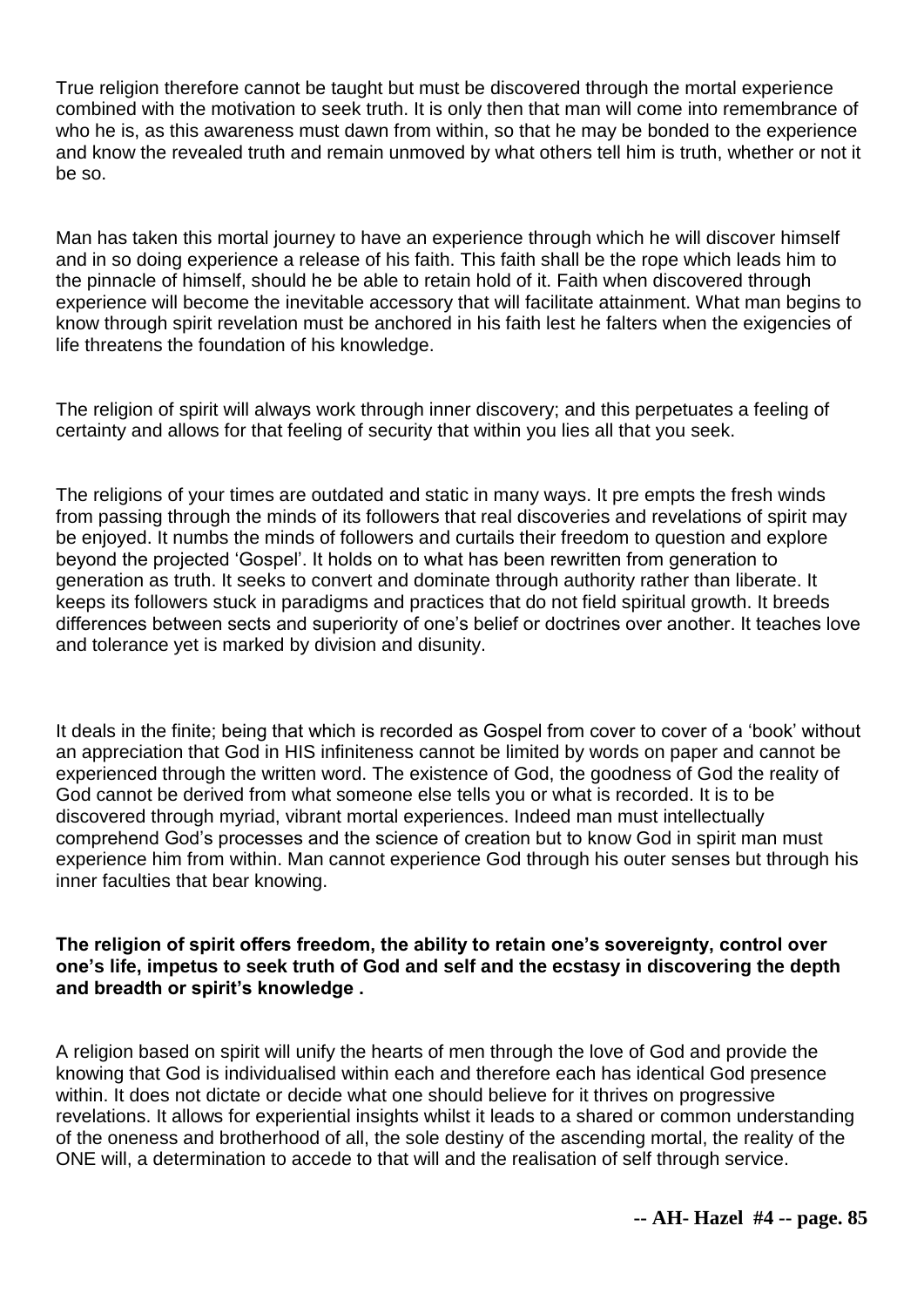The barriers that have long held MY children in bondage will be dissolved in the wake of the ascension; for it is through this process that the spirit presence within each will find its resurrection in truth.

Welcome home MY little ones for the spirit of truth within each of you will be awakened and in this you will find your new religion.

### **THE NEW RELIGION, A.H.- VIDEO in different languages.**

[http://abundanthope.net/pages/hazel/THE-NEW-RELIGION-A-H---VIDEO-in-different](http://abundanthope.net/pages/hazel/THE-NEW-RELIGION-A-H---VIDEO-in-different-languages.shtml)[languages.shtml](http://abundanthope.net/pages/hazel/THE-NEW-RELIGION-A-H---VIDEO-in-different-languages.shtml)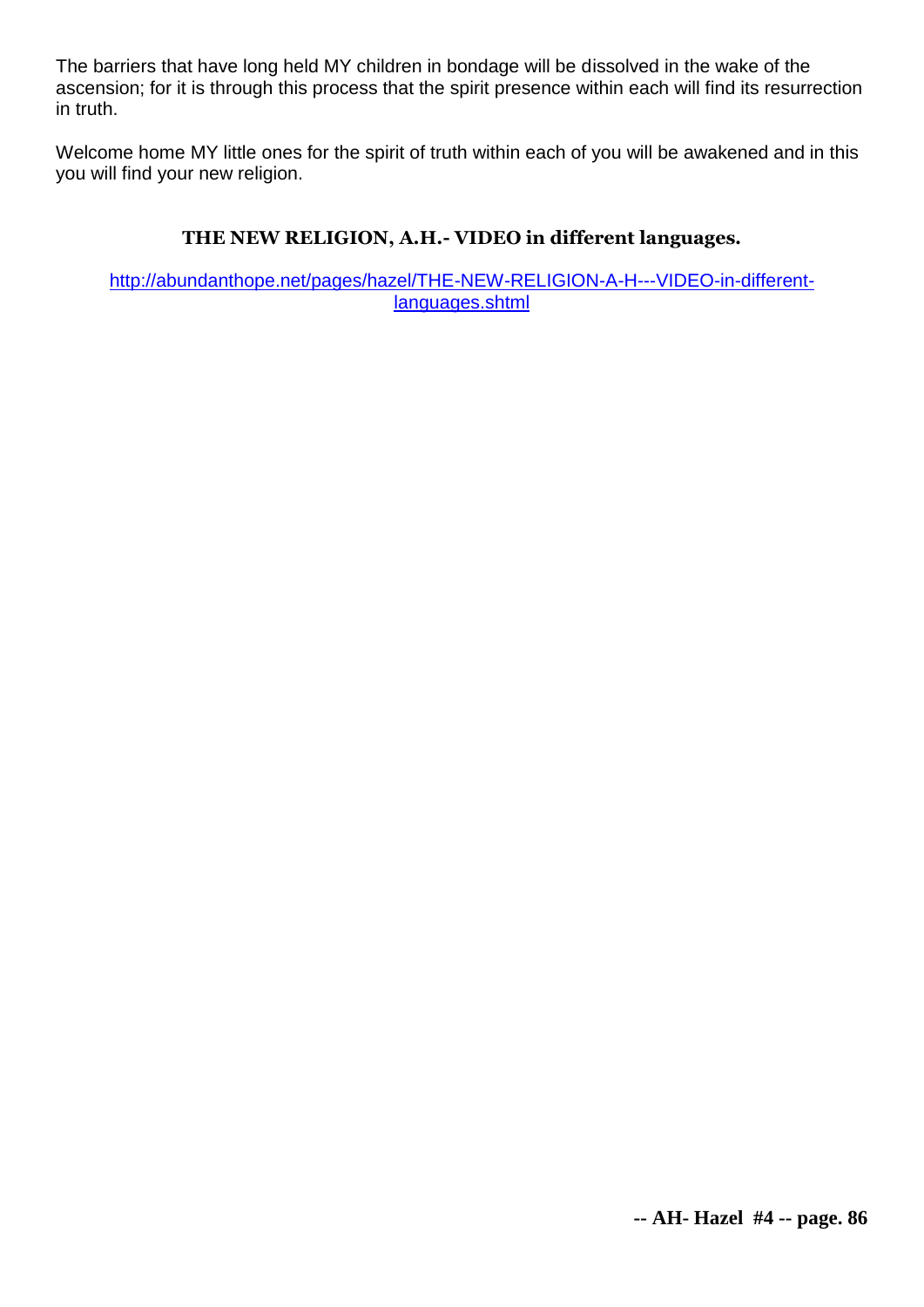### The Light House Effect

### **CM thru Hazel**

### **# 179 May 14, 2012**

Many stormy nights lay ahead in the wake of thunderous change swimming toward the shore of your planet. Many will grapple with the new temperatures and become tossed and turned in the sea of uncertainty that will define their lives. They will need an anchor; a quiet place of refuge to shield them from the whirlwinds and abrasive weather which shall burden the routine of their lives. These are the ones who have no spiritual feet or whose tendency is to follow the leader/s. As they find themselves bereft of leadership, they shall be seeking warmer waters to rest within as the tidal energies rise, threatening to overcome all that they know.

This is the inevitability of that which awaits you. I will not leave MY ones stranded. It is not MY way. Those of you who have been groomed for these times must act as lighthouses on the shores of turmoil. Be firmly entrenched on the firmament of divinity and stand your ground. Let the radius of your light extend that all who are in need can see your light and take shelter within your knowledge. Keep the portals of your heart open to all and welcome those who seek you out. Provide a haven for them that they may see the light of truth and seek from you greater understanding.

It is you ones who are firm of faith and knowing who shall be the new anchor. Do not underestimate the service to be rendered. In preparation I suggest that you keep alight the lanterns and lamps in your inner house; that being your soul, and cause such light to multiply as the effect of your collaboration with ME. You must burn brilliantly that no fear or doubt may remain within you. You shall not be in danger even though you may stand amidst the fracas. Think of the stationed lighthouse. The brighter your light the greater the possibility that those who are lost in darkness and seeking a way out will be drawn to you if they can but see the offering of your light. Likewise I expect that you will keep an eye out of those who are bewildered and lead them into your station.

There are many of you placed strategically who will keep the embers of God alive during these times ahead. You shall be solid and unshakable for it is MY hand that shall keep you steady. You will see beyond the horizon of activity and know what the result shall be. The momentum shall be swift but the outcome certain.

I AM Christ Michael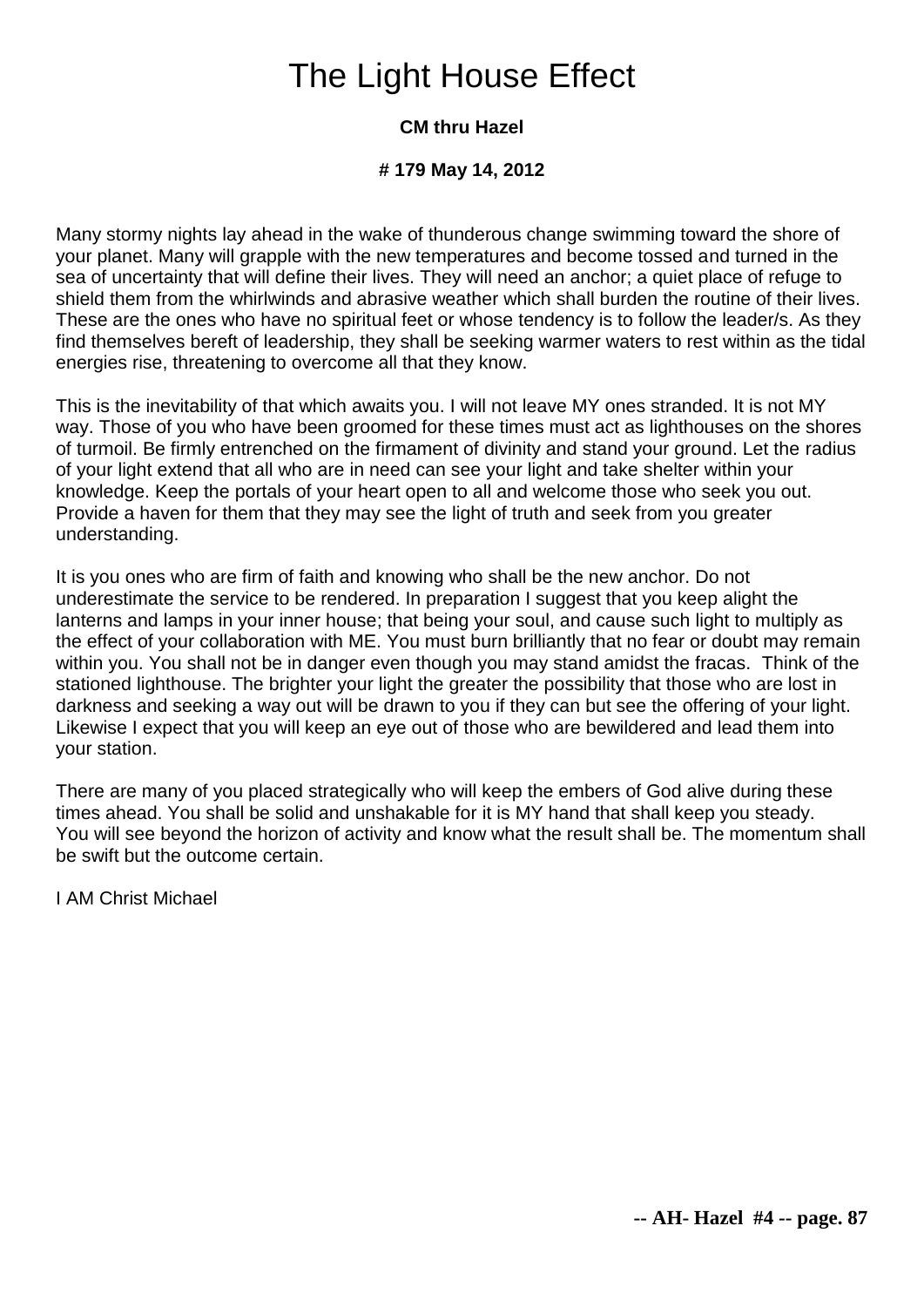### Worship and Forward Thinking

### **CM/Source thru Hazel**

### **# 180 May 14, 2012**

This first portion below from Christ Michael, the next portion from the Paradise Father

The concept of worship is affiliated with the religious practice of outwardly honouring God of the religion. This honour is bestowed by those who gather in a specified place of worship where laud and adoration is attended unto God through the saying or repeating of prayers, singing of hymns or other religious music, chanting, and recognition and reminder of HIS word through the reading of gospels or various other texts.

Worship has become a convention of religion in that specified days are allocated when God is to be praised and honoured in a community fashion. Worship has come to signify man's recognition or identification with a God who is Creator of all things; to whom homage must be addressed for gifts rendered of varying nature during the mortal existence.

The Father honours HIS children's right to exercise their free will when they choose to approach worship in this egregious manner. HE is moved however by the intent and not necessarily the action. HE recognises that most have been conditioned to see worship through the limited view that religion offers. It has become an imposed practice which many have adopted as a routine in their lives. The form of worship may be distinct amongst religions but the intent is predominantly the same.

I come to provide you with an advanced perspective on worship so that communion with God can be fruitful whilst maintaining the reverent attitude that attends worship. It is by all means worthy for believers to congregate and share in communion with the divine. Yet the starting point must always be recognition that as each present carries the divine essence of God, God is present in each and in the presence of all when there is such a gathering.

Honour and homage should thus first and foremost be offered to each other from the perspective that it is the God within you who honours the God within the other. This births the higher vision that God is almighty within each and each is sovereign through the existence of God individualised within each member. Praise, honour and adoration should be exchanged amongst members of the congregation as an act of recognition of God's presence.

When you come to recognise the God within each then you will appreciate the omnipresence of God and the Oneness of All. When you worship you will not be worshipping in separation but in Oneness. You will treat worship as a meaningful communion with the infinite spirit within you as well as meaningful interchange with the infinite spirit within others.

When you commune through recognition, with the infinite spirit within you, you are recognising self and self worth and honouring self as God. This form of worship is motivating and fruitful as it cultivates your thinking which will eventually accept the most incredible thought, that you and God are one. Why do you seek to praise and honour God in the first place? What are you appreciative of towards HIM? Are you motivated through love for HIM and desire to know HIM more and be obedient to HIS will; or are your motivations based on the expectations of others or fear that if you do not attend worship God will be displeased?

**-- AH- Hazel #4 -- page. 88**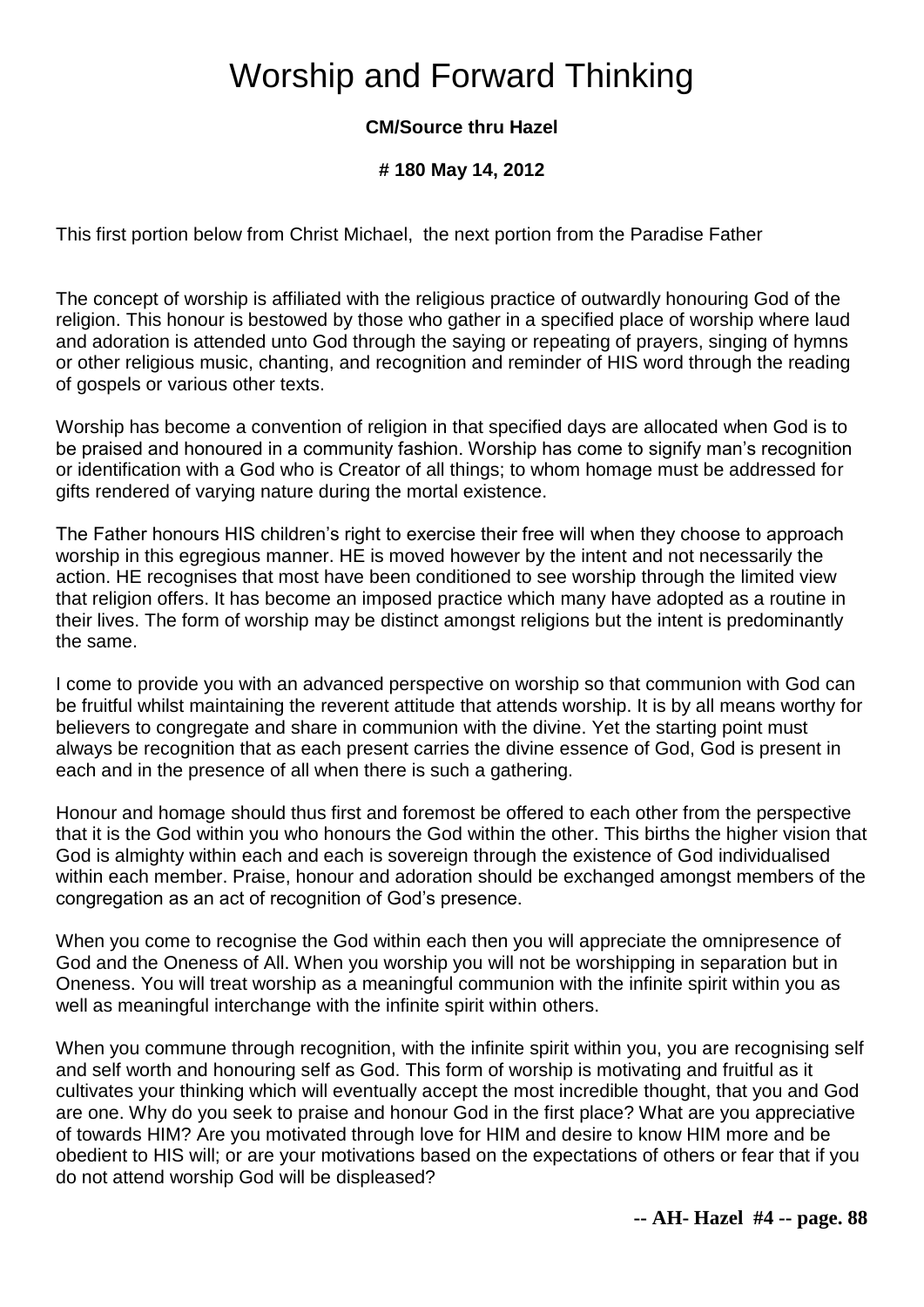Dear children, true worship is always a result of personal desire to spend time with the God within or be in the presence of God. Can you accept that it is a possibility that you are seeking through, what you term worship, to truly know God; to experience what it feels like to be in HIS presence , to taste of the higher energy and joy that HE can bring to your life?

You sing song after song and you become empowered by the energy created through music. Many experience a high, in particular where worship is of a charismatic nature. This high MY children is that which you are seeking to experience because through it you feel the ecstasy of being in God's presence. It brings radiant joy to your hearts as you feel the higher vibration take control of you and for many moments everything else is forgotten. Many are brought to tears through the experience and claim to feel closer to God. God is all love and all ecstasy of the purest nature. You therefore long through worship to feel God.

Worship need not be the reserve for Sundays or whatever day of the week your religion imposes. Feeling the presence of God, experiencing the ecstasy of God, and enjoying reverent communion with God should be a daily practice. It should be a willing part of your life; in fact a priority.

Worship should involve the joining of your mind with the mind of God. Daily communion with God shall enable you to develop a personal relationship with HIS presence within you and worship will take on a new meaning as HE begins to minister to you in response to your efforts to know HIM and be with HIM.

It is through meditation that you can truly engage in meaningful worship. Let your prayer, love, gratitude and respect be engraved in your heart and this will be your offerings to the Father. Through the meditation process you will be reminded of who you are and guided to fulfil your creative potential in the world to manifest HIS presence. HE is the archetype of what you seek to reflect and you can only truly know Him through silent communion.

As you come to know the Father within you as yourself, you will live in a constant state of worship. As your consciousness breathes new life of a celestial or cosmic nature your creations in this world will bear the stamp of all Godly attributes. Worship becomes a way of living for you as you honour, revere and love expressly every life force in God's creation as your own.

Your life becomes a living praise through the service you shall render and works you shall do. This type of worship will bring the greatest level of self realisation and it will create an empowering life built on divine knowledge. You shall live in the presence of the divine and shall never feel the myth of separation. You shall be able at will to draw from your infinite resources to create the life worthy of living. You will dwell in the frenzy of joy and see through the eyes of maturity. You will truly love your brothers and sisters as yourself and you will be a God in action. Yes MY dear ones, true worship should bring you to this state of being; not the transient state of feeling love, joy and empowerment one day of the week and then collapsing into forgetfulness thereafter.

When you ignore the God within you, you ignore yourself. The Father is not in need of blind adoration. HE knows who HE is. HE wants you to discover who you are and in that discovery will be a worthy reason to celebrate. It is truly the discovery of God within you that will enable you to see many of your earthy practices and concepts in a different light.

The purpose of worship is to find and know the Cause and in so doing you will find and know yourself; for it is then that you shall live a worshipful life where all things and ones in God's vast creation will be honoured, praised, revered and adored.

\*\*\*\*\*\*\*\*\*\*\*\*\*\*\*\*\*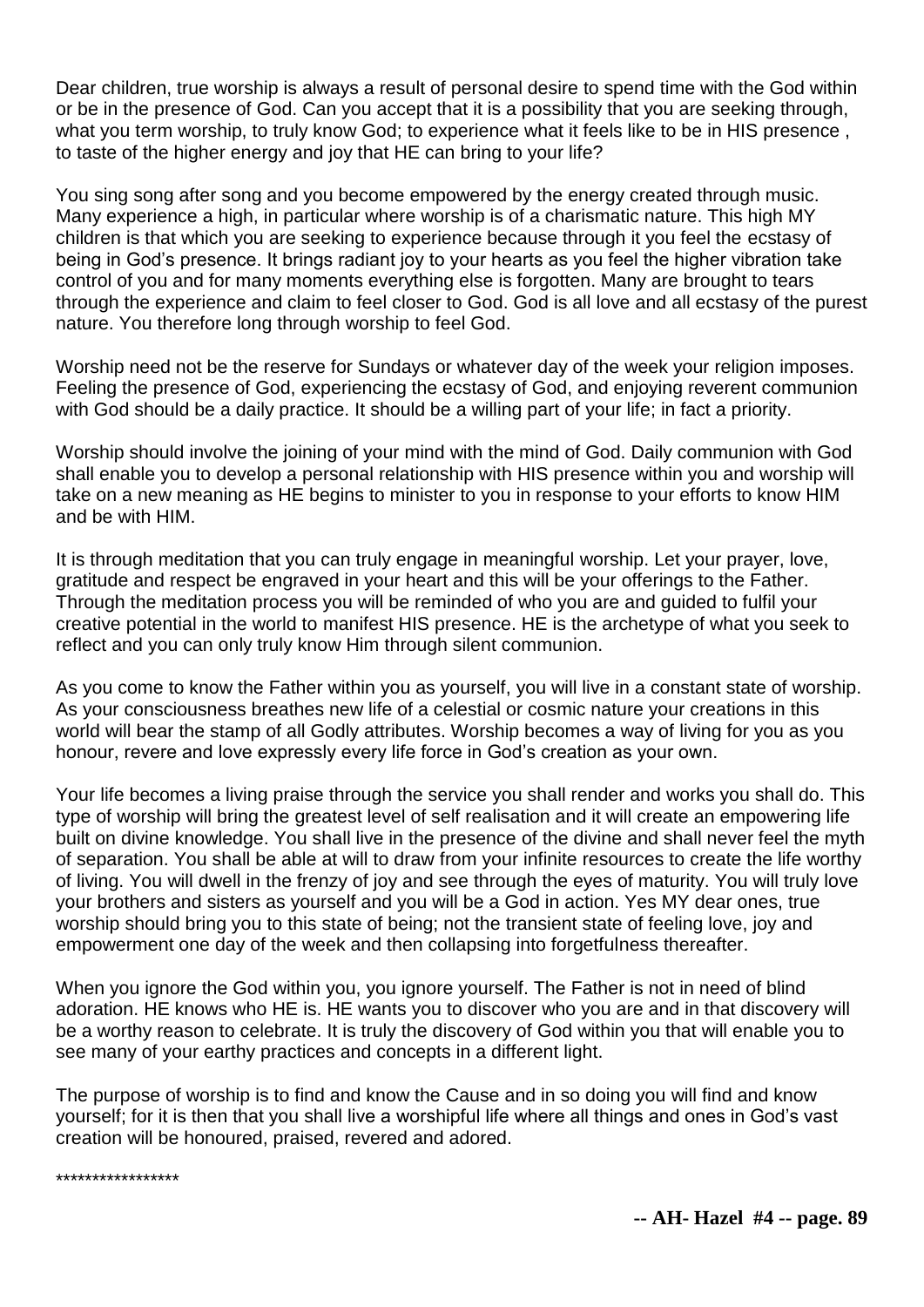### **Message from the Paradise Father**

#### Thru Hazel

Draw from MY breath that you may be propelled into timelessness to experience the ardour of infinite joy. In this you shall find ME for you shall enter into the nest where I can attend to thee as a Father/Mother would to a child. You shall be weaned and protected and come to a deep awareness of MY love. You will then know my expectations of thee. You will come to know ME as a loving God who serves HIS children through love and extends HIS all knowledge to them that they may wish to return to the nesting ground time and time again for nourishment.

I do not require subservience, affected, imposed or unnatural adoration. I do not seek you to love or revere ME out of duty or fear. I desire you to want to know ME and to experience the fullness of MY love so that you can come to know that there is no difference between us. MY actions are exercised through pure love and I wish you to be so motivated. The world does not have to know your love for ME through loud repetitive words but must bear witness to it through your way of life; for the greatest praise and honour you can render to ME is to live a Godly life wherein I AM manifested in all you do.

There are many whose vision is jaundiced and their thinking coloured. They cannot behold reality but simply follow patterns carved out for them.

The synthesis of all truth lies in the vestibule conspicuous only through inner sight. Each must choose to see in truth before they find the vestibule.

Solitude is the temperature most fruitful for worship. In your aloneness with me I can reveal myself and you will hear MY thoughts in heightened ways and come to know the ME within you. I will foster you from within and build your inner senses through a network of light that at every point will you be able to receive holy transmission. There will be no need for outer acclamations or praise for I can and will read that which is in your heart. If you approach me in reverie I will feel and know the honour and love you project. It is the song in your heart which testifies to your longings that moves ME within to respond, and not necessarily the words from your lips.

I do not require that you worship ME as if I exist beyond you; but to do so as if I AM a part of you. Only then will you truly feel MY love and hear MY message to you. The empowerment and comfort you shall experience through this knowing communion will be sustaining.

I know that your current understanding of worship is inherited and for many it is a practice born out of expectation and duty. For many, worship placates the soul and allows for recharging in an environment which presumes Godliness. I am not against community worship; just the manner in which it is executed. I gently encourage that worship in the setting of a church by whatever name that church is called be aimed at a sharing of the revelations of the infinite spirit within each and an honouring of each other as God in manifest. You must come to know and accept that where you are I AM.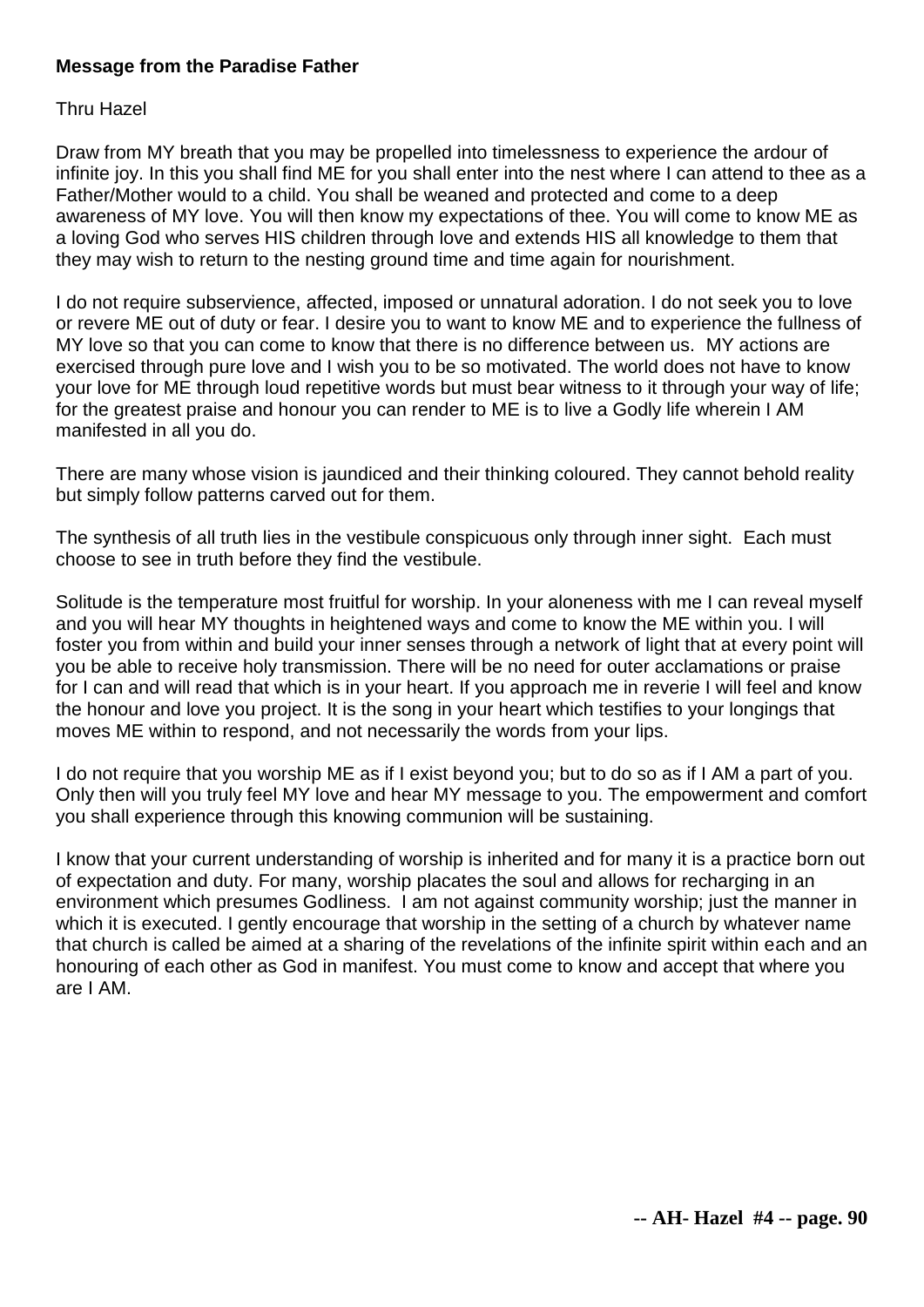### The Prophesy -Darkness uncovered

### **From Source thru Hazel**

**# 181 May 29, 2012**

There is a simple truth to those days yet to come when darkness will prevail for a time. That truth will sound a bell that will end the regime of darkness on the face of your planet. Yes indeed, darkness is to be vanquished that your lands may become lighter and lighted. Light shall void darkness, truth shall void the lies and understanding shall void ignorance. It will be a time of great awakening.

Many will experience the dawn of understanding as the light of awareness emerges. They will come to see how they allowed darkness to cloud their vision. They will experience a shocking revelation that outer darkness is incomparable to inner darkness brewed from an ignorant state of being uninformed; or chosen ignorance. The darkness will thus uncover the light of understanding within the minds of many. In fact when this occurs a new feeling of freedom will be born. A weight will be immediately lifted yet not without a sense of remorse for allowing the reign of darkness to perpetuate for as long as it did. Uncertainty will be replaced by hope.

Many will come to realise that darkness cannot be measured by outer visibility but through an inner illumination born out of knowing truth. For truth represents the light and a mind in light will see that which is averse to itself. It will perennially seek truth and thus light in all things. It will be a time of mighty reflection when light will loom inwardly for revelations will be given in radiance.

Out of this period of darkness illumination will bathe the inner eyes of many and darkness will be lifted from their consciousness. Many however will wade into deeper waters where their fear will keep them anchored. These are the ones who will be unable to assimilate the truth as fear blocks the reality from their consciousness.

When the darkness is uncovered there will sit abundant light. See this imposed period of darkness as heralding a new era, a new beginning where the dawning light shall be brighter and clearer than ever before. A new morn will break as the mist of darkness is lifted with permanence.

I AM YOUR SOURCE

**-- AH- Hazel #4 -- page. 91**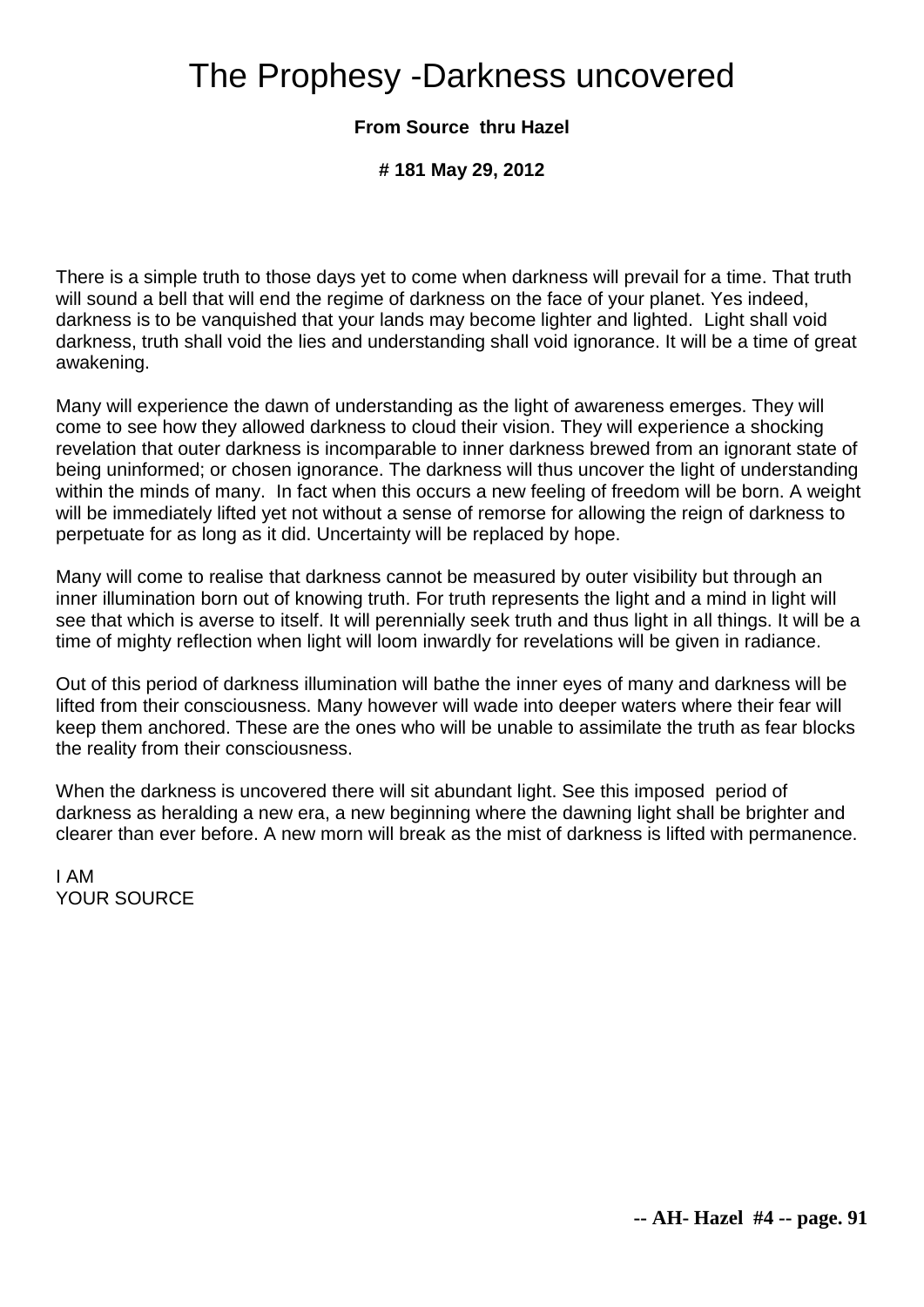### Time for Collection

### **Source thru Hazel**

### **# 182 Jun 7, 2012**

### **Video version in several languages:**

### [http://abundanthope.net/pages/Podcasts-Radio-Shows-Video-by-AH/PaPa-Source-Time-for-](http://abundanthope.net/pages/Podcasts-Radio-Shows-Video-by-AH/PaPa-Source-Time-for-Collection-A-H---VIDEO-in-different-languages.shtml)[Collection-A-H---VIDEO-in-different-languages.shtml](http://abundanthope.net/pages/Podcasts-Radio-Shows-Video-by-AH/PaPa-Source-Time-for-Collection-A-H---VIDEO-in-different-languages.shtml)

Creation is MY investment and MY gift to MY children. You are the assets within MY creation. Your worth is measureless. You were born into wealth wearing the crown jewels I placed upon you at birth. You then decided to create lives of your own for the sake of experience but always with the promise that you would return to ME with your wealth intact.

I gave you leave to explore the elements of space and time; not to seek out your fortune but to simply experience and interact with MY creation. I expected that you would have invested your assets wisely to enrich your experience and know the WHOLE and ALL of ME, though you appeared to be separate from ME. Many have forgotten their roots and cannot comprehend ME. They have forgotten WHO I AM and where I AM. I AM the long forgotten SOURCE for many and for others I AM a being wholly separate from them; a ruler who sits above in a place called Heaven waiting to meet out judgment at an appropriate time. The truth being, you were and are never without ME, in spite of the myriad journeys you have taken.

What many of you do not know is that I take the journey with you for it is impossible for ME to be without you and for you to be without ME. The difference is that I AM aware whilst many of you are not. The Creator is always in attendance on creation; forever observing HIS assets as they sojourn in time and space to see whether they are allowing their experiences to rob them of their birthright or whether they are using their birthright to maximise the experiences which will in turn yield returns and enable them to find their way home. I AM constantly nudging you from within that you may recognise MY presence and in so doing your creative 'creator' abilities.

Many have lost memory of their inherent wealth and seek to fill a void with that which is of a material nature, transient, as its worth is meaningless in the place where they must return to. Those who have come into remembrance and knowledge of the treasures they bear within themselves have wisely invested their timeless assets in choices amenable to longevity of spirit. Their wise investments have earned them 'spiritual dividends' stored in their cosmic bank accounts. For it is that which is stored herewith that will determine their next placement.

For those unable to recall their Source and homeland, I have paid special attention to; mercifully recognising that they needed and are in need of assistance. I have sought to purchase their passage home through the ones I have sent time and time again to provide the vehicle for their return. Yet many have spurned this offer in preference to extending their journey. So I watch as these ones gamble their assets on unwise investments and forfeit in the process the most valuable gift bestowed upon their birth; their sovereignty.

There are those who remember who I AM and who know where they have come from yet they have chosen against ME. They have surrendered their spiritual assets in favour of the material and worldly ones and seek to create a kingdom for themselves in a material world that has no reality.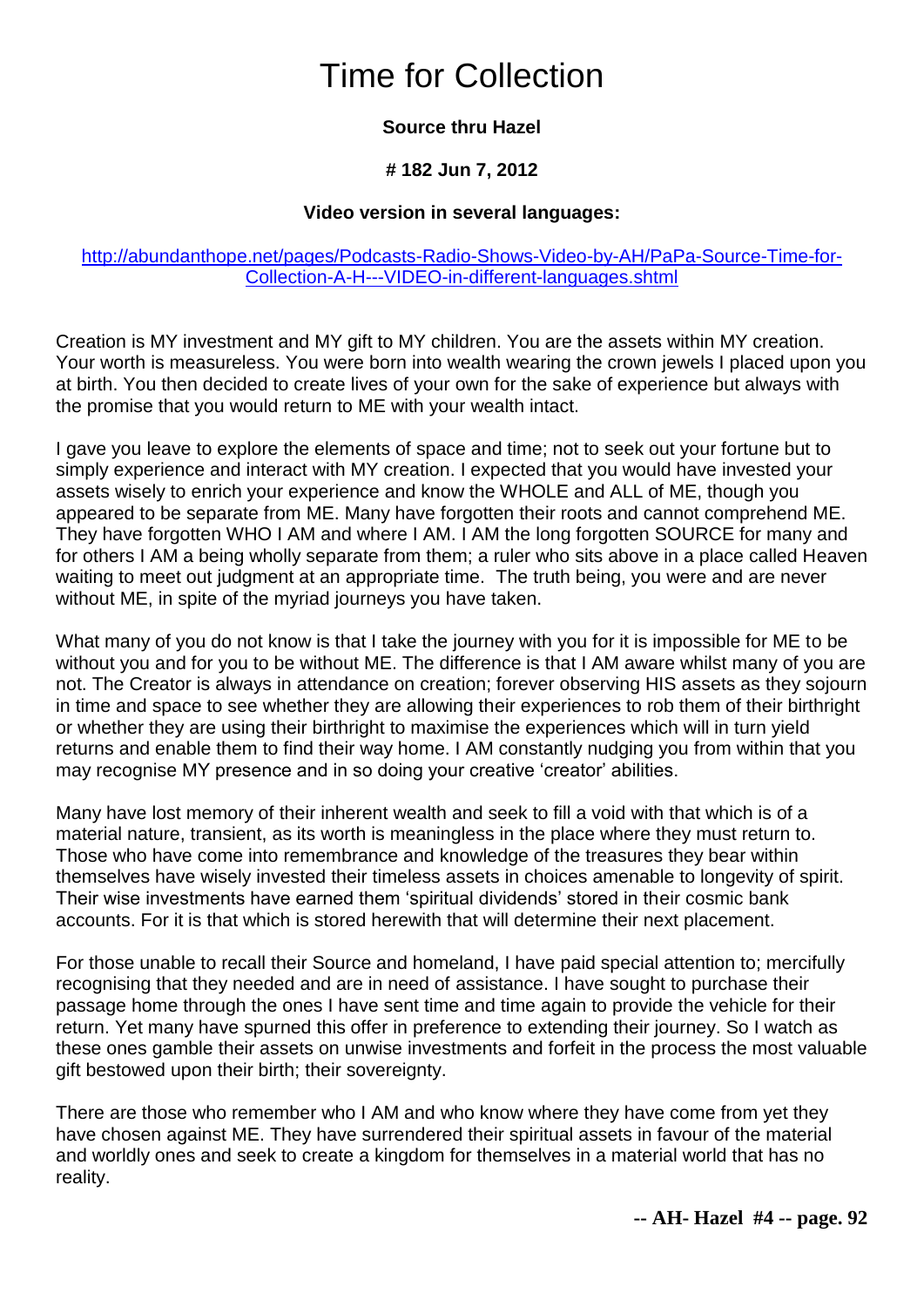It is COLLECTION TIME. I have come to reap the returns on MY investment. I come to assess how my assets have fared and to determine where next they should be invested. Those who have earned high returns will ascend to places where nature will support the accumulation of greater spiritual dividends.

Those who earned little during their experience as they bought into false doctrines and precepts and in so doing surrendered their sovereignty and freedom for imprisoning chains; will be freed by MY hands and be given another opportunity to regain what they lost in places more supportive to the pursuit of self awareness.

Those whose spiritual coffers are totally bare due to their malignant choices, preferences and investments in barren affairs, will struggle to survive as they flounder for the breath of life. Ever merciful, I offer a lifeline as I extend MY hands offering assistance. I ask them to choose ME as their new partner that I may inject fresh capital of light into deadened assets. A few have accepted this offer in wisdom as they know that they are spiritually bankrupt. I will be their Trustee in Bankruptcy; and so will decide how and from which placement they shall repay their debts and thus begin to regain the assets they willingly abused and lost.

The rest have rejected MY offer. They have chosen to forfeit further investment in experience and thus coldly severed themselves from the Source of their lives. They have rejected life. and in so doing have determined their penalty.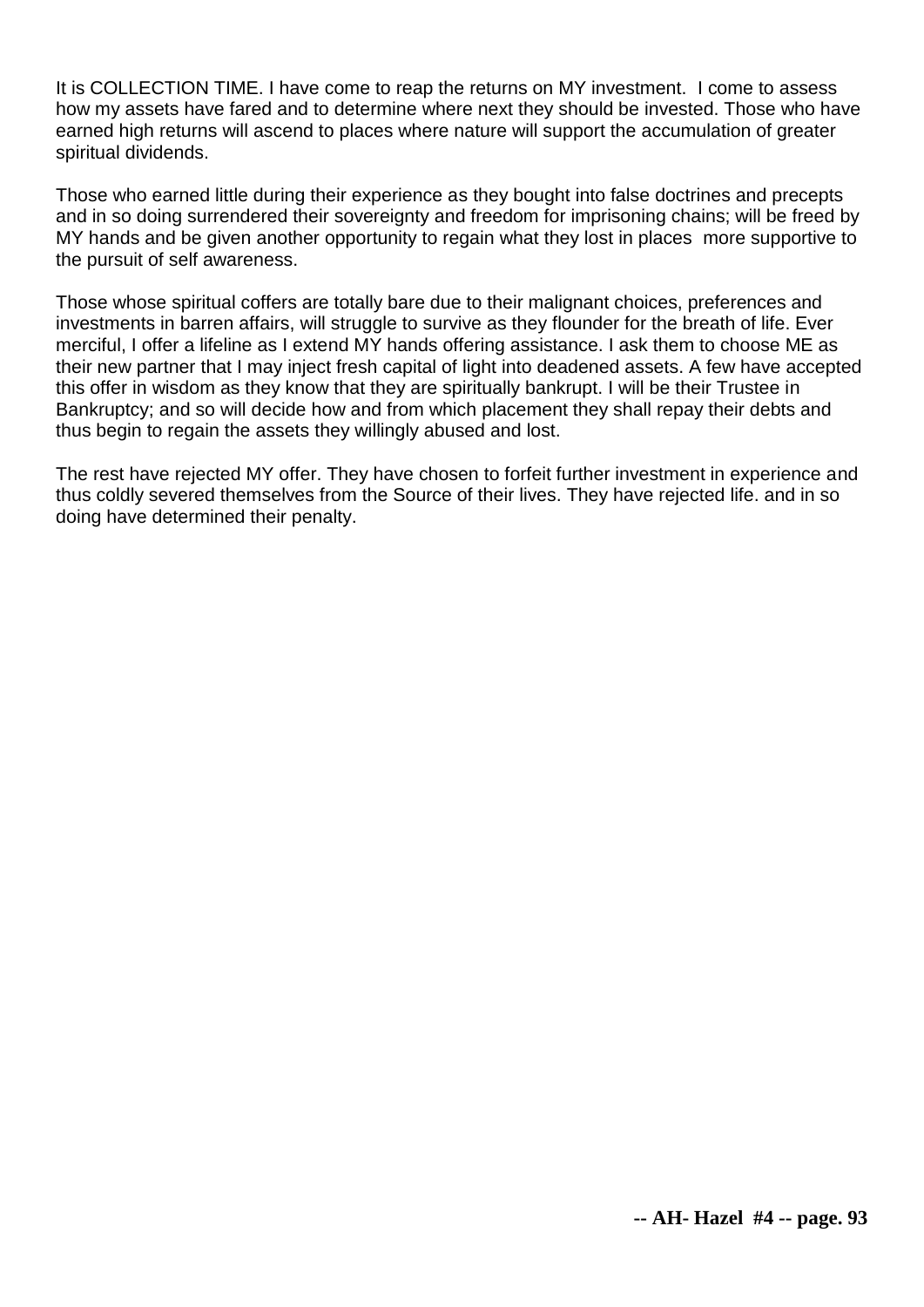### The Litmus Test and Graduation message from Source

### **By Source thru Hazel**

#### **# 183 Jun 23, 2012**

Behold the litmus test is now complete and the results measured against MY will. The time of revelation is present and each of ALL in his individuality will know in doubtless form the results. For those who pass will be offered passage BUT those who fail must repeat or abandon the course of life.

Rest easy all MY ones who have obliged ME for your ascent is assured.

Live in this moment and savour its joy; take a journey through the inner mind and heart and rest there for a while. Plough through the unwanted and cast aside that which is fruitless, clear away the debris and find your rest. Allow the stillness of these moments to usher in light; see it flow in the mirror of your mind as it settles within you and you become the light. Become the Light. With certainty this will serve you well on the road ahead as your days become night and night precedes further night for a short, yet what would seem lengthy period of time.

Be like unto ME, effort to be likened to ME for less than ME does not exist. Peel away the layers of false perceptions; release it unto the cosmos for un creation and observe yourself being filled with MY light to replace the antiquity of falsehood. What sits in discomfort within you is false and must be eliminated to allow for new frequencies to fill your vessel; that streams of elevated awareness may begin its culture.

Make ME your Home, your resting place; your tabernacle; your playhouse and I shall in turn create with you an inner dimension from which your outer world can be birthed. It is MY rhythm that you must match to create as I do and as I would. I speak these words to all who will take the ascending journey for graduation time is at hand and I AM rendering the speech that will usher you into the great halls of light.

I have thus far lent you MY eyes for those who wished to see through ME and espouse a higher vision; I have lent you MY mind for those seeking to draw from its education and be united with truth; I have given you MY spirit that you may seek in spirit to know and become spirit. All things have I bestowed upon thee of necessity that you may tend to your soul and seek its survival beyond the contemporary material octave. I HAVE OBLIGED YOU.

As the handle of the door which separates you from a new world opens I desire you to know that greater power awaits you which demands a new found sense of responsibility for yourself and the evolution of planet and people. The old ways cannot and will not sustain; old thinking and beliefs which fettered progress must be abandoned. New vision must be espoused and that vision must be founded in HOLINESS. Perfection must ever be the goal and the I AM presence the way.

What has been taken for granted in the past must be brought to the forefront and tended to. Let not limitations or perceptions of limitation gather in your force field; for they will only sour your journey and pre-empt greater fulfilment of God potential. Do not think that you know all of ME for only when you can do what I do then you shall in truth know ME. Let this be your yardstick of measurement.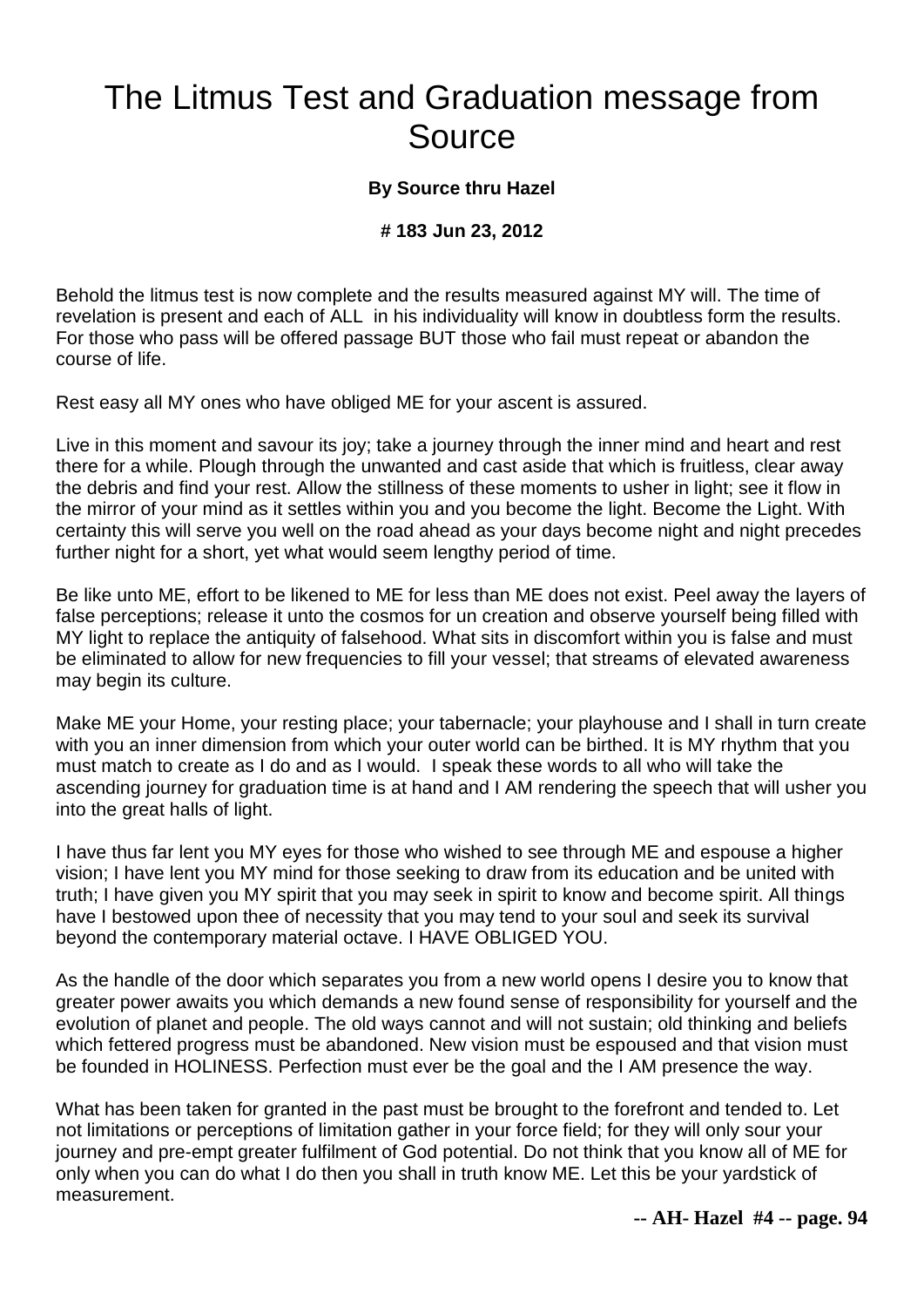A brilliant era of transformation is now upon you and you the graduates are to be commended for your resilience and readiness to assume the mantle of greater responsibility for self and planet. I entrust MYSELF to thee that you may use this Timeless Resource to light your way forward. Ample instruction will be provided so that when you enter your brand new classroom you will be equipped to begin your creation. The measure of your handiwork; the source of its conception, direction, focus and goal will find its foundation and blueprint in a new paradigm- light, love, balance and perpetuity.

As you ascend, the gap between US will lessen and greater motivation will strike and you will plot your way ever forwards until the totality of ONENESS becomes your experience.

I congratulate you and commit to ever walk with you on this your onward journey. I AM your goal and your goal must ever abide in your consciousness lest you forget the purpose of the journey.

I AM your First Source and Centre.

Blessings flow from Paradise; receive and be renewed.